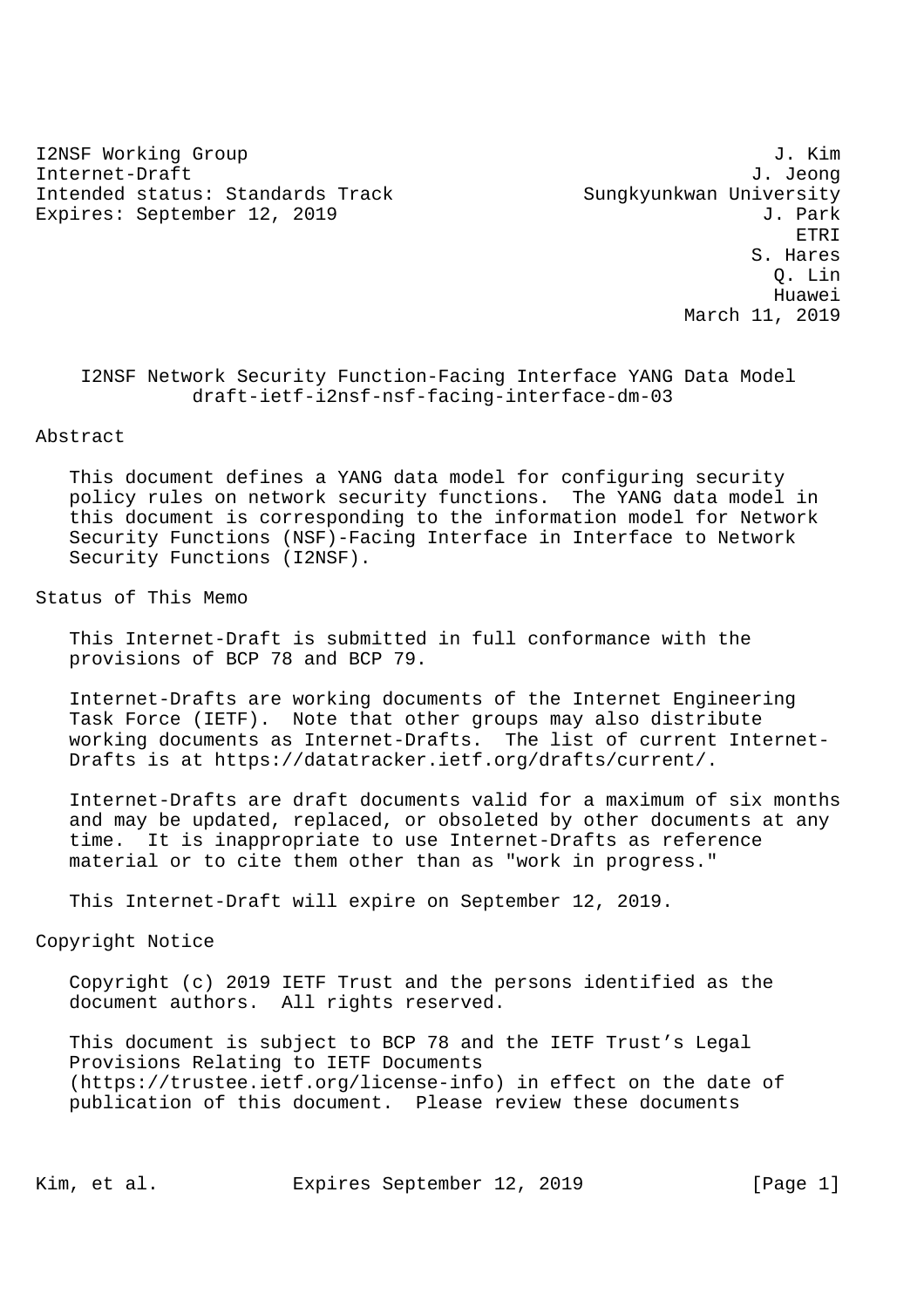carefully, as they describe your rights and restrictions with respect to this document. Code Components extracted from this document must include Simplified BSD License text as described in Section 4.e of the Trust Legal Provisions and are provided without warranty as described in the Simplified BSD License.

Table of Contents

|                                                                                     | $1$ . |  |                                                                 |  |                                                                                                                                                                                                                                   |  |  |  |  |  |  |  |    |  |  |  |  |  | $\overline{2}$ |
|-------------------------------------------------------------------------------------|-------|--|-----------------------------------------------------------------|--|-----------------------------------------------------------------------------------------------------------------------------------------------------------------------------------------------------------------------------------|--|--|--|--|--|--|--|----|--|--|--|--|--|----------------|
|                                                                                     | 2.    |  |                                                                 |  |                                                                                                                                                                                                                                   |  |  |  |  |  |  |  |    |  |  |  |  |  | 3              |
|                                                                                     |       |  |                                                                 |  |                                                                                                                                                                                                                                   |  |  |  |  |  |  |  |    |  |  |  |  |  | $\overline{3}$ |
|                                                                                     | 3.1.  |  |                                                                 |  |                                                                                                                                                                                                                                   |  |  |  |  |  |  |  |    |  |  |  |  |  | $\overline{3}$ |
|                                                                                     |       |  |                                                                 |  |                                                                                                                                                                                                                                   |  |  |  |  |  |  |  |    |  |  |  |  |  | $\overline{4}$ |
|                                                                                     | 4.1.  |  | General I2NSF Security Policy Rule                              |  |                                                                                                                                                                                                                                   |  |  |  |  |  |  |  |    |  |  |  |  |  | $\overline{4}$ |
|                                                                                     |       |  |                                                                 |  |                                                                                                                                                                                                                                   |  |  |  |  |  |  |  |    |  |  |  |  |  | 6              |
|                                                                                     |       |  |                                                                 |  |                                                                                                                                                                                                                                   |  |  |  |  |  |  |  |    |  |  |  |  |  | $\overline{7}$ |
|                                                                                     |       |  |                                                                 |  |                                                                                                                                                                                                                                   |  |  |  |  |  |  |  |    |  |  |  |  |  | 12             |
|                                                                                     |       |  | 5. YANG Data Module                                             |  | $\frac{1}{2}$ . The state of the state of the state of the state of the state of the state of the state of the state of the state of the state of the state of the state of the state of the state of the state of the state of t |  |  |  |  |  |  |  |    |  |  |  |  |  | 13             |
|                                                                                     |       |  | 5.1. I2NSF NSF-Facing Interface YANG Data Module                |  |                                                                                                                                                                                                                                   |  |  |  |  |  |  |  |    |  |  |  |  |  | 13             |
|                                                                                     | ნ.    |  |                                                                 |  |                                                                                                                                                                                                                                   |  |  |  |  |  |  |  |    |  |  |  |  |  | 77             |
|                                                                                     |       |  |                                                                 |  |                                                                                                                                                                                                                                   |  |  |  |  |  |  |  |    |  |  |  |  |  | 78             |
|                                                                                     |       |  |                                                                 |  |                                                                                                                                                                                                                                   |  |  |  |  |  |  |  |    |  |  |  |  |  | 78             |
|                                                                                     | 8.1.  |  | Normative References                                            |  |                                                                                                                                                                                                                                   |  |  |  |  |  |  |  |    |  |  |  |  |  | 78             |
|                                                                                     |       |  | 8.2. Informative References                                     |  |                                                                                                                                                                                                                                   |  |  |  |  |  |  |  |    |  |  |  |  |  | 79             |
|                                                                                     |       |  | Appendix A. Configuration Examples                              |  |                                                                                                                                                                                                                                   |  |  |  |  |  |  |  |    |  |  |  |  |  | 81             |
|                                                                                     |       |  | A.1. Security Requirement 1: Block SNS Access during Business   |  |                                                                                                                                                                                                                                   |  |  |  |  |  |  |  |    |  |  |  |  |  |                |
|                                                                                     |       |  |                                                                 |  |                                                                                                                                                                                                                                   |  |  |  |  |  |  |  |    |  |  |  |  |  | 81             |
|                                                                                     | A.2.  |  |                                                                 |  |                                                                                                                                                                                                                                   |  |  |  |  |  |  |  |    |  |  |  |  |  |                |
| Security Requirement 2: Block Malicious VoIP/VoLTE<br>Packets Coming to the Company |       |  |                                                                 |  |                                                                                                                                                                                                                                   |  |  |  |  |  |  |  | 84 |  |  |  |  |  |                |
|                                                                                     | A.3.  |  | Security Requirement 3: Mitigate HTTP and HTTPS Flood           |  |                                                                                                                                                                                                                                   |  |  |  |  |  |  |  |    |  |  |  |  |  |                |
|                                                                                     |       |  | Attacks on a Company Web Server                                 |  |                                                                                                                                                                                                                                   |  |  |  |  |  |  |  |    |  |  |  |  |  | 87             |
|                                                                                     |       |  | Appendix B. Changes from draft-ietf-i2nsf-nsf-facing-interface- |  |                                                                                                                                                                                                                                   |  |  |  |  |  |  |  |    |  |  |  |  |  |                |
|                                                                                     |       |  |                                                                 |  |                                                                                                                                                                                                                                   |  |  |  |  |  |  |  |    |  |  |  |  |  | 90             |
|                                                                                     |       |  |                                                                 |  |                                                                                                                                                                                                                                   |  |  |  |  |  |  |  |    |  |  |  |  |  | 91             |
|                                                                                     |       |  |                                                                 |  |                                                                                                                                                                                                                                   |  |  |  |  |  |  |  |    |  |  |  |  |  | 91             |
|                                                                                     |       |  |                                                                 |  |                                                                                                                                                                                                                                   |  |  |  |  |  |  |  |    |  |  |  |  |  | 91             |
|                                                                                     |       |  |                                                                 |  |                                                                                                                                                                                                                                   |  |  |  |  |  |  |  |    |  |  |  |  |  |                |

## 1. Introduction

 This document defines a YANG [RFC6020][RFC7950] data model for security policy rule configuration of network security devices. The YANG data model is corresponding to the information model [i2nsf-nsf-cap-im] for Network Security Functions (NSF) facing interface in Interface to Network Security Functions (I2NSF). The YANG data model in this document focuses on security policy configuration for generic network security functions. Note that security policy configuration for advanced network security functions are written in [i2nsf-advanced-nsf-dm].

Kim, et al. Expires September 12, 2019 [Page 2]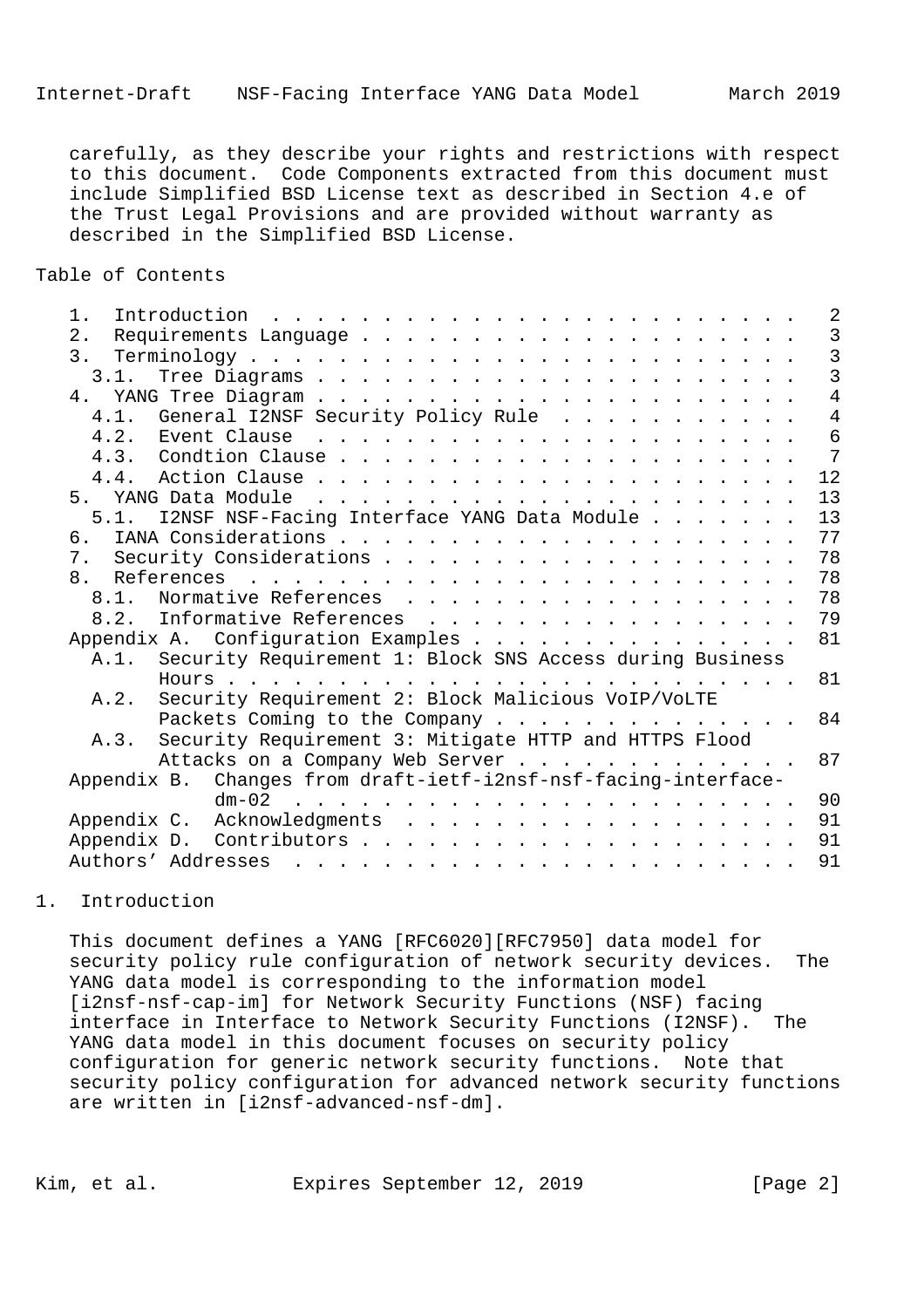This YANG data model uses an "Event-Condition-Action" (ECA) policy model that is used as the basis for the design of I2NSF Policy described in [RFC8329] and [i2nsf-nsf-cap-im]. Rules.

 The "ietf-i2nsf-policy-rule-for-nsf" YANG module defined in this document provides the following features.

- o Configuration for general security policy rule of generic network security function.
- o Configuration for an event clause of generic network security function.
- o Configuration for a condition clause of generic network security function.
- o Configuration for an action clause of generic network security function.
- 2. Requirements Language

 The key words "MUST", "MUST NOT", "REQUIRED", "SHALL", "SHALL NOT", "SHOULD", "SHOULD NOT", "RECOMMENDED", "MAY", and "OPTIONAL" in this document are to be interpreted as described in [RFC2119][RFC8174].

3. Terminology

 This document uses the terminology described in [i2nsf-nsf-cap-im][RFC8431][supa-policy-info-model]. Especially, the following terms are from [supa-policy-info-model]:

- o Data Model: A data model is a representation of concepts of interest to an environment in a form that is dependent on data repository, data definition language, query language, implementation language, and protocol.
- o Information Model: An information model is a representation of concepts of interest to an environment in a form that is independent of data repository, data definition language, query language, implementation language, and protocol.
- 3.1. Tree Diagrams

 A simplified graphical representation of the data model is used in this document. The meaning of the symbols in these diagrams [RFC8340] is as follows:

o Brackets "[" and "]" enclose list keys.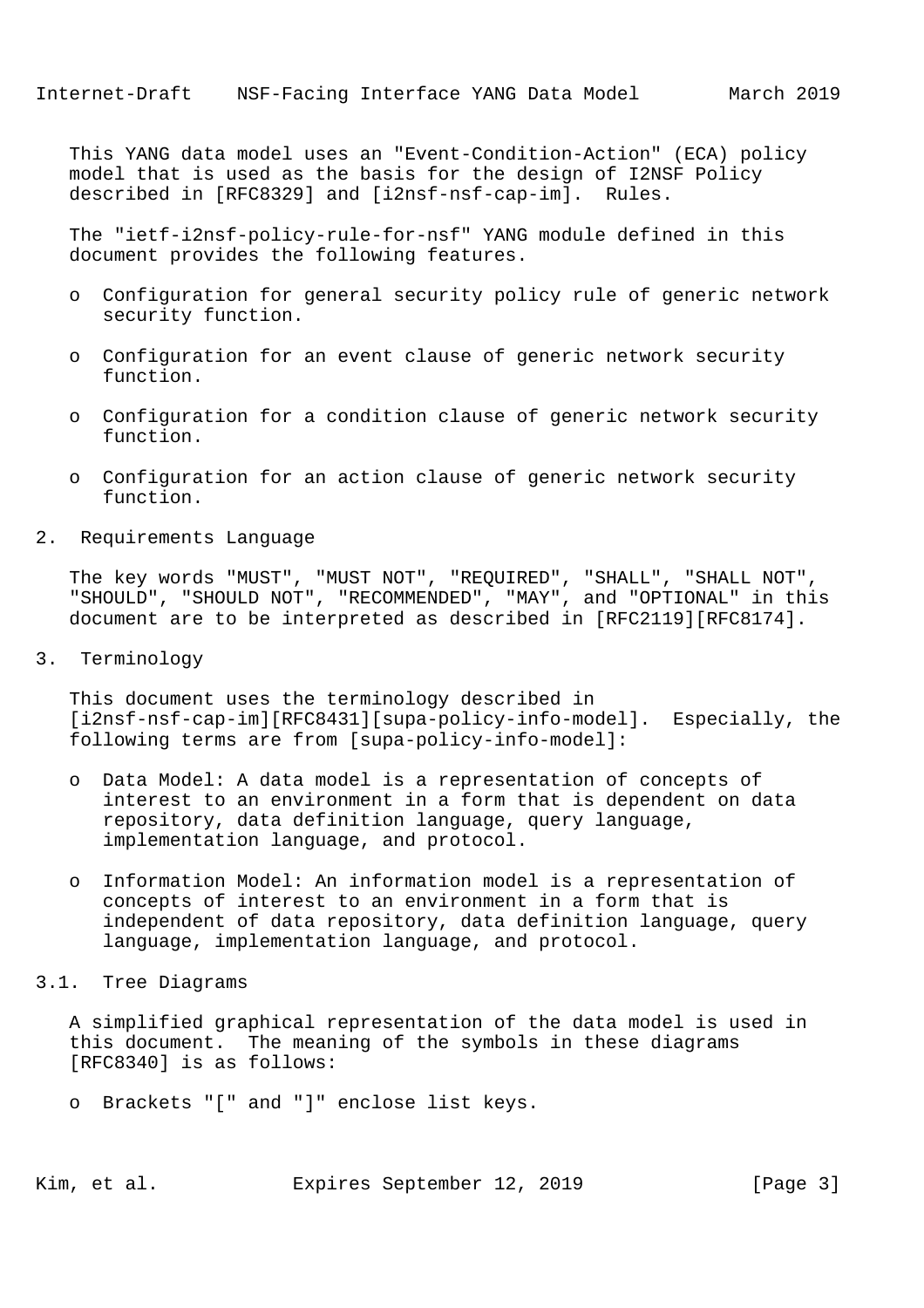- o Abbreviations before data node names: "rw" means configuration (read-write) and "ro" state data (read-only).
- o Symbols after data node names: "?" means an optional node and "\*" denotes a "list" and "leaf-list".
- o Parentheses enclose choice and case nodes, and case nodes are also marked with a colon (":").
- o Ellipsis ("...") stands for contents of subtrees that are not shown.
- 4. YANG Tree Diagram

 This section shows an YANG tree diagram of generic network security functions. Note that a detailed data model for the configuration of the advanced network security functions is described in [i2nsf-advanced-nsf-dm]. The section describes the following subjects:

- o General I2NSF security policy rule of generic network security function.
- o An event clause of generic network security function.
- o A condition clause of generic network security function.
- o An action clause of generic network security function.
- 4.1. General I2NSF Security Policy Rule

 This section shows YANG tree diagram for general I2NSF security policy rule.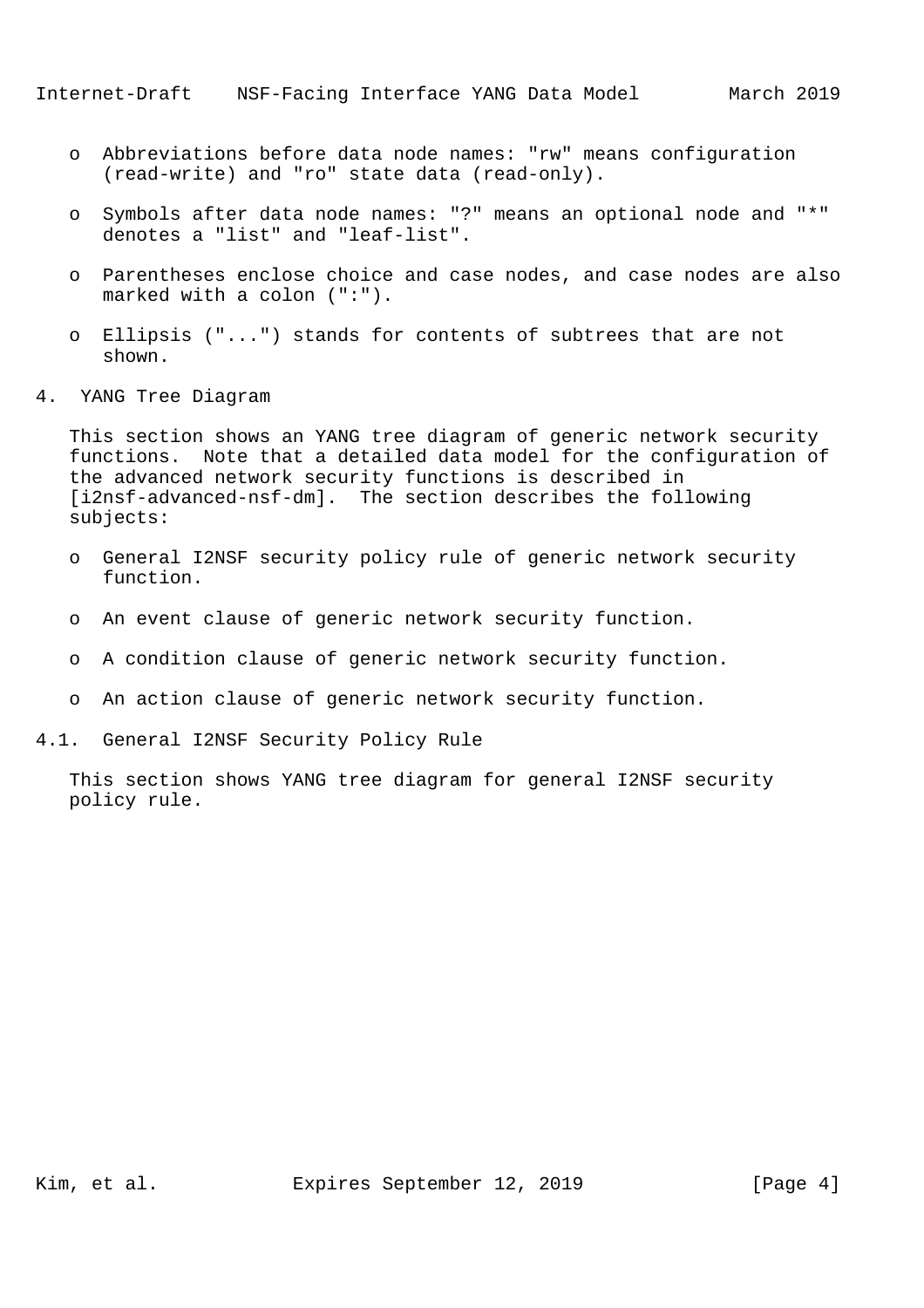```
 module: ietf-i2nsf-policy-rule-for-nsf
     +--rw i2nsf-security-policy
        +--rw system-policy* [system-policy-name]
          +--rw system-policy-name string
           +--rw priority-usage? identityref
          +--rw resolution-strategy? identityref
 +--rw default-action? identityref
 +--rw rules* [rule-name]
             +--rw rule-name string
             +--rw rule-description? string
             +--rw rule-priority? uint8
             +--rw rule-enable? boolean
             +--rw time-zone
                | +--rw absolute-time-zone
                   | | +--rw start-time? start-time-type
                  | | +--rw end-time? end-time-type
                | +--rw periodic-time-zone
                   | +--rw day
                      | | +--rw every-day? boolean
                     | | +--rw specific-day* day-type
                   | +--rw month
                      | +--rw every-month? boolean
                      | +--rw specific-month* month-type
             +--rw event-clause-container
                | ...
             +--rw condition-clause-container
| .... | ... | ...
             +--rw action-clause-container
```
Figure 1: YANG Tree Diagram for Network Security Policy

 This YANG tree diagram shows general I2NSF security policy rule for generic network security functions.

 The system policy represents there could be multiple system policies in one NSF, and each system policy is used by one virtual instance of the NSF/device. The system policy includes system policy name, priority usage, resolutation strategy, default action, and rules.

 A resolution strategy is used to decide how to resolve conflicts that occur between the actions of the same or different policy rules that are matched and contained in this particular NSF. The resolution strategy is defined as First Matching Rule (FMR), Last Matching Rule (LMR), Prioritized Matching Rule (PMR) with Errors (PMRE), and Prioritized Matching Rule with No Errors (PMRN). The resolution strategy can be extended according to specific vendor action

...

Kim, et al. Expires September 12, 2019 [Page 5]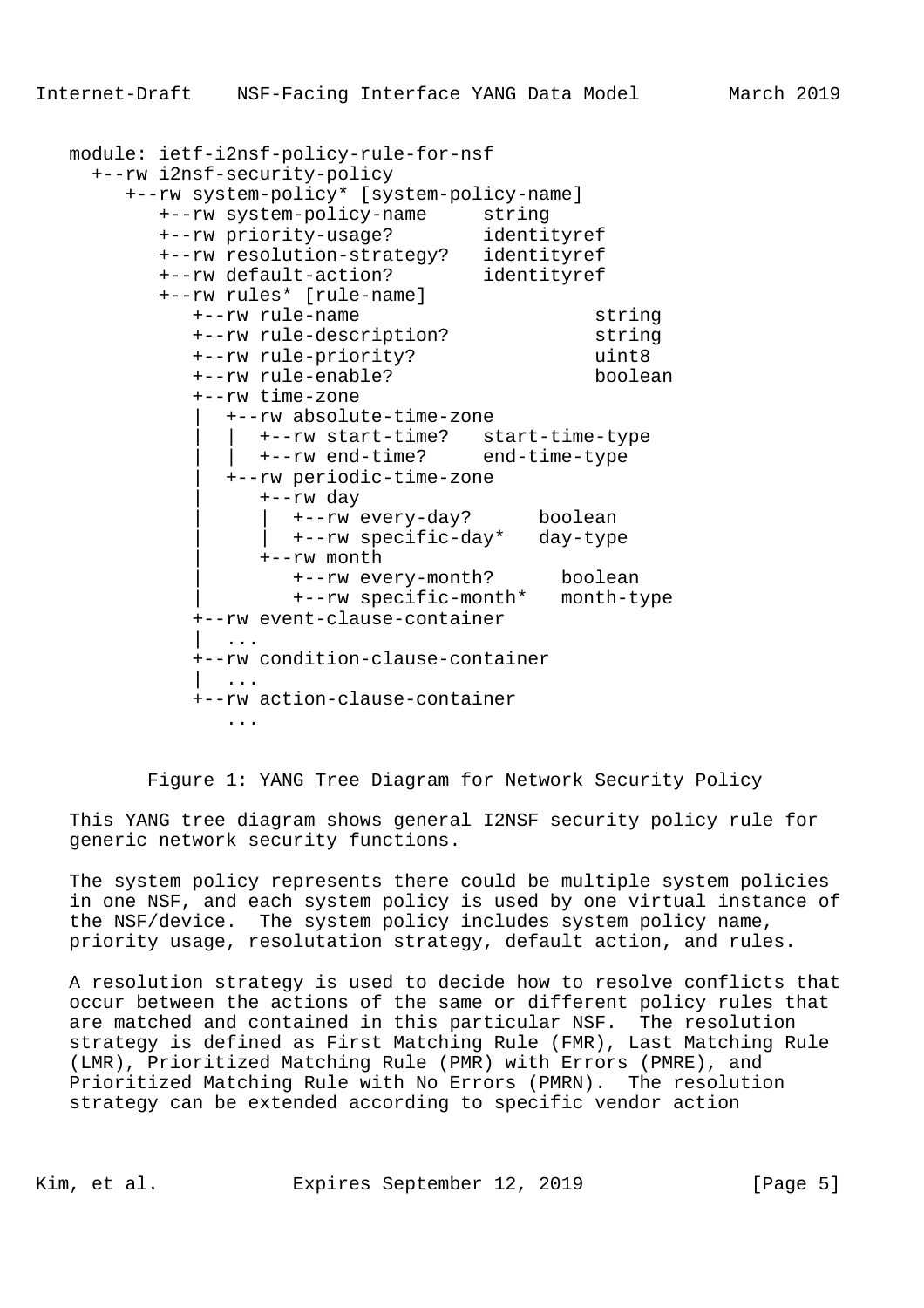features. The resolution strategy is described in detail in [i2nsf-nsf-cap-im].

 A default action is used to execute I2NSF policy rule when no rule matches a packet. The default action is defined as pass, drop, reject, alert, and mirror. The default action can be extended according to specific vendor action features. The default action is described in detail in [i2nsf-nsf-cap-im].

 The rules include rule name, rule description, rule priority, rule enable, time zone, event clause container, condition clause container, and action clause container.

## 4.2. Event Clause

 This section shows YANG tree diagram for an event clause of I2NSF security policy rule.

```
 module: ietf-i2nsf-policy-rule-for-nsf
     +--rw i2nsf-security-policy
        +--rw system-policy* [system-policy-name]
 ...
           +--rw rules* [rule-name]
 ...
              +--rw event-clause-container
                 | +--rw event-clause-description? string
                 | +--rw event-clauses
                    | +--rw system-event* identityref
                    | +--rw system-alarm* identityref
              +--rw condition-clause-container
                | ...
              +--rw action-clause-container
                 ...
```
Figure 2: YANG Tree Diagram for Network Security Policy

 This YANG tree diagram shows an event clause of I2NSF security policy rule for generic network security functions. An event clause is any important occurrence in time of a change in the system being managed, and/or in the environment of the system being managed. An event clause is used to trigger the evaluation of the condition clause of the I2NSF Policy Rule. The event clause is defined as system event and system alarm. The event clause can be extended according to specific vendor event features. The event clause is described in detail in [i2nsf-nsf-cap-im].

Kim, et al. Expires September 12, 2019 [Page 6]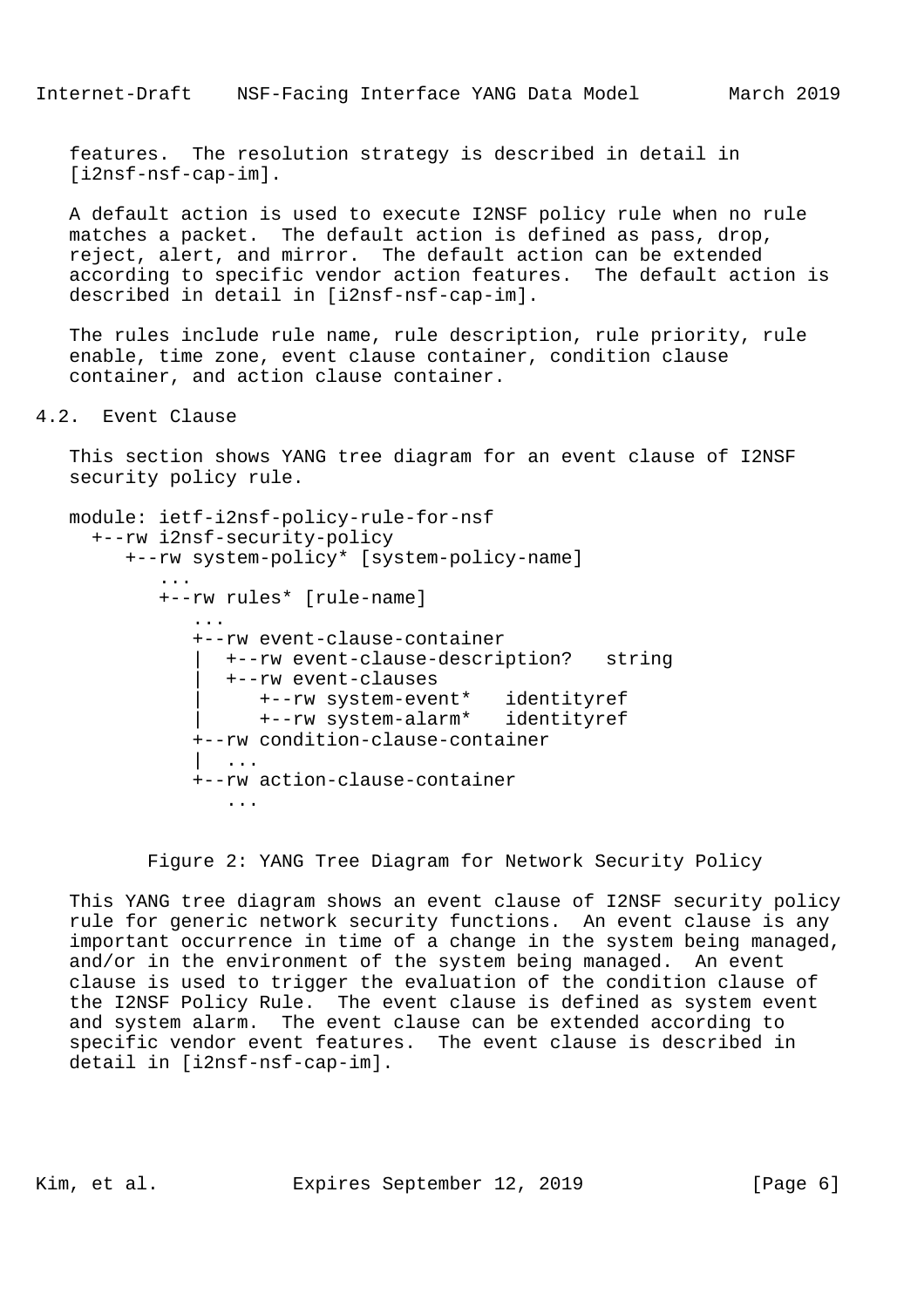```
4.3. Condtion Clause
```
 This section shows YANG tree diagram for a condition clause of I2NSF security policy rule.

```
 module: ietf-i2nsf-policy-rule-for-nsf
  +--rw i2nsf-security-policy
     ...
        +--rw rules* [rule-name]
            ...
            +--rw event-clause-container
               | ...
            +--rw condition-clause-container
               | +--rw condition-clause-description? string
               | +--rw packet-security-ipv4-condition
                 | | +--rw pkt-sec-ipv4-header-length
                      | | | +--rw (match-type)?
                         | | | +--:(exact-match)
                         | | | | +--rw ipv4-header-length* uint8
                         | | | +--:(range-match)
                            | | | +--rw range-ipv4-header-length*
            [start-ipv4-header-length end-ipv4-header-length]
                               | | | +--rw start-ipv4-header-length uint8
                                | | | +--rw end-ipv4-header-length uint8
                  | | +--rw pkt-sec-ipv4-tos* identityref
                  | | +--rw pkt-sec-ipv4-total-length
                     | | | +--rw (match-type)?
                         | | | +--:(exact-match)
                           | | | | +--rw ipv4-total-length* uint16
                         | | | +--:(range-match)
                            | | | +--rw range-ipv4-total-length*
            [start-ipv4-total-length end-ipv4-total-length]
                                | | | +--rw start-ipv4-total-length uint16
                                | | | +--rw end-ipv4-total-length uint16
                  | | +--rw pkt-sec-ipv4-id* uint16
                  | | +--rw pkt-sec-ipv4-fragment-flags* identityref
                  | | +--rw pkt-sec-ipv4-fragment-offset
                      | | | +--rw (match-type)?
                         | | | +--:(exact-match)
                            | | | | +--rw ipv4-fragment-offset* uint16
                         | | | +--:(range-match)
                            | | | +--rw range-ipv4-fragment-offset*
            [start-ipv4-fragment-offset end-ipv4-fragment-offset]
                              | | | +--rw start-ipv4-fragment-offset uint16
                               | | | +--rw end-ipv4-fragment-offset uint16
                   | | +--rw pkt-sec-ipv4-ttl
                     | | | +--rw (match-type)?
                         | | | +--:(exact-match)
```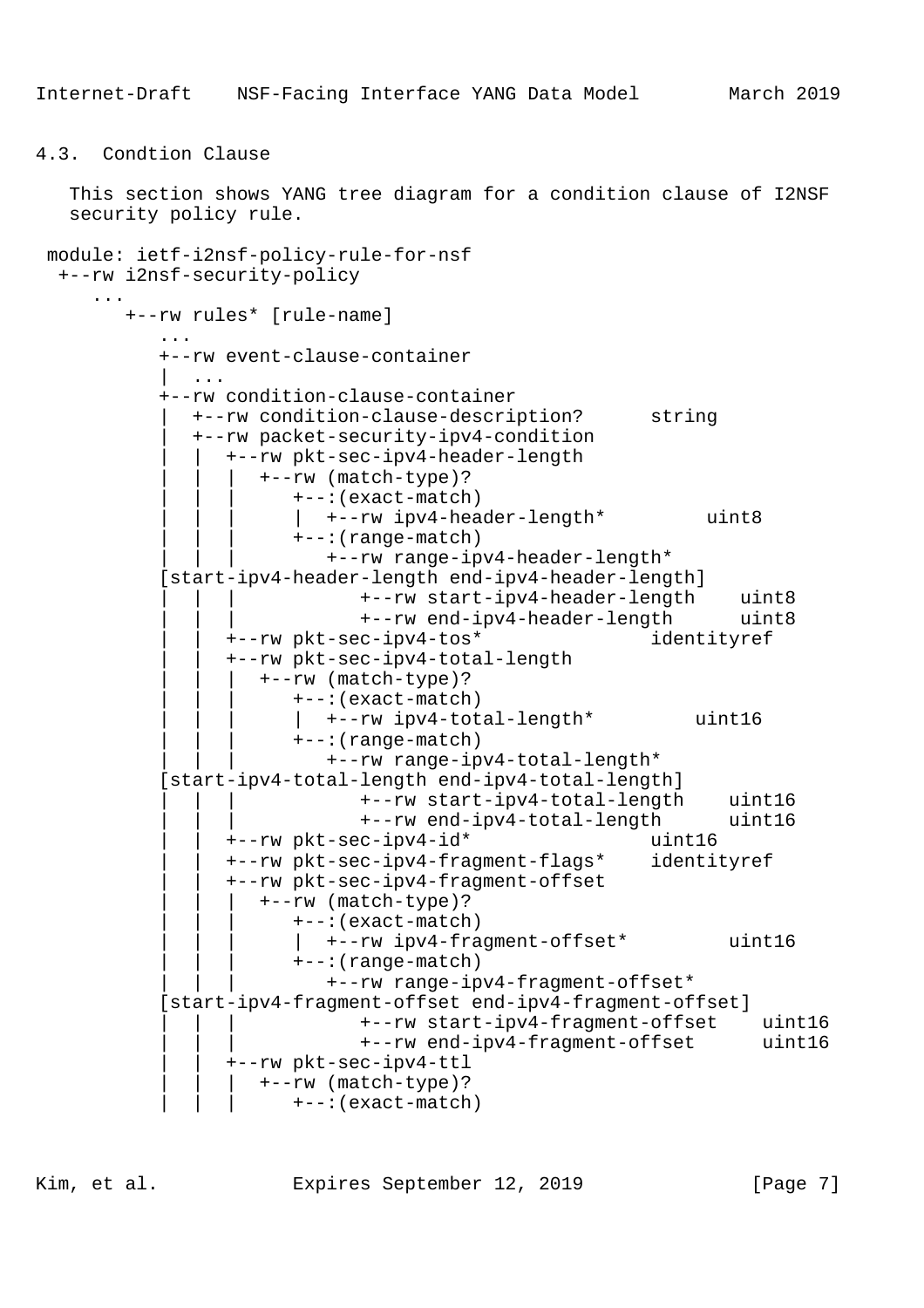$|$  +--rw ipv4-ttl\* uint8 | | | +--:(range-match) | | | +--rw range-ipv4-ttl\* [start-ipv4-ttl end-ipv4-ttl] | | | +--rw start-ipv4-ttl uint8 | | | +--rw end-ipv4-ttl uint8 | | +--rw pkt-sec-ipv4-protocol\* identityref | | +--rw pkt-sec-ipv4-src | | | +--rw (match-type)? | | | +--:(exact-match) | | | | +--rw ipv4-address\* [ipv4] | | | | +--rw ipv4 inet:ipv4-address | | | | +--rw (subnet)? | | | | +--:(prefix-length) | +--rw prefix-length? uint8  $+--:(netmask)$  | | | | +--rw netmask? yang:dotted-quad | | | +--:(range-match) | | | +--rw range-ipv4-address\* [start-ipv4-address end-ipv4-address] | | | +--rw start-ipv4-address inet:ipv4-address | | | +--rw end-ipv4-address inet:ipv4-address | | +--rw pkt-sec-ipv4-dest | | | +--rw (match-type)? | | | +--:(exact-match)  $+--rw$  ipv4 | | | | +--rw ipv4-address\* [ipv4] | | | | +--rw ipv4 inet:ipv4-address | | | | +--rw (subnet)? | | | | +--:(prefix-length) | +--rw prefix-length? uint8  $+--:(netmask)$  | | | | +--rw netmask? yang:dotted-quad | | | +--:(range-match) | | | +--rw range-ipv4-address\* [start-ipv4-address end-ipv4-address] | | | +--rw start-ipv4-address inet:ipv4-address | | | +--rw end-ipv4-address inet:ipv4-address | | +--rw pkt-sec-ipv4-ipopts\* identityref | | +--rw pkt-sec-ipv4-sameip? boolean | | +--rw pkt-sec-ipv4-geoip\* string | +--rw packet-security-ipv6-condition | | +--rw pkt-sec-ipv6-traffic-class\* identityref | | +--rw pkt-sec-ipv6-flow-label | | | +--rw (match-type)? | | | +--:(exact-match)  $|$  +--rw ipv6-flow-label\* uint32 | | | +--:(range-match)

Kim, et al. Expires September 12, 2019 [Page 8]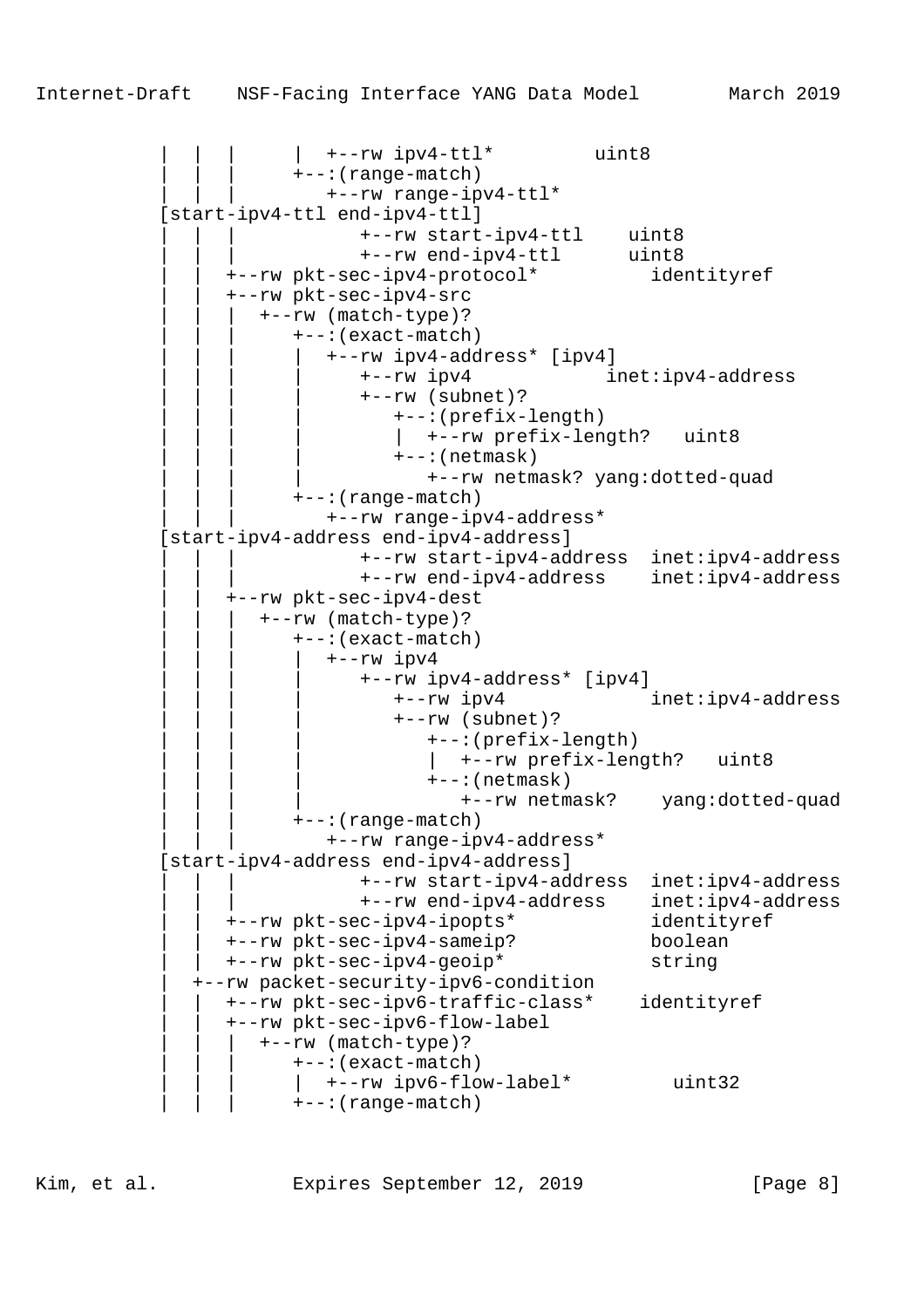| | | +--rw range-ipv6-flow-label\* [start-ipv6-flow-label end-ipv6-flow-label] | | | +--rw start-ipv6-flow-label uint32 | | | +--rw end-ipv6-flow-label uint32 | | +--rw pkt-sec-ipv6-payload-length | | | +--rw (match-type)? | | | +--:(exact-match) | | | | +--rw ipv6-payload-length\* uint16 | | | +--:(range-match) | | | +--rw range-ipv6-payload-length\* [start-ipv6-payload-length end-ipv6-payload-length] | | | +--rw start-ipv6-payload-length uint16 | | | +--rw end-ipv6-payload-length uint16 | | +--rw pkt-sec-ipv6-next-header\* identityref | | +--rw pkt-sec-ipv6-hop-limit | | | +--rw (match-type)? | | | +--:(exact-match) | | | | +--rw ipv6-hop-limit\* uint8 | | | +--:(range-match) | | | +--rw range-ipv6-hop-limit\* [start-ipv6-hop-limit end-ipv6-hop-limit] | | | +--rw start-ipv6-hop-limit uint8 | | | +--rw end-ipv6-hop-limit uint8 | | +--rw pkt-sec-ipv6-src | | | +--rw (match-type)? | | | +--:(exact-match)  $+--rw$  ipv6 | | | | +--rw ipv6-address\* [ipv6] | | | | +--rw ipv6 inet:ipv6-address | | | | +--rw prefix-length? uint8 | | | +--:(range-match) | | | +--rw range-ipv6-address\* [start-ipv6-address end-ipv6-address] | | | +--rw start-ipv6-address inet:ipv6-address | | | +--rw end-ipv6-address inet:ipv6-address | | +--rw pkt-sec-ipv6-dest | | +--rw (match-type)? | | +--:(exact-match) | | | +--rw ipv6-address\* [ipv6] | | | +--rw ipv6 inet:ipv6-address | | | +--rw prefix-length? uint8 | | +--:(range-match) | | +--rw range-ipv6-address\* [start-ipv6-address end-ipv6-address] | | +--rw start-ipv6-address inet:ipv6-address | | +--rw end-ipv6-address inet:ipv6-address | +--rw packet-security-tcp-condition | | +--rw pkt-sec-tcp-src-port-num

Kim, et al. Expires September 12, 2019 [Page 9]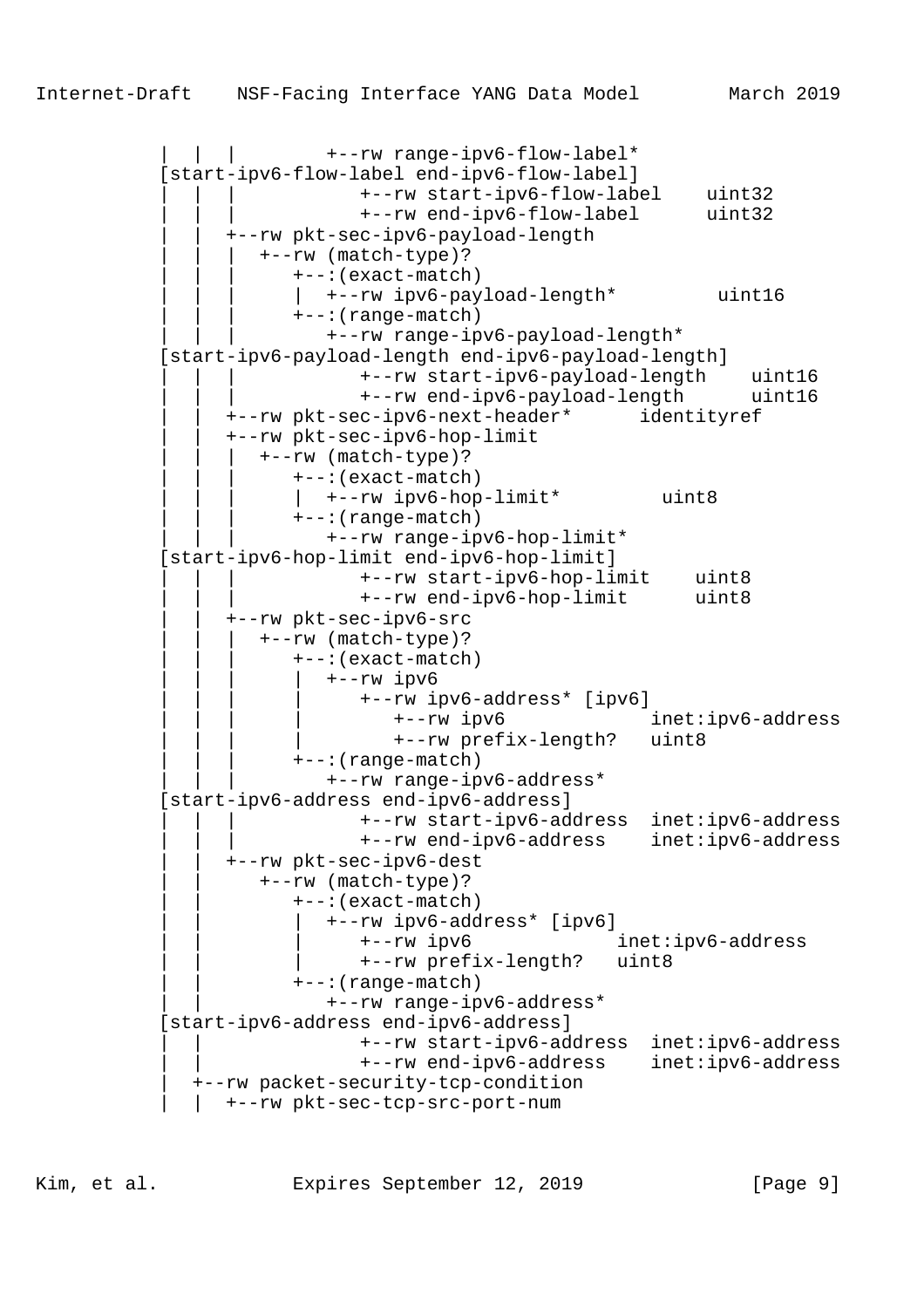| | | +--rw (match-type)? | | | +--:(exact-match) | | | | +--rw port-num\* inet:port-number | | | +--:(range-match) | | | +--rw range-port-num\* [start-port-num end-port-num] | | | +--rw start-port-num inet:port-number | | | +--rw end-port-num inet:port-number | | +--rw pkt-sec-tcp-dest-port-num | | | +--rw (match-type)? | | | +--:(exact-match) | | | | +--rw port-num\* inet:port-number | | | +--:(range-match) | | | +--rw range-port-num\* [start-port-num end-port-num] | | | +--rw start-port-num inet:port-number | | | +--rw end-port-num inet:port-number | | +--rw pkt-sec-tcp-seq-num | | | +--rw (match-type)? | | | +--:(exact-match) | | | | +--rw tcp-seq-num\* uint32 | | | +--:(range-match) | | | +--rw range-tcp-seq-num\* [start-tcp-seq-num end-tcp-seq-num] | | | +--rw start-tcp-seq-num uint32 | | | +--rw end-tcp-seq-num uint32 | | +--rw pkt-sec-tcp-ack-num | | | +--rw (match-type)? | | | +--:(exact-match) |  $+--rw \text{tcp-ack-num*}$  uint32 | | | +--:(range-match) | | | +--rw range-tcp-ack-num\* [start-tcp-ack-num end-tcp-ack-num] | | | +--rw start-tcp-ack-num uint32 | | | +--rw end-tcp-ack-num uint32 | | +--rw pkt-sec-tcp-window-size | | | +--rw (match-type)? | | | +--:(exact-match) |  $+-rw \text{tcp-window-size*}$  uint16 | | | +--:(range-match) | | | +--rw range-tcp-window-size\* [start-tcp-window-size end-tcp-window-size] | | | +--rw start-tcp-window-size uint16 | | | +--rw end-tcp-window-size uint16 | | +--rw pkt-sec-tcp-flags\* identityref | +--rw packet-security-udp-condition | | +--rw pkt-sec-udp-src-port-num  $|$  +--rw (match-type)?

Kim, et al. **Expires September 12, 2019** [Page 10]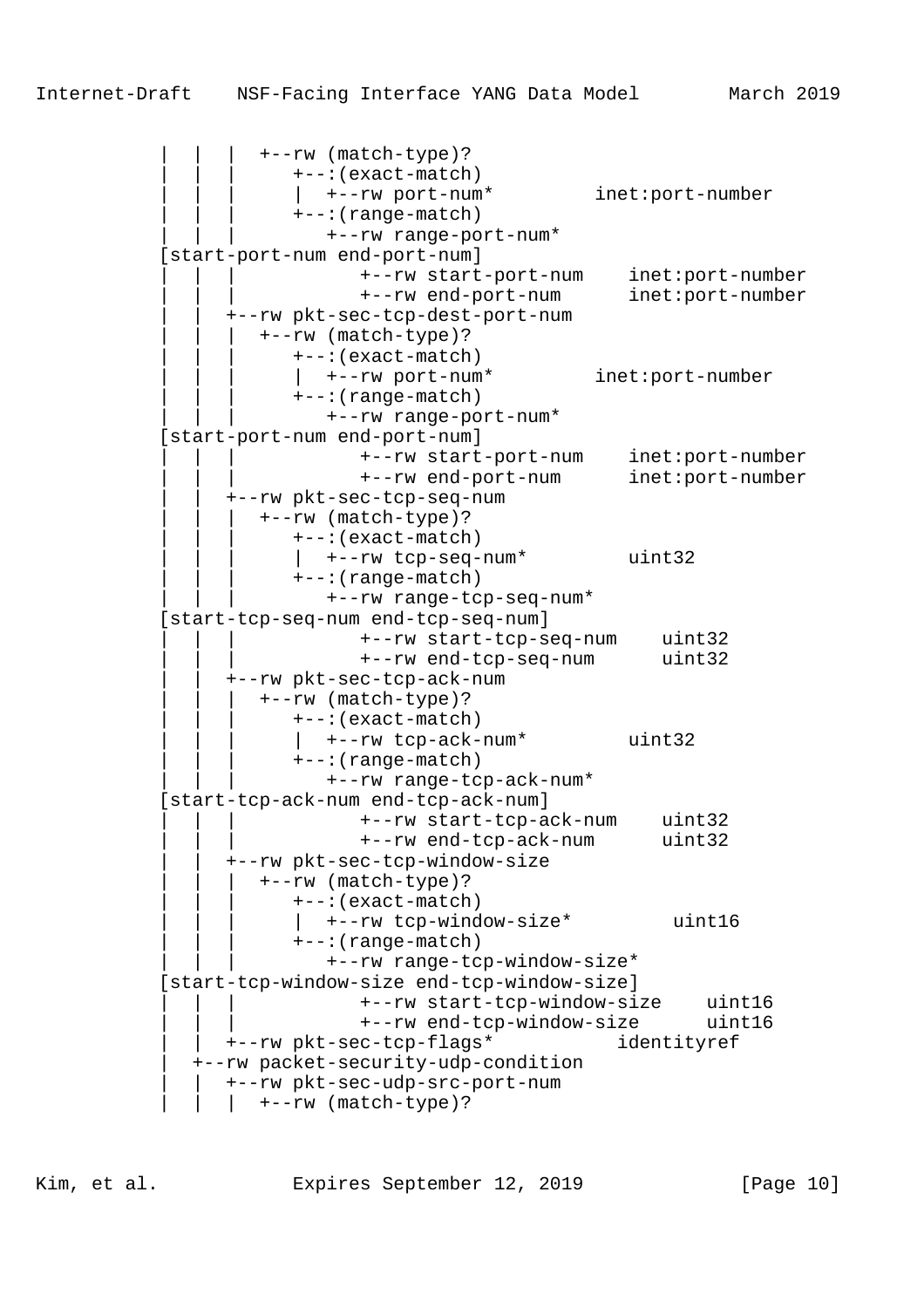| | | +--:(exact-match) | | | | +--rw port-num\* inet:port-number | | | +--:(range-match) | | | +--rw range-port-num\* [start-port-num end-port-num] | | | +--rw start-port-num inet:port-number | | | +--rw end-port-num inet:port-number | | +--rw pkt-sec-udp-dest-port-num | | | +--rw (match-type)? | | | +--:(exact-match) |  $+--rw$  port-num\* inet: port-number | | | +--:(range-match) | | | +--rw range-port-num\* [start-port-num end-port-num] | | | +--rw start-port-num inet:port-number | | | +--rw end-port-num inet:port-number | | +--rw pkt-sec-udp-total-length | | +--rw (match-type)? | | +--:(exact-match) | | | +--rw udp-total-length\* uint32 | | +--:(range-match) | | +--rw range-udp-total-length\* [start-udp-total-length end-udp-total-length] | | +--rw start-udp-total-length uint32 | | +--rw end-udp-total-length uint32 | +--rw packet-security-icmp-condition | | +--rw pkt-sec-icmp-type\* identityref | +--rw packet-security-http-condition | | +--rw pkt-sec-uri-content\* string | | +--rw pkt-sec-url-content\* string | +--rw packet-security-voice-condition | | +--rw pkt-sec-src-voice-id\* string | | +--rw pkt-sec-dest-voice-id\* string | | +--rw pkt-sec-user-agent\* string | +--rw packet-security-ddos-condition

> | +--rw pkt-sec-alert-rate? uint32 +--rw action-clause-container ...

Figure 3: YANG Tree Diagram for Network Security Policy

 This YANG tree diagram shows an condition clause of I2NSF security policy rule for generic network security functions. A condition clause is defined as a set of attributes, features, and/or values that are to be compared with a set of known attributes, features, and/or values in order to determine whether or not the set of actions in that (imperative) I2NSF policy rule can be executed or not. The

Kim, et al. Expires September 12, 2019 [Page 11]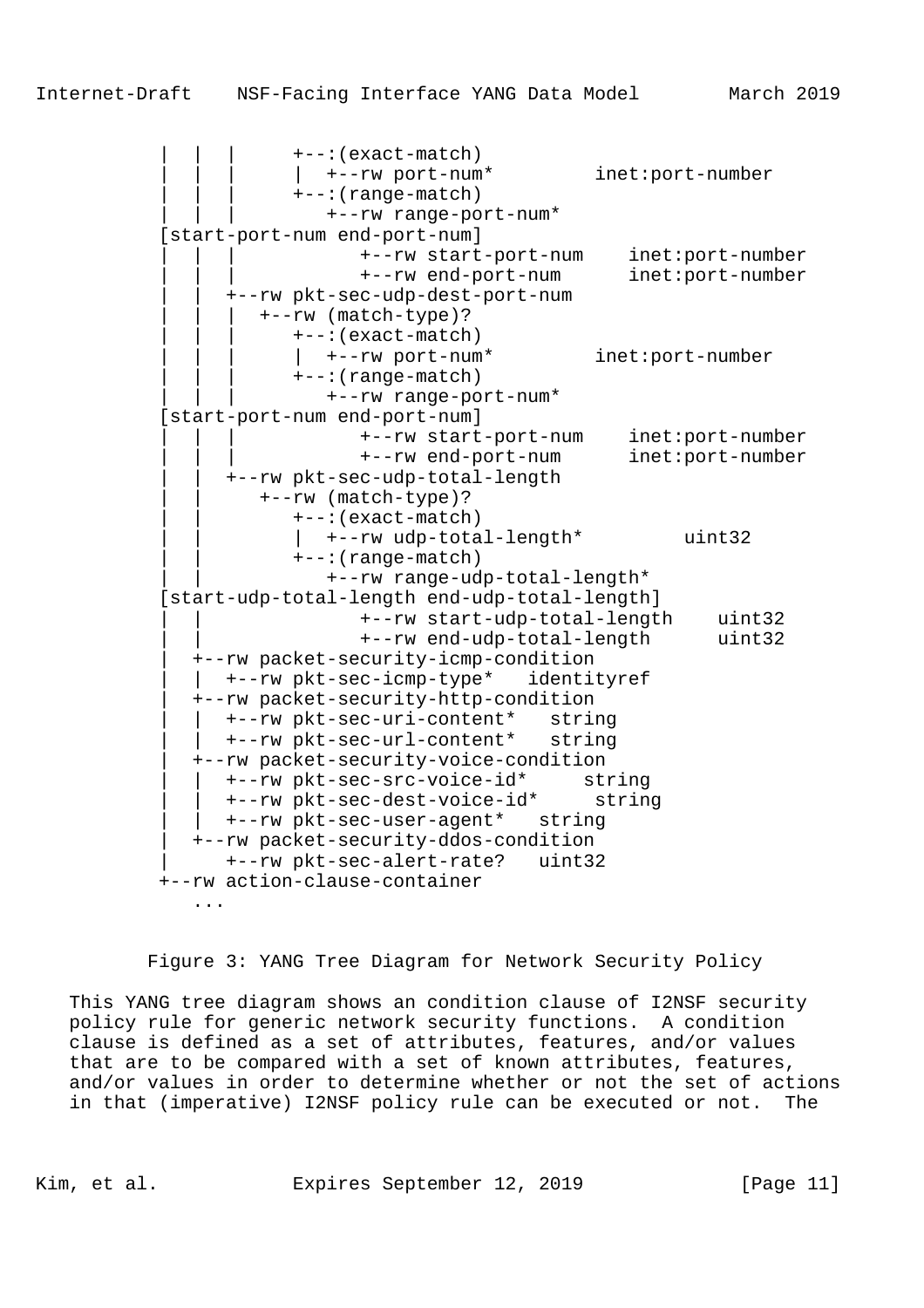condition clause is classified as conditions of generic network security functions and advanced network security functions. The condition clause of generic network security functions is defined as packet security IPv4 condition, packet security IPv6 condition, packet security tcp condition, and packet security icmp condition. The condition clause of advanced network security functions is defined as packet security http condition, packet security voice condition, and packet security ddos condition. Note that this document deals only with simple conditions of advanced network security functions. The condition clauses of advanced network security functions are described in detail in [i2nsf-advanced-nsf-dm]. The condition clause can be extended according to specific vendor condition features. The condition clause is described in detail in [i2nsf-nsf-cap-im].

### 4.4. Action Clause

 This section shows YANG tree diagram for an action clause of I2NSF security policy rule.

```
 module: ietf-i2nsf-policy-rule-for-nsf
     +--rw i2nsf-security-policy
 ...
          +--rw rules* [rule-name]
 ...
             +--rw event-clause-container
| .... | ... | ...
             +--rw condition-clause-container
| .... | ... | ...
             +--rw action-clause-container
               +--rw action-clause-description? string
               +--rw packet-action
 | +--rw ingress-action? identityref
 | +--rw egress-action? identityref
                 | +--rw log-action? identityref
               +--rw advanced-action
                  +--rw content-security-control* identityref
                  +--rw attack-mitigation-control* identityref
```
Figure 4: YANG Tree Diagram for Network Security Policy

 This YANG tree diagram shows an action clause of I2NSF security policy rule for generic network security functions. An action is used to control and monitor aspects of flow-based NSFs when the event and condition clauses are satisfied. NSFs provide security services by executing various actions. The action clause is defined as ingress action, egress action, log action, and advanced action for

Kim, et al. Expires September 12, 2019 [Page 12]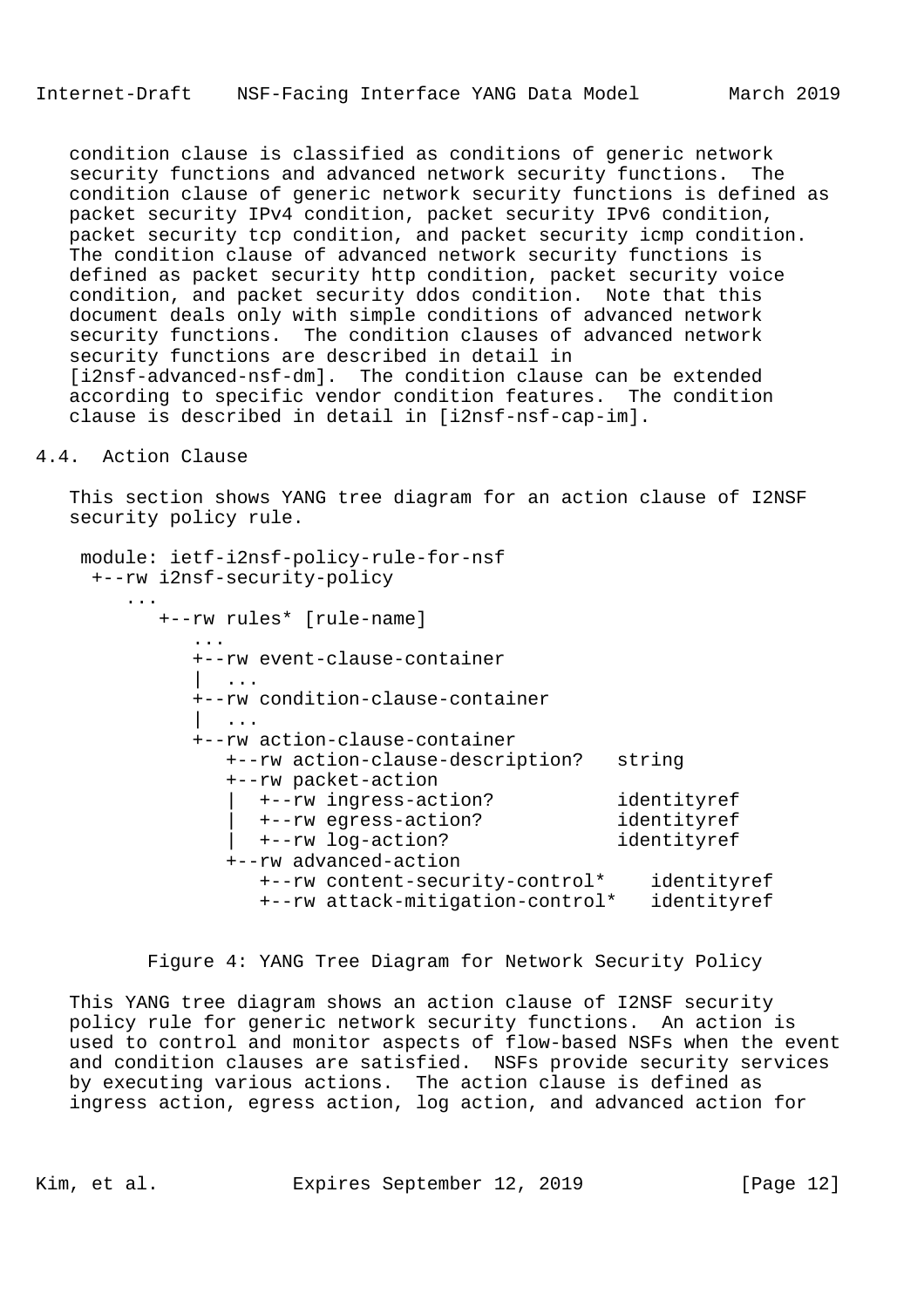additional inspection. The advanced action is described in detail in [RFC8329] and [i2nsf-nsf-cap-im]. The action clause can be extended according to specific vendor action features. The action clause is described in detail in [i2nsf-nsf-cap-im].

```
5. YANG Data Module
```
5.1. I2NSF NSF-Facing Interface YANG Data Module

 This section introduces an YANG data module for configuration of security policy rules on network security functions.

<CODE BEGINS> file "ietf-i2nsf-policy-rule-for-nsf@2019-03-11.yang"

```
module ietf-i2nsf-policy-rule-for-nsf {
   yang-version 1.1;
   namespace
     "urn:ietf:params:xml:ns:yang:ietf-i2nsf-policy-rule-for-nsf";
   prefix
     iiprfn;
   import ietf-inet-types{
     prefix inet;
     reference "RFC 6991";
 }
   import ietf-yang-types{
     prefix yang;
     reference "RFC 6991";
   }
   organization
     "IETF I2NSF (Interface to Network Security Functions)
      Working Group";
   contact
     "WG Web: <http://tools.ietf.org/wg/i2nsf>
      WG List: <mailto:i2nsf@ietf.org>
      WG Chair: Adrian Farrel
      <mailto:Adrain@olddog.co.uk>
      WG Chair: Linda Dunbar
      <mailto:Linda.duhbar@huawei.com>
      Editor: Jingyong Tim Kim
      <mailto:timkim@skku.edu>
      Editor: Jaehoon Paul Jeong
```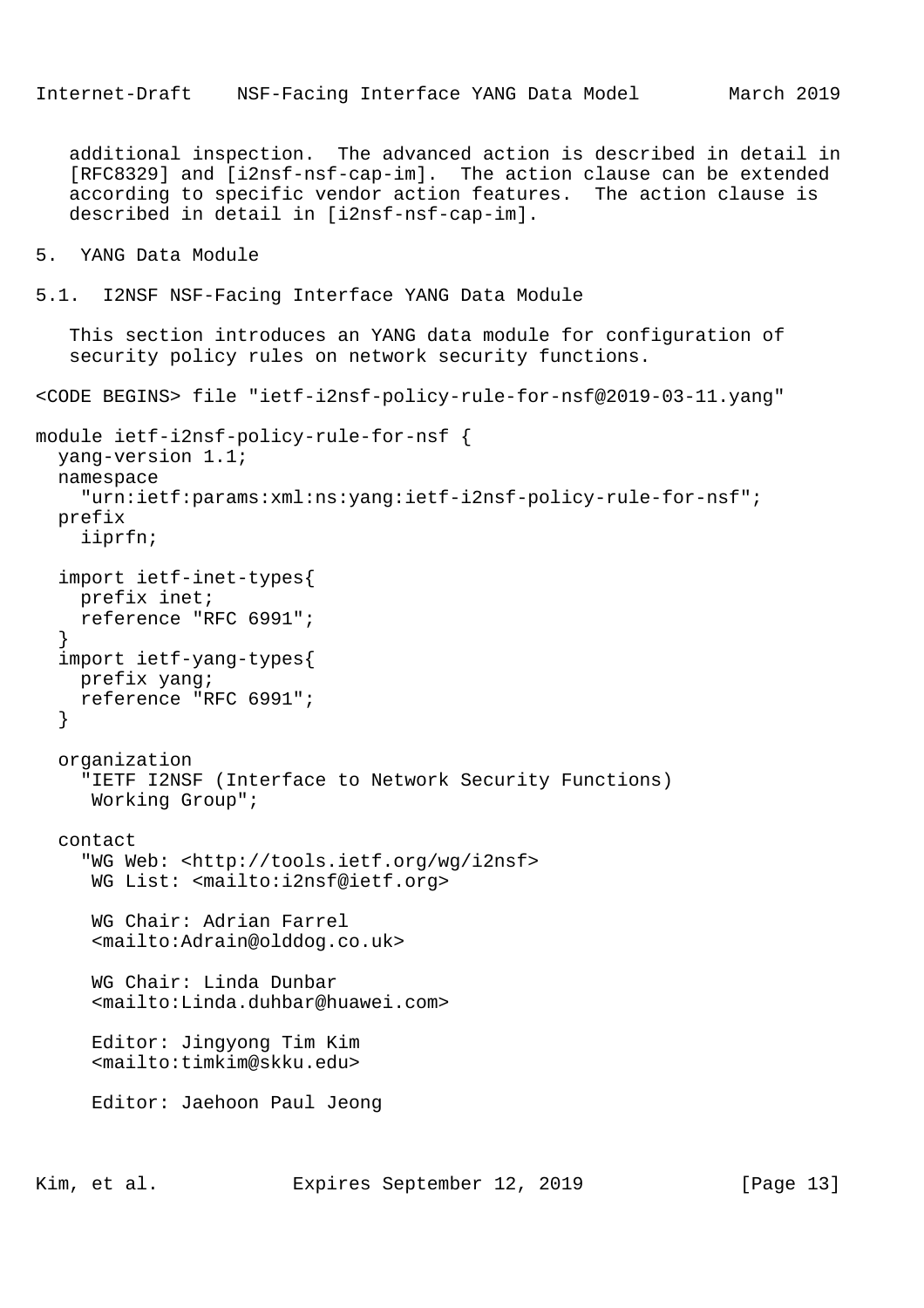```
 <mailto:pauljeong@skku.edu>
    Editor: Susan Hares
    <mailto:shares@ndzh.com>";
 description
   "This module defines a YANG data module for network security
    functions.
   Copyright (c) 2018 IETF Trust and the persons
   identified as authors of the code. All rights reserved.
   Redistribution and use in source and binary forms, with or
   without modification, is permitted pursuant to, and subject
   to the license terms contained in, the Simplified BSD License
   set forth in Section 4.c of the IETF Trust's Legal Provisions
   Relating to IETF Documents
   (http://trustee.ietf.org/license-info).
   This version of this YANG module is part of RFC 8341; see
   the RFC itself for full legal notices.";
 revision "2019-03-11"{
   description "Initial revision.";
   reference
     "RFC XXXX: I2NSF Network Security Function-Facing Interface
     YANG Data Model";
 }
 /*
  * Identities
  */
 identity priority-usage-type {
   description
     "Base identity for priority usage type.";
 }
 identity priority-by-order {
  base priority-usage-type;
  description
    "Identity for priority by order";
 }
 identity priority-by-number {
   base priority-usage-type;
   description
```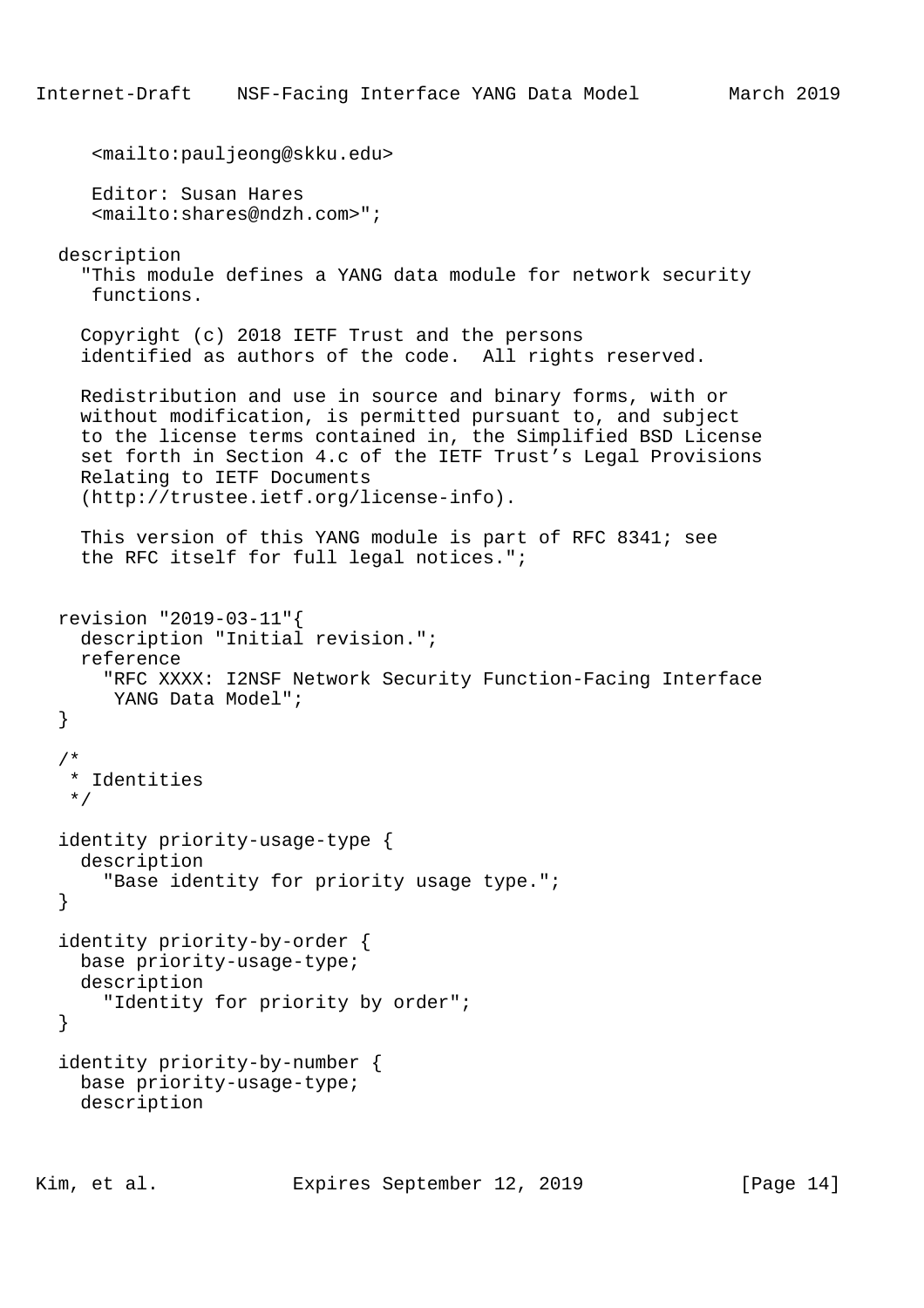```
Internet-Draft NSF-Facing Interface YANG Data Model March 2019
       "Identity for priority by number";
   }
   identity event {
     description
       "Base identity for event of policy.";
     reference
       "draft-hong-i2nsf-nsf-monitoring-data-model-06
        - Event";
   }
   identity system-event {
    base event;
     description
       "Identity for system event";
     reference
       "draft-hong-i2nsf-nsf-monitoring-data-model-06
        - System event";
   }
   identity system-alarm {
     base event;
     description
       "Identity for system alarm";
     reference
       "draft-hong-i2nsf-nsf-monitoring-data-model-06
        - System alarm";
   }
   identity access-violation {
     base system-event;
     description
       "Identity for access violation
       among system events";
     reference
       "draft-hong-i2nsf-nsf-monitoring-data-model-06
        - System event";
   }
   identity configuration-change {
     base system-event;
     description
       "Identity for configuration change
       among system events";
     reference
       "draft-hong-i2nsf-nsf-monitoring-data-model-06
        - System event";
   }
```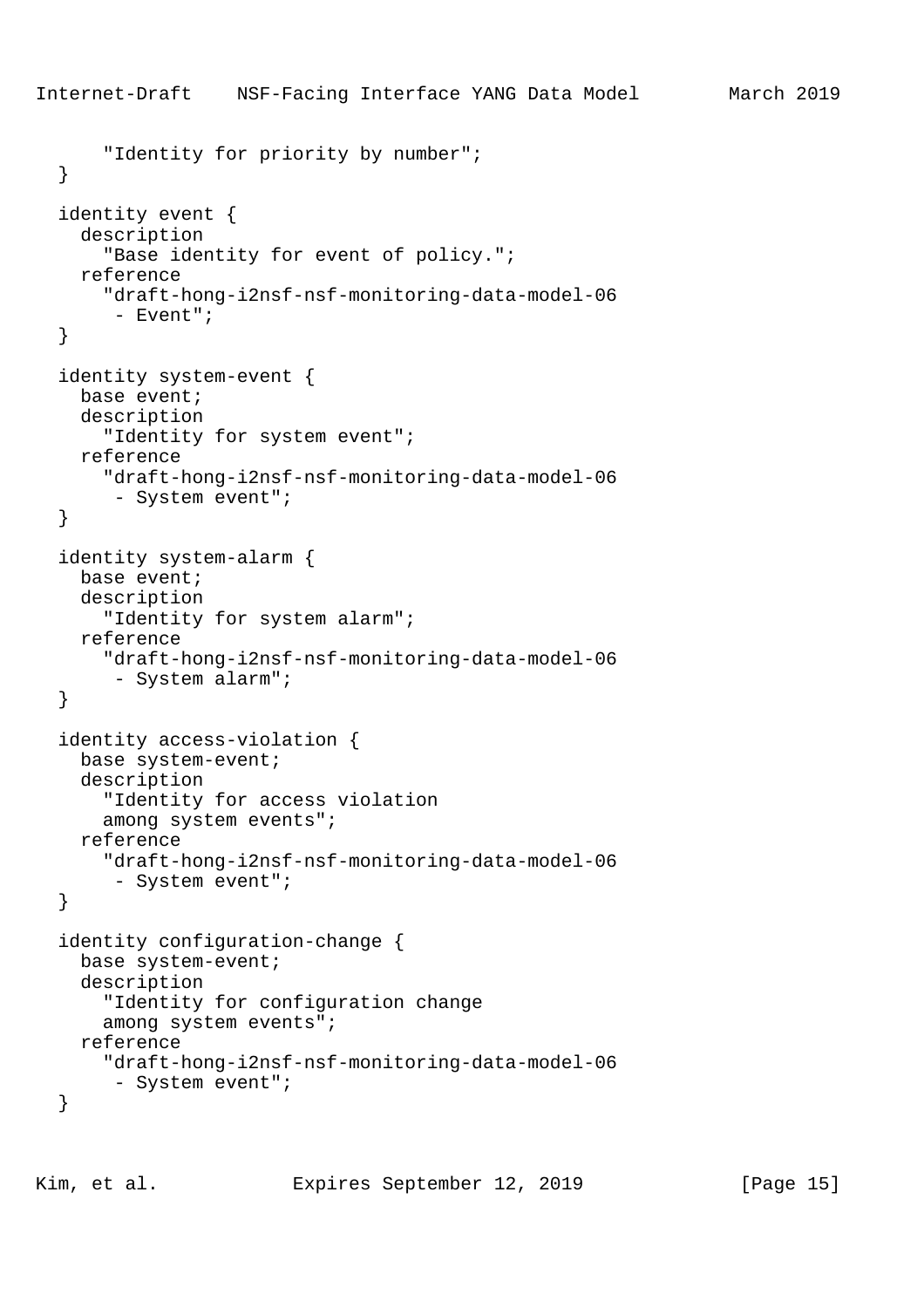```
 identity memory-alarm {
   base system-alarm;
   description
     "Identity for memory alarm
     among system alarms";
   reference
     "draft-hong-i2nsf-nsf-monitoring-data-model-06
      - System alarm";
 }
 identity cpu-alarm {
   base system-alarm;
   description
     "Identity for cpu alarm
     among system alarms";
   reference
     "draft-hong-i2nsf-nsf-monitoring-data-model-06
      - System alarm";
 }
 identity disk-alarm {
   base system-alarm;
   description
     "Identity for disk alarm
     among system alarms";
   reference
     "draft-hong-i2nsf-nsf-monitoring-data-model-06
      - System alarm";
 }
 identity hardware-alarm {
   base system-alarm;
   description
     "Identity for hardware alarm
     among system alarms";
   reference
     "draft-hong-i2nsf-nsf-monitoring-data-model-06
      - System alarm";
 }
 identity interface-alarm {
   base system-alarm;
   description
     "Identity for interface alarm
     among system alarms";
   reference
     "draft-hong-i2nsf-nsf-monitoring-data-model-06
      - System alarm";
```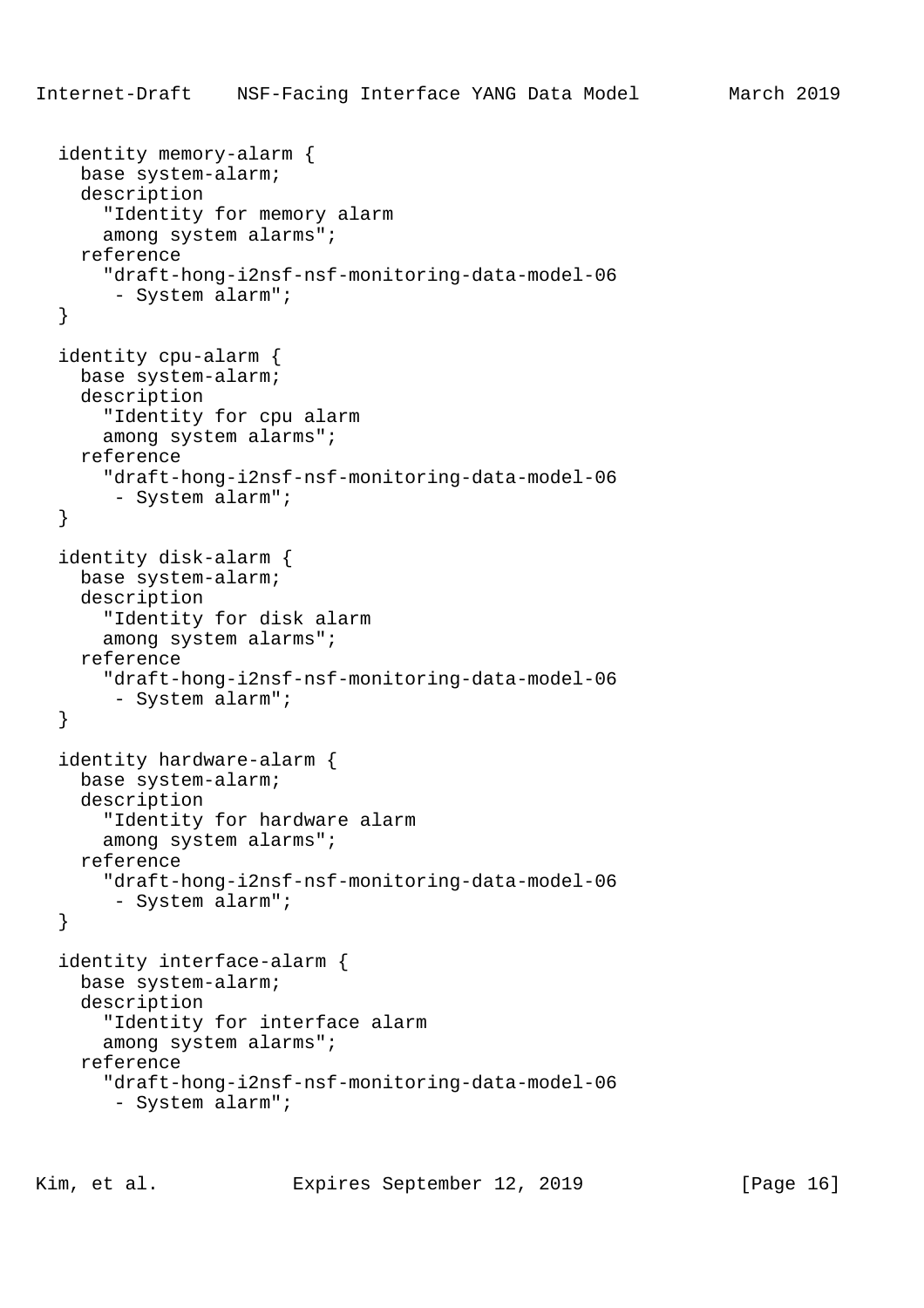```
 }
 identity type-of-service {
  description
     "Base identity for type of service of IPv4";
  reference
     "RFC 791: Internet Protocol - Type of Service";
 }
 identity traffic-class {
  description
     "Base identity for traffic-class of IPv6";
  reference
     "RFC 2460: Internet Protocol, Version 6 (IPv6)
     Specification - Traffic Class";
 }
 identity normal {
  base type-of-service;
  base traffic-class;
  description
     "Identity for normal";
  reference
     "RFC 791: Internet Protocol - Type of Service
     RFC 2460: Internet Protocol, Version 6 (IPv6)
     Specification - Traffic Class";
 }
 identity minimize-cost {
  base type-of-service;
  base traffic-class;
  description
     "Identity for minimize cost";
  reference
     "RFC 791: Internet Protocol - Type of Service
     RFC 2460: Internet Protocol, Version 6 (IPv6)
     Specification - Traffic Class";
 }
 identity maximize-reliability {
  base type-of-service;
  base traffic-class;
  description
     "Identity for maximize reliability";
  reference
     "RFC 791: Internet Protocol - Type of Service
     RFC 2460: Internet Protocol, Version 6 (IPv6)
     Specification - Traffic Class";
```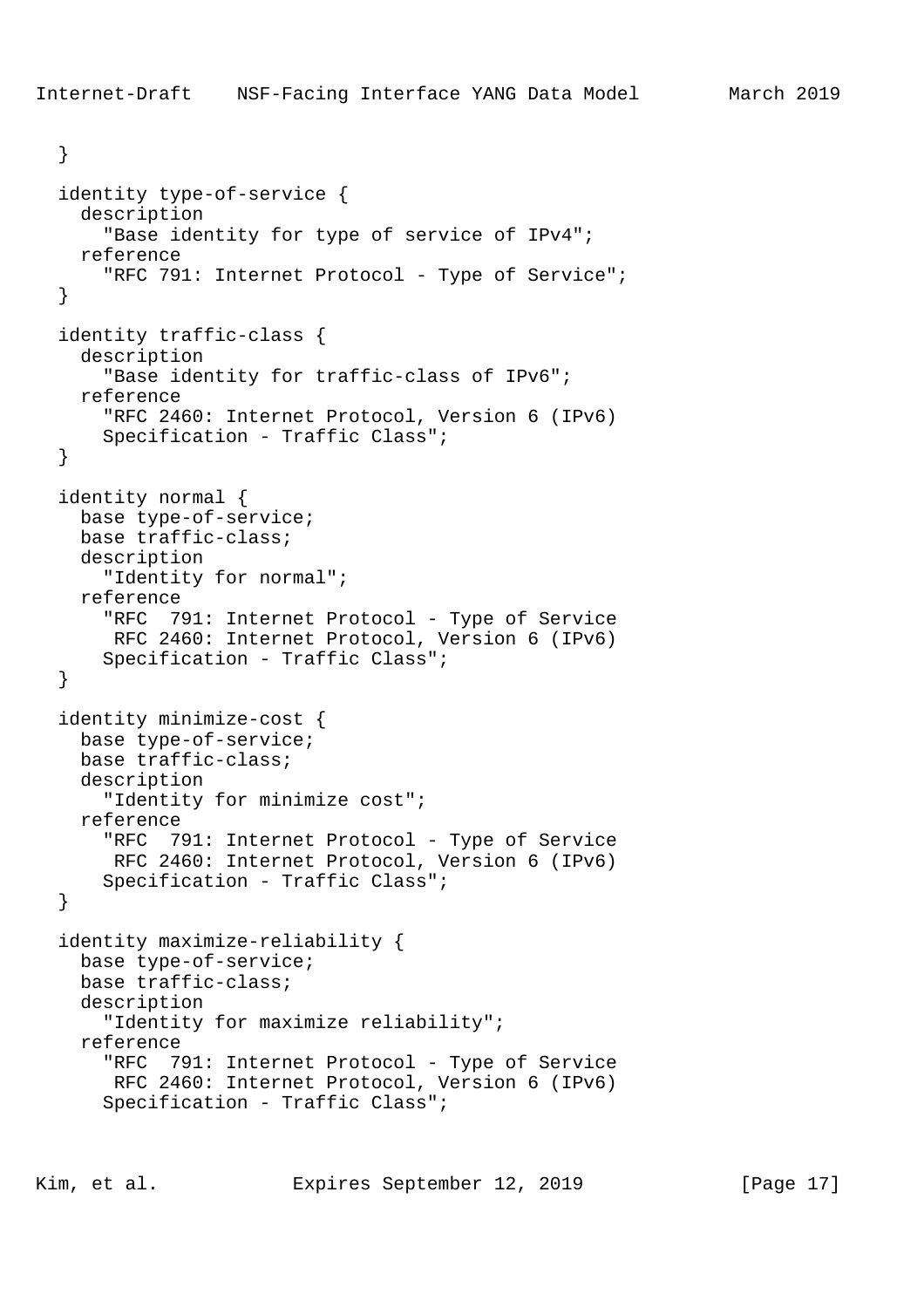}

```
 identity maximize-throughput {
  base type-of-service;
  base traffic-class;
   description
     "Identity for maximize throughput";
  reference
     "RFC 791: Internet Protocol - Type of Service
     RFC 2460: Internet Protocol, Version 6 (IPv6)
     Specification - Traffic Class";
 }
 identity minimize-delay {
  base type-of-service;
  base traffic-class;
  description
     "Identity for minimize delay";
   reference
     "RFC 791: Internet Protocol - Type of Service
     RFC 2460: Internet Protocol, Version 6 (IPv6)
     Specification - Traffic Class";
 }
 identity maximize-security {
  base type-of-service;
  base traffic-class;
  description
     "Identity for maximize security";
   reference
     "RFC 791: Internet Protocol - Type of Service
     RFC 2460: Internet Protocol, Version 6 (IPv6)
     Specification - Traffic Class";
 }
 identity fragmentation-flags-type {
  description
     "Base identity for fragmentation flags type";
  reference
     "RFC 791: Internet Protocol - Fragmentation Flags";
 }
 identity fragment {
  base fragmentation-flags-type;
  description
     "Identity for fragment";
   reference
     "RFC 791: Internet Protocol - Fragmentation Flags";
```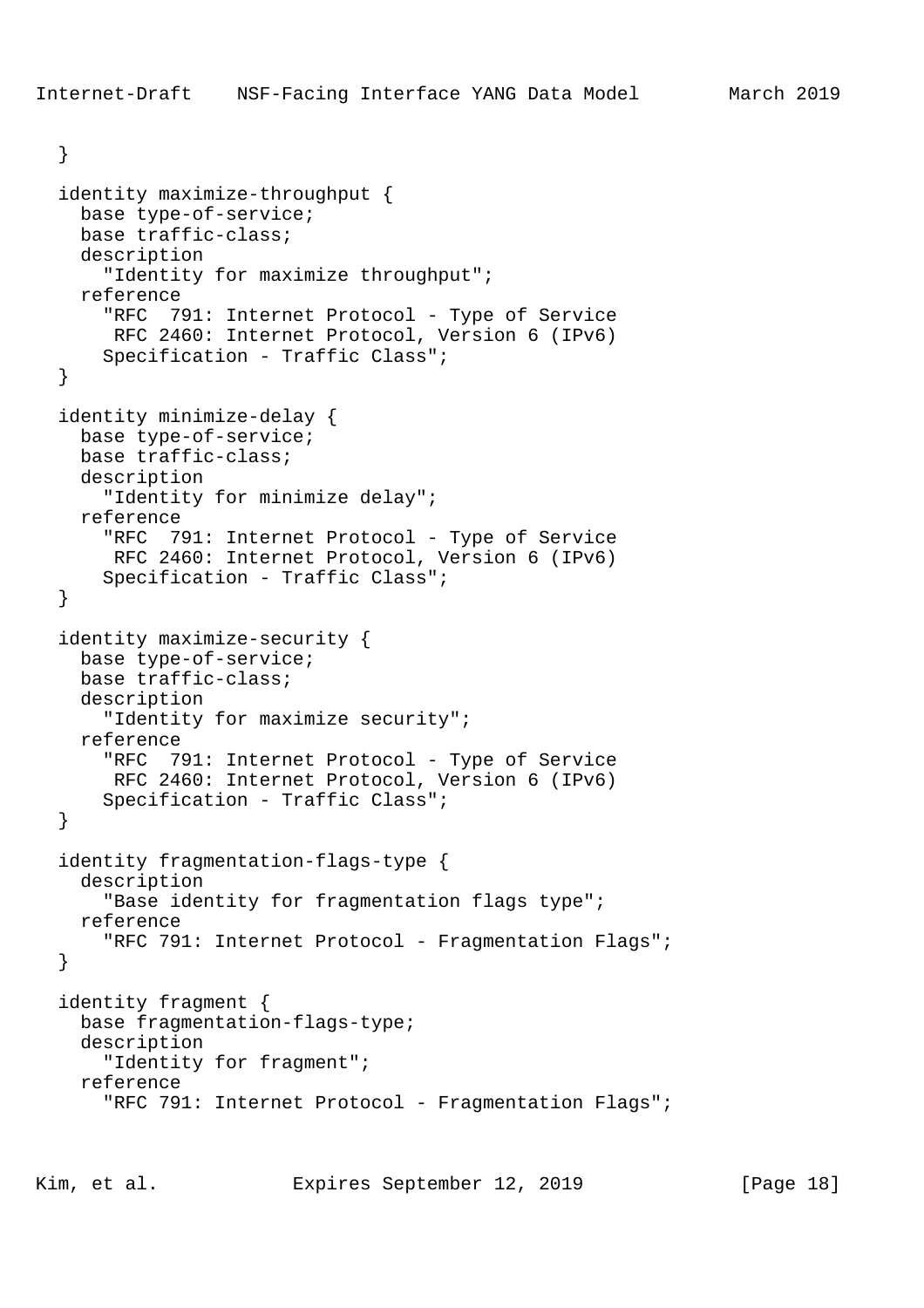```
 }
 identity no-fragment {
  base fragmentation-flags-type;
  description
     "Identity for no fragment";
  reference
     "RFC 791: Internet Protocol - Fragmentation Flags";
 }
 identity reserved {
  base fragmentation-flags-type;
  description
     "Identity for reserved";
  reference
     "RFC 791: Internet Protocol - Fragmentation Flags";
 }
 identity protocol {
  description
     "Base identity for protocol of IPv4";
   reference
     "RFC 790: Assigned numbers - Assigned Internet
      Protocol Number
      RFC 791: Internet Protocol - Protocol";
 }
 identity next-header {
  description
     "Base identity for next header of IPv6";
  reference
     "RFC 2460: Internet Protocol, Version 6 (IPv6)
     Specification - Next Header";
 }
 identity icmp {
  base protocol;
  base next-header;
  description
     "Identity for icmp";
   reference
     "RFC 790: - Assigned numbers - Assigned Internet
      Protocol Number
      RFC 791: Internet Protocol - Type of Service
      RFC 2460: Internet Protocol, Version 6 (IPv6)
      Specification - Next Header";
 }
```
Kim, et al. Expires September 12, 2019 [Page 19]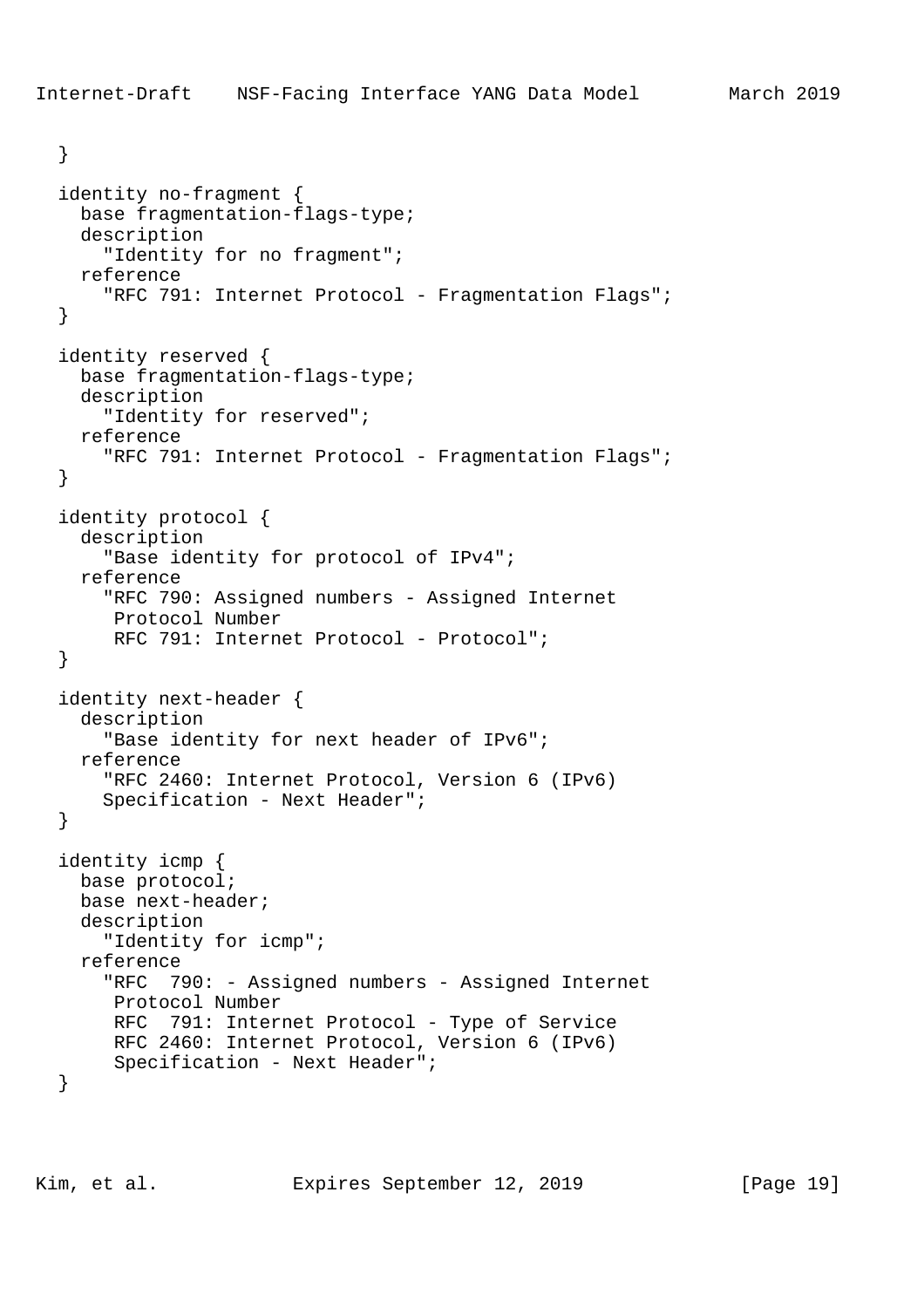```
 identity igmp {
  base protocol;
  base next-header;
  description
     "Identity for igmp";
  reference
     "RFC 790: - Assigned numbers - Assigned Internet
     Protocol Number
     RFC 791: Internet Protocol - Type of Service
      RFC 2460: Internet Protocol, Version 6 (IPv6)
      Specification - Next Header";
 }
 identity tcp {
  base protocol;
  base next-header;
  description
     "Identity for tcp";
   reference
     "RFC 790: - Assigned numbers - Assigned Internet
     Protocol Number
      RFC 791: Internet Protocol - Type of Service
     RFC 2460: Internet Protocol, Version 6 (IPv6)
      Specification - Next Header";
 }
 identity igrp {
  base protocol;
  base next-header;
  description
     "Identity for igrp";
  reference
     "RFC 790: - Assigned numbers - Assigned Internet
      Protocol Number
      RFC 791: Internet Protocol - Type of Service
      RFC 2460: Internet Protocol, Version 6 (IPv6)
      Specification - Next Header";
 }
 identity udp {
  base protocol;
  base next-header;
  description
     "Identity for udp";
   reference
     "RFC 790: - Assigned numbers - Assigned Internet
     Protocol Number
      RFC 791: Internet Protocol - Type of Service
```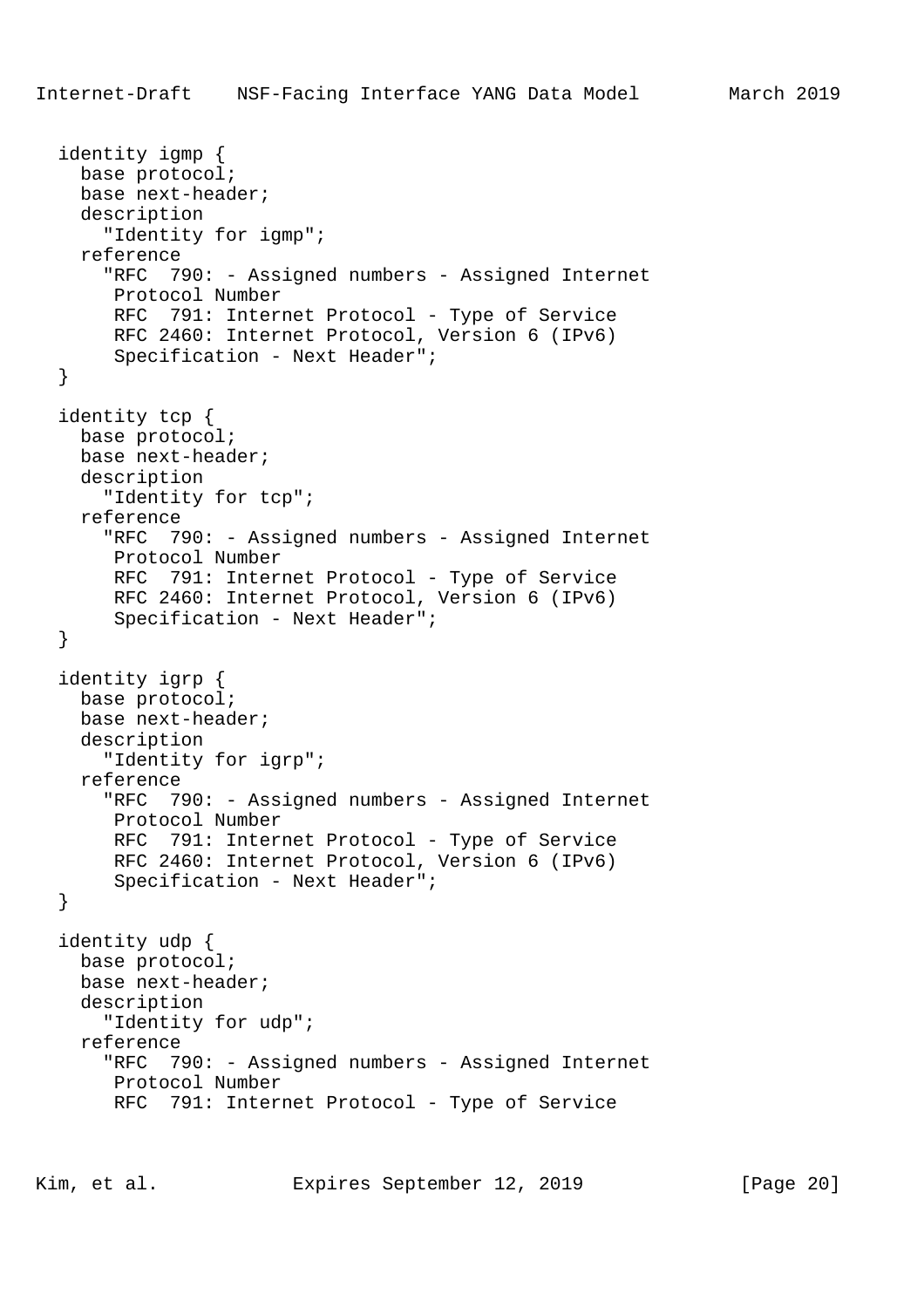```
Internet-Draft NSF-Facing Interface YANG Data Model March 2019
        RFC 2460: Internet Protocol, Version 6 (IPv6)
        Specification - Next Header";
   }
   identity gre {
    base protocol;
    base next-header;
    description
       "Identity for gre";
     reference
       "RFC 790: - Assigned numbers - Assigned Internet
       Protocol Number
       RFC 791: Internet Protocol - Type of Service
        RFC 2460: Internet Protocol, Version 6 (IPv6)
        Specification - Next Header";
   }
   identity esp {
    base protocol;
    base next-header;
    description
       "Identity for esp";
    reference
       "RFC 790: - Assigned numbers - Assigned Internet
       Protocol Number
       RFC 791: Internet Protocol - Type of Service
        RFC 2460: Internet Protocol, Version 6 (IPv6)
        Specification - Next Header";
   }
   identity ah {
    base protocol;
    base next-header;
    description
       "Identity for ah";
     reference
       "RFC 790: - Assigned numbers - Assigned Internet
       Protocol Number
       RFC 791: Internet Protocol - Type of Service
       RFC 2460: Internet Protocol, Version 6 (IPv6)
        Specification - Next Header";
   }
   identity mobile {
    base protocol;
    base next-header;
    description
       "Identity for mobile";
```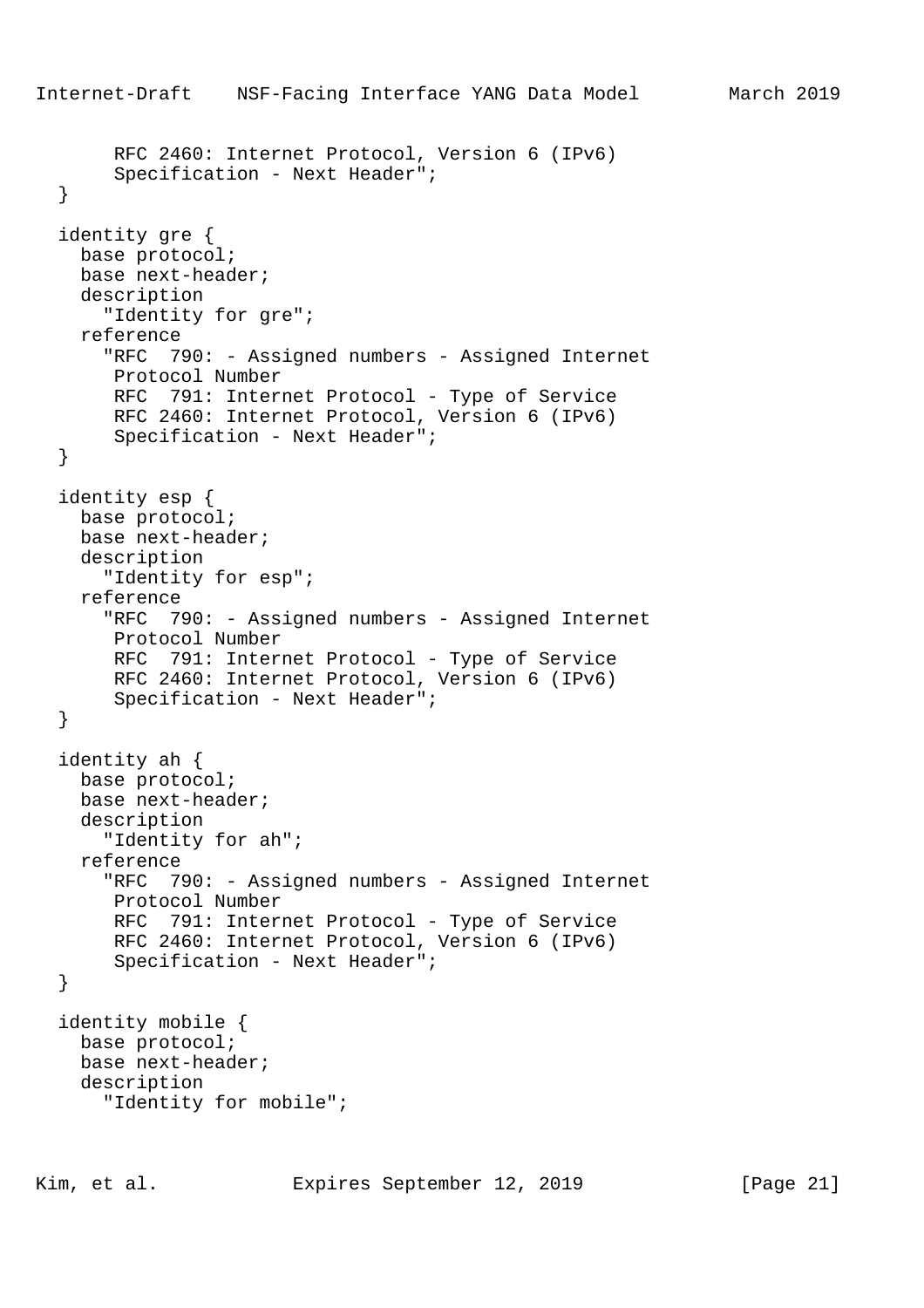```
 reference
     "RFC 790: - Assigned numbers - Assigned Internet
     Protocol Number
     RFC 791: Internet Protocol - Type of Service
     RFC 2460: Internet Protocol, Version 6 (IPv6)
      Specification - Next Header";
 }
 identity tlsp {
  base protocol;
  base next-header;
  description
     "Identity for tlsp";
  reference
     "RFC 790: - Assigned numbers - Assigned Internet
     Protocol Number
     RFC 791: Internet Protocol - Type of Service
     RFC 2460: Internet Protocol, Version 6 (IPv6)
      Specification - Next Header";
 }
 identity skip {
  base protocol;
  base next-header;
  description
     "Identity for skip";
  reference
     "RFC 790: - Assigned numbers - Assigned Internet
     Protocol Number
     RFC 791: Internet Protocol - Type of Service
     RFC 2460: Internet Protocol, Version 6 (IPv6)
      Specification - Next Header";
 }
 identity ipv6-icmp {
  base protocol;
  base next-header;
  description
     "Identity for IPv6 icmp ";
  reference
     "RFC 790: - Assigned numbers - Assigned Internet
     Protocol Number
     RFC 791: Internet Protocol - Type of Service
     RFC 2460: Internet Protocol, Version 6 (IPv6)
      Specification - Next Header";
 }
```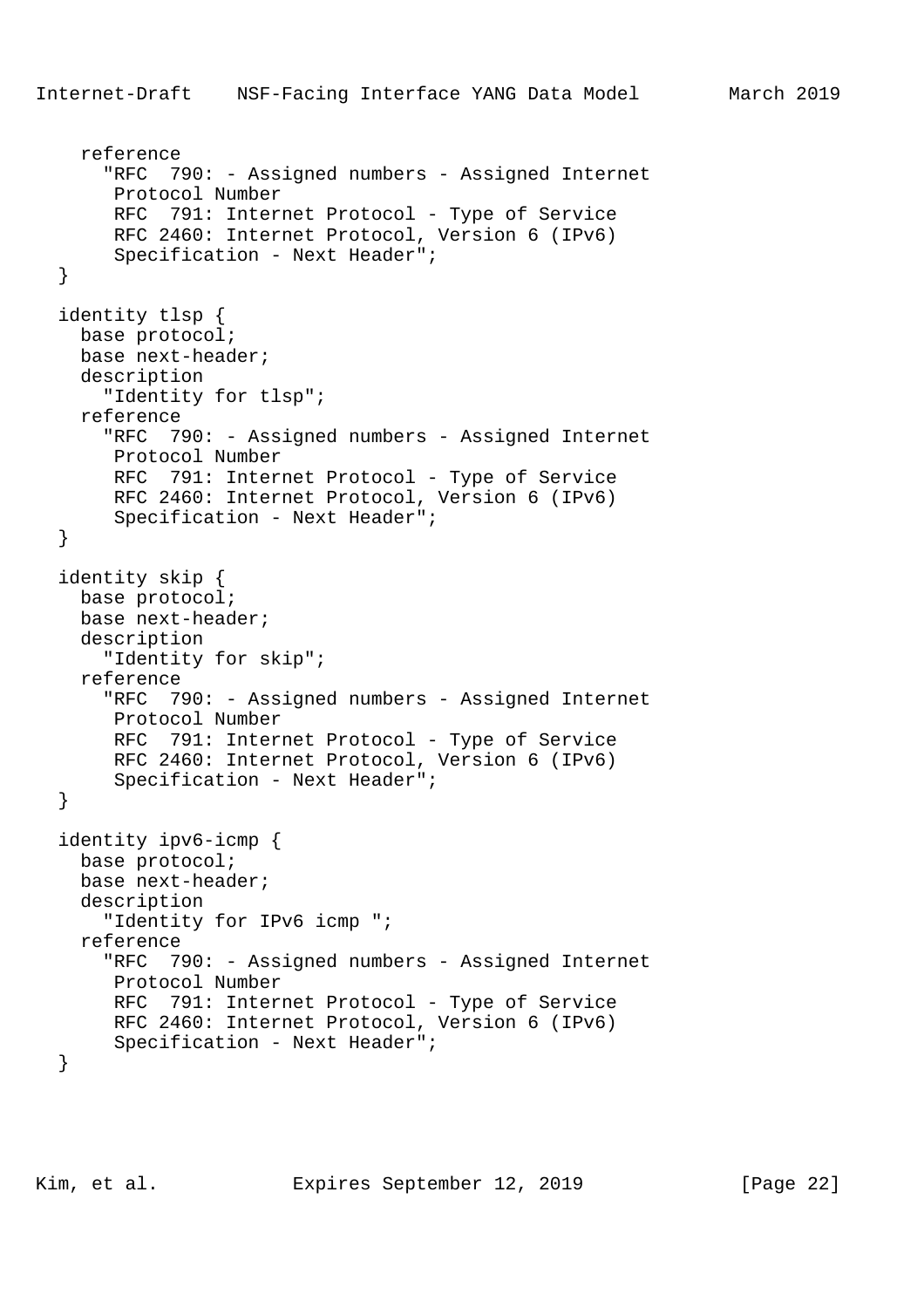```
 identity eigrp {
   base protocol;
   base next-header;
   description
     "Identity for eigrp";
   reference
     "RFC 790: - Assigned numbers - Assigned Internet
      Protocol Number
      RFC 791: Internet Protocol - Type of Service
      RFC 2460: Internet Protocol, Version 6 (IPv6)
      Specification - Next Header";
 }
 identity ospf {
  base protocol;
   base next-header;
   description
     "Identity for ospf";
   reference
     "RFC 790: - Assigned numbers - Assigned Internet
      Protocol Number
      RFC 791: Internet Protocol - Type of Service
      RFC 2460: Internet Protocol, Version 6 (IPv6)
      Specification - Next Header";
 }
 identity l2tp {
   base protocol;
   base next-header;
   description
     "Identity for l2tp";
   reference
     "RFC 790: - Assigned numbers - Assigned Internet
      Protocol Number
      RFC 791: Internet Protocol - Type of Service
      RFC 2460: Internet Protocol, Version 6 (IPv6)
      Specification - Next Header";
 }
 identity ipopts {
   description
     "Base identity for IP options";
   reference
    "RFC 791: Internet Protocol - Options";
 }
 identity rr {
```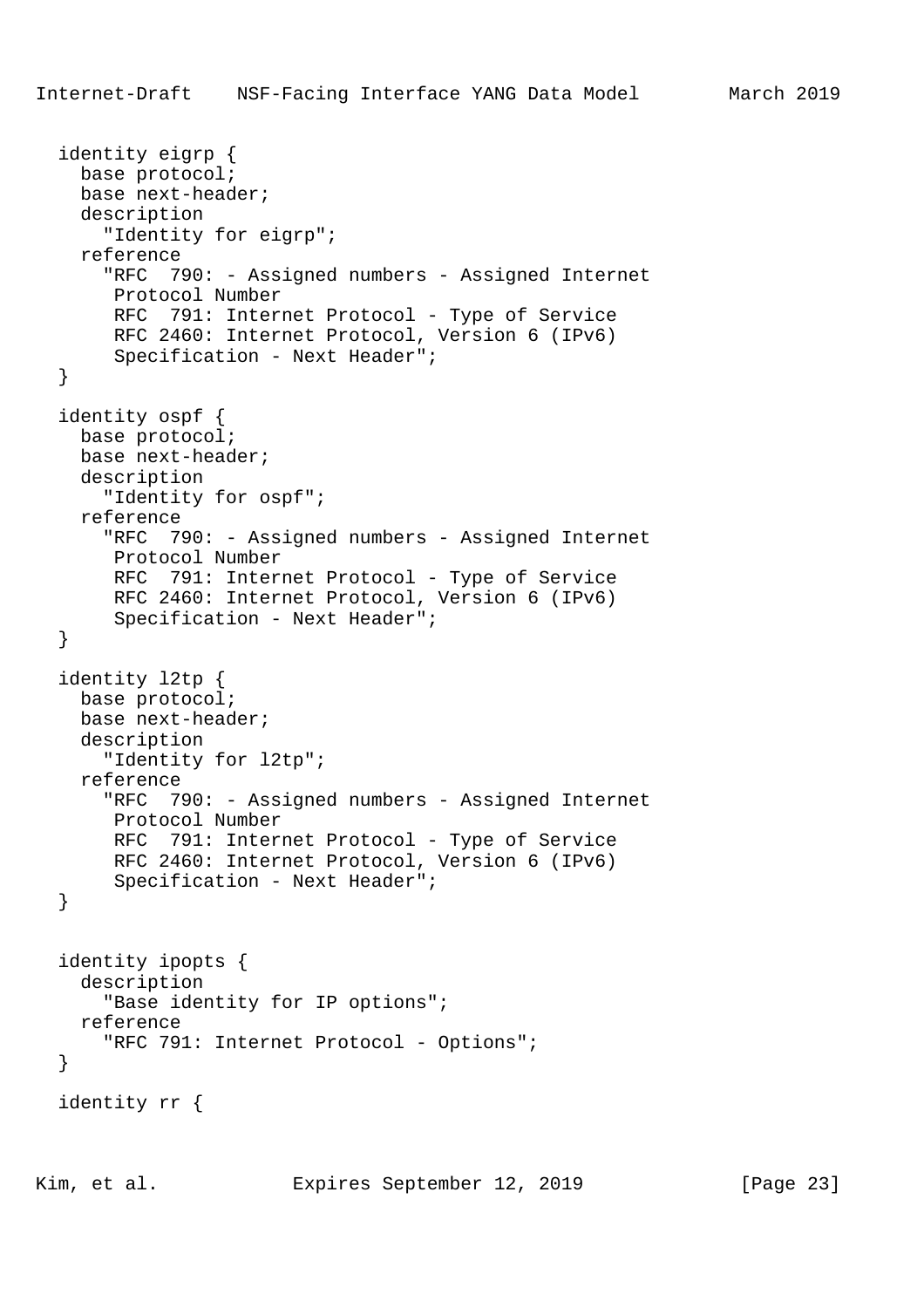```
 base ipopts;
   description
     "Identity for record route";
   reference
     "RFC 791: Internet Protocol - Options";
 }
 identity eol {
  base ipopts;
   description
     "Identity for end of list";
   reference
     "RFC 791: Internet Protocol - Options";
 }
 identity nop {
   base ipopts;
  description
     "Identity for no operation";
  reference
    "RFC 791: Internet Protocol - Options";
 }
 identity ts {
  base ipopts;
  description
     "Identity for time stamp";
   reference
    "RFC 791: Internet Protocol - Options";
 }
 identity sec {
  base ipopts;
  description
     "Identity for IP security";
   reference
    "RFC 791: Internet Protocol - Options";
 }
 identity esec {
  base ipopts;
   description
     "Identity for IP extended security";
   reference
    "RFC 791: Internet Protocol - Options";
 }
 identity lsrr {
```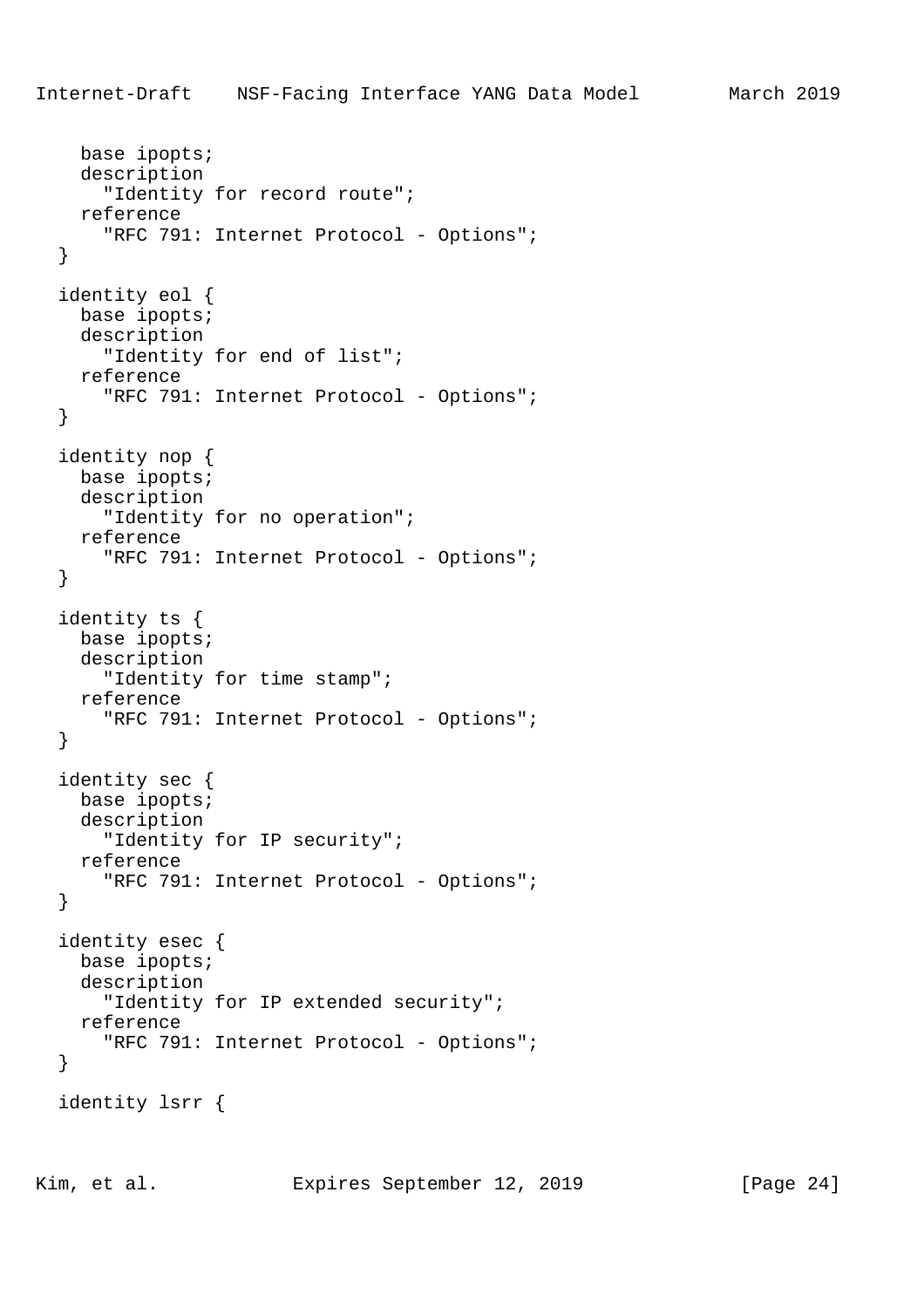```
 base ipopts;
   description
     "Identity for loose source routing";
   reference
     "RFC 791: Internet Protocol - Options";
 }
 identity ssrr {
  base ipopts;
   description
     "Identity for strict source routing";
   reference
     "RFC 791: Internet Protocol - Options";
 }
 identity satid {
   base ipopts;
   description
     "Identity for stream identifier";
  reference
    "RFC 791: Internet Protocol - Options";
 }
 identity any {
  base ipopts;
  description
    "Identity for which any IP options are set";
   reference
     "RFC 791: Internet Protocol - Options";
 }
 identity tcp-flags {
   description
     "Base identity for tcp flags";
   reference
     "RFC 793: Transmission Control Protocol - Flags";
 }
 identity cwr {
  base tcp-flags;
   description
     "Identity for congestion window reduced";
   reference
     "RFC 793: Transmission Control Protocol - Flags";
 }
 identity ecn {
  base tcp-flags;
```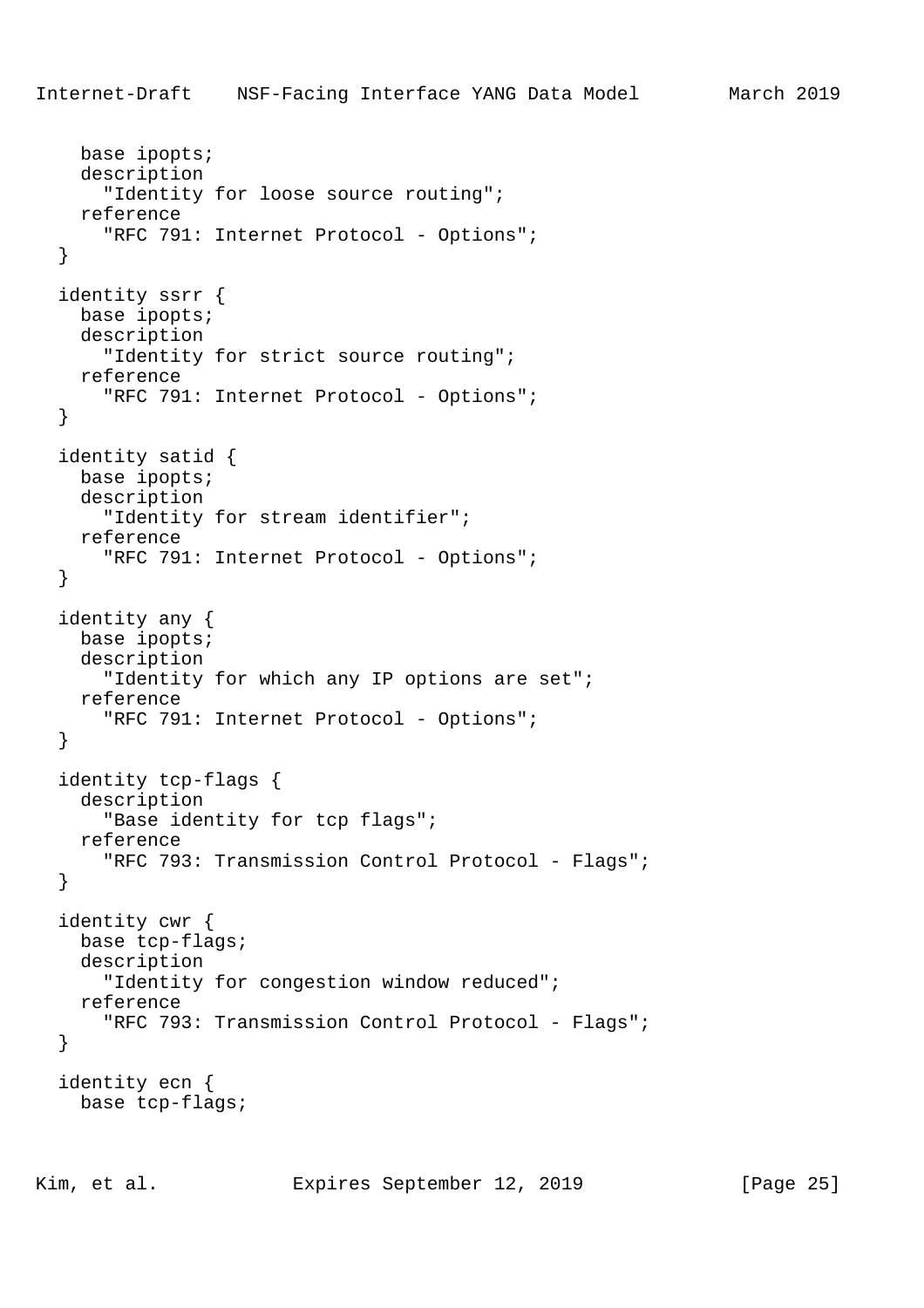```
Internet-Draft NSF-Facing Interface YANG Data Model March 2019
     description
       "Identity for explicit congestion notification";
     reference
       "RFC 793: Transmission Control Protocol - Flags";
   }
   identity urg {
     base tcp-flags;
     description
       "Identity for urgent";
     reference
       "RFC 793: Transmission Control Protocol - Flags";
   }
   identity ack {
     base tcp-flags;
     description
       "Identity for acknowledgement";
     reference
       "RFC 793: Transmission Control Protocol - Flags";
   }
   identity psh {
     base tcp-flags;
     description
       "Identity for push";
     reference
       "RFC 793: Transmission Control Protocol - Flags";
   }
   identity rst {
     base tcp-flags;
     description
       "Identity for reset";
     reference
       "RFC 793: Transmission Control Protocol - Flags";
   }
   identity syn {
     base tcp-flags;
     description
       "Identity for synchronize";
     reference
       "RFC 793: Transmission Control Protocol - Flags";
   }
   identity fin {
     base tcp-flags;
```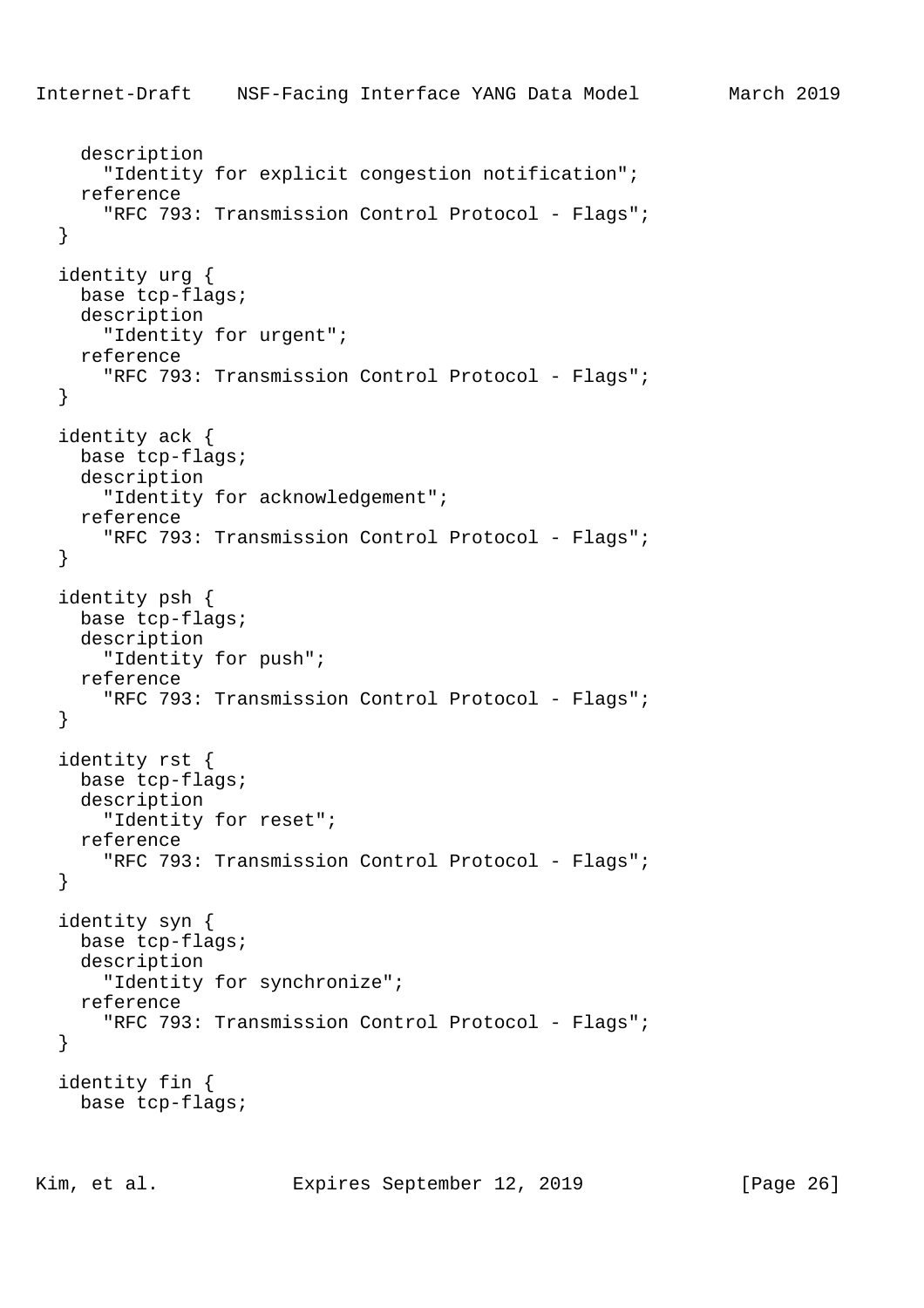```
 description
     "Identity for finish";
   reference
     "RFC 793: Transmission Control Protocol - Flags";
 }
 identity icmp-type {
   description
     "Base identity for icmp types";
   reference
     "RFC 792: Internet Control Message Protocol";
 }
 identity echo-reply {
  base icmp-type;
   description
     "Identity for echo reply";
   reference
     "RFC 792: Internet Control Message Protocol";
 }
 identity destination-unreachable {
   base icmp-type;
   description
     "Identity for destination unreachable";
   reference
     "RFC 792: Internet Control Message Protocol";
 }
 identity source-quench {
   base icmp-type;
   description
     "Identity for source quench";
   reference
     "RFC 792: Internet Control Message Protocol";
 }
 identity redirect {
  base icmp-type;
   description
     "Identity for redirect";
   reference
     "RFC 792: Internet Control Message Protocol";
 }
 identity alternate-host-address {
  base icmp-type;
   description
```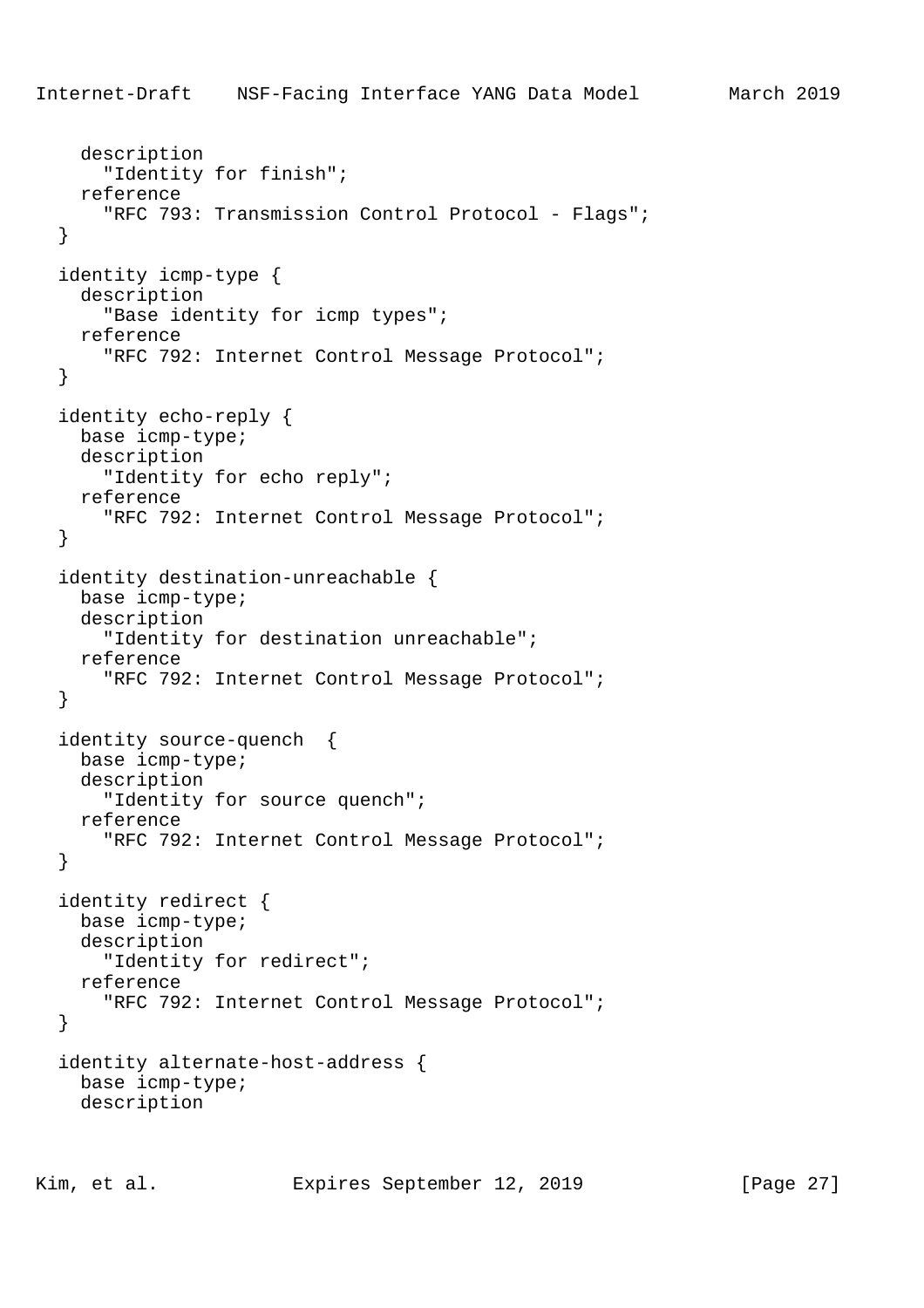"Identity for alternate host address"; reference "RFC 792: Internet Control Message Protocol"; } identity echo { base icmp-type; description "Identity for echo"; reference "RFC 792: Internet Control Message Protocol"; } identity router-advertisement { base icmp-type; description "Identity for router advertisement"; reference "RFC 792: Internet Control Message Protocol"; } identity router-solicitation { base icmp-type; description "Identity for router solicitation"; reference "RFC 792: Internet Control Message Protocol"; } identity time-exceeded { base icmp-type; description "Identity for time exceeded"; reference "RFC 792: Internet Control Message Protocol"; } identity parameter-problem { base icmp-type; description "Identity for parameter problem"; reference "RFC 792: Internet Control Message Protocol"; } identity timestamp { base icmp-type; description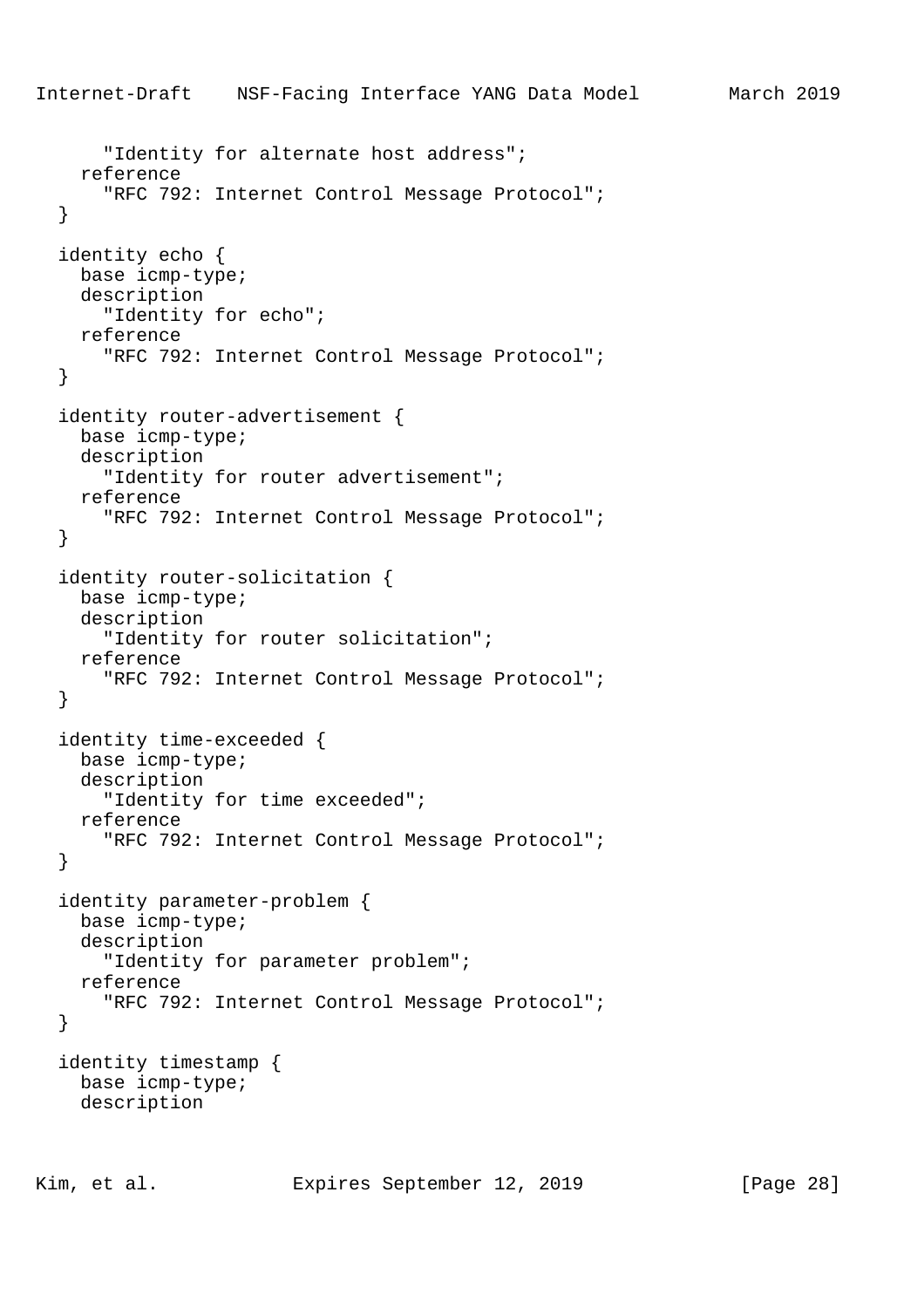```
 "Identity for timestamp";
   reference
     "RFC 792: Internet Control Message Protocol";
 }
 identity timestamp-reply {
  base icmp-type;
   description
     "Identity for timestamp reply";
   reference
     "RFC 792: Internet Control Message Protocol";
 }
 identity information-request {
  base icmp-type;
   description
     "Identity for information request";
   reference
     "RFC 792: Internet Control Message Protocol";
 }
 identity information-reply {
   base icmp-type;
   description
     "Identity for information reply";
   reference
     "RFC 792: Internet Control Message Protocol";
 }
 identity address-mask-request {
   base icmp-type;
   description
     "Identity for address mask request";
   reference
     "RFC 792: Internet Control Message Protocol";
 }
 identity address-mask-reply {
  base icmp-type;
   description
     "Identity for address mask reply";
   reference
     "RFC 792: Internet Control Message Protocol";
 }
 identity traceroute {
  base icmp-type;
   description
```
Internet-Draft NSF-Facing Interface YANG Data Model March 2019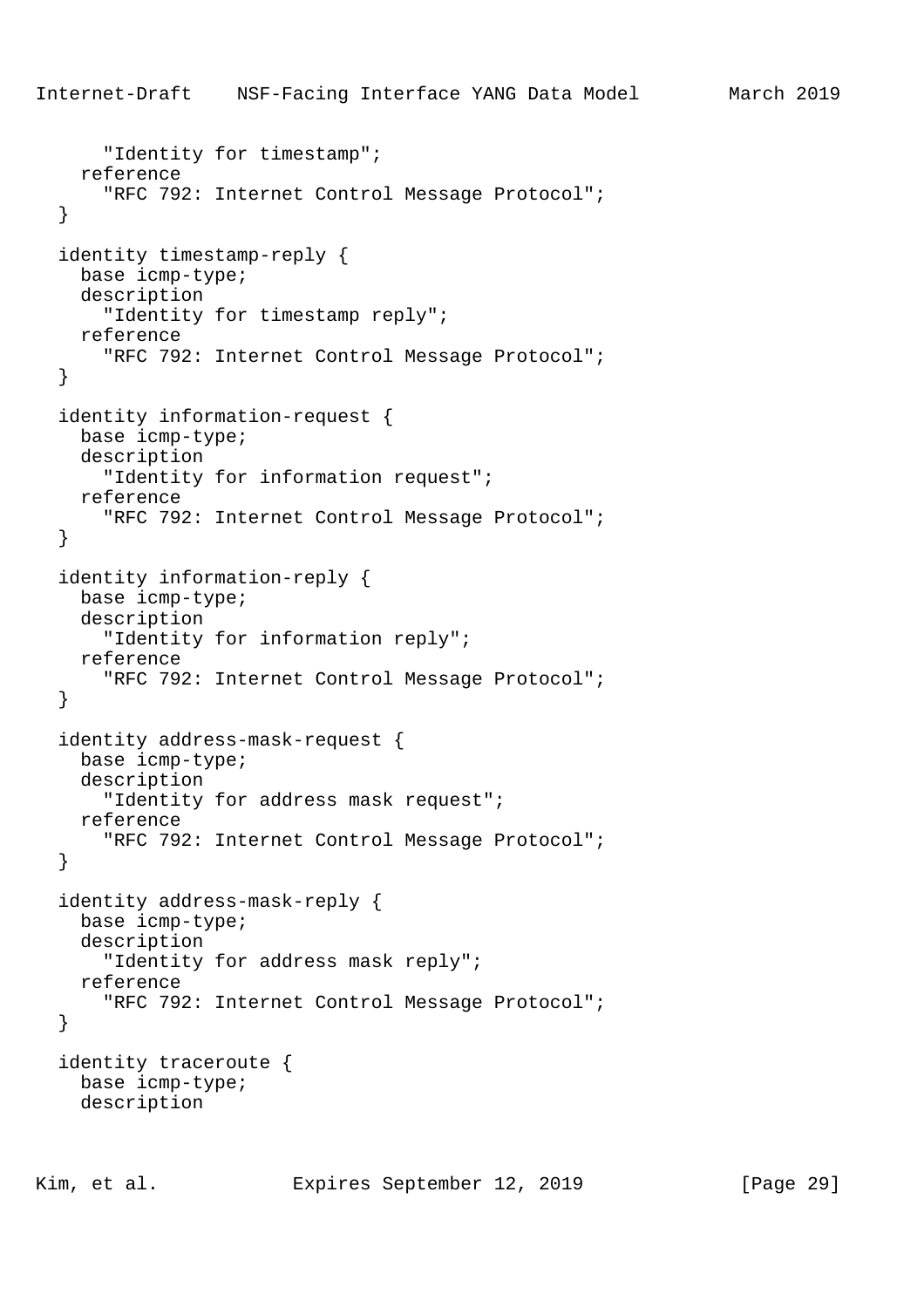```
Internet-Draft NSF-Facing Interface YANG Data Model March 2019
       "Identity for traceroute";
     reference
       "RFC 792: Internet Control Message Protocol";
   }
   identity datagram-conversion-error {
     base icmp-type;
     description
       "Identity for datagram conversion error";
     reference
       "RFC 792: Internet Control Message Protocol";
   }
   identity mobile-host-redirect {
     base icmp-type;
     description
       "Identity for mobile host redirect";
     reference
       "RFC 792: Internet Control Message Protocol";
   }
   identity ipv6-where-are-you {
     base icmp-type;
     description
       "Identity for IPv6 where are you";
     reference
       "RFC 792: Internet Control Message Protocol";
   }
   identity ipv6-i-am-here {
     base icmp-type ;
     description
       "Identity for IPv6 i am here";
     reference
       "RFC 792: Internet Control Message Protocol";
   }
   identity mobile-registration-request {
     base icmp-type;
     description
       "Identity for mobile registration request";
     reference
       "RFC 792: Internet Control Message Protocol";
   }
   identity mobile-registration-reply {
     base icmp-type;
     description
```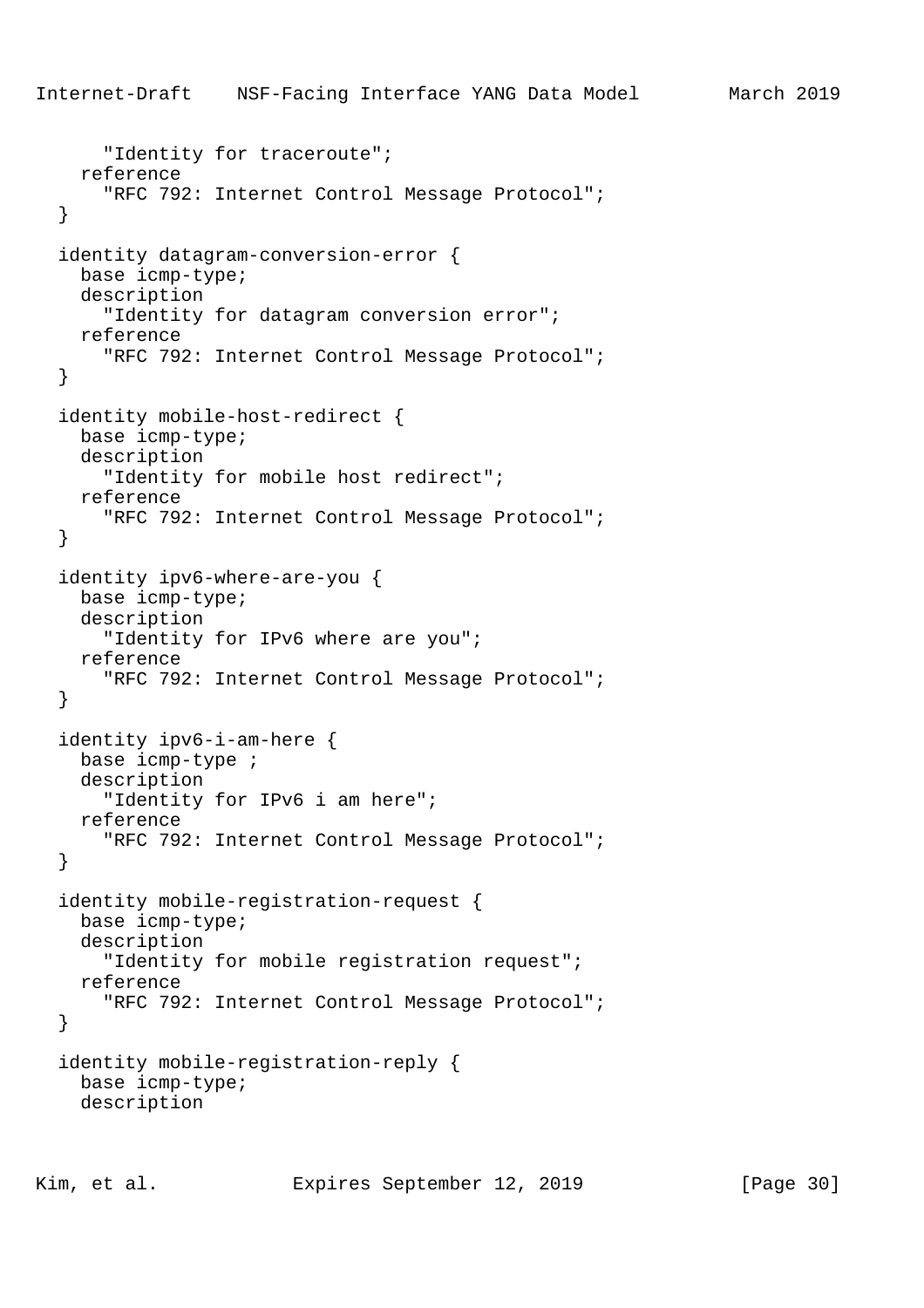```
Internet-Draft NSF-Facing Interface YANG Data Model March 2019
       "Identity for mobile registration reply";
     reference
       "RFC 792: Internet Control Message Protocol";
   }
   identity domain-name-request {
     base icmp-type;
     description
       "Identity for domain name request";
     reference
       "RFC 792: Internet Control Message Protocol";
   }
   identity domain-name-reply {
     base icmp-type;
     description
       "Identity for domain name reply";
     reference
       "RFC 792: Internet Control Message Protocol";
   }
   identity iskip {
     base icmp-type;
     description
       "Identity for icmp skip";
     reference
       "RFC 792: Internet Control Message Protocol";
   }
   identity photuris {
     base icmp-type;
     description
       "Identity for photuris";
     reference
       "RFC 792: Internet Control Message Protocol";
   }
   identity experimental-mobility-protocols {
     base icmp-type;
     description
       "Identity for experimental mobility protocols";
     reference
       "RFC 792: Internet Control Message Protocol";
   }
   identity extended-echo-request {
     base icmp-type;
     description
```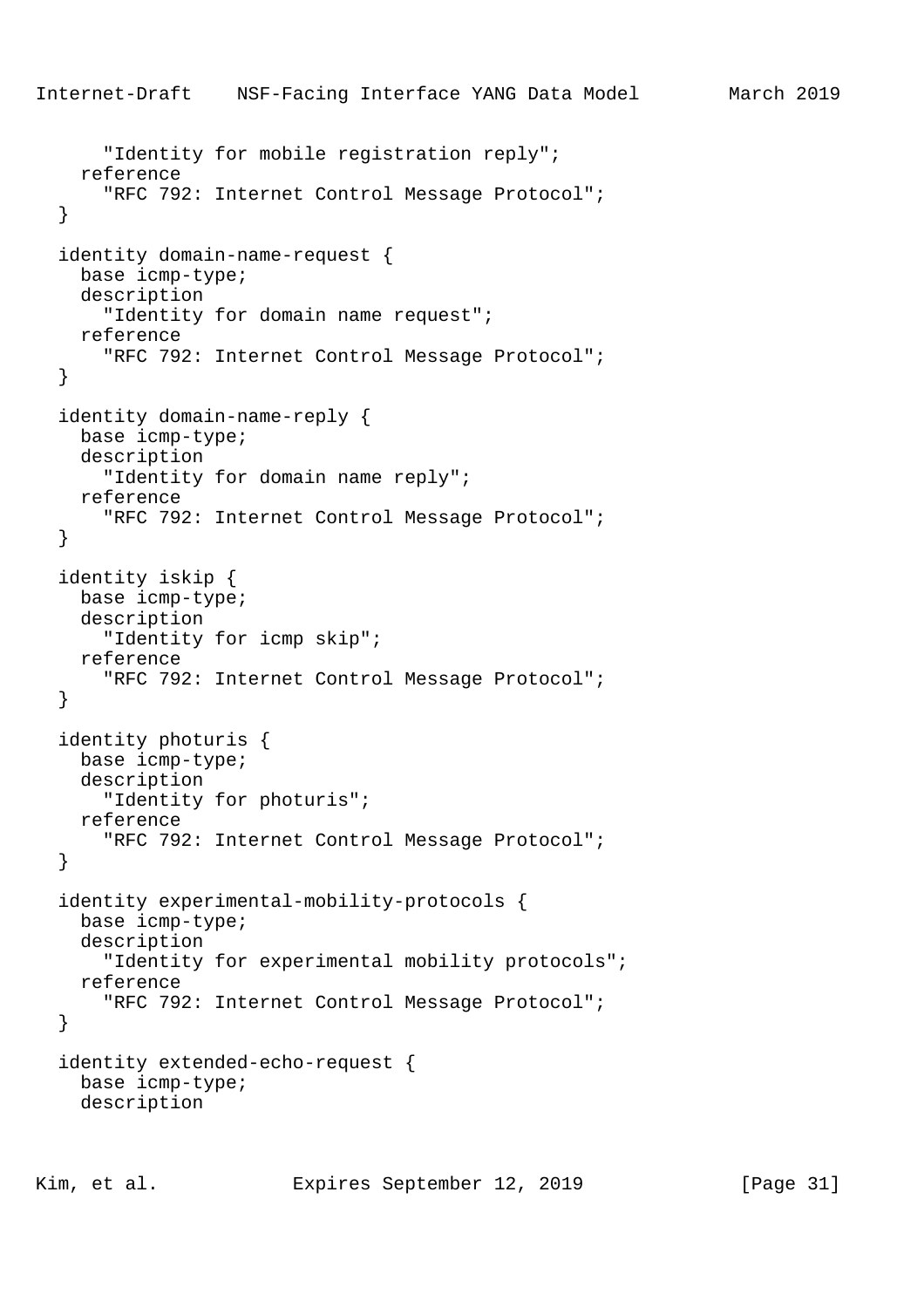```
Internet-Draft NSF-Facing Interface YANG Data Model March 2019
       "Identity for extended echo request";
     reference
       "RFC 792: Internet Control Message Protocol
       RFC 8335: PROBE: A Utility for Probing Interfaces";
   }
  identity extended-echo-reply {
    base icmp-type;
    description
       "Identity for extended echo reply";
     reference
       "RFC 792: Internet Control Message Protocol
       RFC 8335: PROBE: A Utility for Probing Interfaces";
   }
   identity net-unreachable {
    base icmp-type;
    description
       "Identity for net unreachable
       in destination unreachable types";
     reference
       "RFC 792: Internet Control Message Protocol";
   }
   identity host-unreachable {
    base icmp-type;
    description
       "Identity for host unreachable
       in destination unreachable types";
     reference
       "RFC 792: Internet Control Message Protocol";
   }
   identity protocol-unreachable {
    base icmp-type;
    description
       "Identity for protocol unreachable
       in destination unreachable types";
    reference
       "RFC 792: Internet Control Message Protocol";
   }
   identity port-unreachable {
    base icmp-type;
    description
       "Identity for port unreachable
       in destination unreachable types";
     reference
```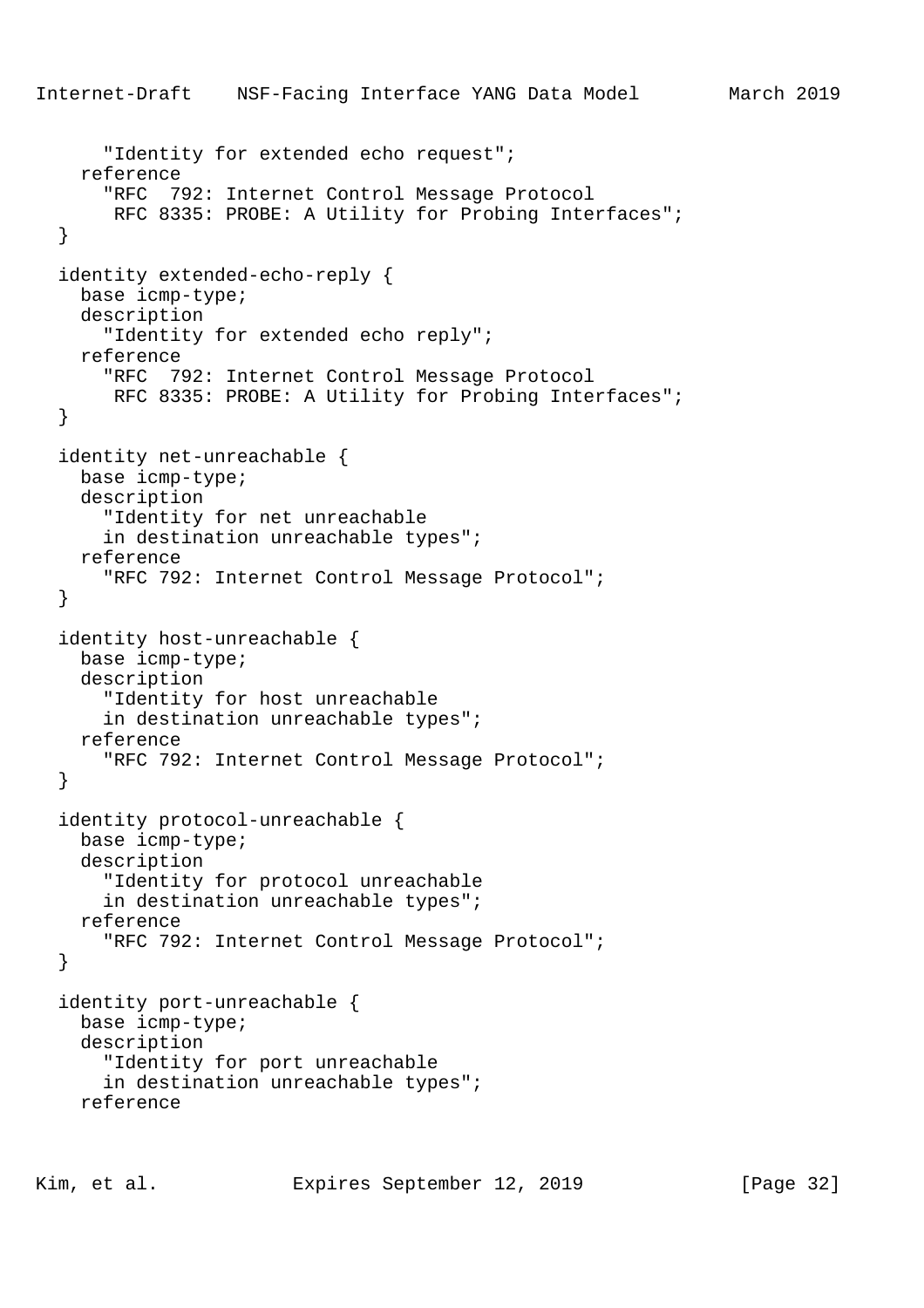```
Internet-Draft NSF-Facing Interface YANG Data Model March 2019
       "RFC 792: Internet Control Message Protocol";
   }
   identity fragment-set {
     base icmp-type;
     description
       "Identity for fragmentation set
       in destination unreachable types";
     reference
       "RFC 792: Internet Control Message Protocol";
   }
   identity source-route-failed {
     base icmp-type;
     description
       "Identity for source route failed
       in destination unreachable types";
     reference
       "RFC 792: Internet Control Message Protocol";
   }
   identity destination-network-unknown {
     base icmp-type;
     description
       "Identity for destination network unknown
       in destination unreachable types";
     reference
       "RFC 792: Internet Control Message Protocol";
   }
   identity destination-host-unknown {
     base icmp-type;
     description
       "Identity for destination host unknown
       in destination unreachable types";
     reference
       "RFC 792: Internet Control Message Protocol";
   }
   identity source-host-isolated {
     base icmp-type;
     description
       "Identity for source host isolated
       in destination unreachable types";
     reference
       "RFC 792: Internet Control Message Protocol";
   }
```
Kim, et al. Expires September 12, 2019 [Page 33]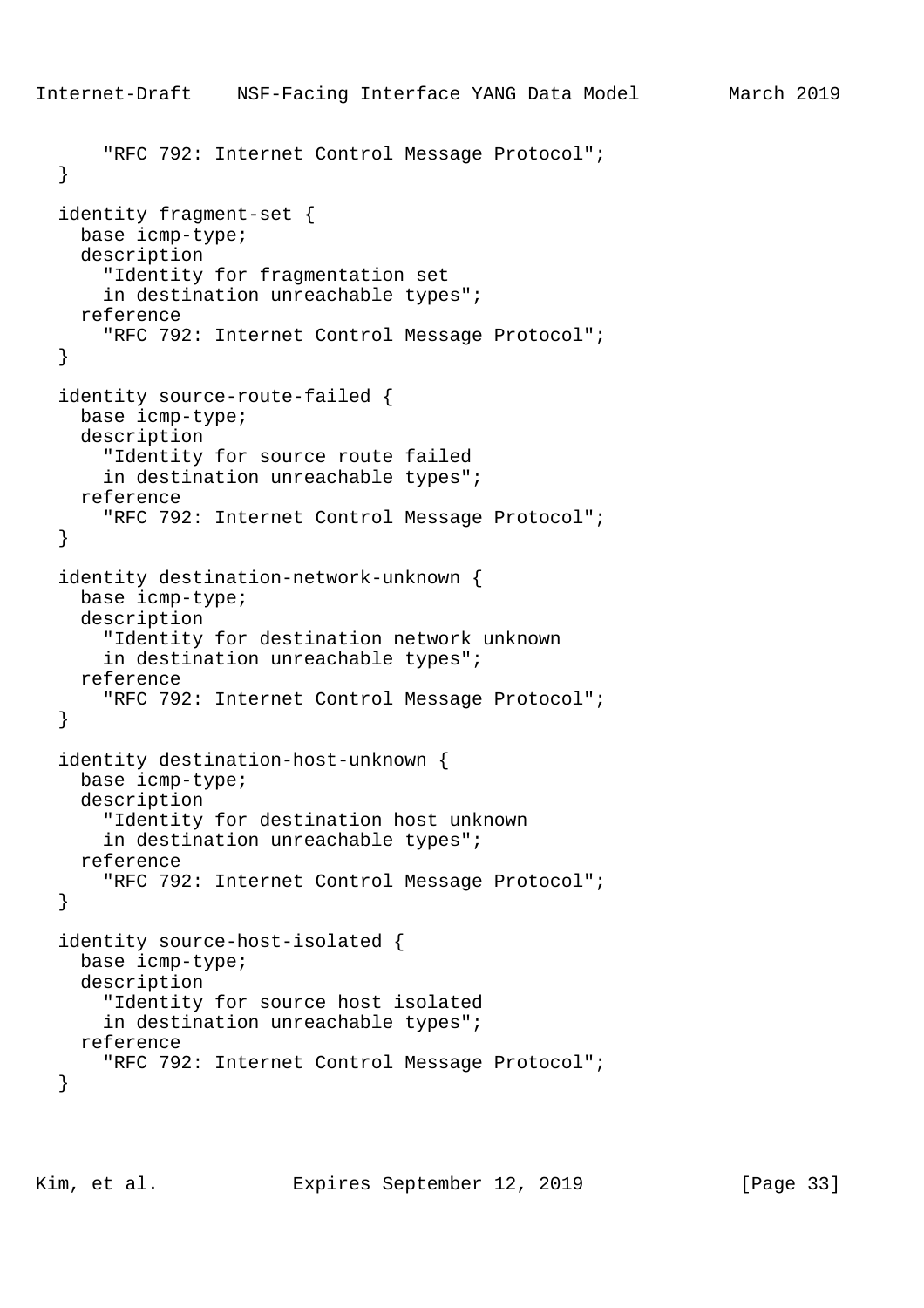```
 identity communication-prohibited-with-destination-network {
  base icmp-type;
  description
     "Identity for which communication with destination network
     is administratively prohibited in destination unreachable
     types";
  reference
     "RFC 792: Internet Control Message Protocol";
 }
 identity communication-prohibited-with-destination-host {
  base icmp-type;
  description
     "Identity for which communication with destination host
     is administratively prohibited in destination unreachable
     types";
   reference
     "RFC 792: Internet Control Message Protocol";
 }
 identity destination-network-unreachable-for-tos {
  base icmp-type;
  description
     "Identity for destination network unreachable
     for type of service in destination unreachable types";
  reference
     "RFC 792: Internet Control Message Protocol";
 }
 identity destination-host-unreachable-for-tos {
  base icmp-type;
  description
     "Identity for destination host unreachable
     for type of service in destination unreachable types";
   reference
     "RFC 792: Internet Control Message Protocol";
 }
 identity communication-prohibited {
  base icmp-type;
  description
     "Identity for communication administratively prohibited
     in destination unreachable types";
   reference
     "RFC 792: Internet Control Message Protocol";
 }
 identity host-precedence-violation {
```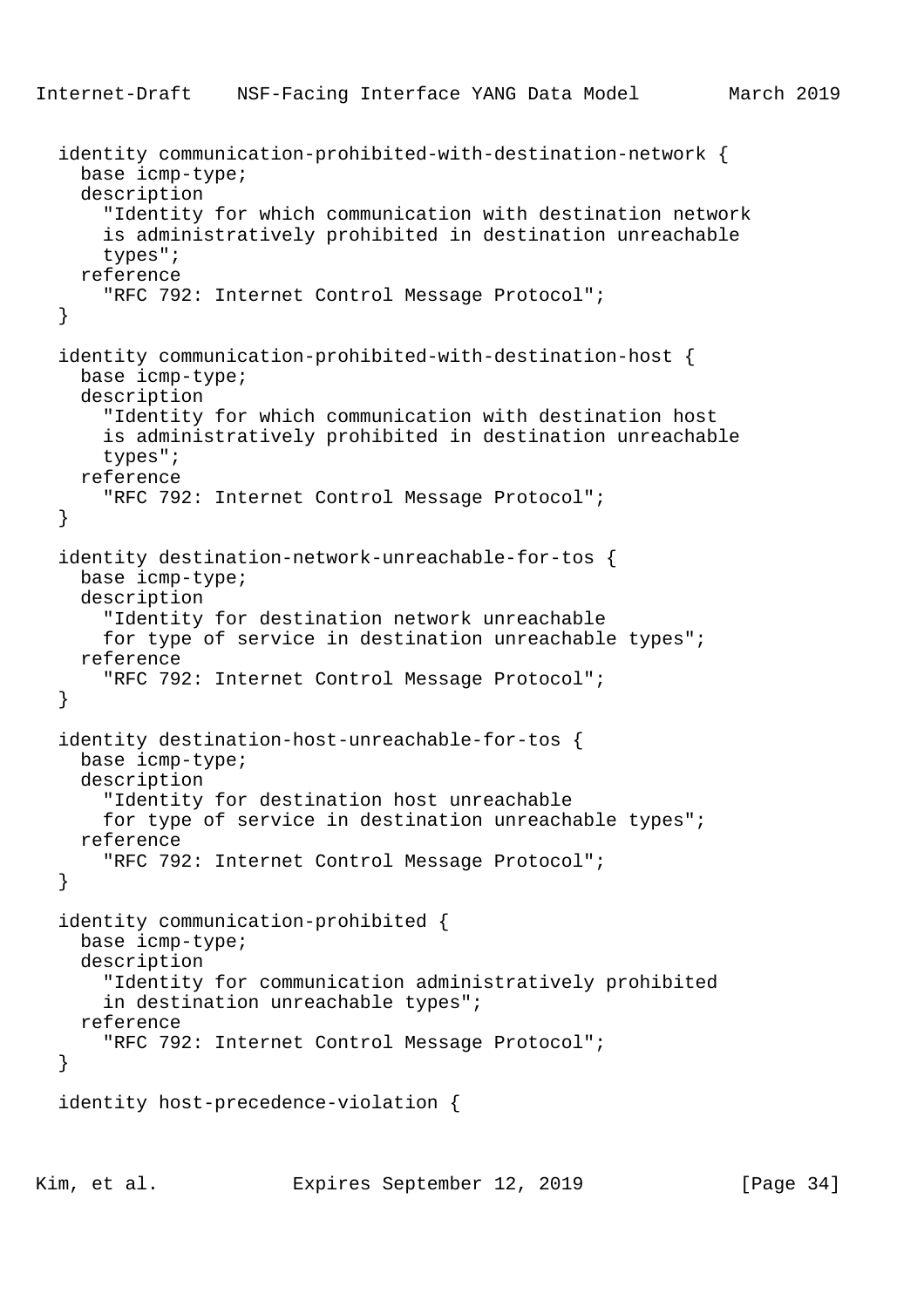```
 base icmp-type;
   description
     "Identity for host precedence violation
     in destination unreachable types";
   reference
     "RFC 792: Internet Control Message Protocol";
 }
 identity precedence-cutoff-in-effect {
   base icmp-type;
   description
     "Identity for precedence cutoff in effect
     in destination unreachable types";
   reference
     "RFC 792: Internet Control Message Protocol";
 }
 identity redirect-datagram-for-the-network {
   base icmp-type;
   description
     "Identity for redirect datagram for the network
     (or subnet) in redirect types";
   reference
     "RFC 792: Internet Control Message Protocol";
 }
 identity redirect-datagram-for-the-host {
   base icmp-type;
   description
     "Identity for redirect datagram for the host
     in redirect types";
   reference
     "RFC 792: Internet Control Message Protocol";
 }
 identity redirect-datagram-for-the-tos-and-network {
   base icmp-type;
   description
     "Identity for redirect datagram for the type of
    service and network in redirect types";
   reference
     "RFC 792: Internet Control Message Protocol";
 }
 identity redirect-datagram-for-the-tos-and-host {
   base icmp-type;
   description
     "Identity for redirect datagram for the type of
```
Kim, et al. Expires September 12, 2019 [Page 35]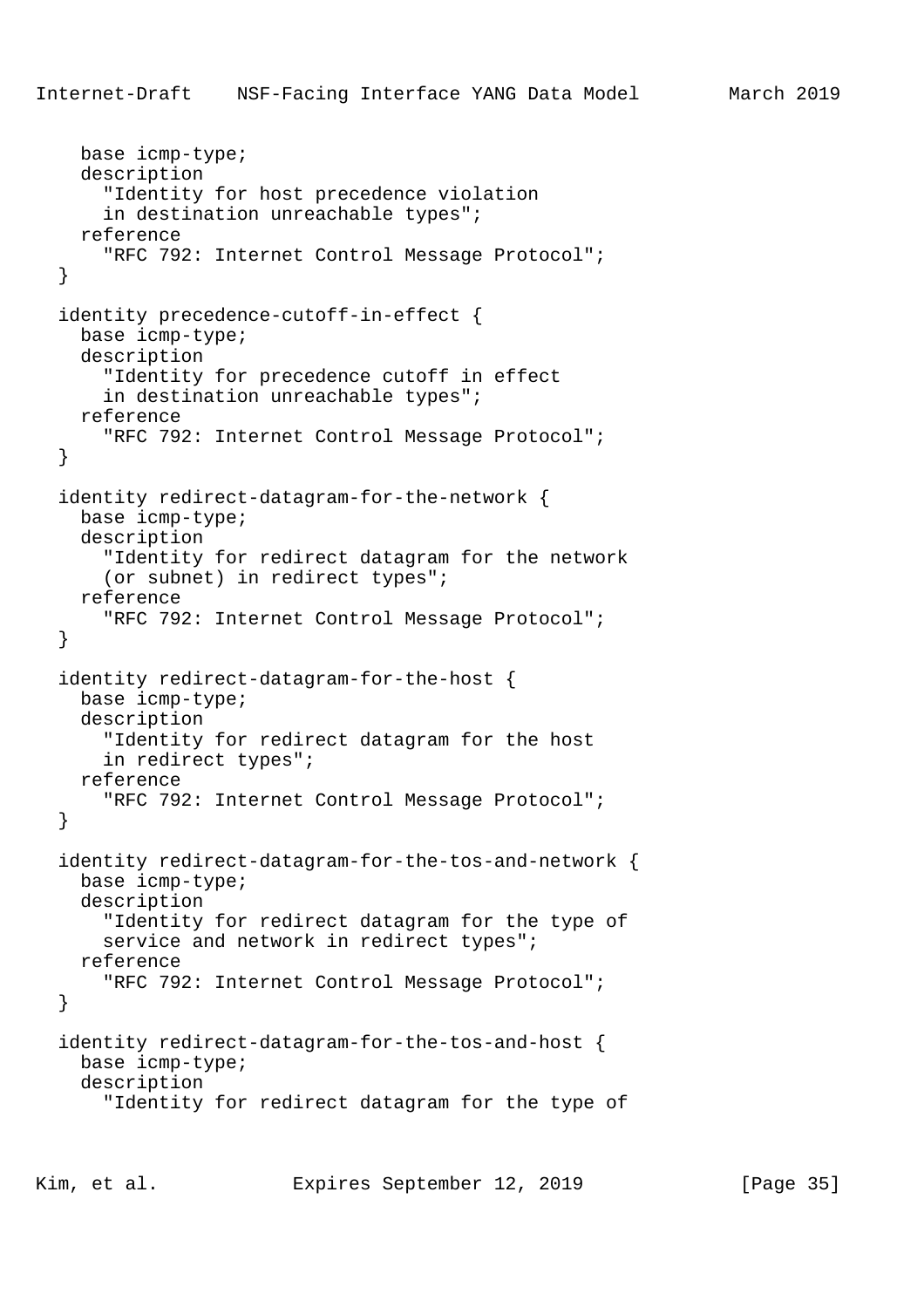```
Internet-Draft NSF-Facing Interface YANG Data Model March 2019
      service and host in redirect types";
     reference
       "RFC 792: Internet Control Message Protocol";
   }
   identity normal-router-advertisement {
     base icmp-type;
     description
       "Identity for normal router advertisement
       in router advertisement types";
     reference
       "RFC 792: Internet Control Message Protocol";
   }
   identity does-not-route-common-traffic {
     base icmp-type;
     description
       "Identity for does not route common traffic
       in router advertisement types";
     reference
       "RFC 792: Internet Control Message Protocol";
   }
   identity time-to-live-exceeded-in-transit {
    base icmp-type;
     description
       "Identity for time to live exceeded in transit
       in time exceeded types";
     reference
       "RFC 792: Internet Control Message Protocol";
   }
   identity fragment-reassembly-time-exceeded {
     base icmp-type;
     description
       "Identity for fragment reassembly time exceeded
       in time exceeded types";
     reference
       "RFC 792: Internet Control Message Protocol";
   }
   identity pointer-indicates-the-error {
     base icmp-type;
     description
       "Identity for pointer indicates the error
       in parameter problem types";
     reference
       "RFC 792: Internet Control Message Protocol";
```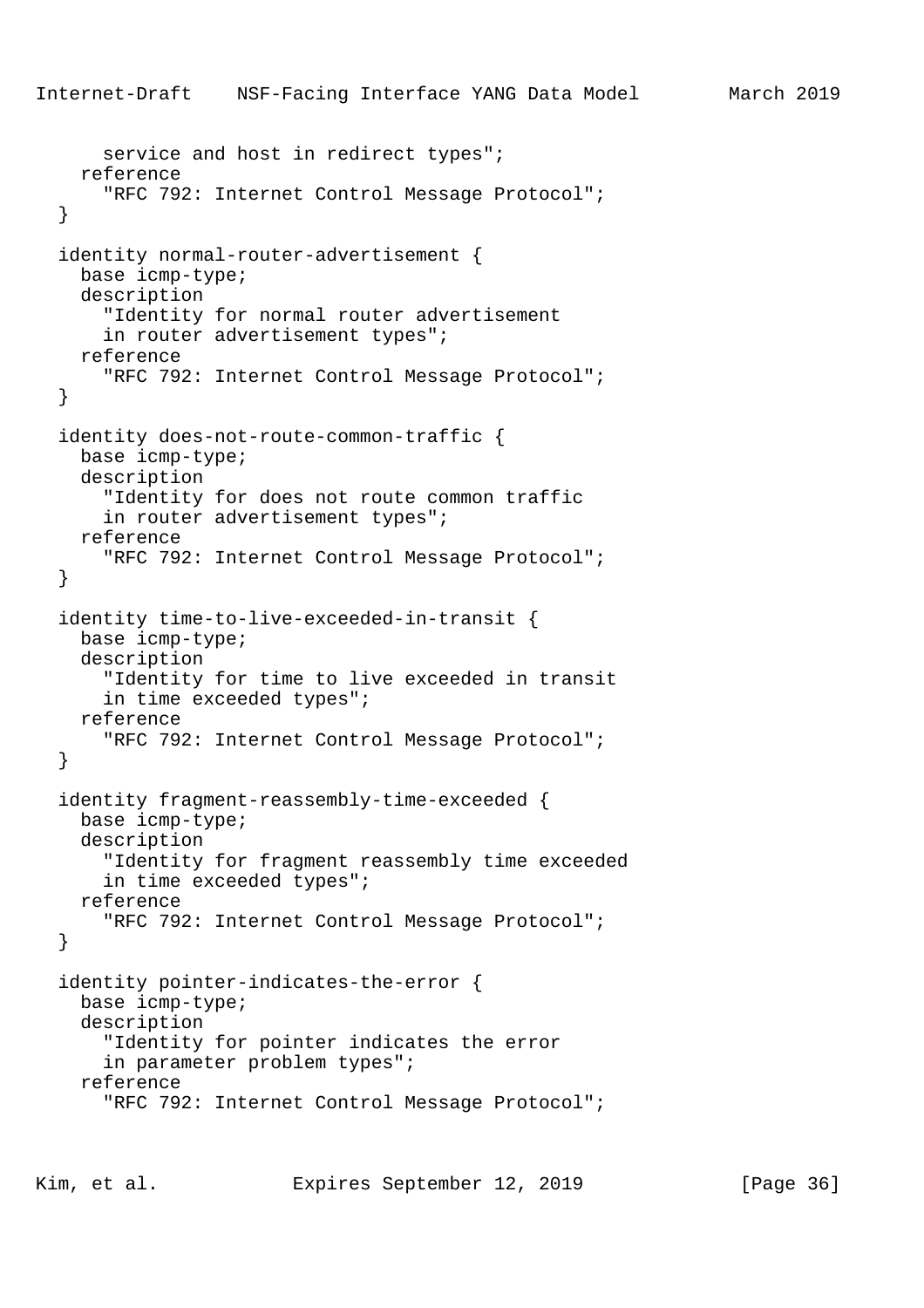```
 }
 identity missing-a-required-option {
   base icmp-type;
   description
     "Identity for missing a required option
     in parameter problem types";
   reference
     "RFC 792: Internet Control Message Protocol";
 }
 identity bad-length {
  base icmp-type;
   description
     "Identity for bad length
     in parameter problem types";
   reference
     "RFC 792: Internet Control Message Protocol";
 }
 identity bad-spi {
   base icmp-type;
   description
     "Identity for bad spi
     in photuris types";
   reference
     "RFC 792: Internet Control Message Protocol";
 }
 identity authentication-failed {
   base icmp-type;
   description
     "Identity for authentication failed
     in photuris types";
   reference
     "RFC 792: Internet Control Message Protocol";
 }
 identity decompression-failed {
  base icmp-type;
   description
     "Identity for decompression failed
     in photuris types";
   reference
     "RFC 792: Internet Control Message Protocol";
 }
 identity decryption-failed {
```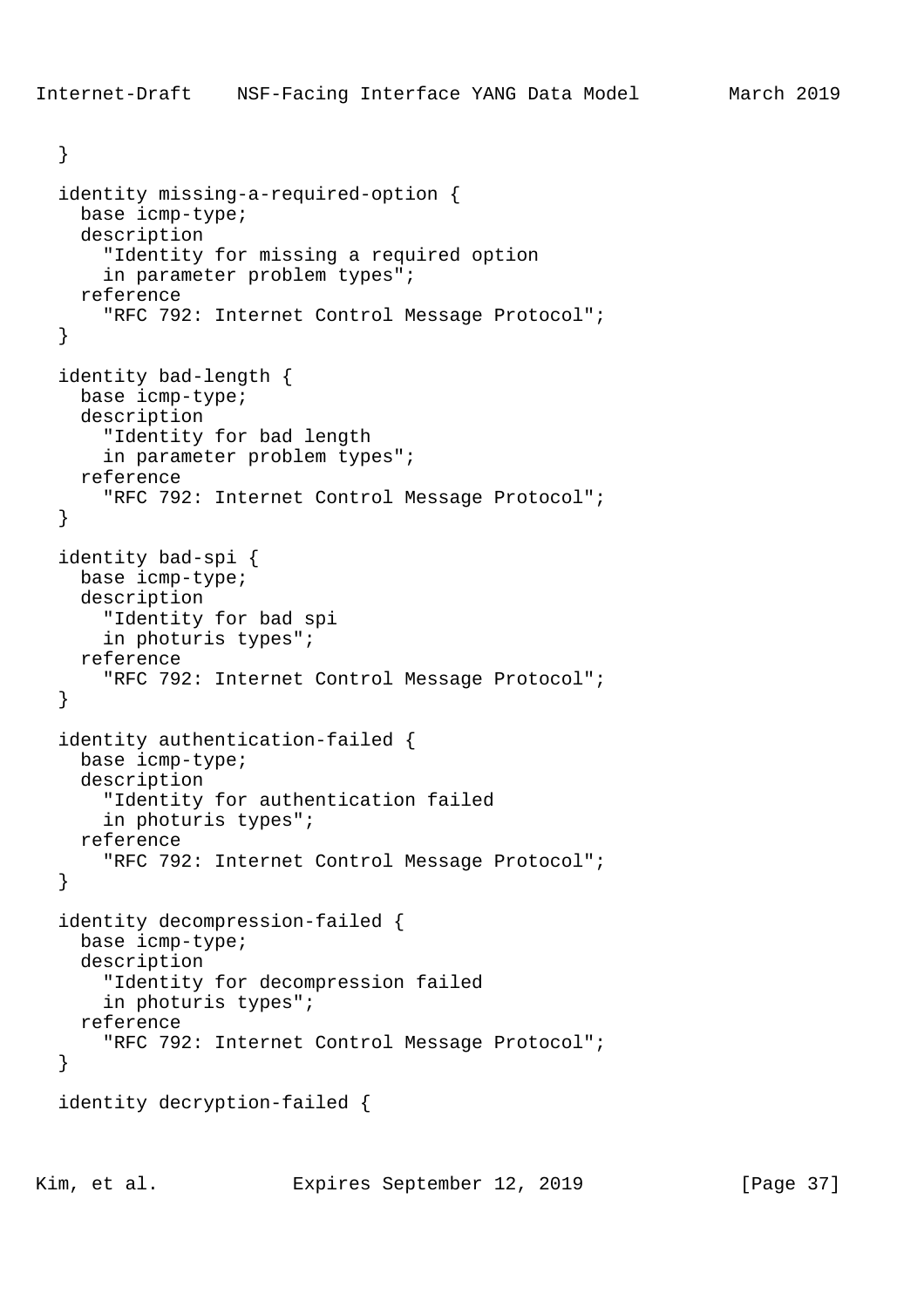```
 base icmp-type;
   description
     "Identity for decryption failed
     in photuris types";
   reference
     "RFC 792: Internet Control Message Protocol";
 }
 identity need-authentication {
   base icmp-type;
   description
     "Identity for need authentication
     in photuris types";
   reference
     "RFC 792: Internet Control Message Protocol";
 }
 identity need-authorization {
  base icmp-type;
   description
     "Identity for need authorization
     in photuris types";
   reference
     "RFC 792: Internet Control Message Protocol";
 }
 identity req-no-error {
   base icmp-type;
   description
     "Identity for request with no error
     in extended echo request types";
   reference
     "RFC 792: Internet Control Message Protocol
      RFC 8335: PROBE: A Utility for Probing Interfaces";
 }
 identity rep-no-error {
  base icmp-type;
   description
     "Identity for reply with no error
     in extended echo reply types";
   reference
     "RFC 792: Internet Control Message Protocol
      RFC 8335: PROBE: A Utility for Probing Interfaces";
 }
 identity malformed-query {
   base icmp-type;
```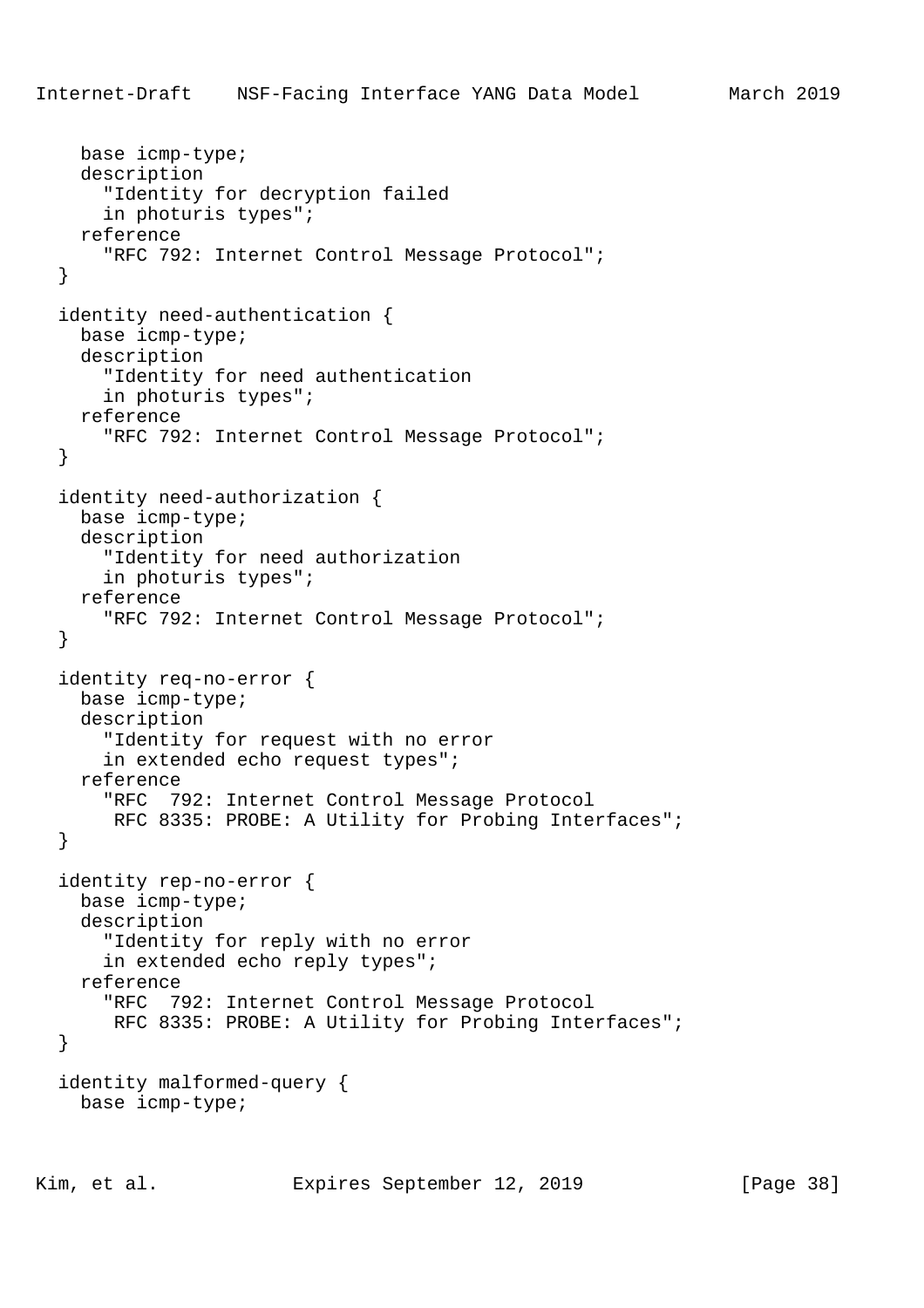```
Internet-Draft NSF-Facing Interface YANG Data Model March 2019
     description
       "Identity for malformed query
       in extended echo reply types";
     reference
       "RFC 792: Internet Control Message Protocol
       RFC 8335: PROBE: A Utility for Probing Interfaces";
   }
  identity no-such-interface {
    base icmp-type;
    description
       "Identity for no such interface
       in extended echo reply types";
     reference
       "RFC 792: Internet Control Message Protocol
      RFC 8335: PROBE: A Utility for Probing Interfaces";
   }
   identity no-such-table-entry {
    base icmp-type;
     description
       "Identity for no such table entry
       in extended echo reply types";
     reference
       "RFC 792: Internet Control Message Protocol
       RFC 8335: PROBE: A Utility for Probing Interfaces";
   }
   identity multiple-interfaces-satisfy-query {
    base icmp-type;
     description
       "Identity for multiple interfaces satisfy query
       in extended echo reply types";
     reference
       "RFC 792: Internet Control Message Protocol
       RFC 8335: PROBE: A Utility for Probing Interfaces";
   }
   identity content-security-control {
    description
       "Base identity for content security control";
     reference
       "RFC 8329: Framework for Interface to
       Network Security Functions - Differences
        from ACL Data Models
       draft-ietf-i2nsf-capability-04: Information Model
       of NSFs Capabilities";
   }
```
Kim, et al. **Expires September 12, 2019** [Page 39]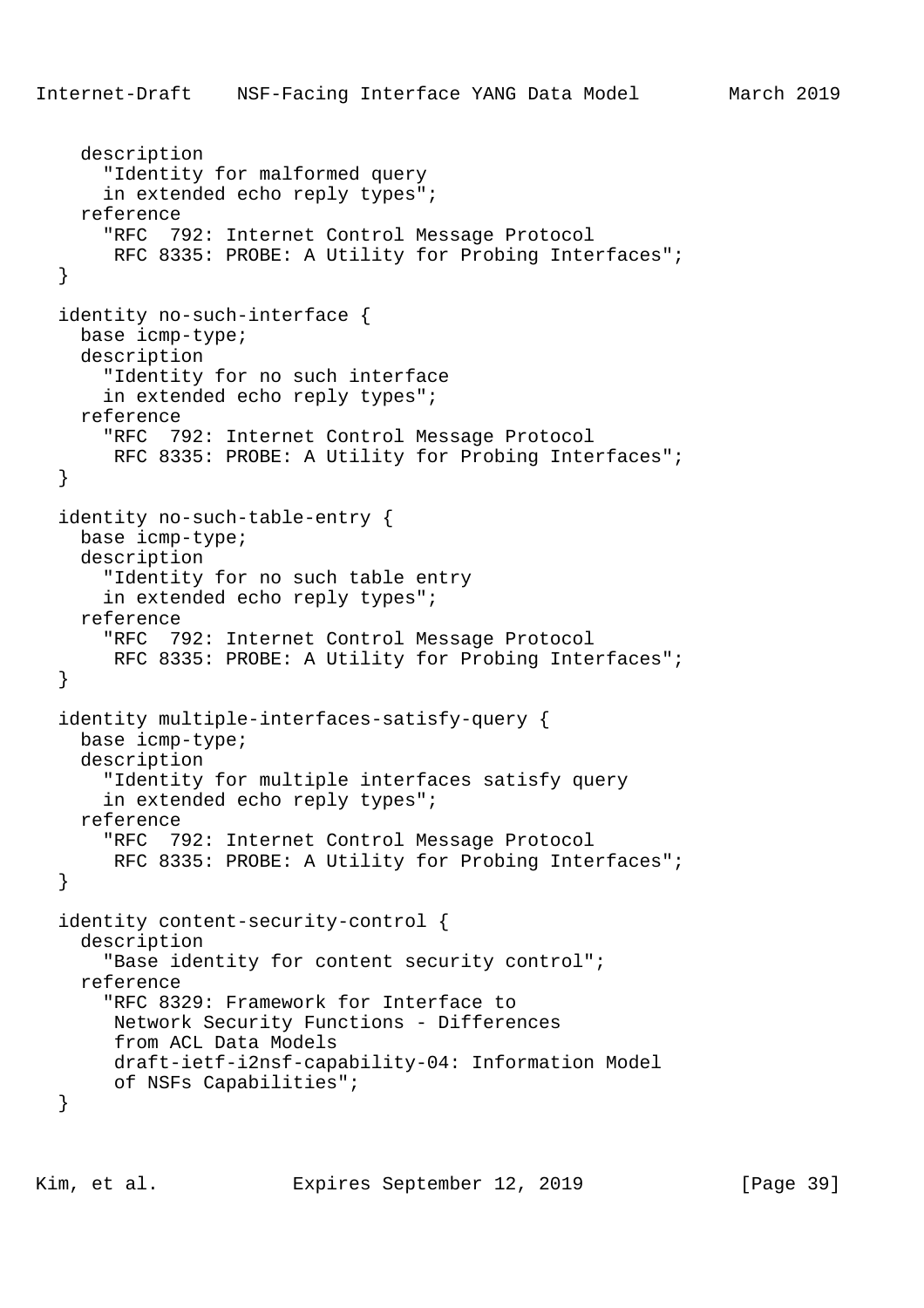```
 identity antivirus {
   base content-security-control;
   description
     "Identity for antivirus";
 }
 identity ips {
  base content-security-control;
   description
     "Identity for ips";
 }
 identity ids {
   base content-security-control;
   description
     "Identity for ids";
 }
 identity url-filtering {
  base content-security-control;
   description
     "Identity for url filtering";
 }
 identity mail-filtering {
  base content-security-control;
   description
     "Identity for mail filtering";
 }
 identity file-blocking {
  base content-security-control;
   description
     "Identity for file blocking";
 }
 identity file-isolate {
  base content-security-control;
   description
     "Identity for file isolate";
 }
 identity pkt-capture {
  base content-security-control;
  description
     "Identity for packet capture";
 }
```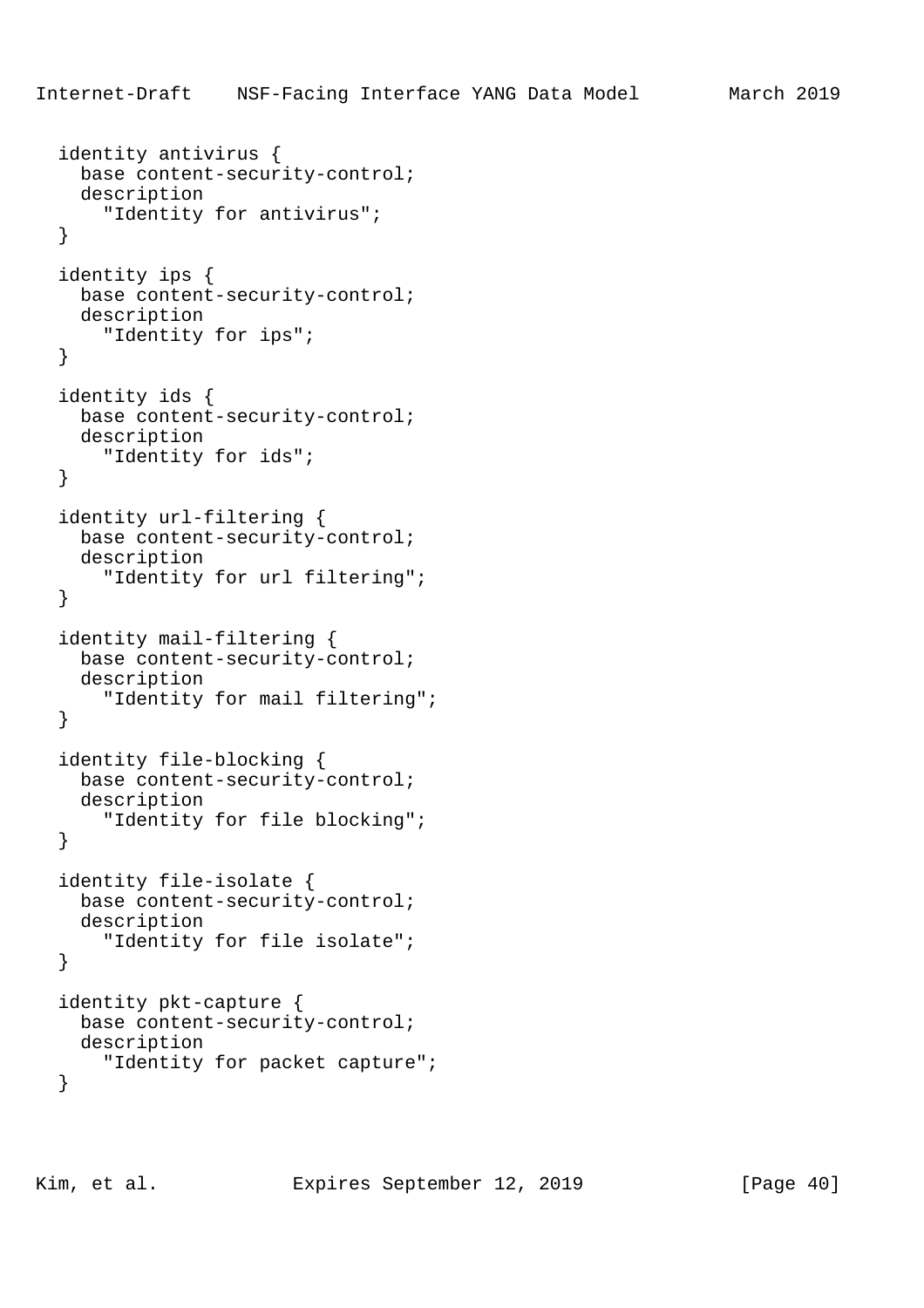```
 identity application-control {
   base content-security-control;
   description
     "Identity for application control";
 }
 identity voip-volte {
   base content-security-control;
   description
     "Identity for voip and volte";
 }
 identity attack-mitigation-control {
   description
     "Base identity for attack mitigation control";
   reference
     "RFC 8329: Framework for Interface to
      Network Security Functions - Differences
      from ACL Data Models
      draft-ietf-i2nsf-capability-04: Information Model
      of NSFs Capabilities";
 }
 identity syn-flood {
  base attack-mitigation-control;
   description
     "Identity for syn flood";
 }
 identity udp-flood {
   base attack-mitigation-control;
   description
     "Identity for udp flood";
 }
 identity icmp-flood {
   base attack-mitigation-control;
   description
     "Identity for icmp flood";
 }
 identity ip-frag-flood {
   base attack-mitigation-control;
   description
     "Identity for ip frag flood";
 }
 identity ipv6-related {
```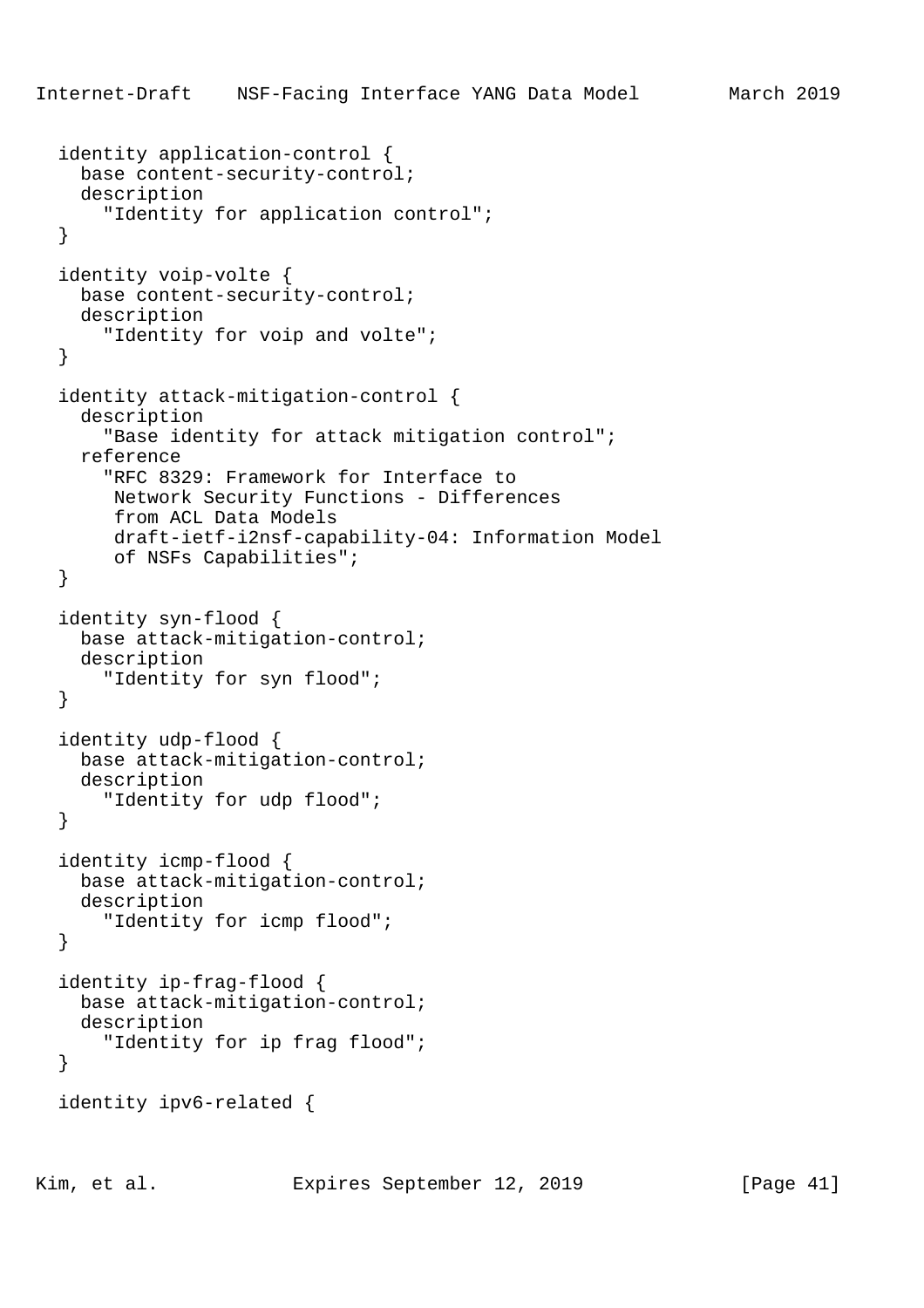```
 base attack-mitigation-control;
   description
     "Identity for ipv6 related";
 }
 identity http-and-https-flood {
   base attack-mitigation-control;
   description
     "Identity for http and https flood";
 }
 identity dns-flood {
  base attack-mitigation-control;
   description
     "Identity for dns flood";
 }
 identity dns-amp-flood {
  base attack-mitigation-control;
   description
     "Identity for dns amp flood";
 }
 identity ssl-ddos {
  base attack-mitigation-control;
   description
     "Identity for ssl ddos";
 }
 identity ip-sweep {
   base attack-mitigation-control;
   description
     "Identity for ip sweep";
 }
 identity port-scanning {
   base attack-mitigation-control;
   description
     "Identity for port scanning";
 }
 identity ping-of-death {
   base attack-mitigation-control;
   description
     "Identity for ping of death";
 }
 identity teardrop {
```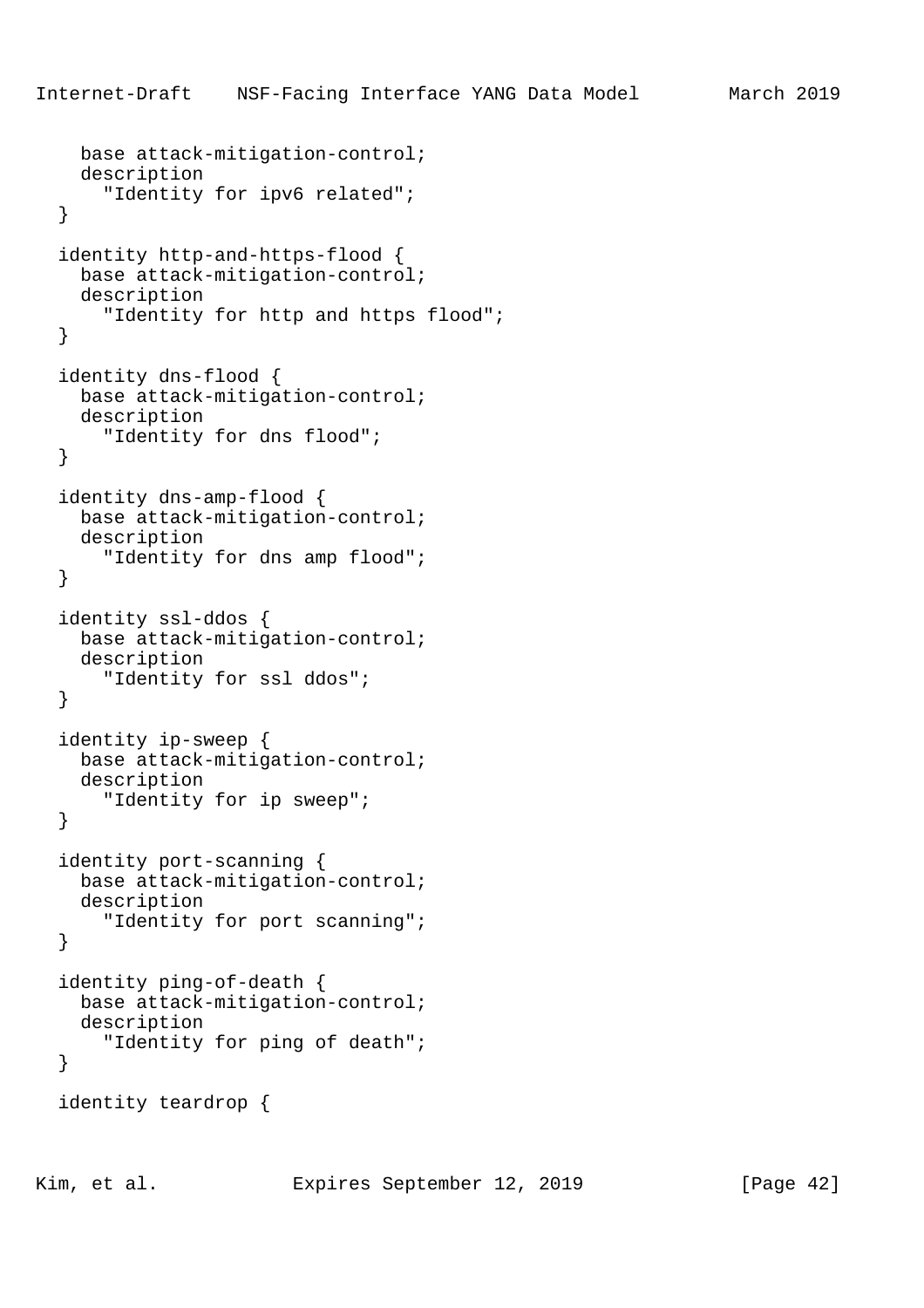```
 base attack-mitigation-control;
   description
     "Identity for teardrop";
 }
 identity oversized-icmp {
  base attack-mitigation-control;
   description
     "Identity for oversized icmp";
 }
 identity tracert {
  base attack-mitigation-control;
   description
     "Identity for tracert";
 }
 identity ingress-action {
   description
     "Base identity for action";
   reference
     "draft-ietf-i2nsf-capability-04: Information Model
      of NSFs Capabilities - Ingress Action";
 }
 identity egress-action {
   description
     "Base identity for egress action";
   reference
     "draft-ietf-i2nsf-capability-04: Information Model
      of NSFs Capabilities - Egress action";
 }
 identity default-action {
   description
     "Base identity for default action";
   reference
     "draft-ietf-i2nsf-capability-04: Information Model
      of NSFs Capabilities - Default action";
 }
 identity pass {
   base ingress-action;
  base egress-action;
  base default-action;
   description
     "Identity for pass";
   reference
```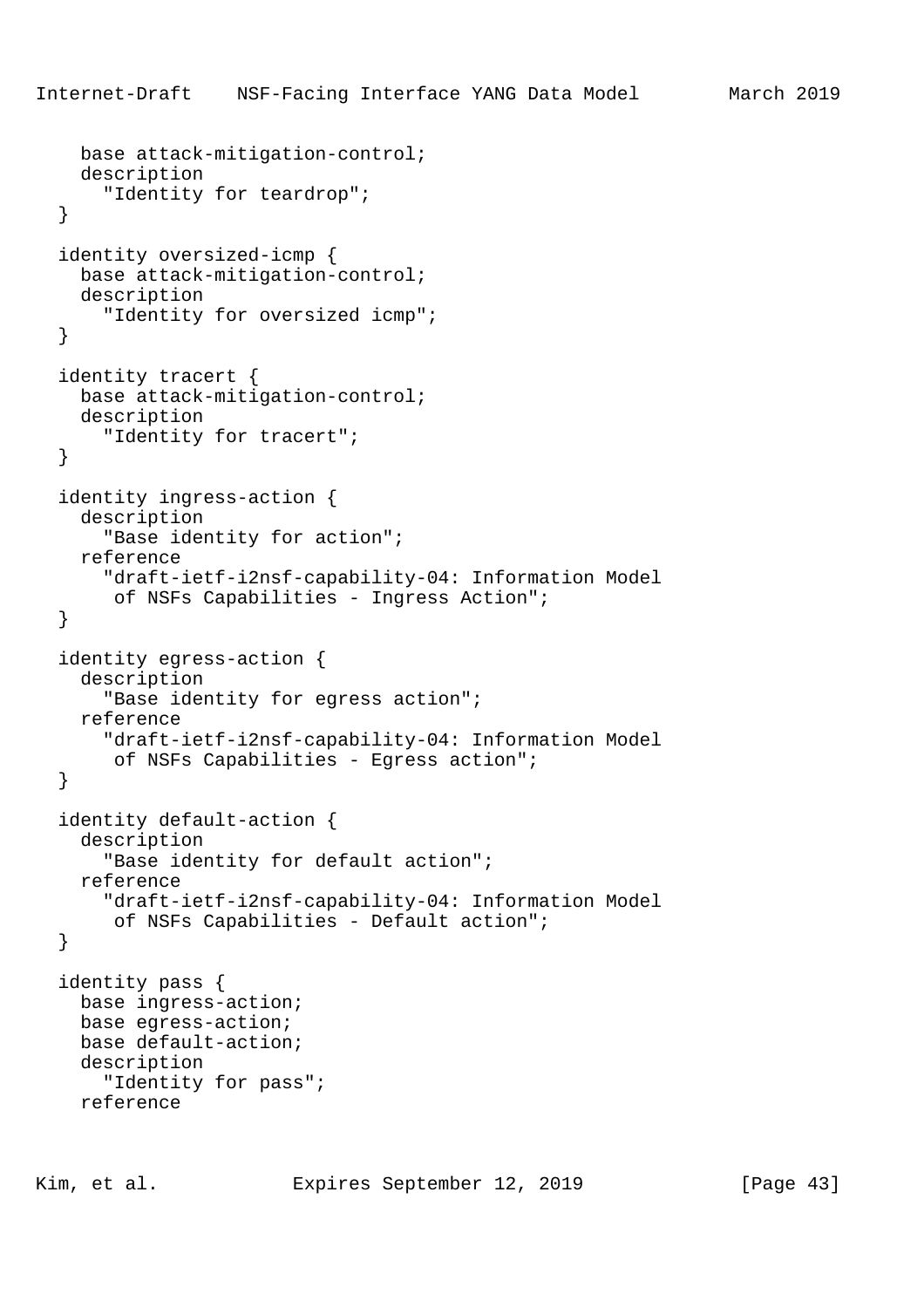```
Internet-Draft NSF-Facing Interface YANG Data Model March 2019
       "draft-ietf-i2nsf-capability-04: Information Model
        of NSFs Capabilities - Actions and
        default action";
   }
   identity drop {
     base ingress-action;
     base egress-action;
     base default-action;
     description
       "Identity for drop";
     reference
       "draft-ietf-i2nsf-capability-04: Information Model
        of NSFs Capabilities - Actions and
        default action";
   }
   identity reject {
     base ingress-action;
     base egress-action;
     base default-action;
     description
       "Identity for reject";
     reference
       "draft-ietf-i2nsf-capability-04: Information Model
        of NSFs Capabilities - Actions and
        default action";
   }
   identity alert {
     base ingress-action;
     base egress-action;
     base default-action;
     description
       "Identity for alert";
     reference
       "draft-ietf-i2nsf-capability-04: Information Model
        of NSFs Capabilities - Actions and
        default action";
   }
   identity mirror {
     base ingress-action;
     base egress-action;
     base default-action;
     description
       "Identity for mirror";
     reference
```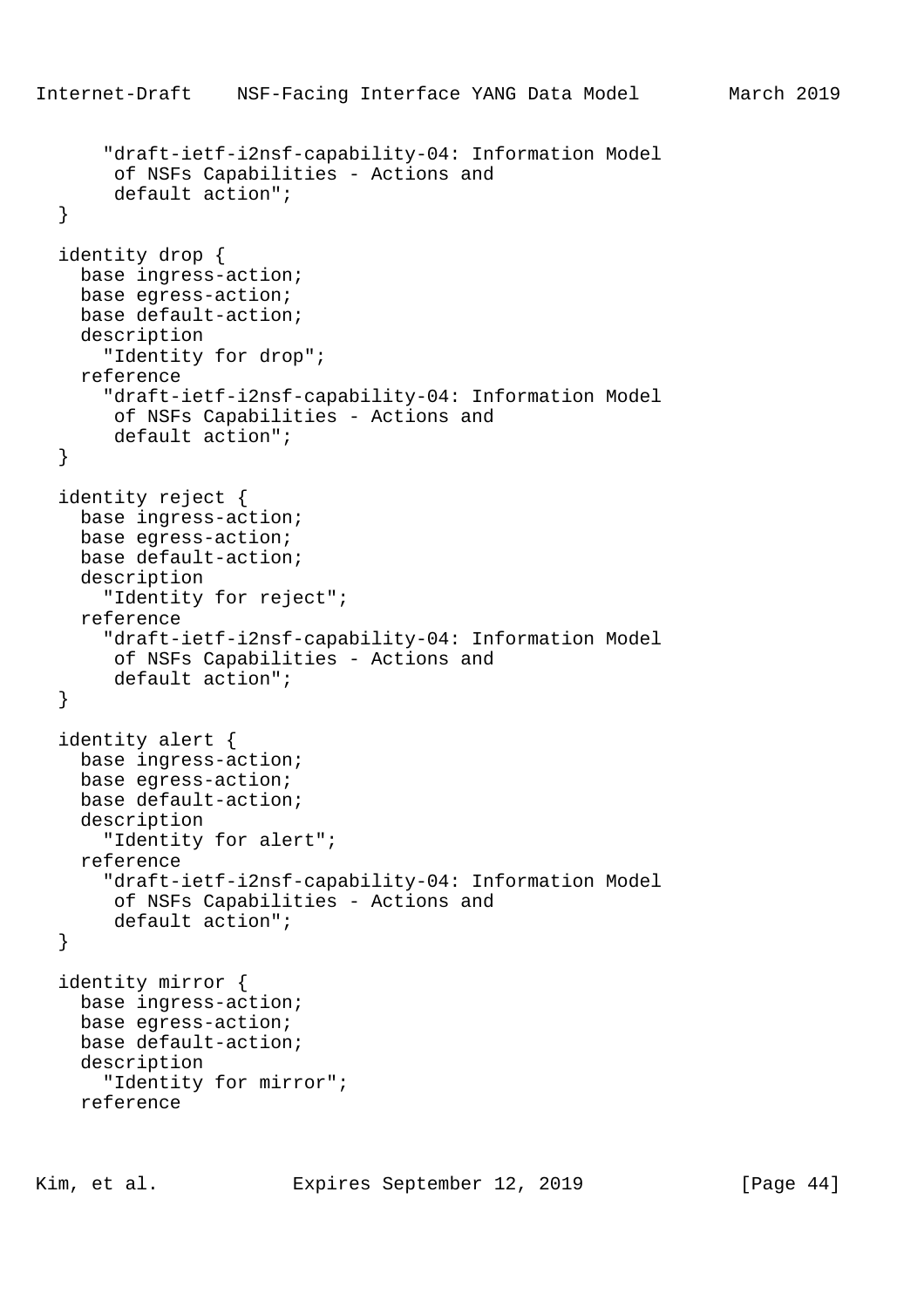```
 "draft-ietf-i2nsf-capability-04: Information Model
      of NSFs Capabilities - Actions and
      default action";
 }
 identity log-action {
   description
     "Base identity for log action";
 }
 identity rule-log {
  base log-action;
   description
     "Identity for rule log";
 }
 identity session-log {
  base log-action;
   description
     "Identity for session log";
 }
 identity invoke-signaling {
   base egress-action;
   description
     "Identity for invoke signaling";
 }
 identity tunnel-encapsulation {
   base egress-action;
   description
     "Identity for tunnel encapsulation";
 }
 identity forwarding {
  base egress-action;
   description
     "Identity for forwarding";
 }
 identity redirection {
  base egress-action;
   description
     "Identity for redirection";
 }
 identity resolution-strategy {
```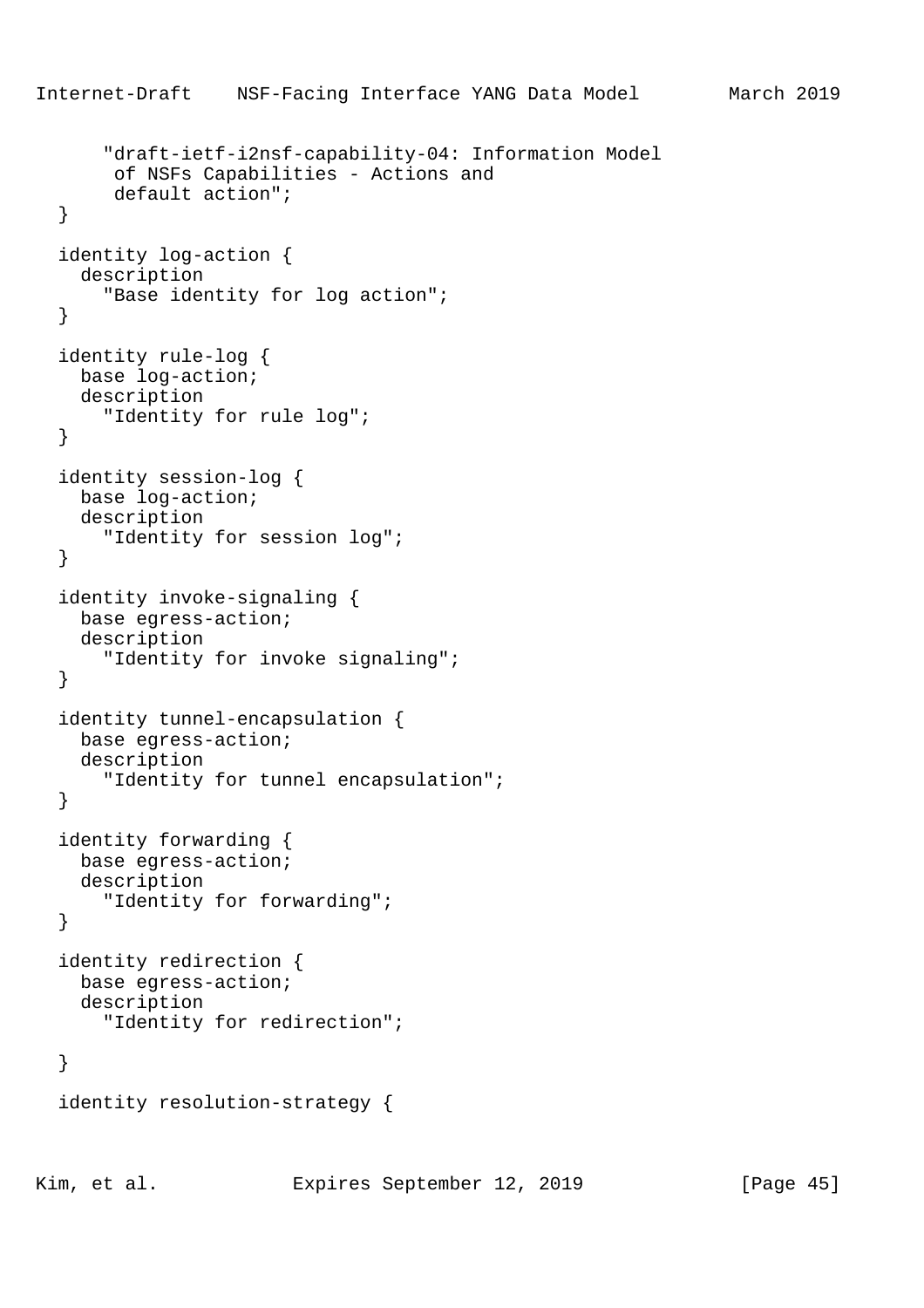```
 description
     "Base identity for resolution strategy";
   reference
     "draft-ietf-i2nsf-capability-04: Information Model
      of NSFs Capabilities - Resolution Strategy";
 }
 identity fmr {
  base resolution-strategy;
   description
     "Identity for First Matching Rule (FMR)";
   reference
     "draft-ietf-i2nsf-capability-04: Information Model
     of NSFs Capabilities - Resolution Strategy";
 }
 identity lmr {
   base resolution-strategy;
   description
     "Identity for Last Matching Rule (LMR)";
   reference
     "draft-ietf-i2nsf-capability-04: Information Model
      of NSFs Capabilities - Resolution Strategy";
 }
 identity pmr {
   base resolution-strategy;
   description
     "Identity for Prioritized Matching Rule (PMR)";
   reference
     "draft-ietf-i2nsf-capability-04: Information Model
      of NSFs Capabilities - Resolution Strategy";
 }
 identity pmre {
   base resolution-strategy;
   description
     "Identity for Prioritized Matching Rule
     with Errors (PMRE)";
   reference
     "draft-ietf-i2nsf-capability-04: Information Model
      of NSFs Capabilities - Resolution Strategy";
 }
 identity pmrn {
   base resolution-strategy;
   description
     "Identity for Prioritized Matching Rule
```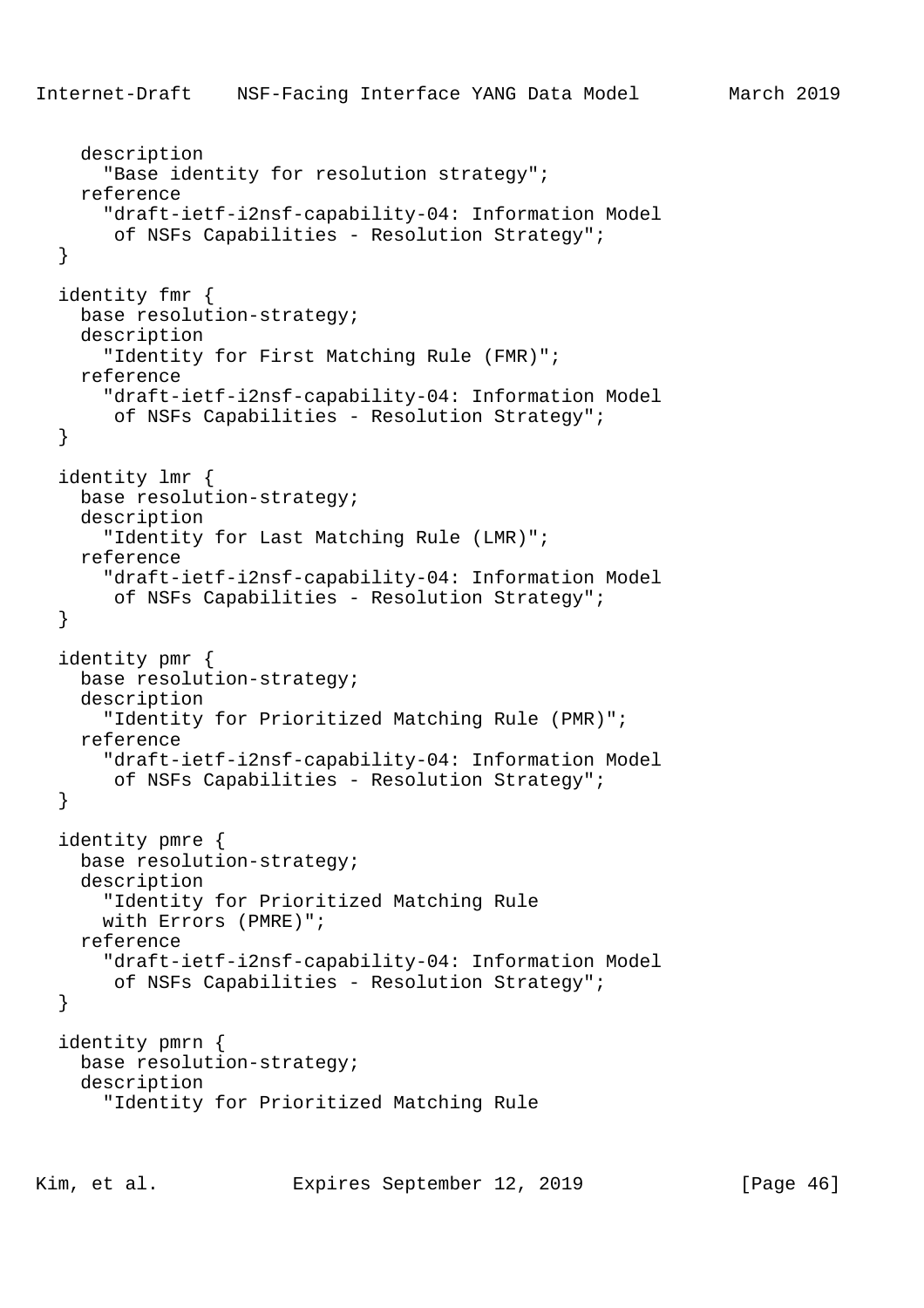```
 with No Errors (PMRN)";
     reference
       "draft-ietf-i2nsf-capability-04: Information Model
        of NSFs Capabilities - Resolution Strategy";
   }
   /*
    * Typedefs
    */
   typedef start-time-type {
     type union {
        type string {
         pattern '\d{2}:\d{2}:\d{2}(\.\d+)?'
                 + '(Z|[\ \ \ \ \ \ \ \ \ \ d\{2\}:\ d\{2\} \ )';
        }
       type enumeration {
         enum right-away {
            description
              "Immediate rule execution
               in the system.";
          }
       }
     }
     description
       "Start time when the rules are applied.";
   }
   typedef end-time-type {
     type union {
        type string {
         pattern '\d{2}:\d{2}:\d{2}(\.\d+)?'
                + '(Z|[\ \ \ \ \ \ \ \ \ \ d\{2\}:\ d\{2\})': }
       type enumeration {
         enum infinitely {
            description
              "Infinite rule execution
               in the system.";
 }
       }
     }
     description
       "End time when the rules are applied.";
   }
```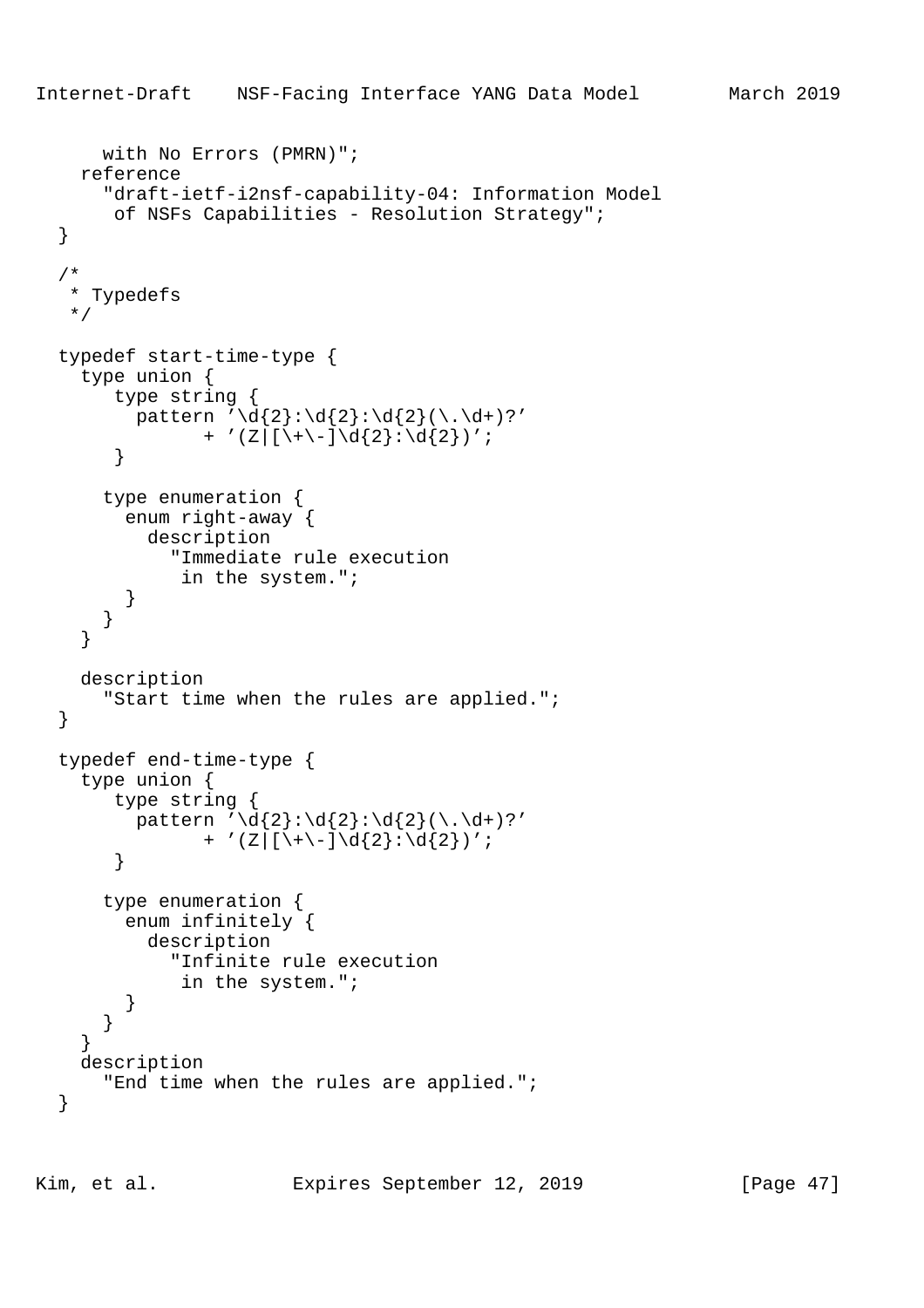```
 typedef day-type {
       type enumeration {
         enum sunday {
             description
                "Sunday for periodic day";
 }
         enum monday {
            description
               "Monday for periodic day";
         }
         enum tuesday {
             description
               "Tuesday for periodic day";
 }
         enum wednesday {
             description
               "Wednesday for periodic day";
 }
         enum thursday {
             description
               "Thursday for periodic day";
         }
         enum friday {
             description
               "Friday for periodic day";
         }
         enum saturday {
             description
               "Saturday for periodic day";
         }
       }
       description
         "This can be used for the rules to be applied
         according to periodic day";
   }
   typedef month-type {
       type enumeration {
         enum january {
             description
               "January for periodic month";
         }
         enum february {
             description
               "February for periodic month";
         }
         enum march {
             description
```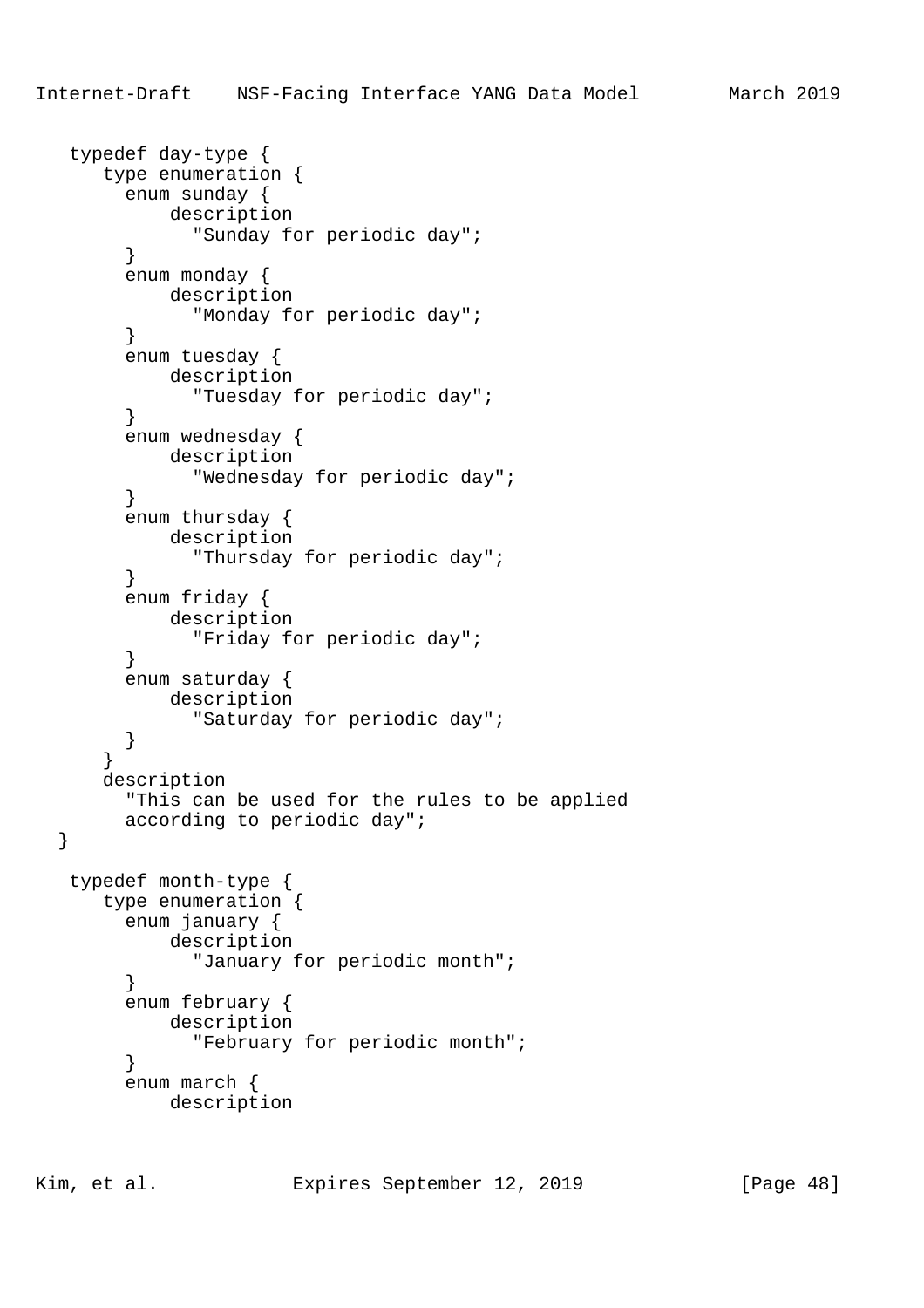```
 "March for periodic month";
         }
         enum april {
             description
               "April for periodic month";
 }
         enum may {
            description
               "May for periodic month";
         }
         enum june {
             description
               "June for periodic month";
 }
         enum july {
             description
               "July for periodic month";
 }
         enum august {
             description
               "August for periodic month";
         }
         enum september {
             description
               "September for periodic month";
         }
         enum october {
             description
               "October for periodic month";
 }
         enum november {
            description
               "November for periodic month";
         }
         enum december {
             description
               "December for periodic month";
         }
       }
       description
         "This can be used for the rules to be applied
         according to periodic month";
    * Groupings
   */
```
/\*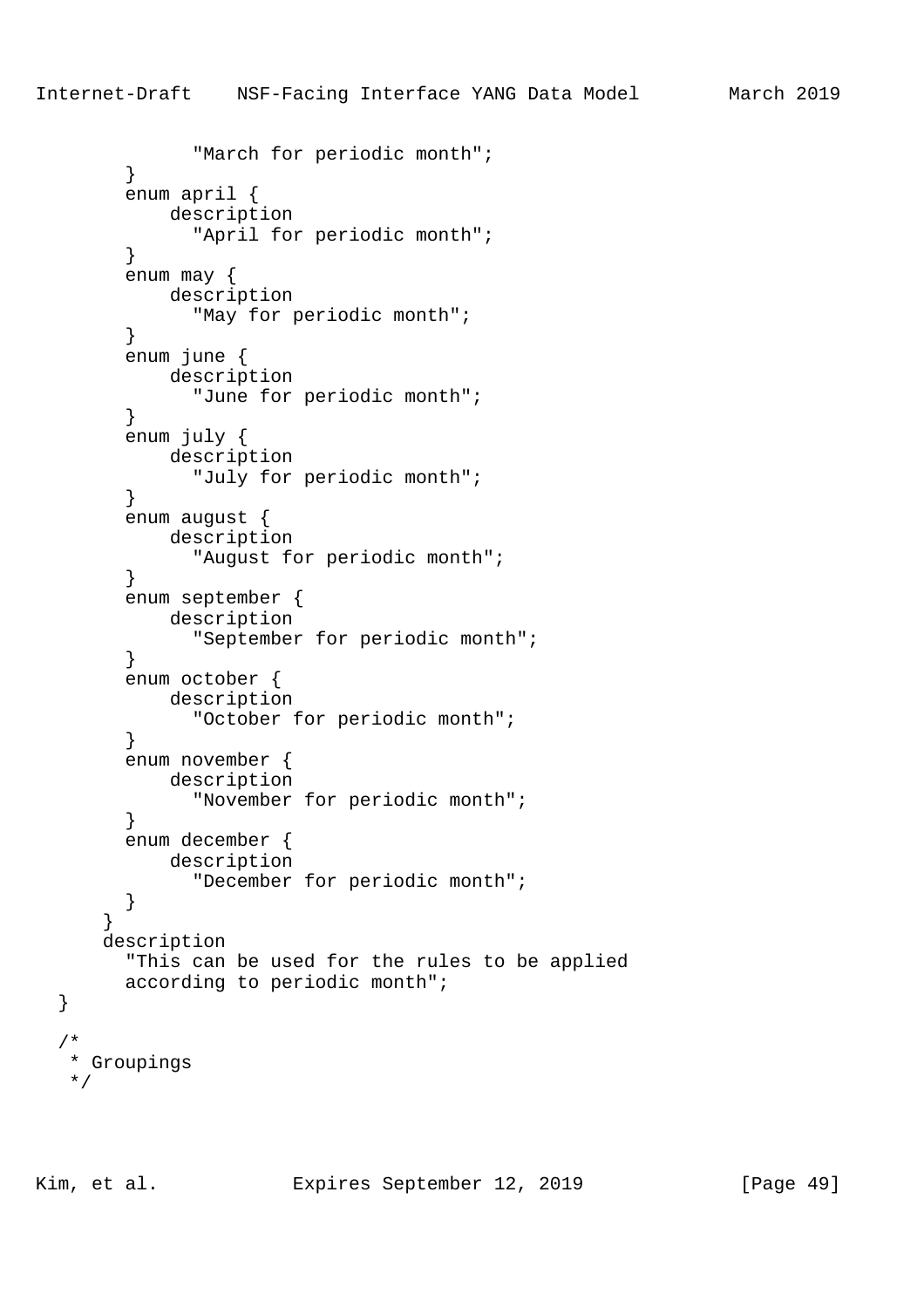```
 grouping ipv4 {
     list ipv4-address {
       key "ipv4";
       description
         "The list of IPv4 address.";
       leaf ipv4 {
         type inet:ipv4-address;
         description
           "The value of IPv4 address.";
       }
       choice subnet {
         description
           "The subnet can be specified as a prefix length or
           netmask.";
         leaf prefix-length {
           type uint8 {
             range "0..32";
 }
           description
             "The length of the subnet prefix.";
 }
         leaf netmask {
           type yang:dotted-quad;
           description
             "The subnet specified as a netmask.";
         }
       }
     }
     description
       "Grouping for an IPv4 address";
     reference
       "RFC 791: Internet Protocol - IPv4 address
       RFC 8344: A YANG Data Model for IP Management";
   }
  grouping ipv6 {
     list ipv6-address {
       key "ipv6";
       description
         "The list of IPv6 address.";
       leaf ipv6 {
         type inet:ipv6-address;
         description
           "The value of IPv6 address.";
       }
```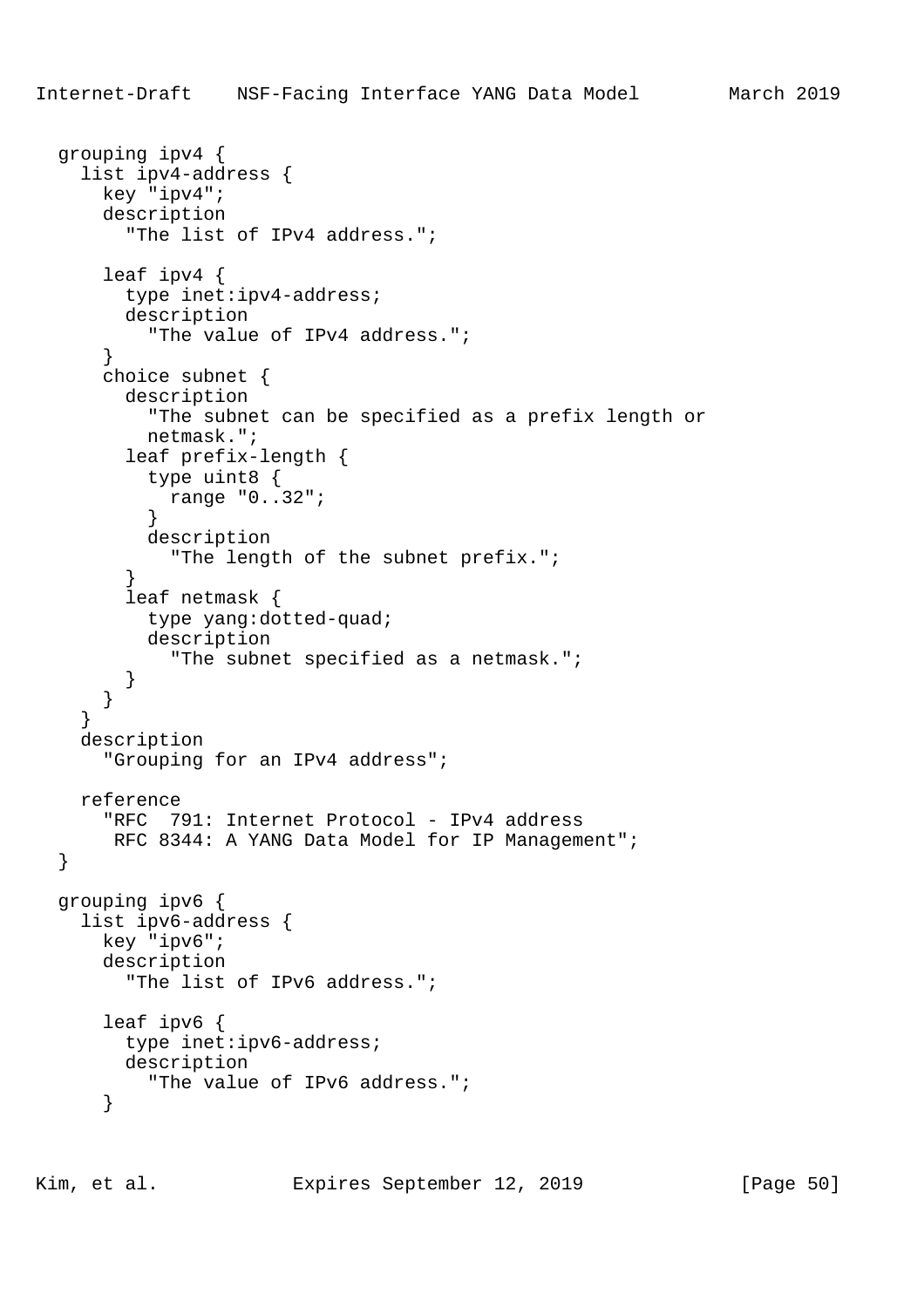```
 leaf prefix-length {
         type uint8 {
           range "0..128";
 }
         description
           "The length of the subnet prefix.";
       }
     }
    description
       "Grouping for an IPv6 address";
    reference
       "RFC 2460: Internet Protocol, Version 6 (IPv6)
        Specification - IPv6 address
        RFC 8344: A YANG Data Model for IP Management";
  }
  grouping pkt-sec-ipv4 {
    choice match-type {
       description
         "There are two types to configure a security policy
         for IPv4 address, such as exact match and range match.";
       case exact-match {
         uses ipv4;
         description
           "Exact match for an IPv4 address.";
       }
       case range-match {
         list range-ipv4-address {
           key "start-ipv4-address end-ipv4-address";
           leaf start-ipv4-address {
             type inet:ipv4-address;
             description
               "Start IPv4 address for a range match.";
 }
           leaf end-ipv4-address {
             type inet:ipv4-address;
             description
               "End IPv4 address for a range match.";
 }
           description
             "Range match for an IPv4 address.";
 }
       }
     }
     description
       "Grouping for an IPv4 address.";
```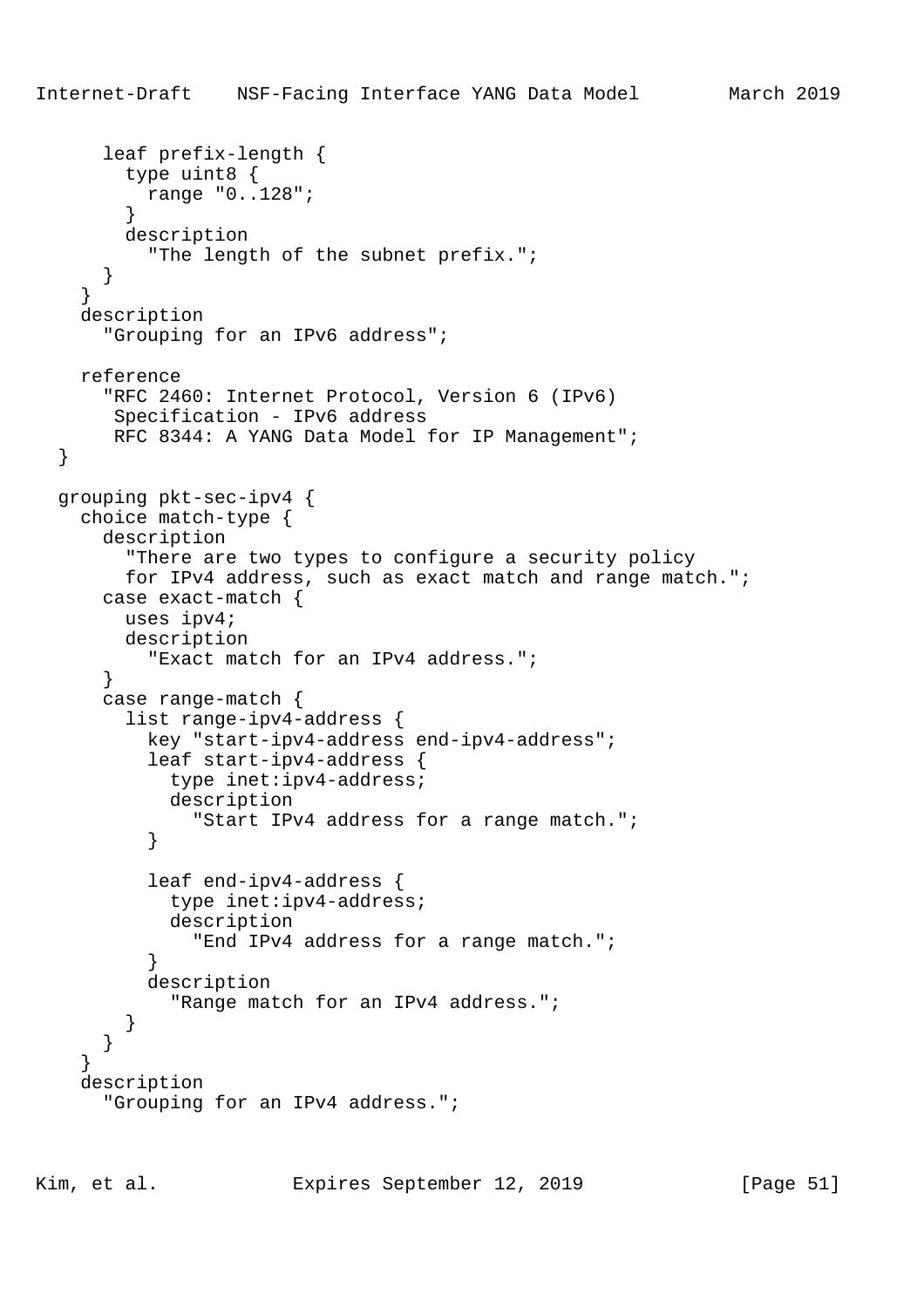```
Internet-Draft NSF-Facing Interface YANG Data Model March 2019
     reference
      "RFC 791: Internet Protocol - IPv4 address";
   }
   grouping pkt-sec-ipv6 {
     choice match-type {
       description
         "There are two types to configure a security policy
         for IPv6 address, such as exact match and range match.";
       case exact-match {
         uses ipv6;
         description
           "Exact match for an IPv6 address.";
       }
       case range-match {
         list range-ipv6-address {
           key "start-ipv6-address end-ipv6-address";
           leaf start-ipv6-address {
             type inet:ipv6-address;
             description
               "Start IPv6 address for a range match.";
 }
           leaf end-ipv6-address {
             type inet:ipv6-address;
             description
               "End IPv6 address for a range match.";
 }
           description
             "Range match for an IPv6 address.";
 }
       }
     }
     description
       "Grouping for IPv6 address.";
     reference
       "RFC 2460: Internet Protocol, Version 6 (IPv6)
        Specification - IPv6 address";
   }
   grouping pkt-sec-port-number {
     choice match-type {
       description
         "There are two types to configure a security policy
         for a port number, such as exact match and range match.";
       case exact-match {
         leaf-list port-num {
```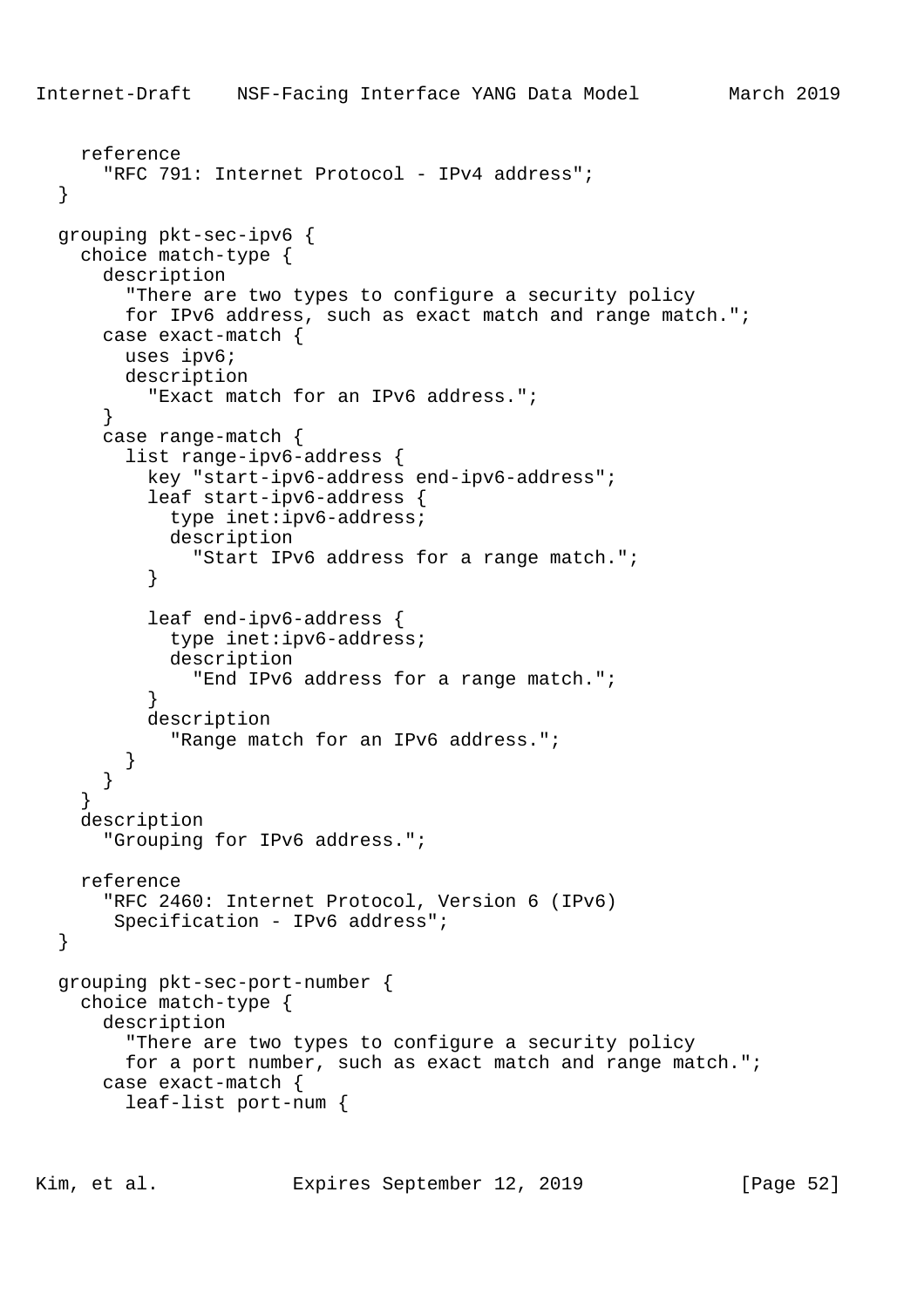```
 type inet:port-number;
           description
             "Exact match for a port number.";
 }
       }
       case range-match {
         list range-port-num {
           key "start-port-num end-port-num";
           leaf start-port-num {
             type inet:port-number;
             description
               "Start port number for a range match.";
 }
           leaf end-port-num {
             type inet:port-number;
             description
               "Start port number for a range match.";
 }
           description
             "Range match for a port number.";
 }
       }
 }
     description
       "Grouping for port number.";
     reference
       "RFC 793: Transmission Control Protocol - Port number
      RFC 768: User Datagram Protocol - Port Number";
   }
   /*
    * Data nodes
    */
   container i2nsf-security-policy {
     description
       "Container for security policy
        including a set of security rules according to certain logic,
        i.e., their similarity or mutual relations, etc. The network
        security policy is able to apply over both the unidirectional
        and bidirectional traffic across the NSF.
        The I2NSF security policies use the Event-Condition-Action
        (ECA) policy model ";
     reference
       "RFC 8329: Framework for Interface to Network Security
       Functions - I2NSF Flow Security Policy Structure
Kim, et al. Expires September 12, 2019 [Page 53]
```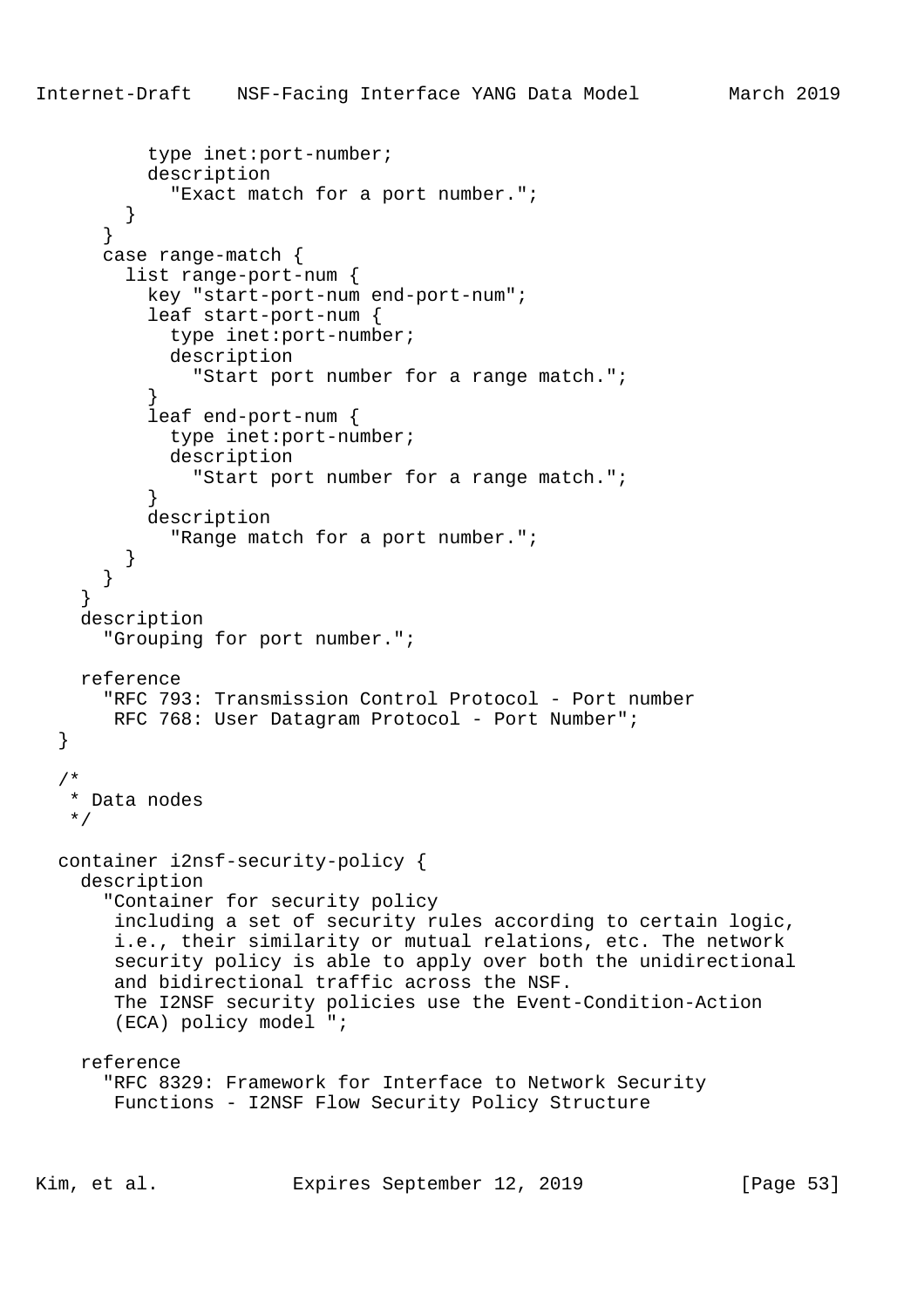```
Internet-Draft NSF-Facing Interface YANG Data Model March 2019
        draft-ietf-i2nsf-capability-04: Information Model
        of NSFs Capabilities - Design Principles and ECA Policy Model
        Overview";
     list system-policy {
       key "system-policy-name";
       description
         "The system-policy represents there could be multiple system
         policies in one NSF, and each system policy is used by
         one virtual instance of the NSF/device.";
       leaf system-policy-name {
         type string;
         mandatory true;
         description
           "The name of the policy.
            This must be unique.";
       }
       leaf priority-usage {
         type identityref {
           base priority-usage-type;
 }
         default priority-by-order;
         description
           "Priority usage type for security policy rule:
            priority by order and priority by number";
       }
       leaf resolution-strategy {
         type identityref {
        base resolution-strategy;<br>}
 }
         default fmr;
         description
           "The resolution strategies can be used to
           specify how to resolve conflicts that occur between
           the actions of the same or different policy rules that
           are matched and contained in this particular NSF";
         reference
           "draft-ietf-i2nsf-capability-04: Information Model
            of NSFs Capabilities - Resolution strategy";
       }
       leaf default-action {
```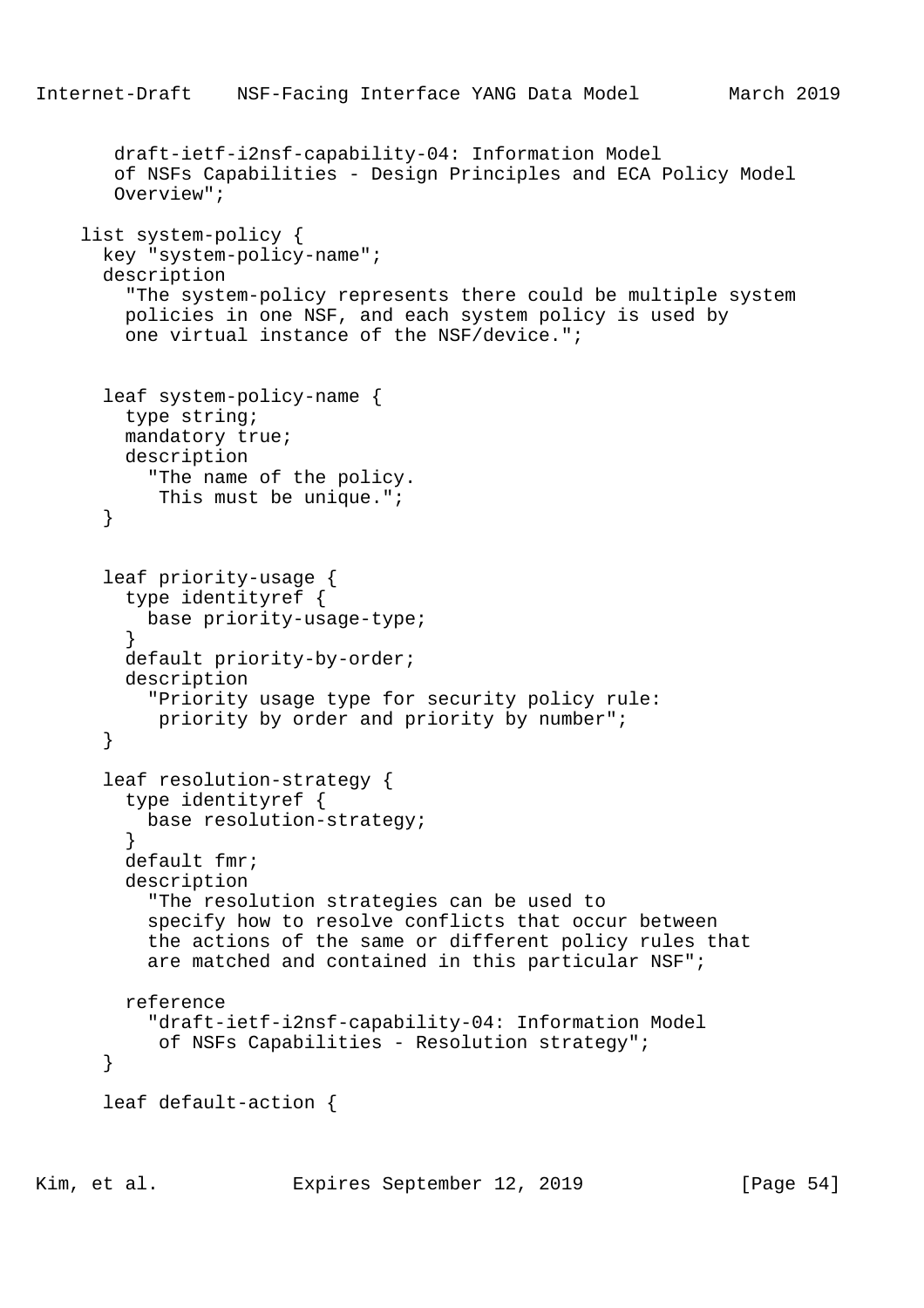```
 type identityref {
           base default-action;
 }
         default alert;
         description
           "This default action can be used to specify a predefined
           action when no other alternative action was matched
           by the currently executing I2NSF Policy Rule. An analogy
           is the use of a default statement in a C switch statement.";
         reference
           "draft-ietf-i2nsf-capability-04: Information Model
            of NSFs Capabilities - Default action";
       }
       list rules {
         key "rule-name";
         description
           "This is a rule for network security functions.";
         leaf rule-name {
           type string;
           mandatory true;
           description
             "The name of the rule.
              This must be unique.";
         }
         leaf rule-description {
           type string;
           description
             "This description gives more information about
              rules.";
         }
         leaf rule-priority {
           type uint8 {
             range "1..255";
 }
           description
             "The priority keyword comes with a mandatory
              numeric value which can range from 1 till 255.";
         }
         leaf rule-enable {
           type boolean;
           description
```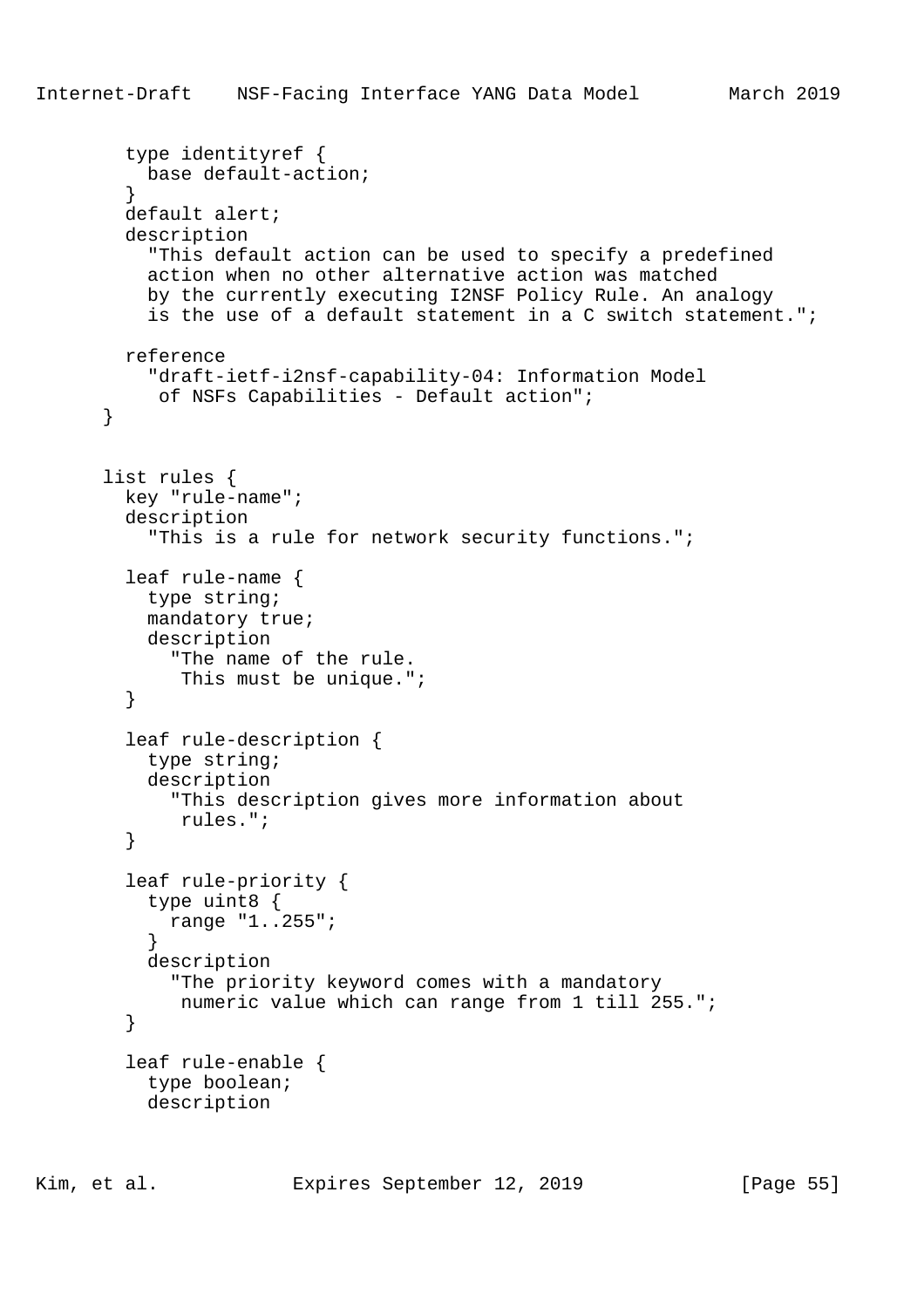```
 "True is enable.
             False is not enbale.";
         }
        container time-zone {
          description
            "Time zone when the rules are applied";
          container absolute-time-zone {
            description
              "Rule execution according to absolute time";
            leaf start-time {
              type start-time-type;
              default right-away;
              description
                "Start time when the rules are applied";
 }
            leaf end-time {
              type end-time-type;
              default infinitely;
              description
                "End time when the rules are applied";
 }
 }
          container periodic-time-zone {
            description
               "Rule execution according to periodic time";
            container day {
              description
                 "Rule execution according to day.";
              leaf every-day {
                type boolean;
                default true;
                description
                  "Rule execution every day";
 }
              leaf-list specific-day {
               when "../every-day = 'false'";
                type day-type;
                description
                 "Rule execution according
                  to specific day";
 }
```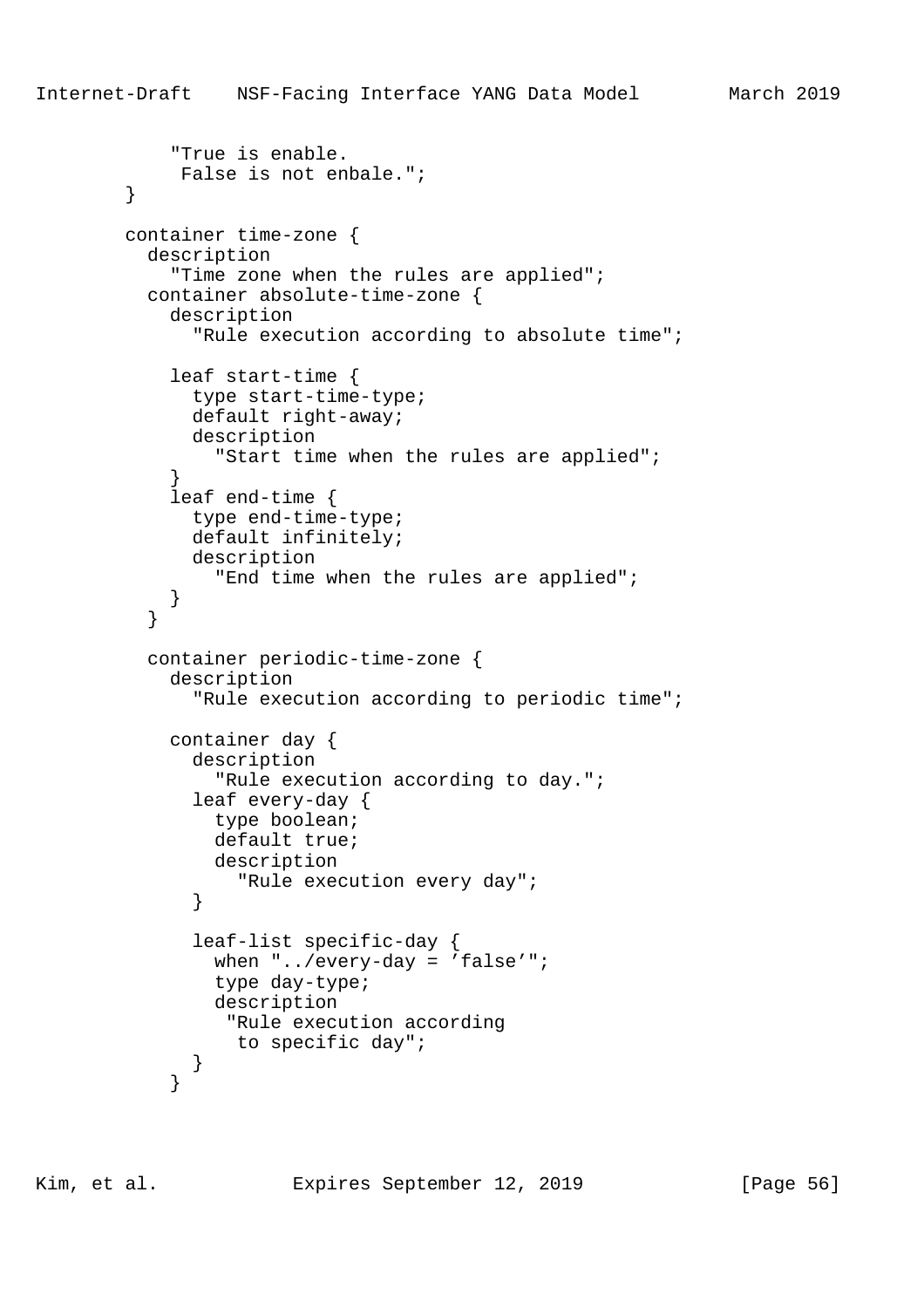```
 container month {
               description
                 "Rule execution according to month.";
               leaf every-month {
                 type boolean;
                 default true;
                 description
               "Rule execution every day";
 }
               leaf-list specific-month {
                when \cdot \cdot../every-month = 'false'";
                 type month-type;
                 description
                  "Rule execution according
                   to month day";
 }
             }
        \begin{matrix} \end{matrix} }
         container event-clause-container {
           description
             "An event is defined as any important
              occurrence in time of a change in the system being
              managed, and/or in the environment of the system being
              managed. When used in the context of policy rules for
              a flow-based NSF, it is used to determine whether the
              Condition clause of the Policy Rule can be evaluated
              or not. Examples of an I2NSF event include time and
              user actions (e.g., logon, logoff, and actions that
              violate any ACL.).";
           reference
             "RFC 8329: Framework for Interface to Network Security
              Functions - I2NSF Flow Security Policy Structure
              draft-ietf-i2nsf-capability-04: Information Model
              of NSFs Capabilities - Design Principles and ECA
              Policy Model Overview
              draft-hong-i2nsf-nsf-monitoring-data-model-06: A YANG
              Data Model for Monitoring I2NSF Network Security
              Functions - System Alarm and System Events";
           leaf event-clause-description {
             type string;
             description
               "Description for an event clause";
 }
```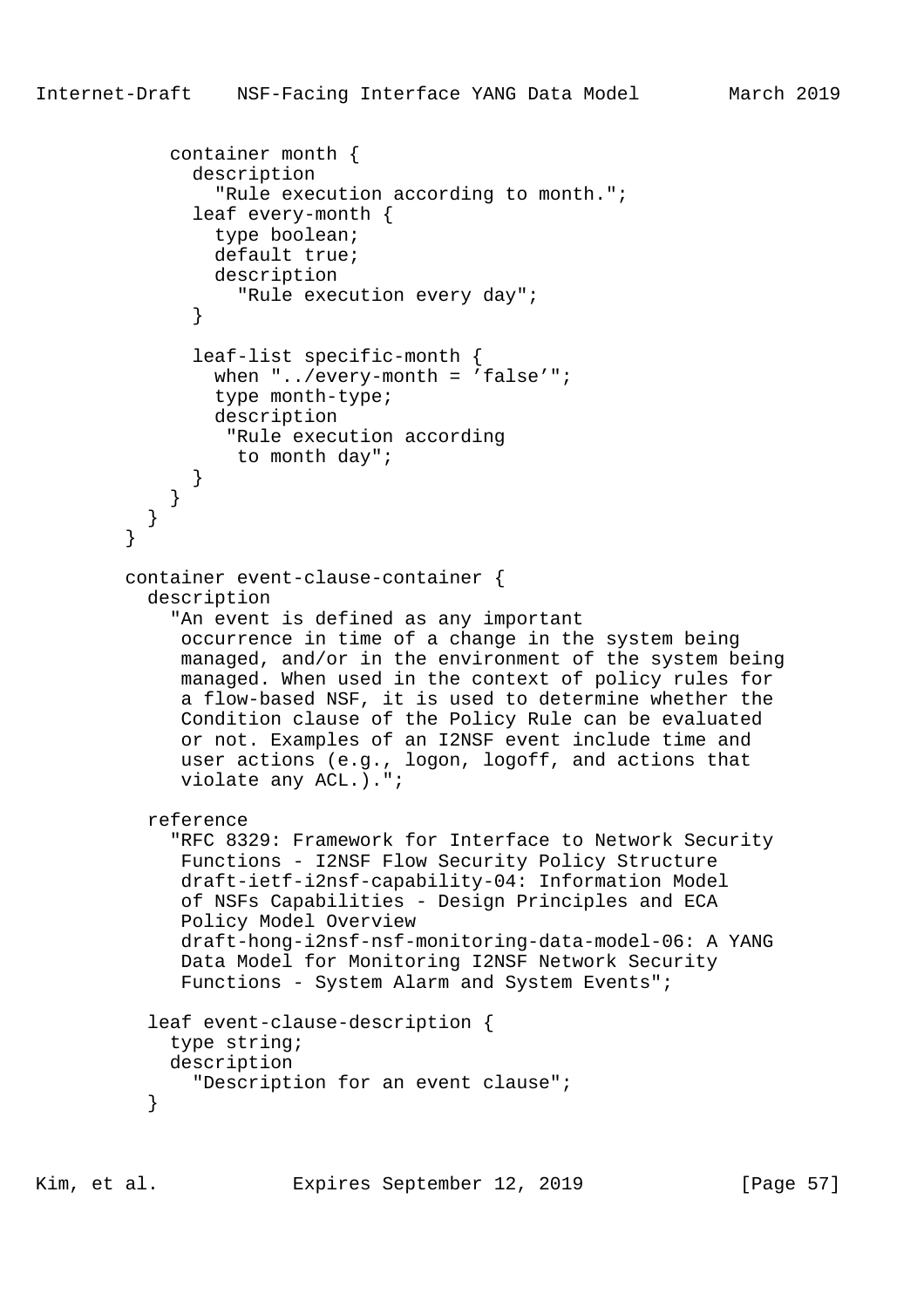```
 container event-clauses {
            description
               "It has two event types such as
              system event and system alarm.";
            reference
               "RFC 8329: Framework for Interface to Network Security
               Functions - I2NSF Flow Security Policy Structure
               draft-ietf-i2nsf-capability-04: Information Model
               of NSFs Capabilities - Design Principles and ECA Policy
               Model Overview
               draft-hong-i2nsf-nsf-monitoring-data-model-06: A YANG
               Data Model for Monitoring I2NSF Network Security
               Functions - System Alarm and System Events";
            leaf-list system-event {
              type identityref {
                base system-event;
 }
              description
                "The security policy rule according to
                 system events.";
 }
            leaf-list system-alarm {
              type identityref {
                base system-alarm;
 }
              description
                "The security policy rule according to
                 system alarms.";
 }
 }
 }
        container condition-clause-container {
          description
            "A condition is defined as a set
            of attributes, features, and/or values that are to be
            compared with a set of known attributes, features,
            and/or values in order to determine whether or not the
            set of Actions in that (imperative) I2NSF Policy Rule
            can be executed or not. Examples of I2NSF Conditions
            include matching attributes of a packet or flow, and
            comparing the internal state of an NSF to a desired
            state.";
          reference
            "RFC 8329: Framework for Interface to Network Security
             Functions - I2NSF Flow Security Policy Structure
```
Kim, et al. Expires September 12, 2019 [Page 58]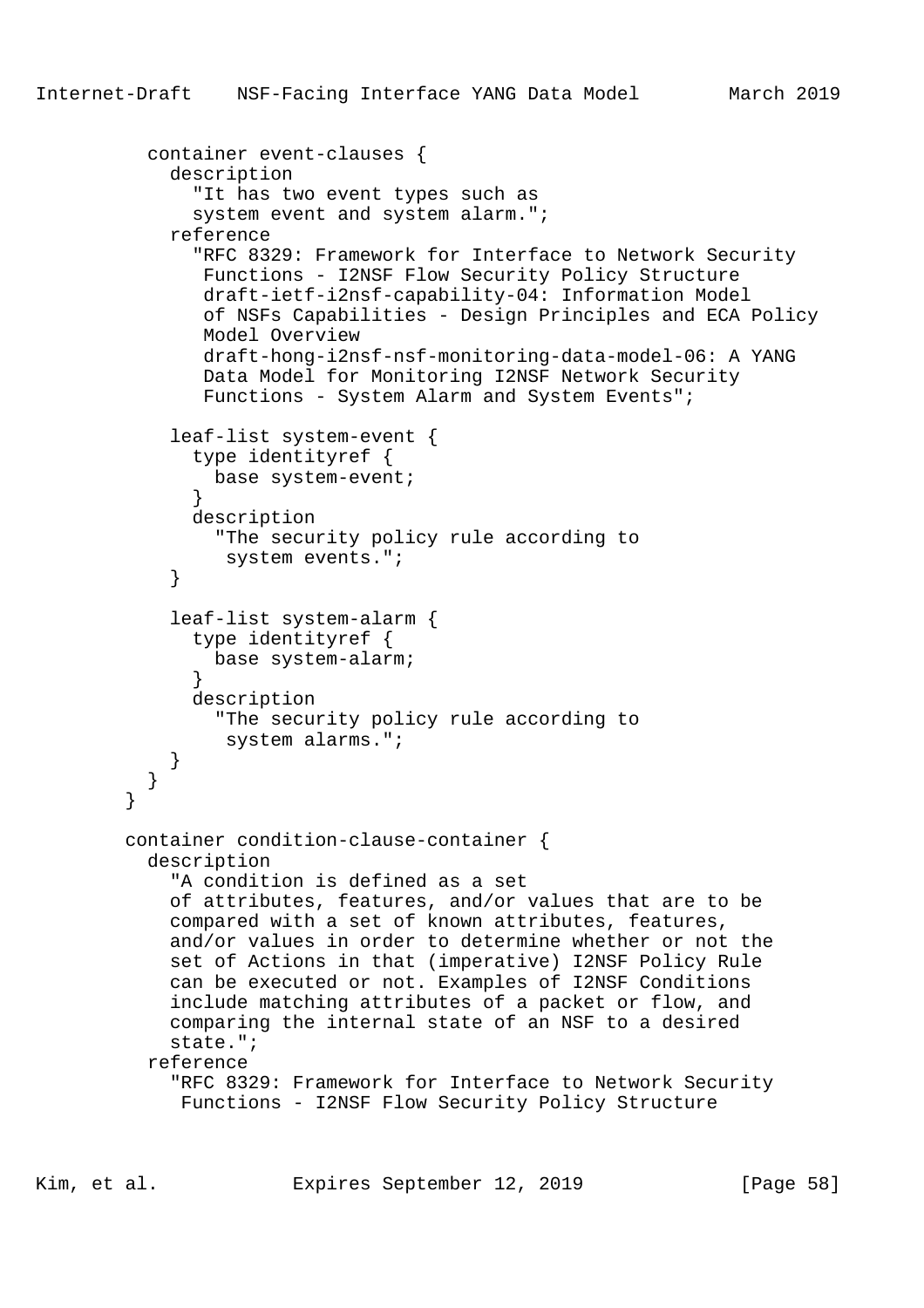```
 draft-ietf-i2nsf-capability-04: Information Model
             of NSFs Capabilities - Design Principles and ECA Policy
             Model Overview";
          leaf condition-clause-description {
            type string;
            description
              "Description for a condition clause.";
 }
          container packet-security-ipv4-condition {
            description
              "The purpose of this container is to represent IPv4
               packet header information to determine if the set
               of policy actions in this ECA policy rule should be
               executed or not.";
            reference
              "RFC 791: Internet Protocol";
            container pkt-sec-ipv4-header-length {
              choice match-type {
                description
                  "There are two types to configure a security
                  policy for IPv4 header length, such as exact match
                  and range match.";
                case exact-match {
                  leaf-list ipv4-header-length {
                    type uint8 {
                      range "5..15";
 }
                    description
                      "Exact match for an IPv4 header length.";
 }
 }
                case range-match {
                  list range-ipv4-header-length {
                    key "start-ipv4-header-length
                        end-ipv4-header-length";
                    leaf start-ipv4-header-length {
                      type uint8 {
                        range "5..15";
 }
                      description
                        "Start IPv4 header length for a range match.";
 }
                    leaf end-ipv4-header-length {
                      type uint8 {
```
Kim, et al. Expires September 12, 2019 [Page 59]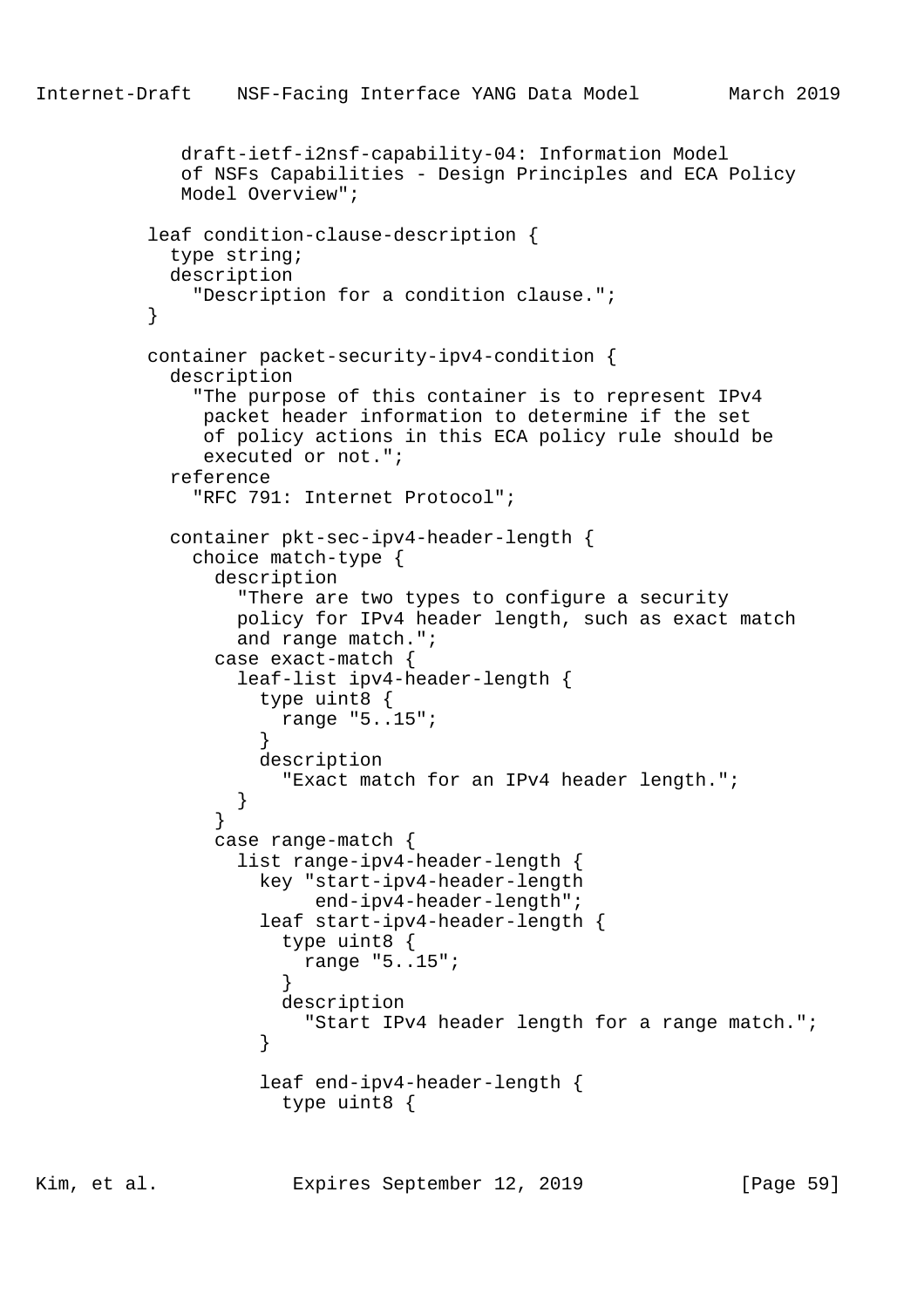```
 range "5..15";
 }
                     description
                       "End IPv4 header length for a range match.";
 }
                   description
                     "Range match for an IPv4 header length.";
 }
 }
 }
             description
               "The security policy rule according to
                IPv4 header length.";
             reference
              "RFC 791: Internet Protocol - Header length";
 }
           leaf-list pkt-sec-ipv4-tos {
             type identityref {
               base type-of-service;
 }
             description
               "The security policy rule according to
                IPv4 type of service.";
             reference
               "RFC 791: Internet Protocol - Type of service";
 }
           container pkt-sec-ipv4-total-length {
             choice match-type {
               description
                 "There are two types to configure a security
                 policy for IPv4 total length, such as exact match
                 and range match.";
               case exact-match {
                 leaf-list ipv4-total-length {
                   type uint16;
                   description
                     "Exact match for an IPv4 total length.";
 }
 }
               case range-match {
                 list range-ipv4-total-length {
                   key "start-ipv4-total-length end-ipv4-total-length";
                   leaf start-ipv4-total-length {
                     type uint16;
                     description
                       "Start IPv4 total length for a range match.";
```
Kim, et al. Expires September 12, 2019 [Page 60]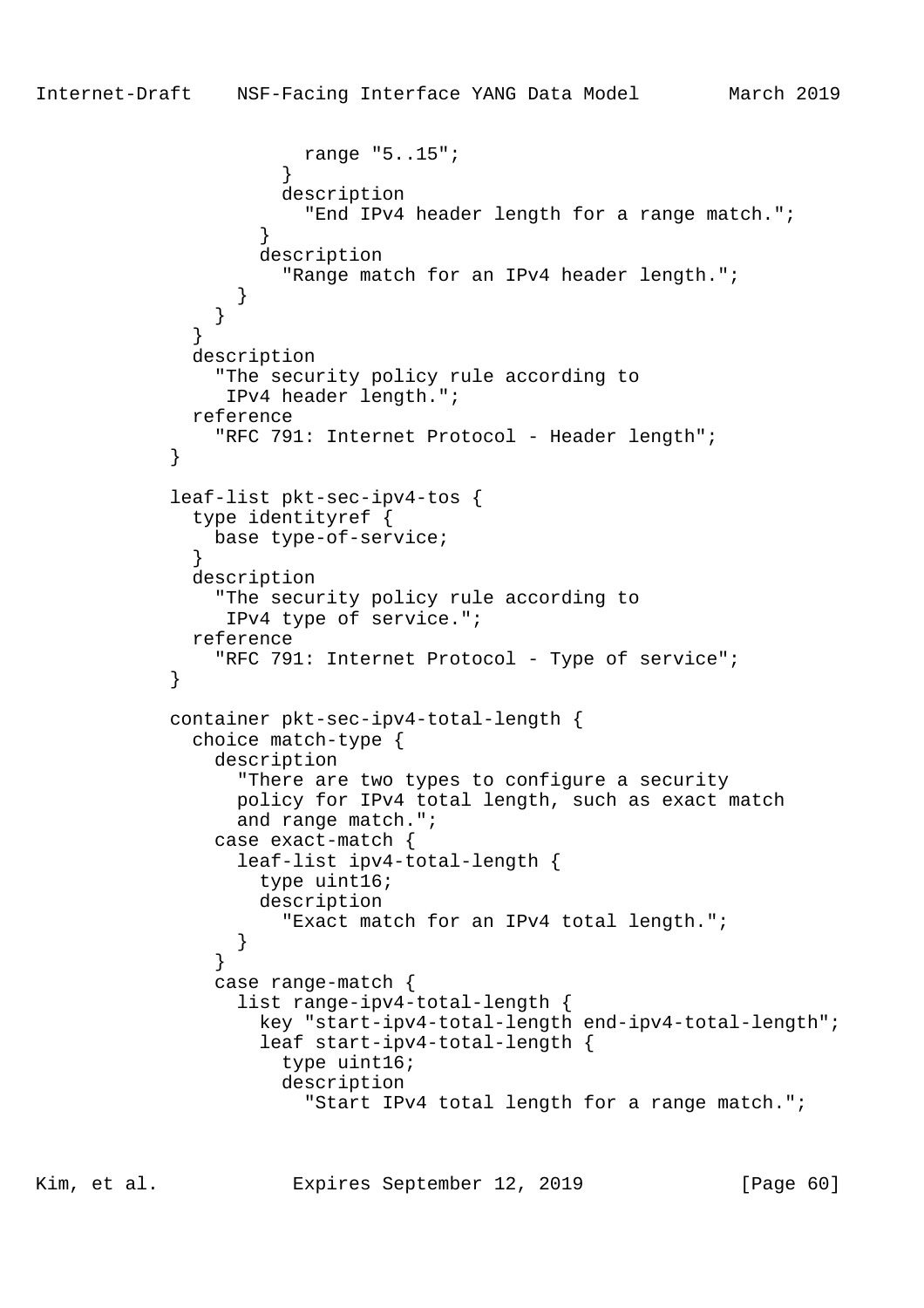```
 }
                   leaf end-ipv4-total-length {
                     type uint16;
                     description
                       "End IPv4 total length for a range match.";
 }
                   description
                     "Range match for an IPv4 total length.";
 }
 }
 }
             description
               "The security policy rule according to
                IPv4 total length.";
             reference
              "RFC 791: Internet Protocol - Total length";
 }
            leaf-list pkt-sec-ipv4-id {
             type uint16;
             description
               "The security policy rule according to
                IPv4 identification.";
             reference
               "RFC 791: Internet Protocol - Identification";
 }
            leaf-list pkt-sec-ipv4-fragment-flags {
             type identityref {
               base fragmentation-flags-type;
 }
             description
               "The security policy rule according to
                IPv4 fragment flags.";
             reference
                "RFC 791: Internet Protocol - Fragment flags";
 }
            container pkt-sec-ipv4-fragment-offset {
             choice match-type {
               description
                 "There are two types to configure a security
                 policy for IPv4 fragment offset, such as exact match
                 and range match.";
               case exact-match {
                 leaf-list ipv4-fragment-offset {
                   type uint16 {
                     range "0..16383";
```
Kim, et al. Expires September 12, 2019 [Page 61]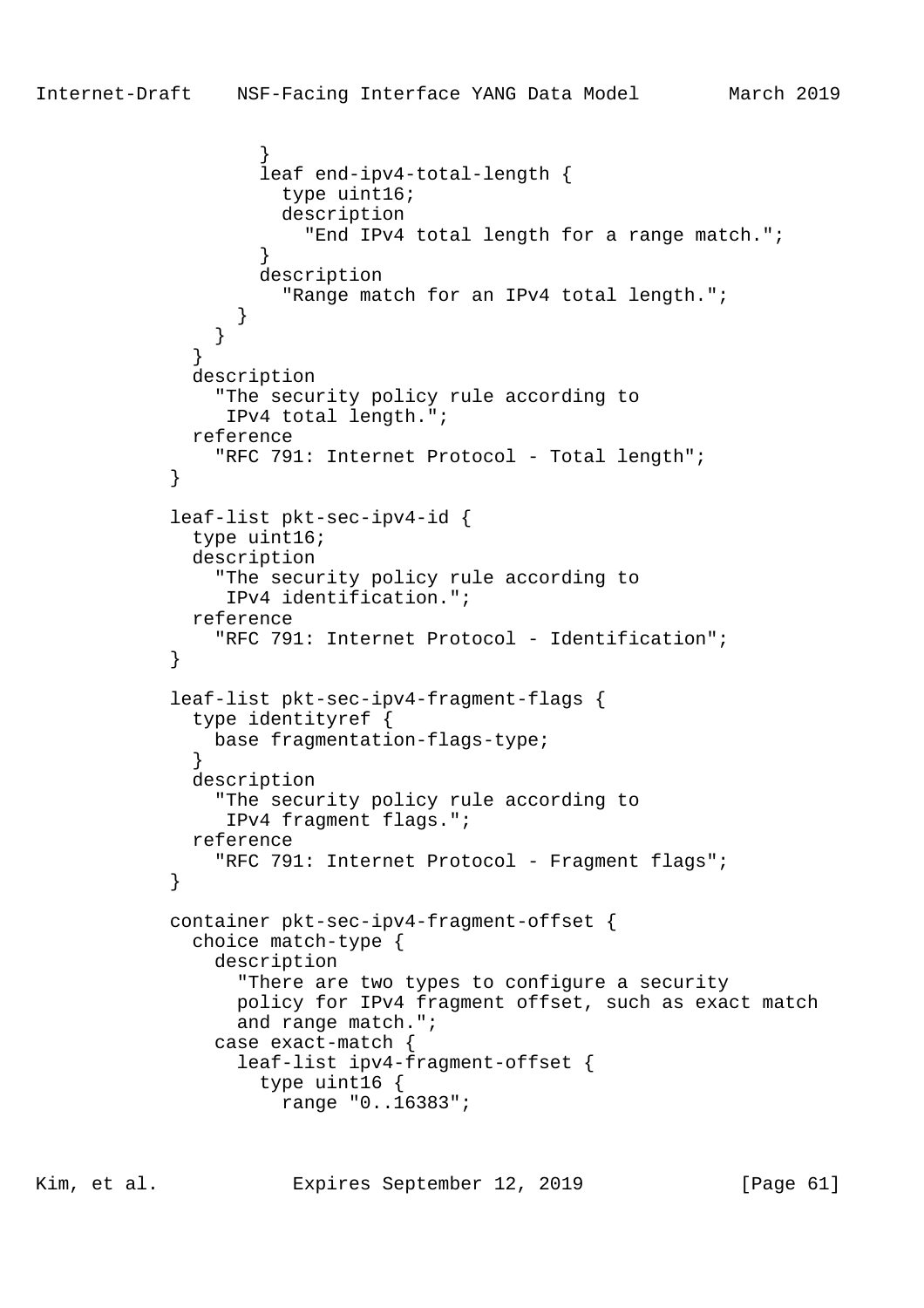```
 }
                  description
                    "Exact match for an IPv4 fragment offset.";
 }
 }
              case range-match {
                list range-ipv4-fragment-offset {
                  key "start-ipv4-fragment-offset
                      end-ipv4-fragment-offset";
                  leaf start-ipv4-fragment-offset {
                   type uint16 {
                     range "0..16383";
 }
                   description
                     "Start IPv4 fragment offset for a range match.";
 }
                  leaf end-ipv4-fragment-offset {
                   type uint16 {
                     range "0..16383";
 }
                   description
                     "End IPv4 fragment offset for a range match.";
 }
                  description
                   "Range match for an IPv4 fragment offset.";
 }
 }
 }
            description
              "The security policy rule according to
               IPv4 fragment offset.";
            reference
              "RFC 791: Internet Protocol - Fragment offset";
           container pkt-sec-ipv4-ttl {
            choice match-type {
              description
                "There are two types to configure a security
                policy for IPv4 TTL, such as exact match
                and range match.";
              case exact-match {
                leaf-list ipv4-ttl {
                  type uint8;
                  description
                    "Exact match for an IPv4 TTL.";
 }
 }
```
Kim, et al. Expires September 12, 2019 [Page 62]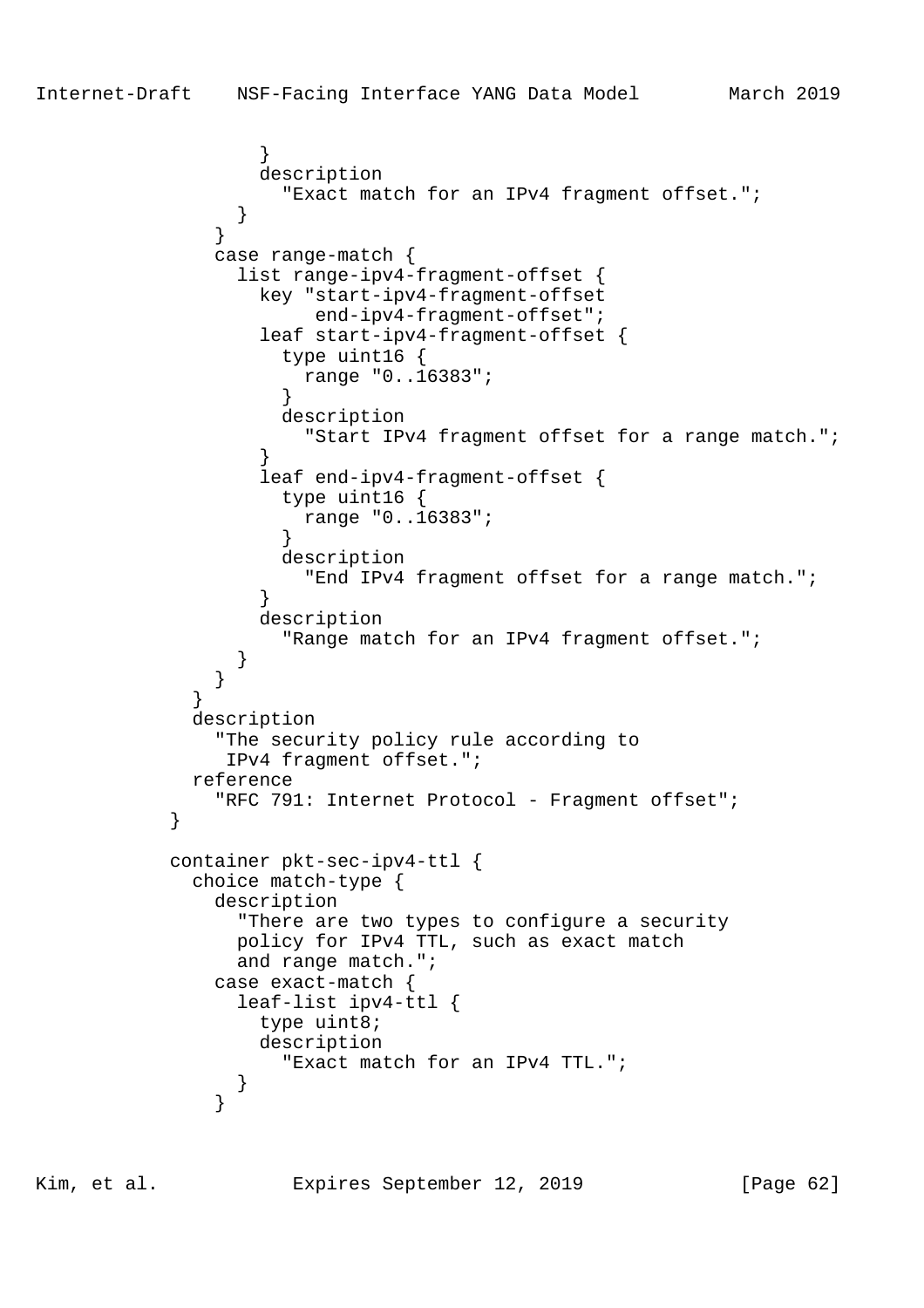```
 case range-match {
                 list range-ipv4-ttl {
                   key "start-ipv4-ttl end-ipv4-ttl";
                   leaf start-ipv4-ttl {
                     type uint8;
                     description
                       "Start IPv4 TTL for a range match.";
 }
                   leaf end-ipv4-ttl {
                    type uint8;
                     description
                       "End IPv4 TTL for a range match.";
 }
                   description
                     "Range match for an IPv4 TTL.";
 }
 }
 }
             description
               "The security policy rule according to
                IPv4 time-to-live (TTL).";
             reference
              "RFC 791: Internet Protocol - Time to live";
 }
            leaf-list pkt-sec-ipv4-protocol {
             type identityref {
               base protocol;
 }
             description
               "The security policy rule according to
                IPv4 protocol.";
             reference
               "RFC 791: Internet Protocol - Protocol";
 }
            container pkt-sec-ipv4-src {
             uses pkt-sec-ipv4;
             description
               "The security policy rule according to
                IPv4 source address.";
             reference
              "RFC 791: Internet Protocol - IPv4 Address";
 }
            container pkt-sec-ipv4-dest {
             uses pkt-sec-ipv4;
```
Kim, et al. Expires September 12, 2019 [Page 63]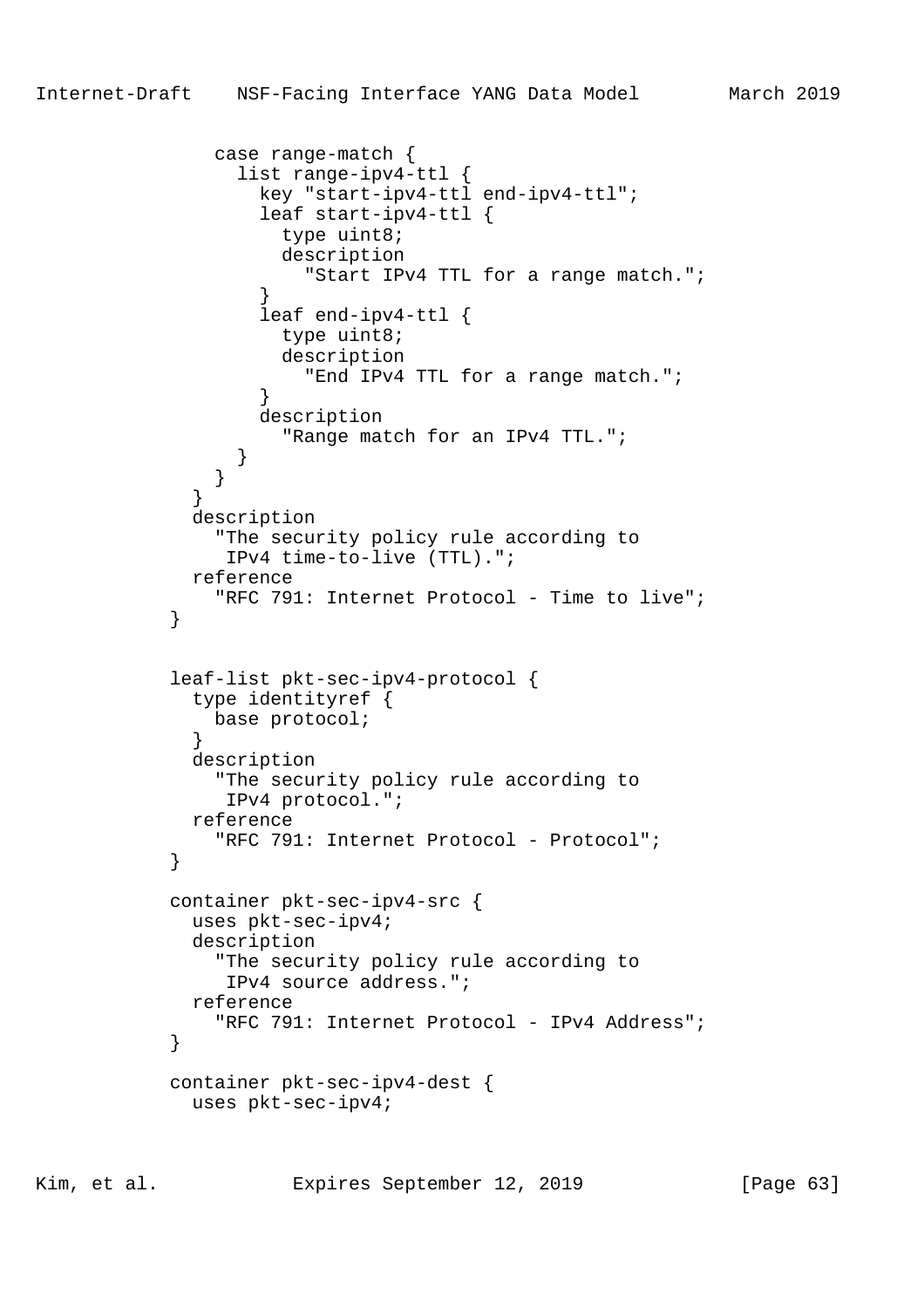```
 description
                "The security policy rule according to
                 IPv4 destination address.";
              reference
                "RFC 791: Internet Protocol - IPv4 Address";
 }
            leaf-list pkt-sec-ipv4-ipopts {
              type identityref {
                base ipopts;
 }
              description
                "The security policy rule according to
                 IPv4 options.";
              reference
               "RFC 791: Internet Protocol - Options";
 }
            leaf pkt-sec-ipv4-sameip {
              type boolean;
              description
                "Every packet has a source IP-address and
                 a destination IP-address. It can be that
                 the source IP is the same as
                 the destination IP.";
 }
            leaf-list pkt-sec-ipv4-geoip {
              type string;
              description
                "The geoip keyword enables you to match on
                 the source, destination or source and destination
                 IP addresses of network traffic and to see to
                 which country it belongs. To do this, Suricata
                 uses GeoIP API with MaxMind database format.";
 }
 }
          container packet-security-ipv6-condition {
            description
               "The purpose of this container is to represent
                IPv6 packet header information to determine
                if the set of policy actions in this ECA policy
                rule should be executed or not.";
            reference
              "RFC 2460: Internet Protocol, Version 6 (IPv6)
               Specification";
```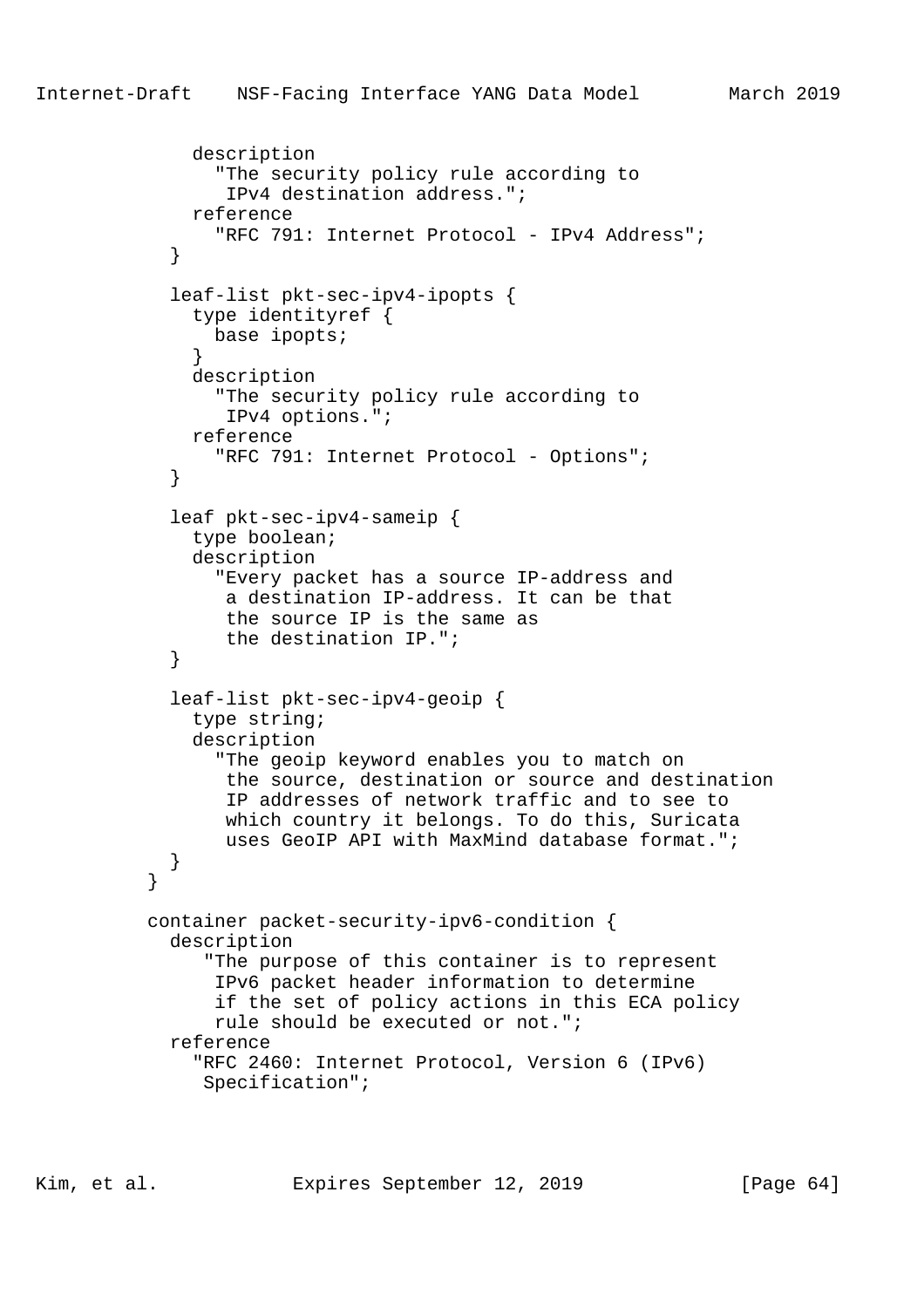```
 leaf-list pkt-sec-ipv6-traffic-class {
             type identityref {
               base traffic-class;
 }
             description
               "The security policy rule according to
               IPv6 traffic class.";
             reference
               "RFC 2460: Internet Protocol, Version 6 (IPv6)
               Specification - Traffic class";
 }
           container pkt-sec-ipv6-flow-label {
             choice match-type {
               description
                 "There are two types to configure a security
                policy for IPv6 flow label, such as exact match
                and range match.";
               case exact-match {
                leaf-list ipv6-flow-label {
                  type uint32 {
                    range "0..1048575";
 }
                  description
                    "Exact match for an IPv6 flow label.";
 }
 }
               case range-match {
                 list range-ipv6-flow-label {
                  key "start-ipv6-flow-label end-ipv6-flow-label";
                  leaf start-ipv6-flow-label {
                    type uint32 {
                      range "0..1048575";
 }
                    description
                      "Start IPv6 flow label for a range match.";
 }
                  leaf end-ipv6-flow-label {
                    type uint32 {
                      range "0..1048575";
 }
                    description
                      "End IPv6 flow label for a range match.";
 }
                  description
                    "Range match for an IPv6 flow label.";
 }
 }
```
Kim, et al. **Expires September 12, 2019** [Page 65]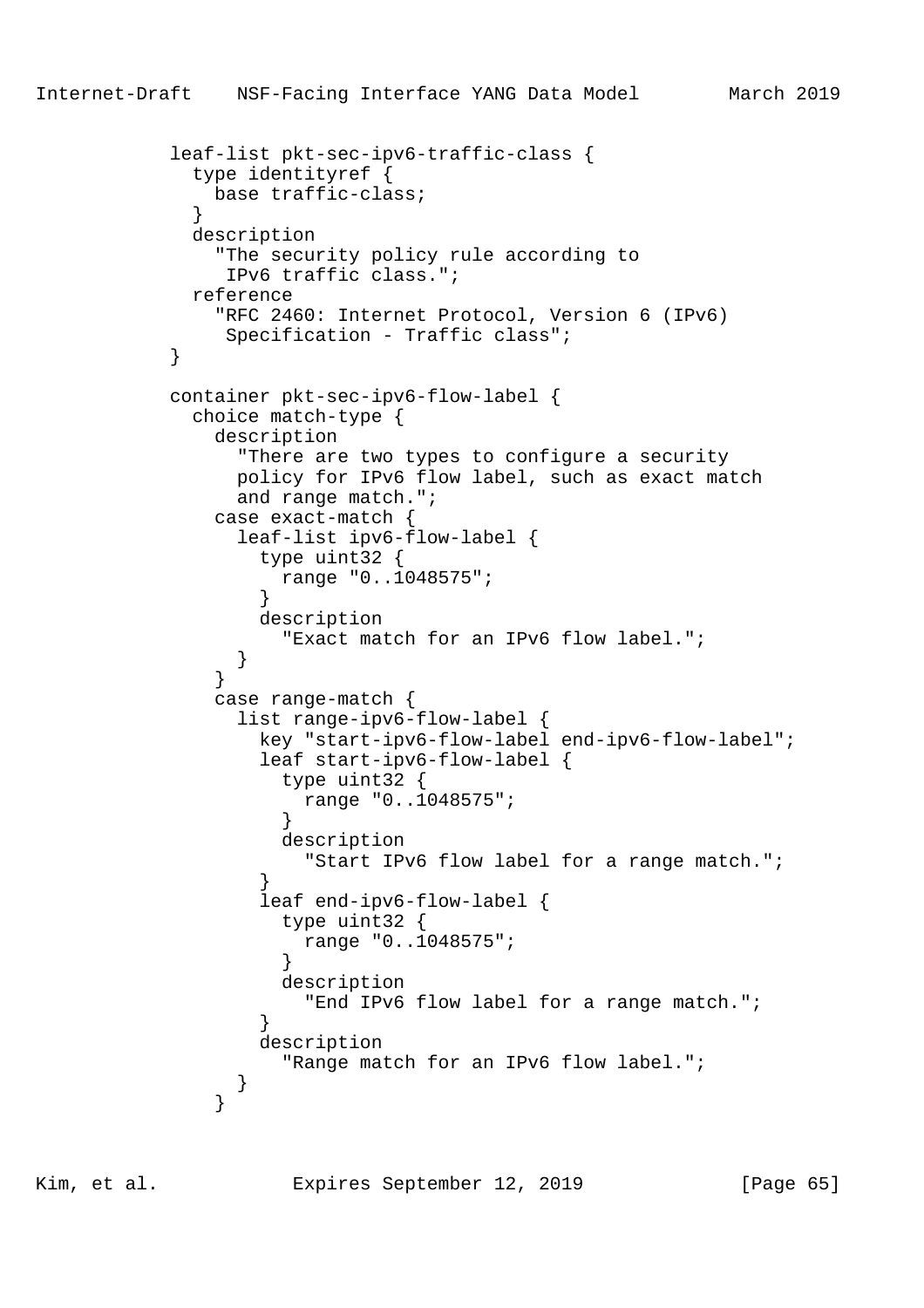```
 }
             description
               "The security policy rule according to
                IPv6 flow label.";
             reference
               "RFC 2460: Internet Protocol, Version 6 (IPv6)
                Specification - Flow label";
 }
            container pkt-sec-ipv6-payload-length {
             choice match-type {
               description
                 "There are two types to configure a security
                 policy for IPv6 payload length, such as
                 exact match and range match.";
               case exact-match {
                 leaf-list ipv6-payload-length {
                   type uint16;
                   description
                     "Exact match for an IPv6 payload length.";
 }
 }
               case range-match {
                 list range-ipv6-payload-length {
                   key "start-ipv6-payload-length
                       end-ipv6-payload-length";
                   leaf start-ipv6-payload-length {
                     type uint16;
                     description
                       "Start IPv6 payload length for a range match.";
 }
                   leaf end-ipv6-payload-length {
                     type uint16;
                     description
                       "End IPv6 payload length for a range match.";
 }
                   description
                     "Range match for an IPv6 payload length.";
 }
 }
 }
             description
               "The security policy rule according to
                IPv6 payload length.";
             reference
               "RFC 2460: Internet Protocol, Version 6 (IPv6)
                Specification - Payload length";
 }
```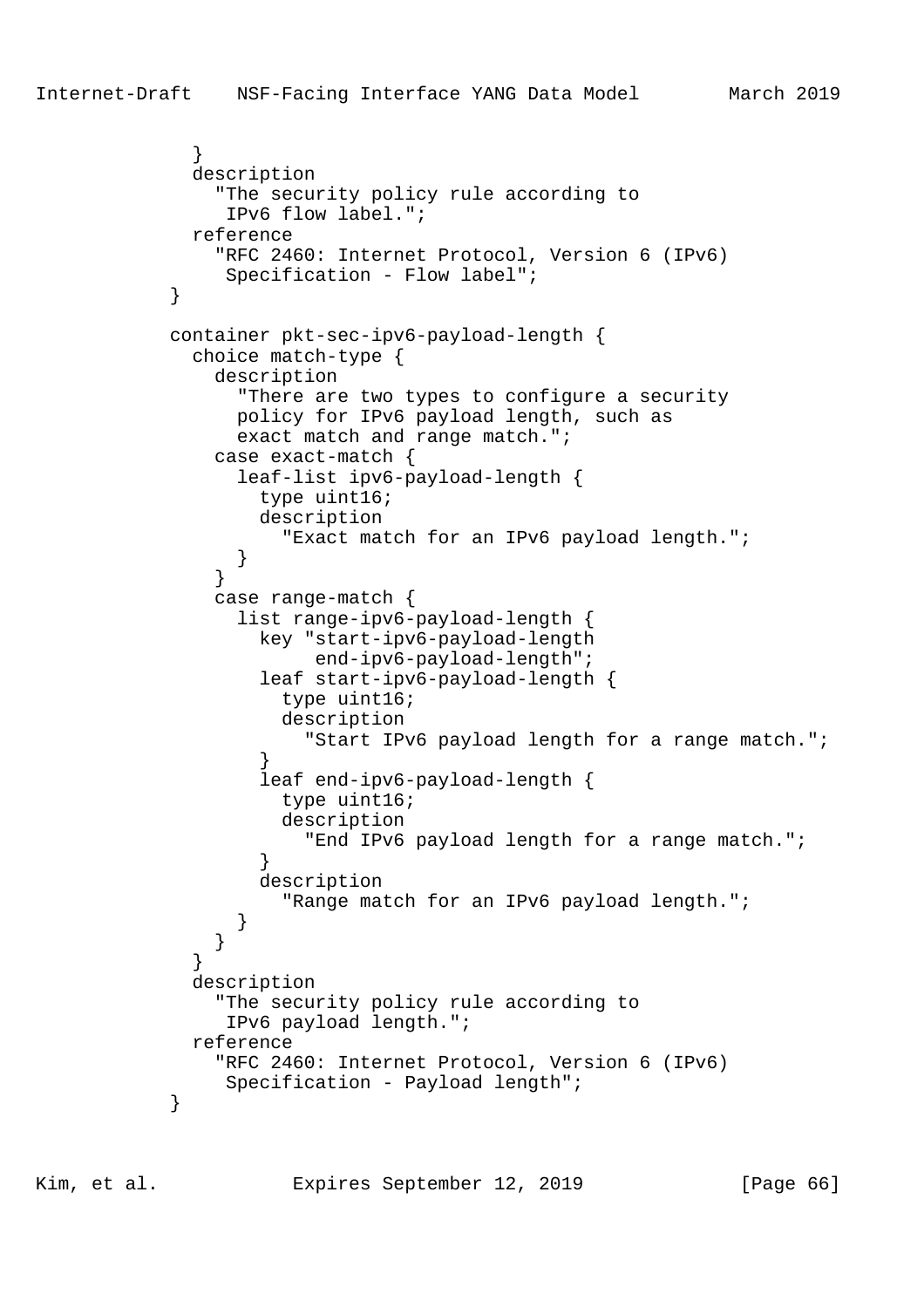```
 leaf-list pkt-sec-ipv6-next-header {
              type identityref {
               base next-header;
 }
             description
                "The security policy rule according to
                IPv6 next header.";
             reference
               "RFC 2460: Internet Protocol, Version 6 (IPv6)
                Specification - Next header";
 }
            container pkt-sec-ipv6-hop-limit {
             choice match-type {
               description
                 "There are two types to configure a security
                 policy for IPv6 hop limit, such as exact match
                 and range match.";
               case exact-match {
                 leaf-list ipv6-hop-limit {
                   type uint8;
                   description
                     "Exact match for an IPv6 hop limit.";
 }
 }
               case range-match {
                 list range-ipv6-hop-limit {
                   key "start-ipv6-hop-limit end-ipv6-hop-limit";
                   leaf start-ipv6-hop-limit {
                     type uint8;
                     description
                       "Start IPv6 hop limit for a range match.";
 }
                   leaf end-ipv6-hop-limit {
                     type uint8;
                     description
                       "End IPv6 hop limit for a range match.";
 }
                   description
                     "Range match for an IPv6 hop limit.";
 }
 }
 }
             description
                "The security policy rule according to
                IPv6 hop limit.";
             reference
                "RFC 2460: Internet Protocol, Version 6 (IPv6)
```
Kim, et al. Expires September 12, 2019 [Page 67]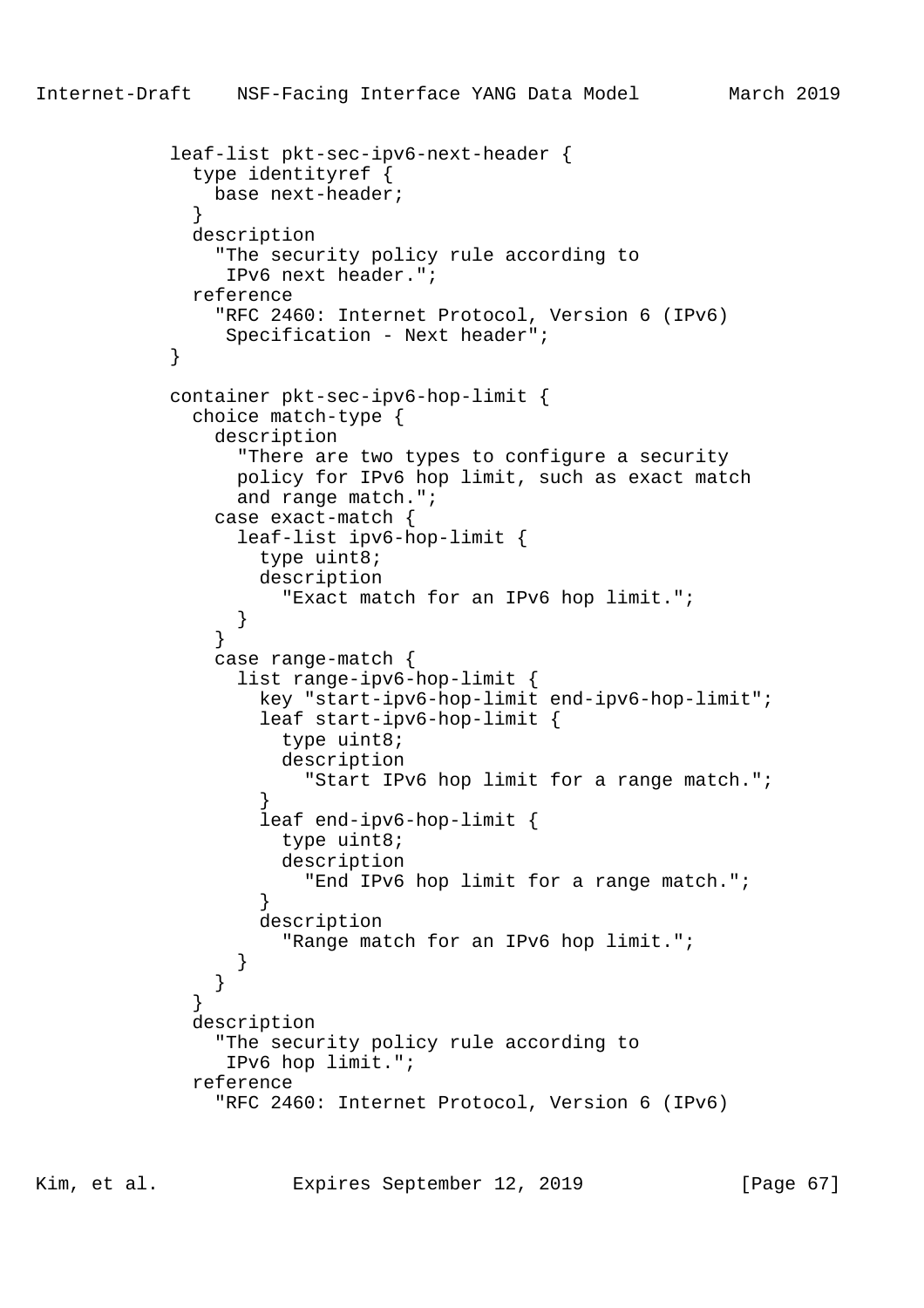```
 Specification - Hop limit";
 }
            container pkt-sec-ipv6-src {
              uses pkt-sec-ipv6;
              description
                 "The security policy rule according to
                 IPv6 source address.";
              reference
                 "RFC 2460: Internet Protocol, Version 6 (IPv6)
                  Specification - IPv6 address";
 }
            container pkt-sec-ipv6-dest {
              uses pkt-sec-ipv6;
              description
                 "The security policy rule according to
                  IPv6 destination address.";
              reference
                 "RFC 2460: Internet Protocol, Version 6 (IPv6)
                 Specification - IPv6 address";
 }
 }
          container packet-security-tcp-condition {
            description
               "The purpose of this container is to represent
               TCP packet header information to determine
                if the set of policy actions in this ECA policy
               rule should be executed or not.";
            reference
               "RFC 793: Transmission Control Protocol";
            container pkt-sec-tcp-src-port-num {
              uses pkt-sec-port-number;
              description
                 "The security policy rule according to
                 tcp source port number.";
              reference
                 "RFC 793: Transmission Control Protocol
                 - Port number";
 }
            container pkt-sec-tcp-dest-port-num {
              uses pkt-sec-port-number;
              description
```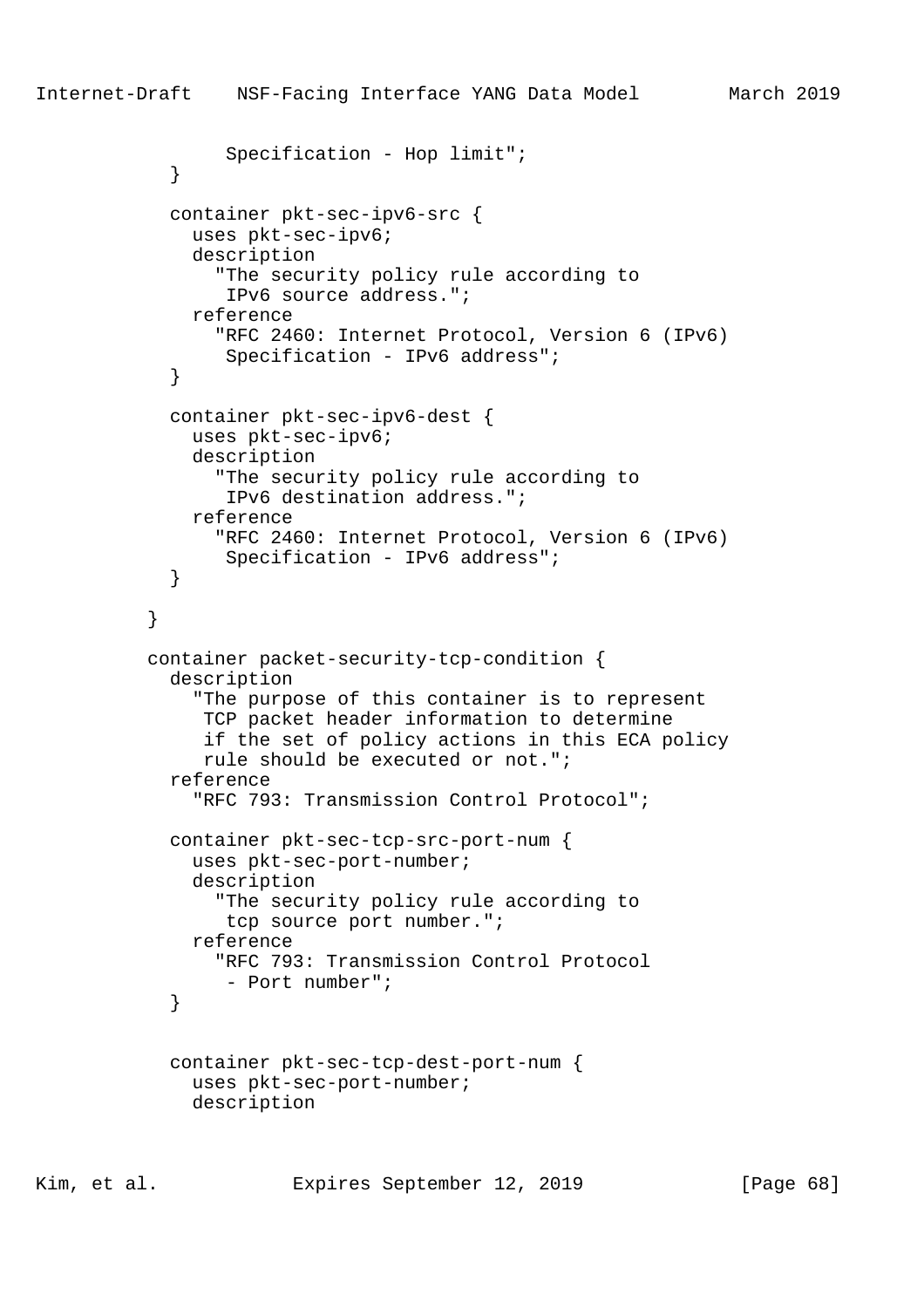```
 "The security policy rule according to
                tcp destination port number.";
             reference
               "RFC 793: Transmission Control Protocol
                - Port number";
 }
            container pkt-sec-tcp-seq-num {
             choice match-type {
               description
                 "There are two types to configure a security
                 policy for tcp sequence number,
                such as exact match and range match.";
               case exact-match {
                 leaf-list tcp-seq-num {
                   type uint32;
                   description
                     "Exact match for an tcp sequence number.";
 }
 }
               case range-match {
                 list range-tcp-seq-num {
                   key "start-tcp-seq-num end-tcp-seq-num";
                   leaf start-tcp-seq-num {
                     type uint32;
                     description
                       "Start tcp sequence number for a range match.";
 }
                   leaf end-tcp-seq-num {
                     type uint32;
                     description
                       "End tcp sequence number for a range match.";
 }
                   description
                     "Range match for a tcp sequence number.";
 }
 }
 }
             description
               "The security policy rule according to
                tcp sequence number.";
             reference
               "RFC 793: Transmission Control Protocol
                - Sequence number";
 }
            container pkt-sec-tcp-ack-num {
             choice match-type {
```
Kim, et al. Expires September 12, 2019 [Page 69]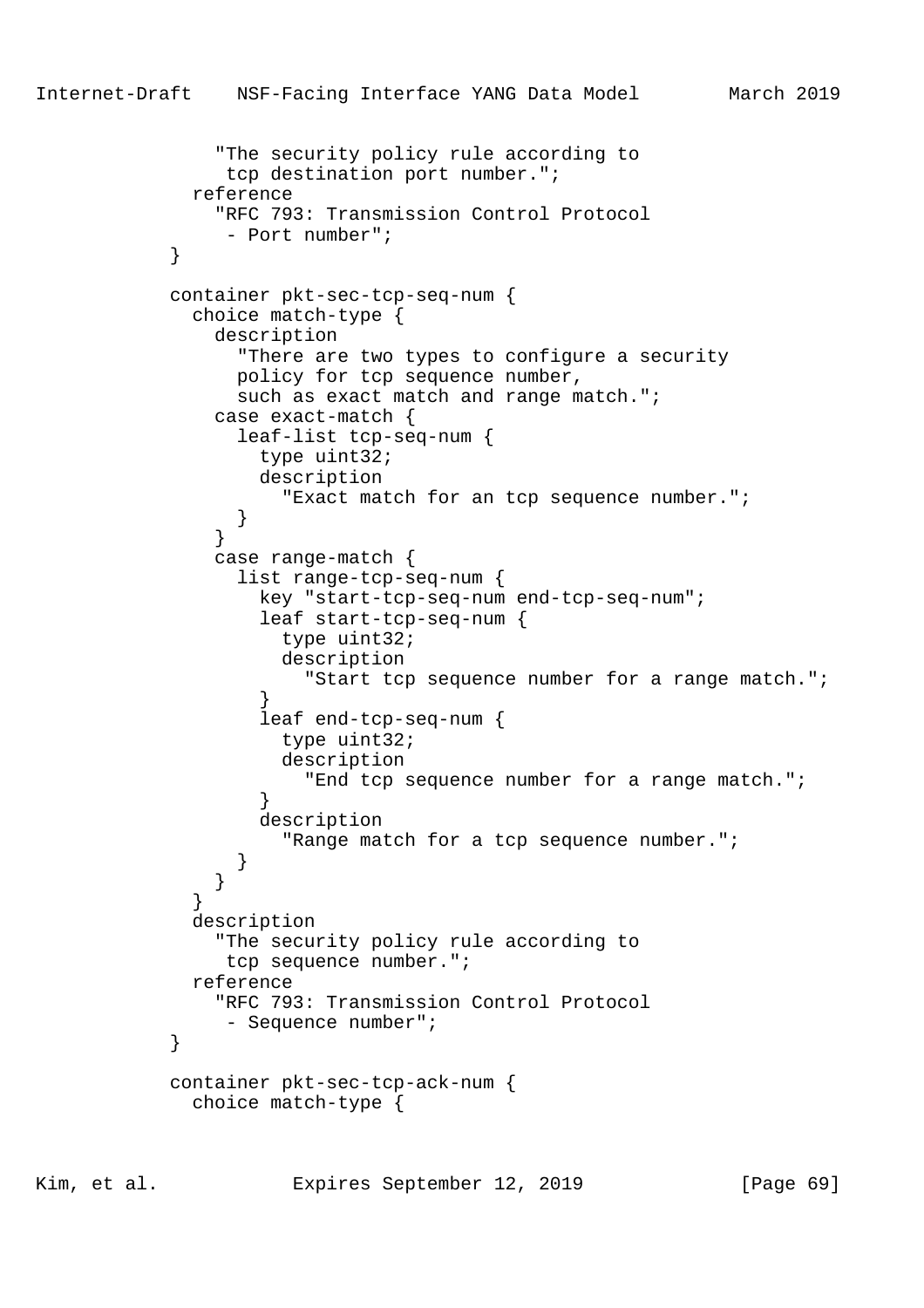```
 description
                  "There are two types to configure a security
                 policy for tcp acknowledgement number,
                 such as exact match and range match.";
                case exact-match {
                  leaf-list tcp-ack-num {
                   type uint32;
                   description
                      "Exact match for an tcp acknowledgement number.";
 }
 }
                case range-match {
                  list range-tcp-ack-num {
                   key "start-tcp-ack-num end-tcp-ack-num";
                    leaf start-tcp-ack-num {
                     type uint32;
                     description
                        "Start tcp acknowledgement number
                       for a range match.";
 }
                    leaf end-tcp-ack-num {
                     type uint32;
                     description
                       "End tcp acknowledgement number
                       for a range match.";
 }
                   description
                      "Range match for a tcp acknowledgement number.";
 }
 }
 }
              description
                "The security policy rule according to
                 tcp acknowledgement number.";
              reference
                "RFC 793: Transmission Control Protocol
                - Acknowledgement number";
            container pkt-sec-tcp-window-size {
              choice match-type {
                description
                  "There are two types to configure a security
                 policy for tcp window size,
                  such as exact match and range match.";
                case exact-match {
                  leaf-list tcp-window-size {
                   type uint16;
```
Kim, et al. Expires September 12, 2019 [Page 70]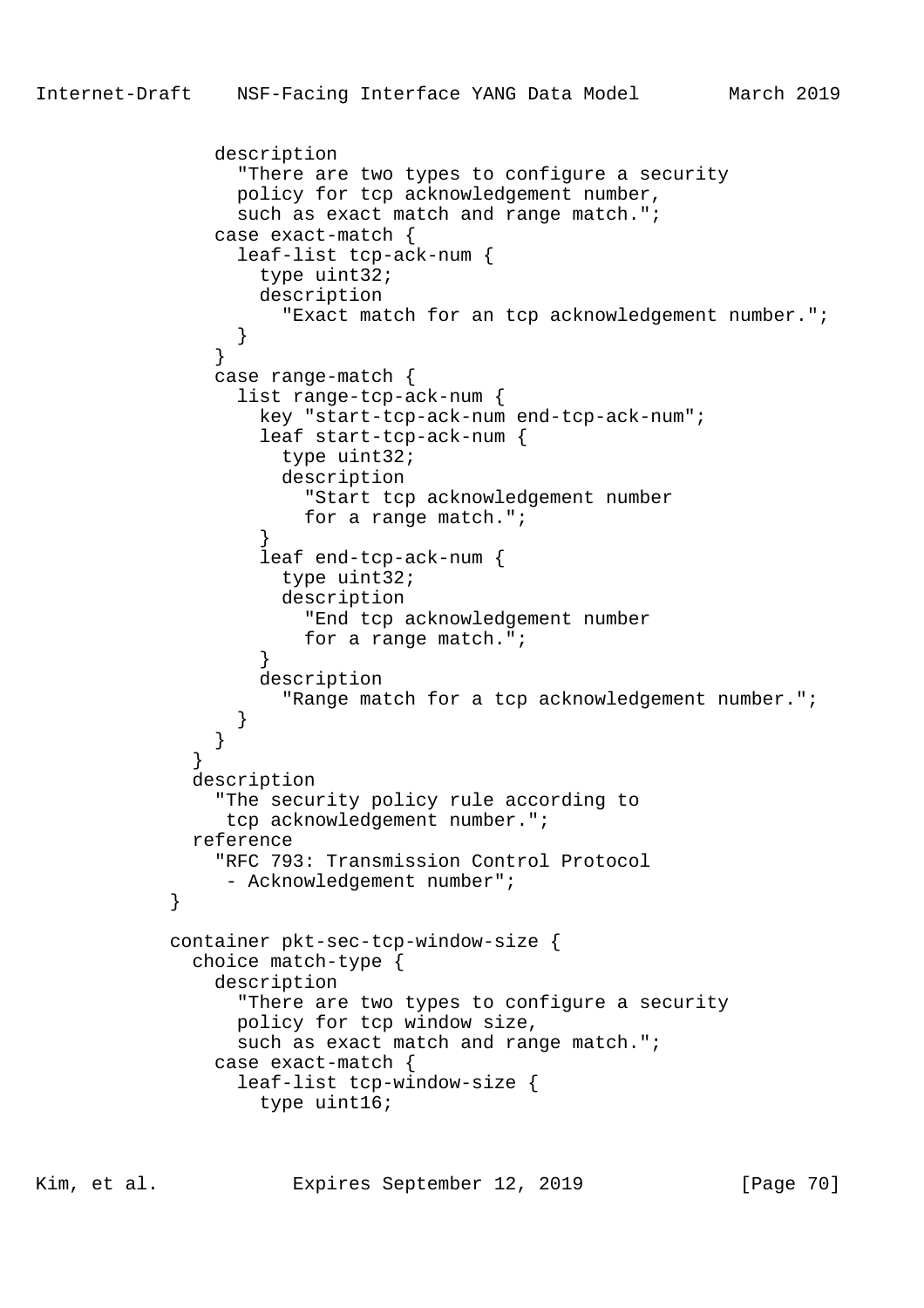```
 description
                     "Exact match for an tcp window size.";
 }
 }
               case range-match {
                 list range-tcp-window-size {
                  key "start-tcp-window-size end-tcp-window-size";
                   leaf start-tcp-window-size {
                    type uint16;
                    description
                      "Start tcp window size for a range match.";
 }
                   leaf end-tcp-window-size {
                    type uint16;
                    description
                      "End tcp window size for a range match.";
 }
                  description
                    "Range match for a tcp window size.";
 }
 }
 }
             description
               "The security policy rule according to
                tcp window size.";
             reference
               "RFC 793: Transmission Control Protocol
                - Window size";
 }
           leaf-list pkt-sec-tcp-flags {
             type identityref {
               base tcp-flags;
 }
             description
               "The security policy rule according to
                tcp flags.";
             reference
               "RFC 793: Transmission Control Protocol
                - Flags";
 }
 }
         container packet-security-udp-condition {
           description
             "The purpose of this container is to represent
              UDP packet header information to determine
```
Kim, et al. Expires September 12, 2019 [Page 71]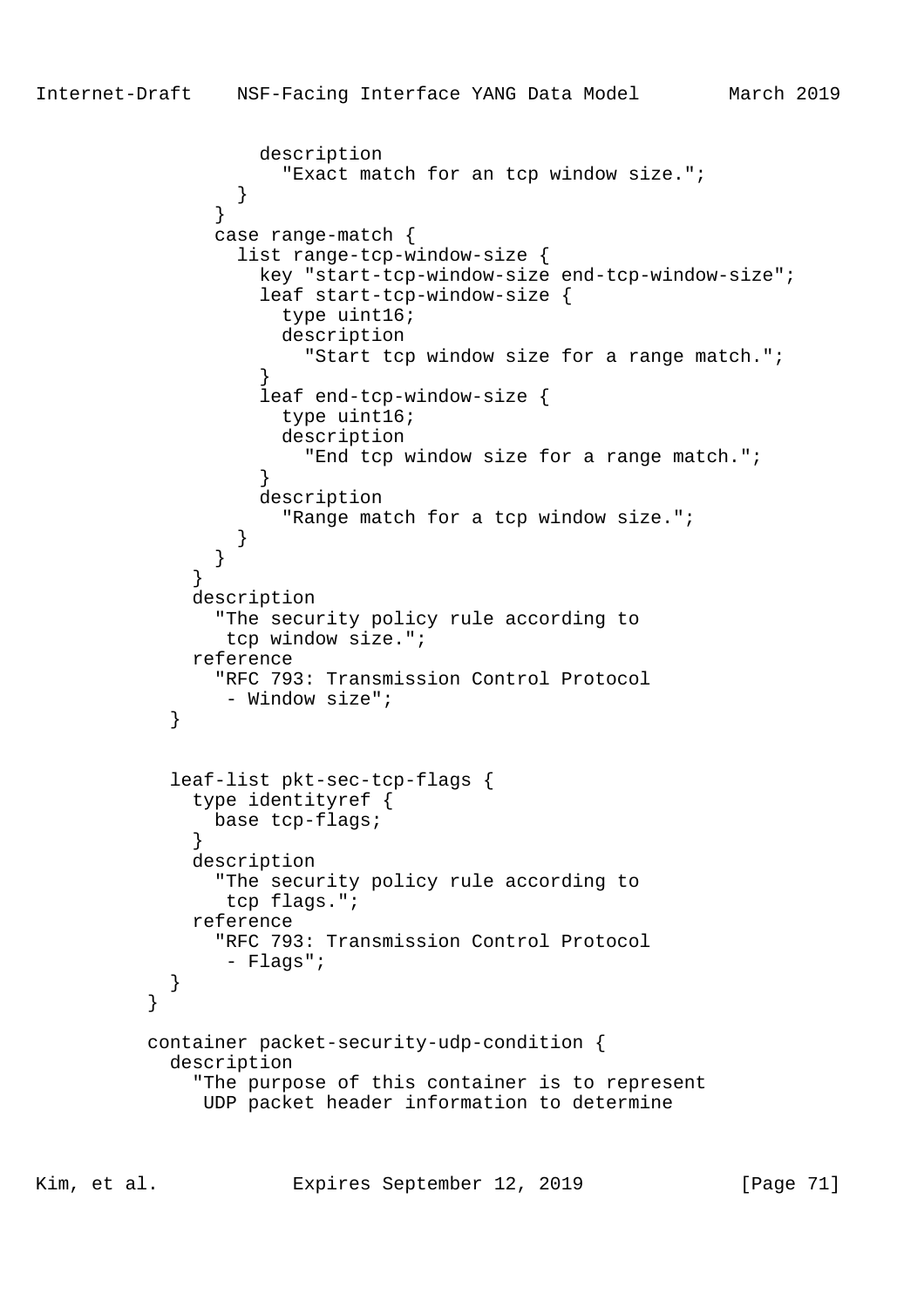```
 if the set of policy actions in this ECA policy
               rule should be executed or not.";
            reference
              "RFC 793: Transmission Control Protocol";
            container pkt-sec-udp-src-port-num {
              uses pkt-sec-port-number;
              description
                "The security policy rule according to
                 udp source port number.";
              reference
                "RFC 793: Transmission Control Protocol
            - Port number";
 }
            container pkt-sec-udp-dest-port-num {
              uses pkt-sec-port-number;
              description
                "The security policy rule according to
                udp destination port number.";
              reference
                "RFC 768: User Datagram Protocol
                 - Total Length";
 }
            container pkt-sec-udp-total-length {
              choice match-type {
                description
                  "There are two types to configure a security
                  policy for udp sequence number,
                 such as exact match and range match.";
                case exact-match {
                  leaf-list udp-total-length {
                    type uint32;
                    description
                      "Exact match for an udp-total-length.";
 }
 }
                case range-match {
                  list range-udp-total-length {
                    key "start-udp-total-length end-udp-total-length";
                    leaf start-udp-total-length {
                      type uint32;
                      description
                        "Start udp total length for a range match.";
 }
                    leaf end-udp-total-length {
```
Kim, et al. Expires September 12, 2019 [Page 72]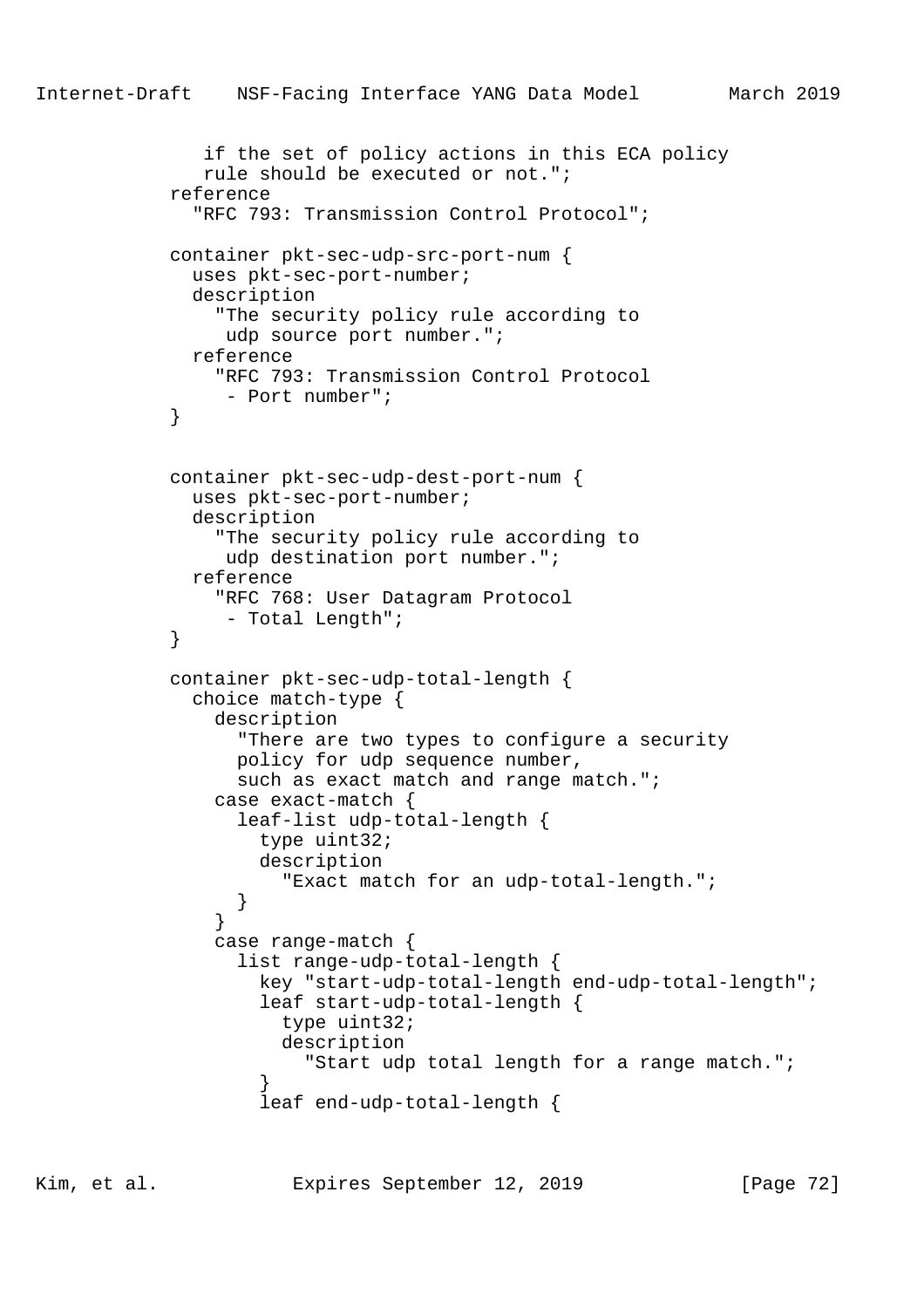```
 type uint32;
                    description
                      "End udp total length for a range match.";
}
                  description
                    "Range match for a udp total length.";
}
}
}
             description
               "The security policy rule according to
               udp total length.";
             reference
               "RFC 768: User Datagram Protocol
               - Total Length";
}
}
         container packet-security-icmp-condition {
           description
             "The purpose of this container is to represent
              ICMP packet header information to determine
              if the set of policy actions in this ECA policy
             rule should be executed or not.";
           reference
             "RFC 792: Internet Control Message Protocol
             RFC 8335: PROBE: A Utility for Probing Interfaces";
           leaf-list pkt-sec-icmp-type-and-code {
             type identityref {
              base icmp-type;
}
            description
               "The security policy rule according to
               ICMP parameters.";
             reference
               "RFC 792: Internet Control Message Protocol
               RFC 8335: PROBE: A Utility for Probing Interfaces";
}
}
         container packet-security-http-condition {
           description
             "Condition for http.";
           leaf-list pkt-sec-uri-content {
             type string;
```
Kim, et al. Expires September 12, 2019 [Page 73]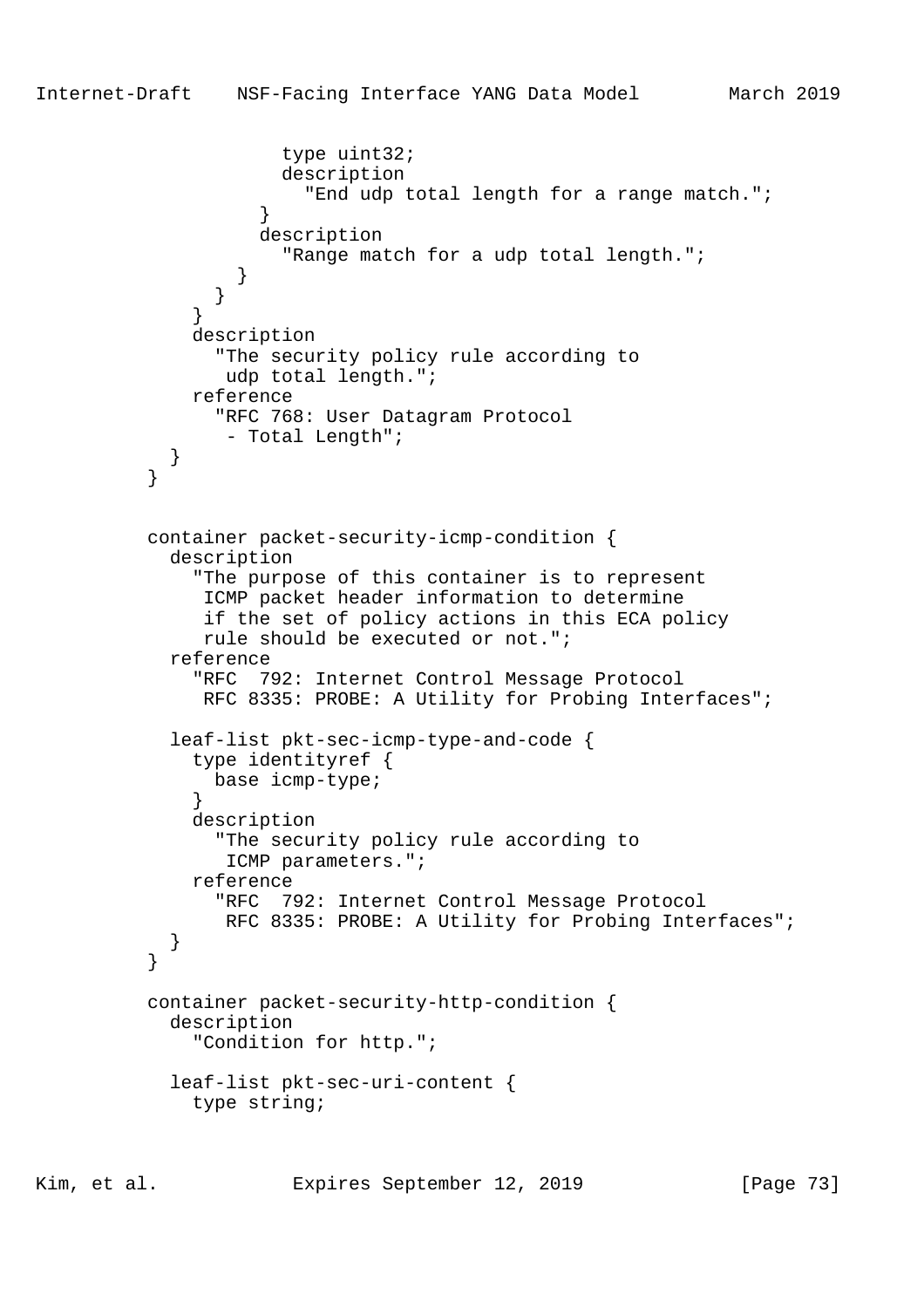```
 description
               "The security policy rule according to
                uri content.";
}
           leaf-list pkt-sec-url-content {
             type string;
             description
               "The security policy rule according to
                url content.";
}
}
         container packet-security-voice-condition {
           description
              "For the VoIP/VoLTE security system, a VoIP/
              VoLTE security system can monitor each
              VoIP/VoLTE flow and manage VoIP/VoLTE
              security rules controlled by a centralized
              server for VoIP/VoLTE security service
              (called VoIP IPS). The VoIP/VoLTE security
              system controls each switch for the
              VoIP/VoLTE call flow management by
              manipulating the rules that can be added,
              deleted, or modified dynamically.";
           reference
              "RFC 3261: SIP: Session Initiation Protocol";
           leaf-list pkt-sec-src-voice-id {
             type string;
             description
               "The security policy rule according to
                a source voice ID for VoIP and VoLTE.";
}
           leaf-list pkt-sec-dest-voice-id {
             type string;
             description
               "The security policy rule according to
                a destination voice ID for VoIP and VoLTE.";
}
           leaf-list pkt-sec-user-agent {
             type string;
             description
               "The security policy rule according to
                an user agent for VoIP and VoLTE.";
}
```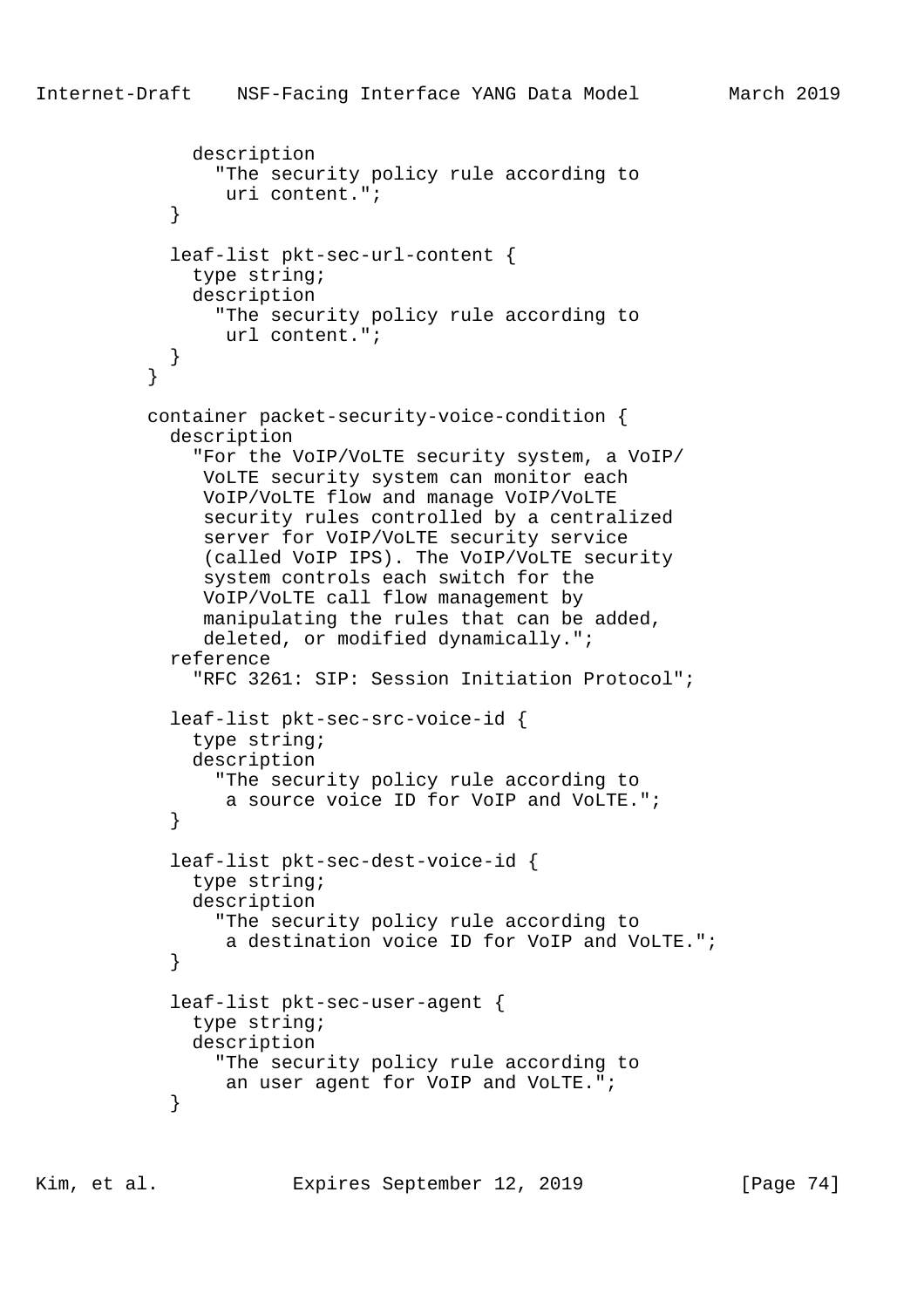```
 }
         container packet-security-ddos-condition {
           description
              "Condition for DDoS attack.";
           leaf pkt-sec-alert-rate {
              type uint32;
              description
                "The alert rate of flood detect for
                 same packets.";
}
}
}
       container action-clause-container {
         description
            "An action is used to control and monitor aspects of
            flow-based NSFs when the event and condition clauses
            are satisfied. NSFs provide security functions by
            executing various Actions. Examples of I2NSF Actions
            include providing intrusion detection and/or protection,
            web and flow filtering, and deep packet inspection
             for packets and flows.";
         reference
           "RFC 8329: Framework for Interface to Network Security
            Functions - I2NSF Flow Security Policy Structure
            draft-ietf-i2nsf-capability-04: Information Model
            of NSFs Capabilities - Design Principles and ECA Policy
            Model Overview";
         leaf action-clause-description {
           type string;
           description
              "Description for an action clause.";
}
         container packet-action {
           description
              "Action for packets";
           reference
              "RFC 8329: Framework for Interface to Network Security
              Functions - I2NSF Flow Security Policy Structure
              draft-ietf-i2nsf-capability-04: Information Model
              of NSFs Capabilities - Design Principles and ECA
               Policy Model Overview";
           leaf ingress-action {
```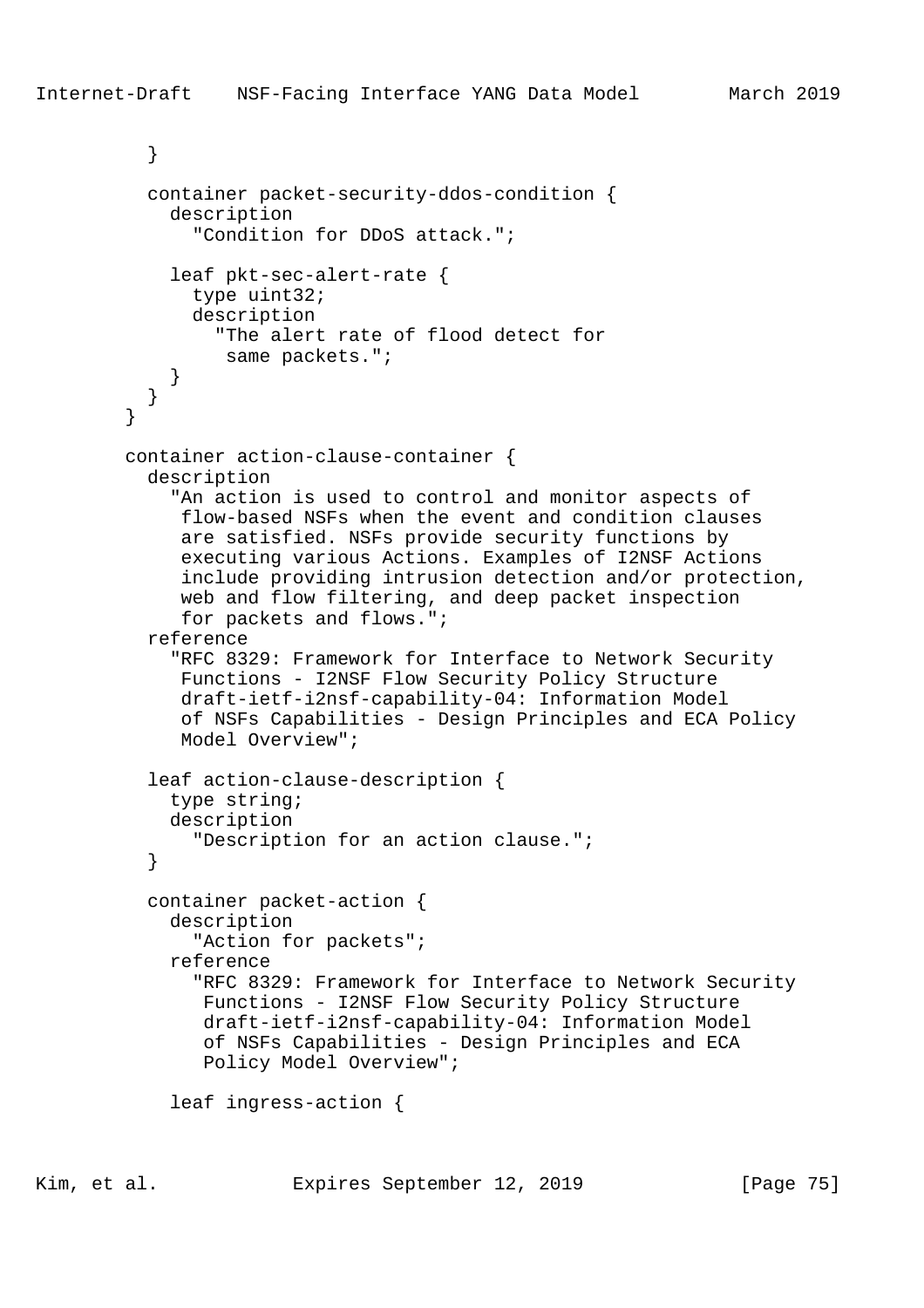```
 type identityref {
               base ingress-action;
}
             description
               "Action: pass, drop, reject, alert, and mirror.";
}
           leaf egress-action {
             type identityref {
              base egress-action;
}
             description
               "Egress action: pass, drop, reject, alert, mirror,
                invoke-signaling, tunnel-encapsulation,
                forwarding, and redirection.";
}
           leaf log-action {
             type identityref {
              base log-action;
}
             description
               "Log action: rule log and session log";
}
}
         container advanced-action {
           description
             "If the packet need be additionally inspected,
              the packet are passed to advanced network
             security functions according to the profile.";
           reference
             "RFC 8329: Framework for Interface to Network Security
              Functions - Differences from ACL Data Models";
           leaf-list content-security-control {
               type identityref {
                base content-security-control;
}
               description
                 "The Profile is divided into content security
                  control and attack-mitigation-control.
                 Content security control: antivirus, ips, ids,
                 url filtering, mail filtering, file blocking,
                  file isolate, packet capture, application control,
                 voip and volte.";
}
```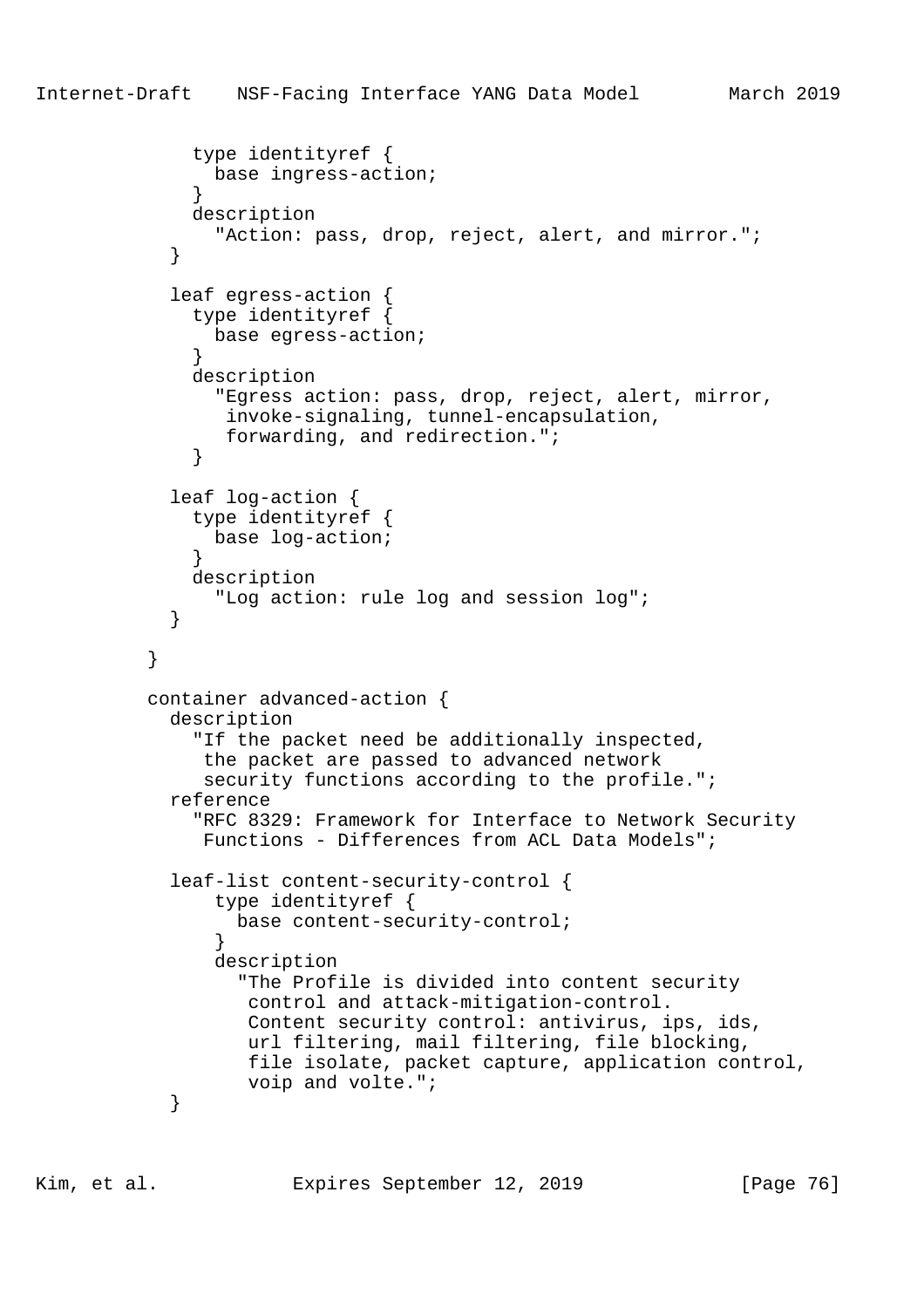leaf-list attack-mitigation-control { type identityref { base attack-mitigation-control; } description "The Profile is divided into content security control and attack-mitigation-control. Attack mitigation control: syn flood, udp flood, icmp flood, ip frag flood, ipv6 related, http flood, https flood, dns flood, dns amp flood, ssl ddos, ip sweep, port scanning, ping of death, teardrop, oversized icmp, tracert."; } } } } } }

<CODE ENDS>

}

Figure 5: YANG Data Module of I2NSF NSF-Facing-Interface

6. IANA Considerations

 This document requests IANA to register the following URI in the "IETF XML Registry" [RFC3688]:

URI: urn:ietf:params:xml:ns:yang:ietf-i2nsf-policy-rule-for-nsf

Registrant Contact: The IESG.

XML: N/A; the requested URI is an XML namespace.

 This document requests IANA to register the following YANG module in the "YANG Module Names" registry [RFC7950].

name: ietf-i2nsf-policy-rule-for-nsf

 namespace: urn:ietf:params:xml:ns:yang:ietf-i2nsf-policy-rule-for nsf

prefix: iiprfn

reference: RFC XXXX

Kim, et al. Expires September 12, 2019 [Page 77]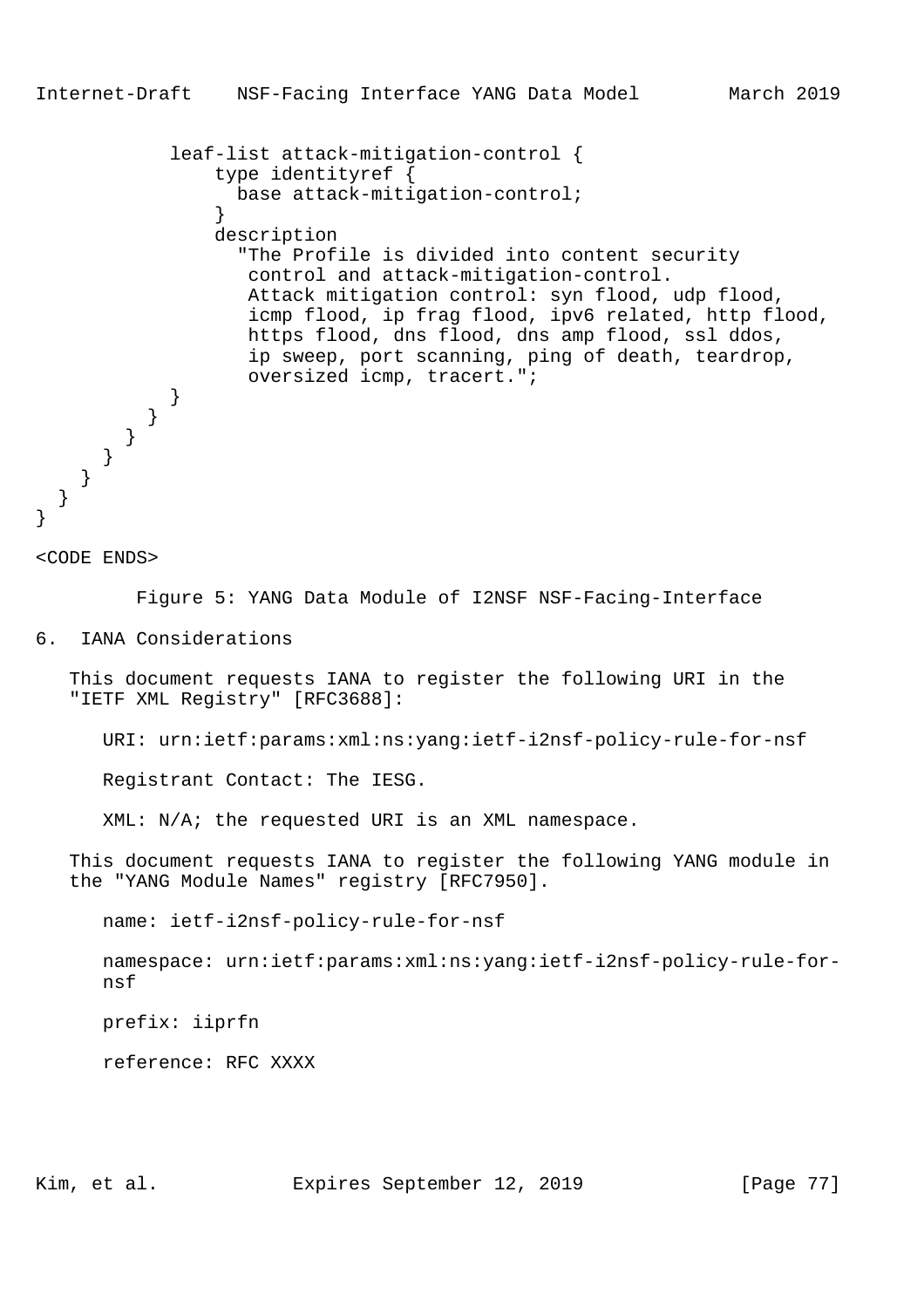## 7. Security Considerations

 The YANG module specified in this document defines a data schema designed to be accessed through network management protocols such as NETCONF [RFC6241] or RESTCONF [RFC8040]. The lowest NETCONF layer is the secure transport layer, and the required transport secure transport is Secure Shell (SSH) [RFC6242]. The lowest RESTCONF layer is HTTPS, and the required transport secure transport is TLS [RFC8446].

 The NETCONF access control model [RFC8341] provides a means of restricting access to specific NETCONF or RESTCONF users to a preconfigured subset of all available NETCONF or RESTCONF protocol operations and content.

## 8. References

## 8.1. Normative References

- [RFC2119] Bradner, S., "Key words for use in RFCs to Indicate Requirement Levels", BCP 14, RFC 2119, March 1997.
- [RFC6020] Bjorklund, M., "YANG A Data Modeling Language for the Network Configuration Protocol (NETCONF)", RFC 6020, October 2010.
- [RFC6087] Bierman, A., "Guidelines for Authors and Reviewers of YANG Data Model Documents", RFC 6087, DOI 10.17487/RFC6087, January 2011, <https://www.rfc-editor.org/info/rfc6087>.
- [RFC6241] Enns, R., Ed., Bjorklund, M., Ed., Schoenwaelder, J., Ed., and A. Bierman, Ed., "Network Configuration Protocol (NETCONF)", RFC 6241, DOI 10.17487/RFC6241, June 2011, <https://www.rfc-editor.org/info/rfc6241>.
- [RFC6242] Wasserman, M., "Using the NETCONF Protocol over Secure Shell (SSH)", RFC 6242, DOI 10.17487/RFC6242, June 2011, <https://www.rfc-editor.org/info/rfc6242>.
- [RFC6991] Schoenwaelder, J., Ed., "Common YANG Data Types", RFC 6991, DOI 10.17487/RFC6991, July 2013, <https://www.rfc-editor.org/info/rfc6991>.
- [RFC7950] Bjorklund, M., Ed., "The YANG 1.1 Data Modeling Language", RFC 7950, DOI 10.17487/RFC7950, August 2016, <https://www.rfc-editor.org/info/rfc7950>.

Kim, et al. Expires September 12, 2019 [Page 78]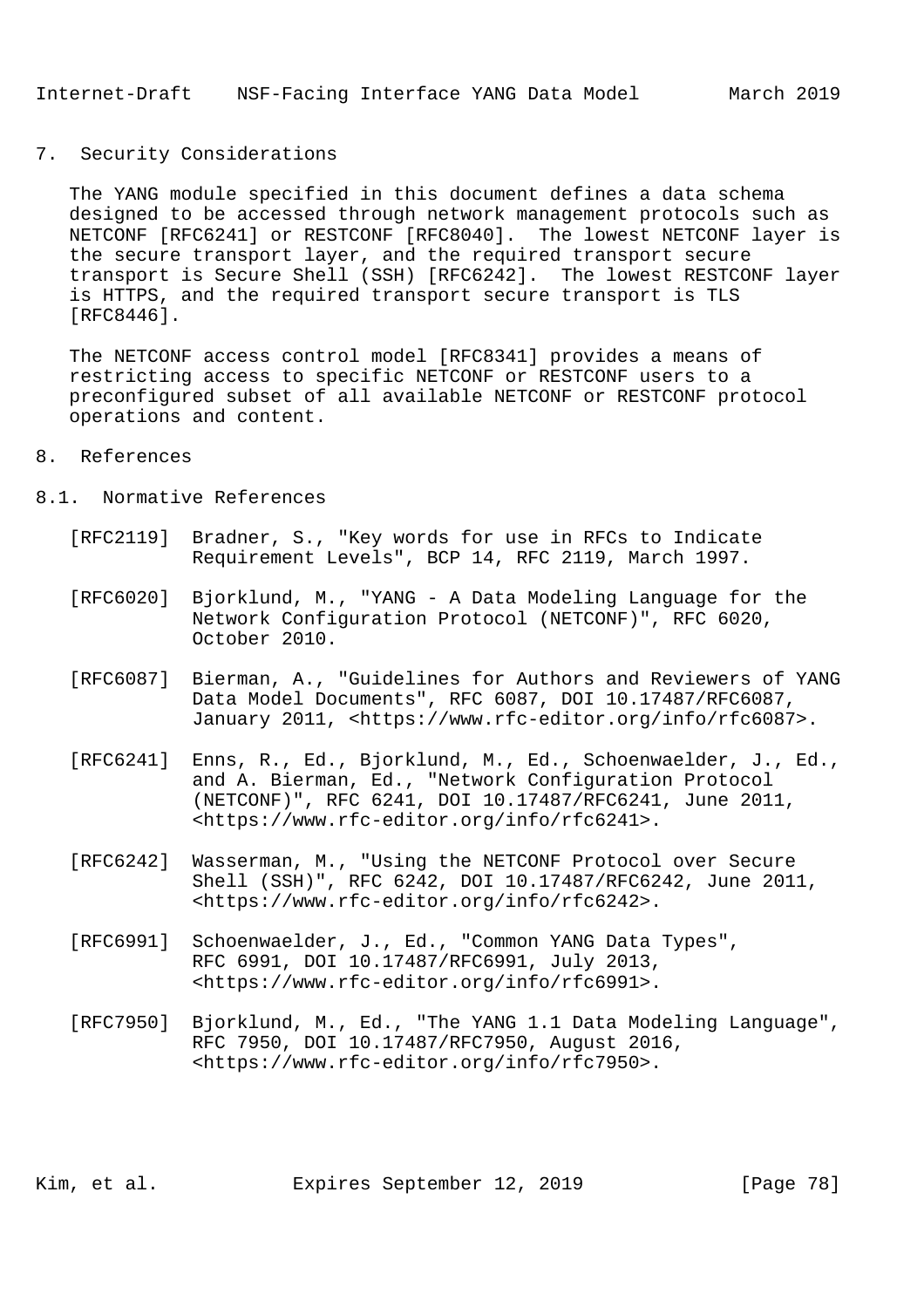Internet-Draft NSF-Facing Interface YANG Data Model March 2019

- [RFC8040] Bierman, A., Bjorklund, M., and K. Watsen, "RESTCONF Protocol", RFC 8040, DOI 10.17487/RFC8040, January 2017, <https://www.rfc-editor.org/info/rfc8040>.
- [RFC8174] Leiba, B., "Ambiguity of Uppercase vs Lowercase in RFC 2119 Key Words", BCP 14, RFC 8174, DOI 10.17487/RFC8174, May 2017, <https://www.rfc-editor.org/info/rfc8174>.
- [RFC8329] Lopez, D., Lopez, E., Dunbar, L., Strassner, J., and R. Kumar, "Framework for Interface to Network Security Functions", RFC 8329, February 2018.
- [RFC8340] Bjorklund, M. and L. Berger, Ed., "YANG Tree Diagrams", BCP 215, RFC 8340, DOI 10.17487/RFC8340, March 2018, <https://www.rfc-editor.org/info/rfc8340>.
- [RFC8341] Bierman, A. and M. Bjorklund, "Network Configuration Access Control Model", STD 91, RFC 8341, DOI 10.17487/RFC8341, March 2018, <https://www.rfc-editor.org/info/rfc8341>.
	- [RFC8431] Wang, L., Chen, M., Dass, A., Ananthakrishnan, H., Kini, S., and N. Bahadur, "A YANG Data Model for Routing Information Base (RIB)", RFC RFC8431, September 2018.
	- [RFC8446] Rescorla, E., "The Transport Layer Security (TLS) Protocol Version 1.3", RFC 8446, DOI 10.17487/RFC8446, August 2018, <https://www.rfc-editor.org/info/rfc8446>.
- 8.2. Informative References

[i2nsf-advanced-nsf-dm] Pan, W. and L. Xia, "Configuration of Advanced Security Functions with I2NSF Security Controller", draft-dong i2nsf-asf-config-01 (work in progress), October 2018.

[i2nsf-nsf-cap-dm]

 Hares, S., Jeong, J., Kim, J., Moskowitz, R., and Q. Lin, "I2NSF Capability YANG Data Model", draft-ietf-i2nsf capability-data-model-02 (work in progress), November 2018.

 [i2nsf-nsf-cap-im] Xia, L., Strassner, J., Basile, C., and D. Lopez, "Information Model of NSFs Capabilities", draft-ietf i2nsf-capability-04 (work in progress), October 2018.

Kim, et al. Expires September 12, 2019 [Page 79]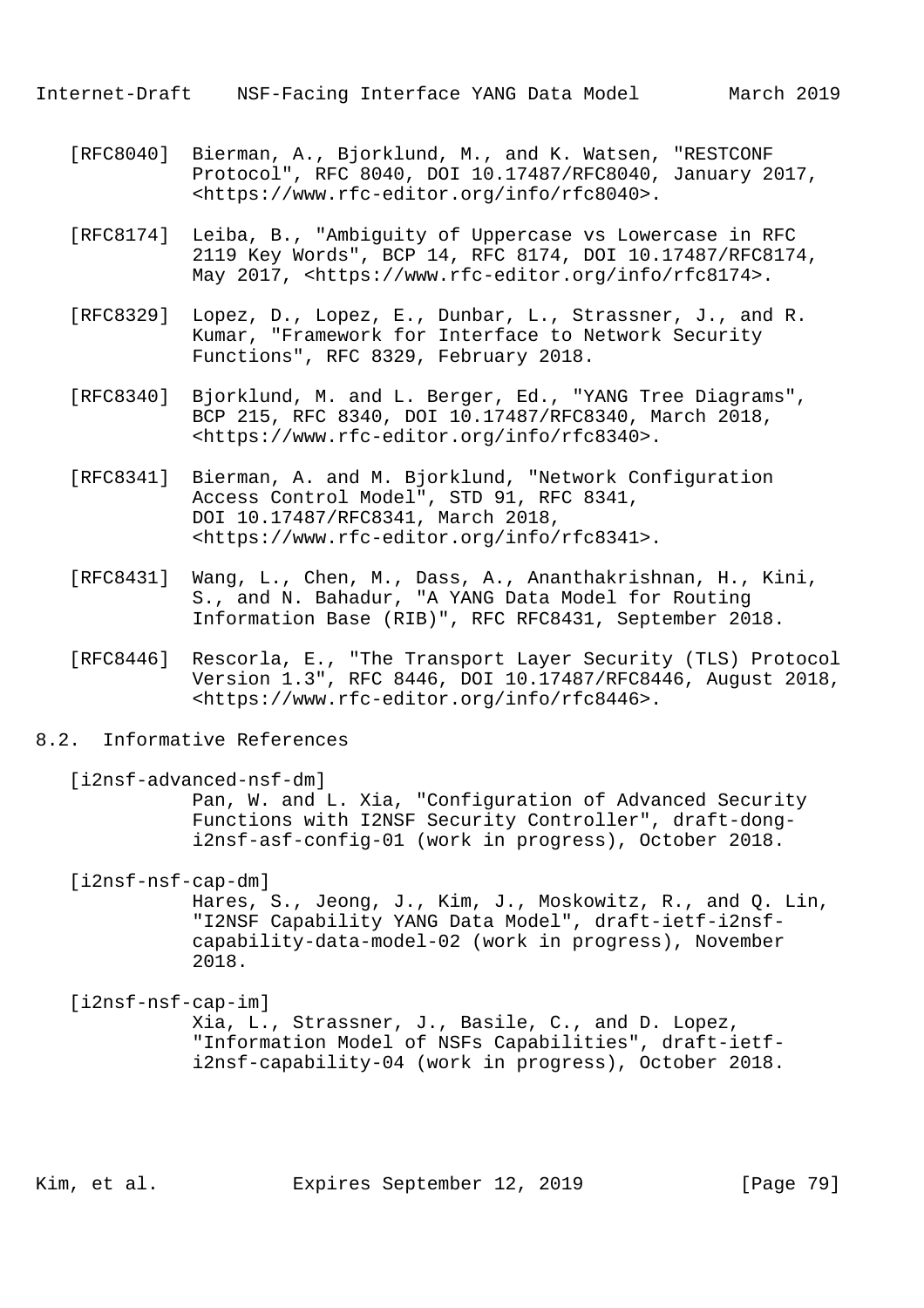[supa-policy-info-model] Strassner, J., Halpern, J., and S. Meer, "Generic Policy Information Model for Simplified Use of Policy Abstractions (SUPA)", draft-ietf-supa-generic-policy-info model-03 (work in progress), May 2017.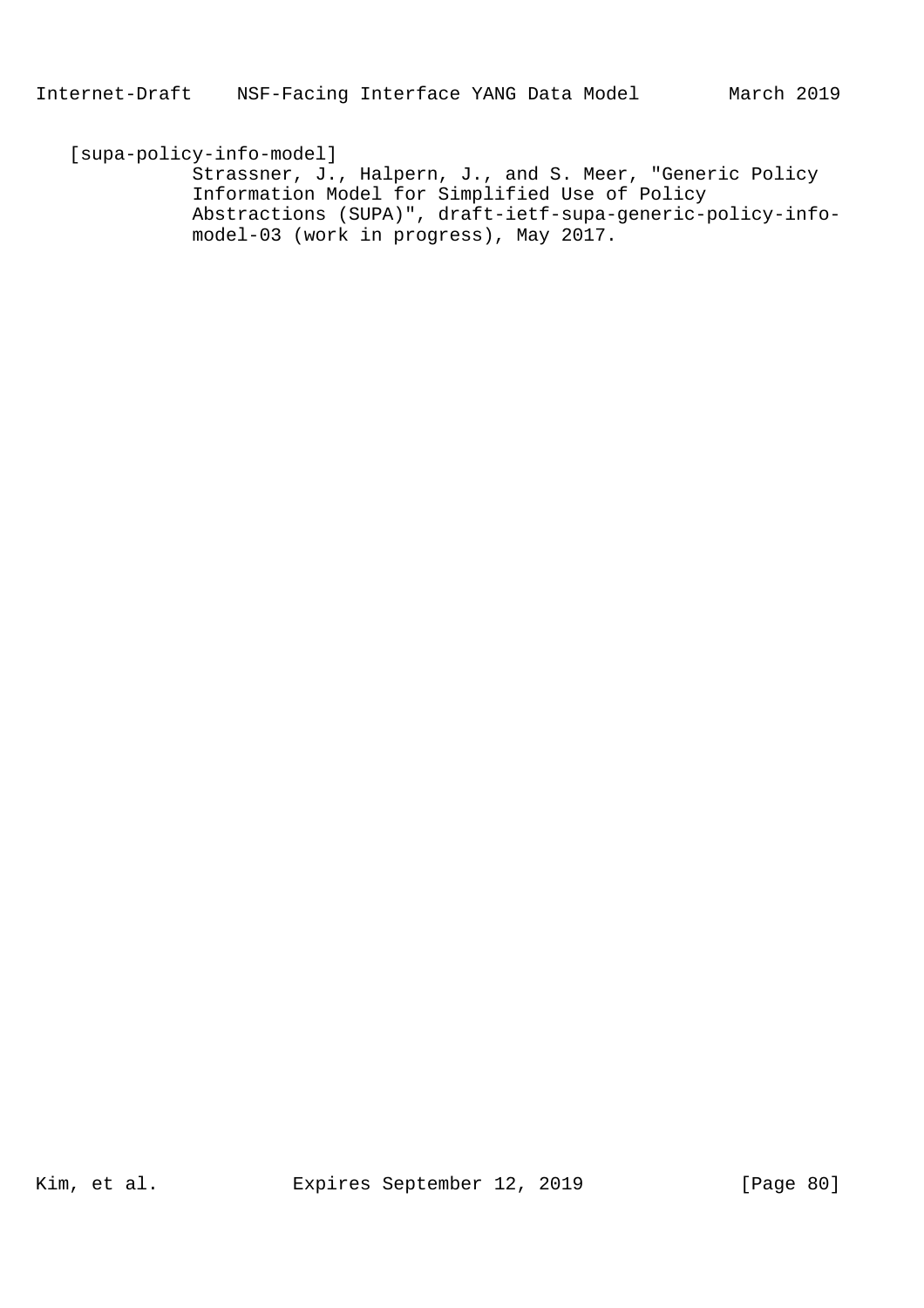## Appendix A. Configuration Examples

 This section shows configuration examples of "ietf-i2nsf-policy-rule for-nsf" module for security policy rules of network security devices. For security requirements, we assume that the NSFs (i.e., General firewall, Time based firewall, Web filter, VoIP/VoLTE filter http and https flood mitigation ) described in Appendix A. Configuration Examples of [i2nsf-nsf-cap-dm] are registered in I2NSF framework. With the registed NSFs, we show configuration examples for security policy rules of network security functions according to the following three security requirements: (i) Block SNS access during business hours, (ii) Block malicious VoIP/VoLTE packets coming to the company, and (iii) Mitigate http and https flood attacks on company web server.

A.1. Security Requirement 1: Block SNS Access during Business Hours

 This section shows a configuration example for blocking SNS access during business hours.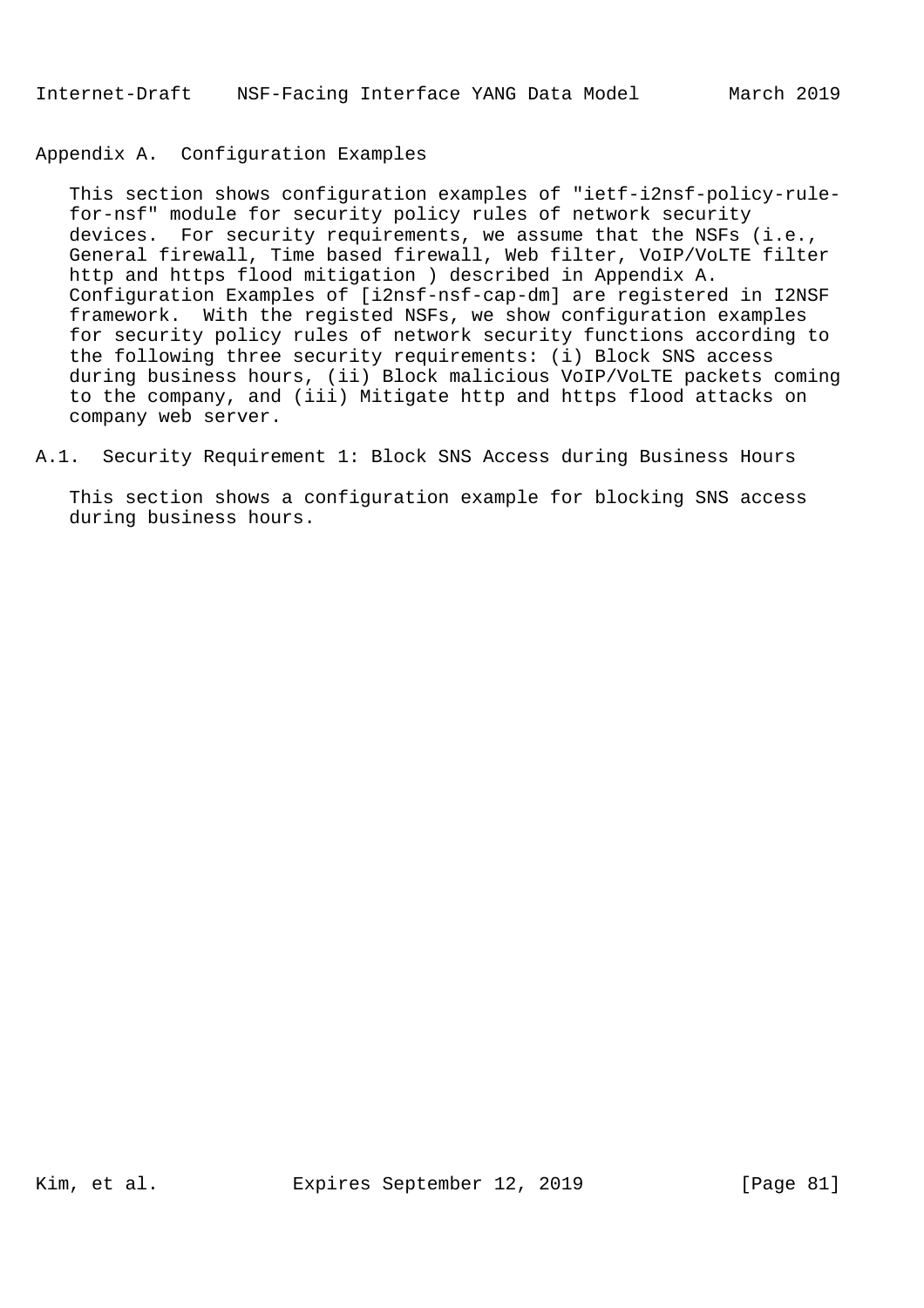```
 <i2nsf-security-policy
xmlns="urn:ietf:params:xml:ns:yang:ietf-i2nsf-policy-rule-for-nsf">
<system-policy>
 <system-policy-name>sns_access</system-policy-name>
 <rules>
  <rule-name>block_sns_access_during_operation_time</rule-name>
  <time-zone>
   <absolute-time-zone>
    <start-time>09:00:00Z</start-time>
    <end-time>18:00:00Z</end-time>
   </absolute-time-zone>
  </time-zone>
  <condition-clause-container>
   <packet-security-ipv4-condition>
    <pkt-sec-ipv4-src>
     <range-ipv4-address>
      <start-ipv4-address>221.159.112.1</start-ipv4-address>
      <end-ipv4-address>221.159.112.90</end-ipv4-address>
     </range-ipv4-address>
    </pkt-sec-ipv4-src>
   </packet-security-ipv4-condition>
  </condition-clause-container>
  <action-clause-container>
   <advanced-action>
    <content-security-control>url-filtering</content-security-control>
   </advanced-action>
  </action-clause-container>
 </rules>
</system-policy>
</i2nsf-security-policy>
```
 Figure 6: Configuration XML for Time based Firewall to Block SNS Access during Business Hours

Kim, et al. Expires September 12, 2019 [Page 82]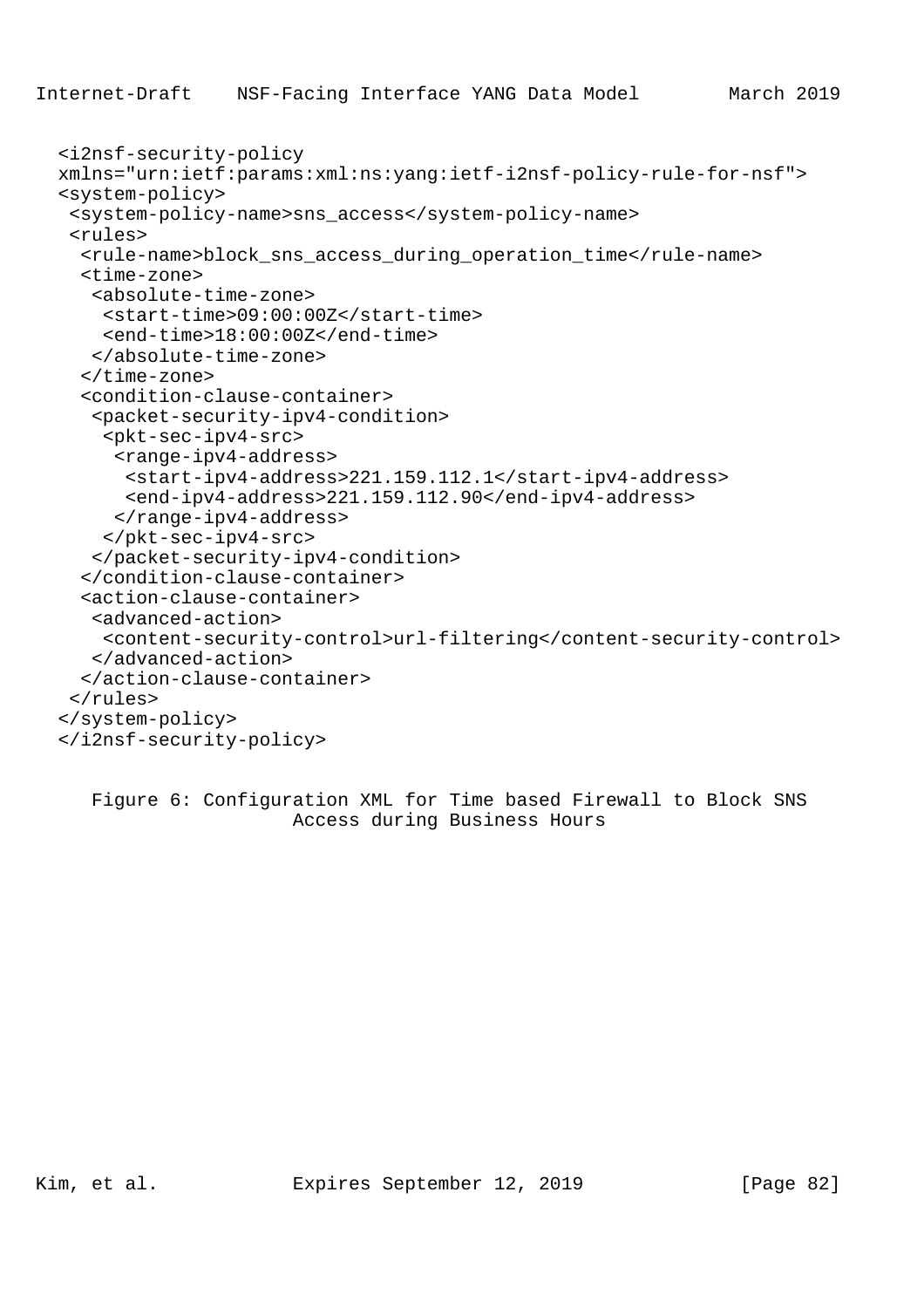```
 <i2nsf-security-policy
xmlns="urn:ietf:params:xml:ns:yang:ietf-i2nsf-policy-rule-for-nsf">
<system-policy>
 <system-policy-name>sns_access</system-policy-name>
 <rules>
  <rule-name>block_facebook_and_instgram</rule-name>
  <condition-clause-container>
   <packet-security-http-condition>
    <pkt-sec-url-content>facebook</pkt-sec-url-content>
    <pkt-sec-url-content>instagram</pkt-sec-url-content>
   </packet-security-http-condition>
  </condition-clause-container>
  <action-clause-container>
   <packet-action>
    <egress-action>drop</egress-action>
   </packet-action>
  </action-clause-container>
 </rules>
</system-policy>
</i2nsf-security-policy>
```
 Figure 7: Configuration XML for Web Filter to Block SNS Access during Business Hours

 Figure 6 and Figure 7 show the configuration XML documents for time based firewall and web filter to block SNS access during business hours. For the security requirement, two NSFs (i.e., a time based firewall and a web filter) were used because one NSF can not meet the security requirement. The instances of XML documents for the time based firewall and the web filter are as follows: Note that a detailed data model for the configuration of the advanced network security function (i.e., web filter) is described in [i2nsf-advanced-nsf-dm].

Time based Firewall

- 1. The name of the system policy is sns\_access.
- 2. The name of the rule is block\_sns\_access\_during\_operation\_time.
- 3. The rule is operated during the business hours (i.e., from 9 a.m. to 6 p.m.).
- 4. The rule inspects a source IPv4 address (i.e., from 221.159.112.1 to 221.159.112.90) to inspect the outgoing packets of employees.

Kim, et al. Expires September 12, 2019 [Page 83]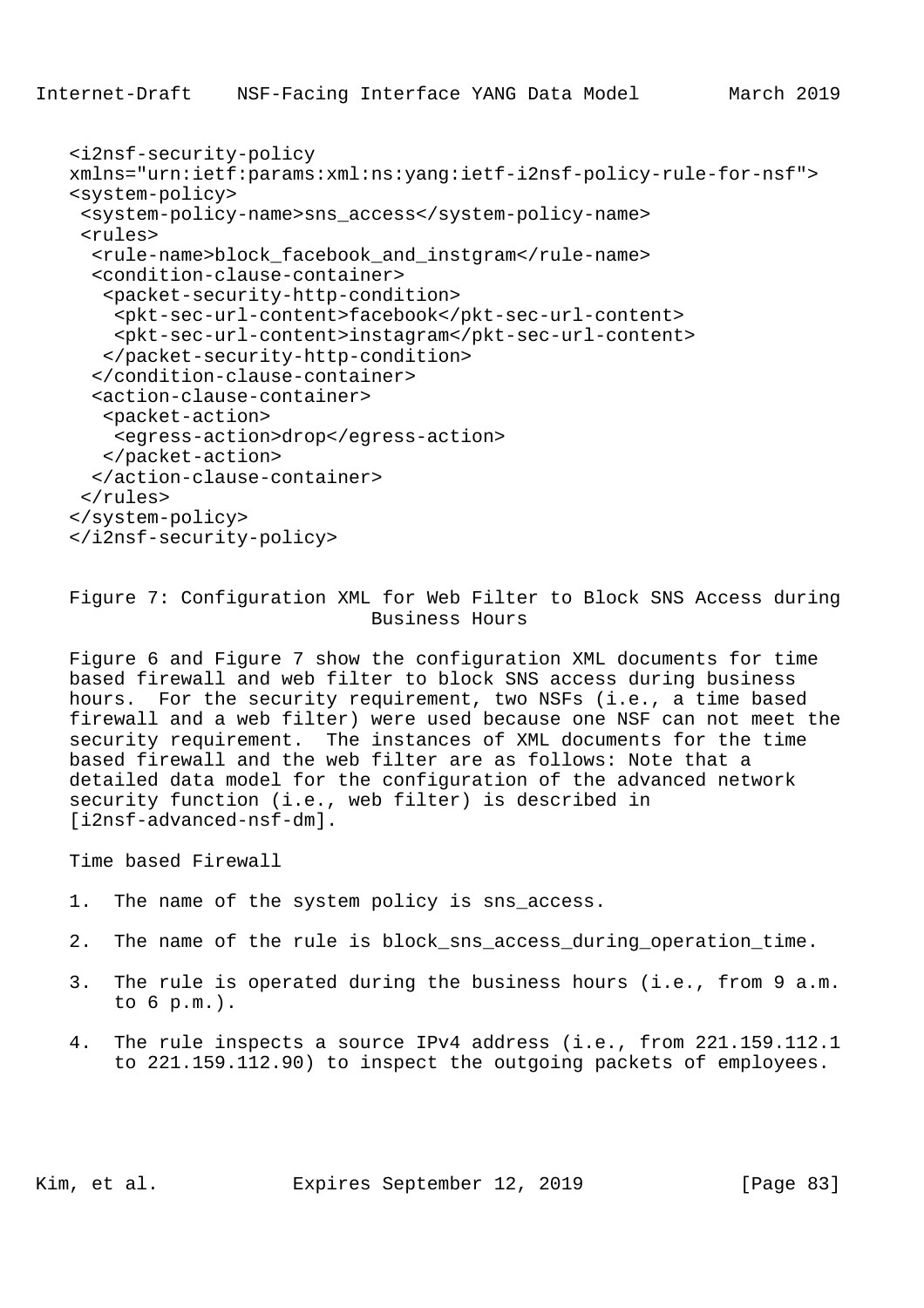5. If the outgoing packets match the rules above, the time based firewall sends the packets to url filtering for additional inspection because the time based firewall can not inspect contents of the packets for the SNS URL.

Web Filter

- 1. The name of the system policy is sns\_access.
- 2. The name of the rule is block facebook and instagram.
- 3. The rule inspects URL address to block the access packets to the facebook or the instagram.
- 4. If the outgoing packets match the rules above, the packets are blocked.
- A.2. Security Requirement 2: Block Malicious VoIP/VoLTE Packets Coming to the Company

 This section shows a configuration example for blocking malicious VoIP/VoLTE packets coming to the company.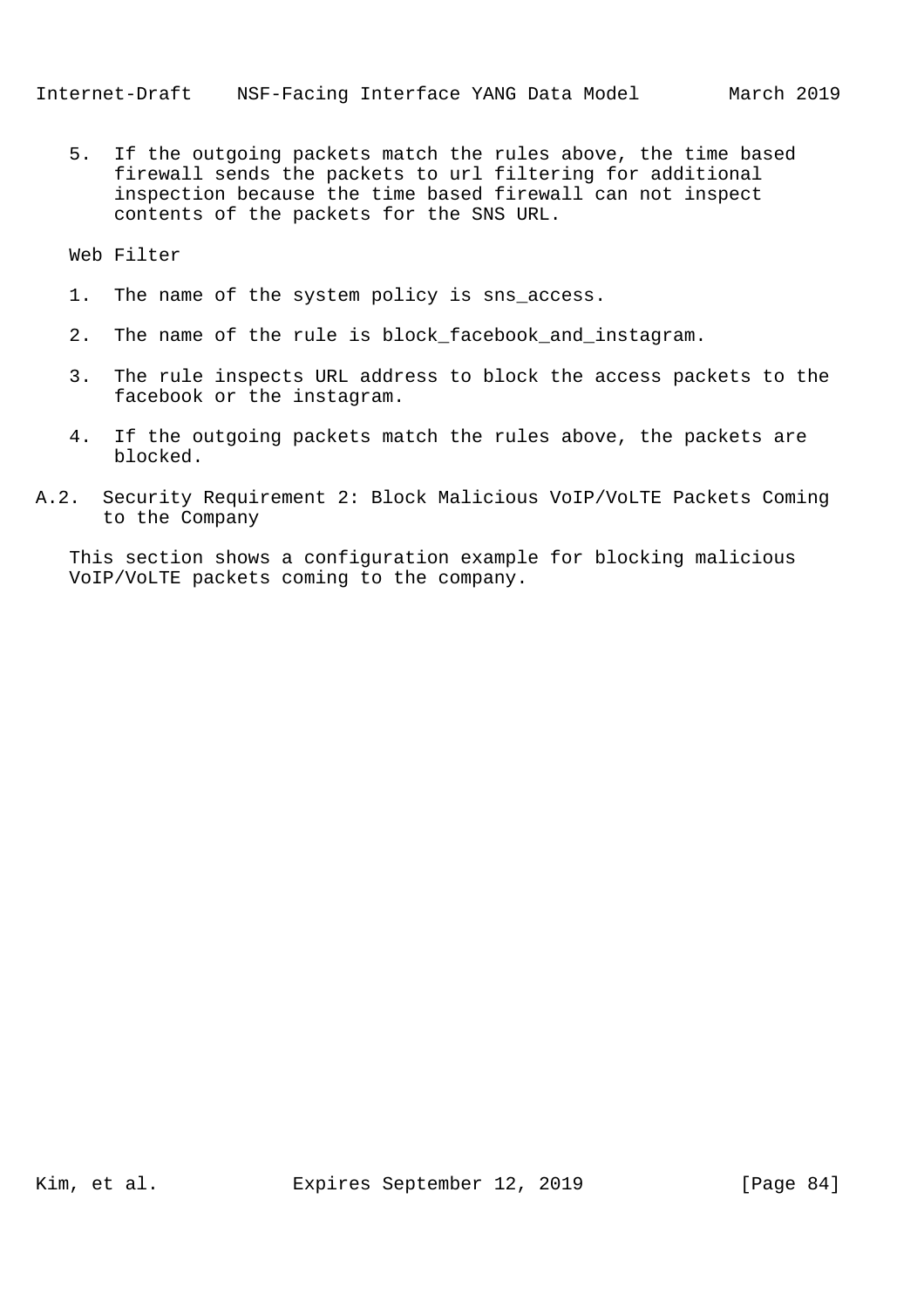```
 <i2nsf-security-policy
xmlns="urn:ietf:params:xml:ns:yang:ietf-i2nsf-policy-rule-for-nsf">
<system-policy>
 <system-policy-name>voip_volte_inspection</system-policy-name>
 <rules>
  <rule-name>block_malicious_voip_volte_packets</rule-name>
  <condition-clause-container>
   <packet-security-ipv4-condition>
    <pkt-sec-ipv4-dest>
     <range-ipv4-address>
      <start-ipv4-address>221.159.112.1</start-ipv4-address>
      <end-ipv4-address>221.159.112.90</end-ipv4-address>
     </range-ipv4-address>
    </pkt-sec-ipv4-dest>
   </packet-security-ipv4-condition>
   <packet-security-tcp-condition>
    <pkt-sec-tcp-dest-port-num>
     <port-num>5060</port-num>
     <port-num>5061</port-num>
    </pkt-sec-tcp-dest-port-num>
   </packet-security-tcp-condition>
  </condition-clause-container>
  <action-clause-container>
   <advanced-action>
    <content-security-control>voip-volte</content-security-control>
   </advanced-action>
  </action-clause-container>
 </rules>
</system-policy>
</i2nsf-security-policy>
```
 Figure 8: Configuration XML for General Firewall to Block Malicious VoIP/VoLTE Packets Coming to the Company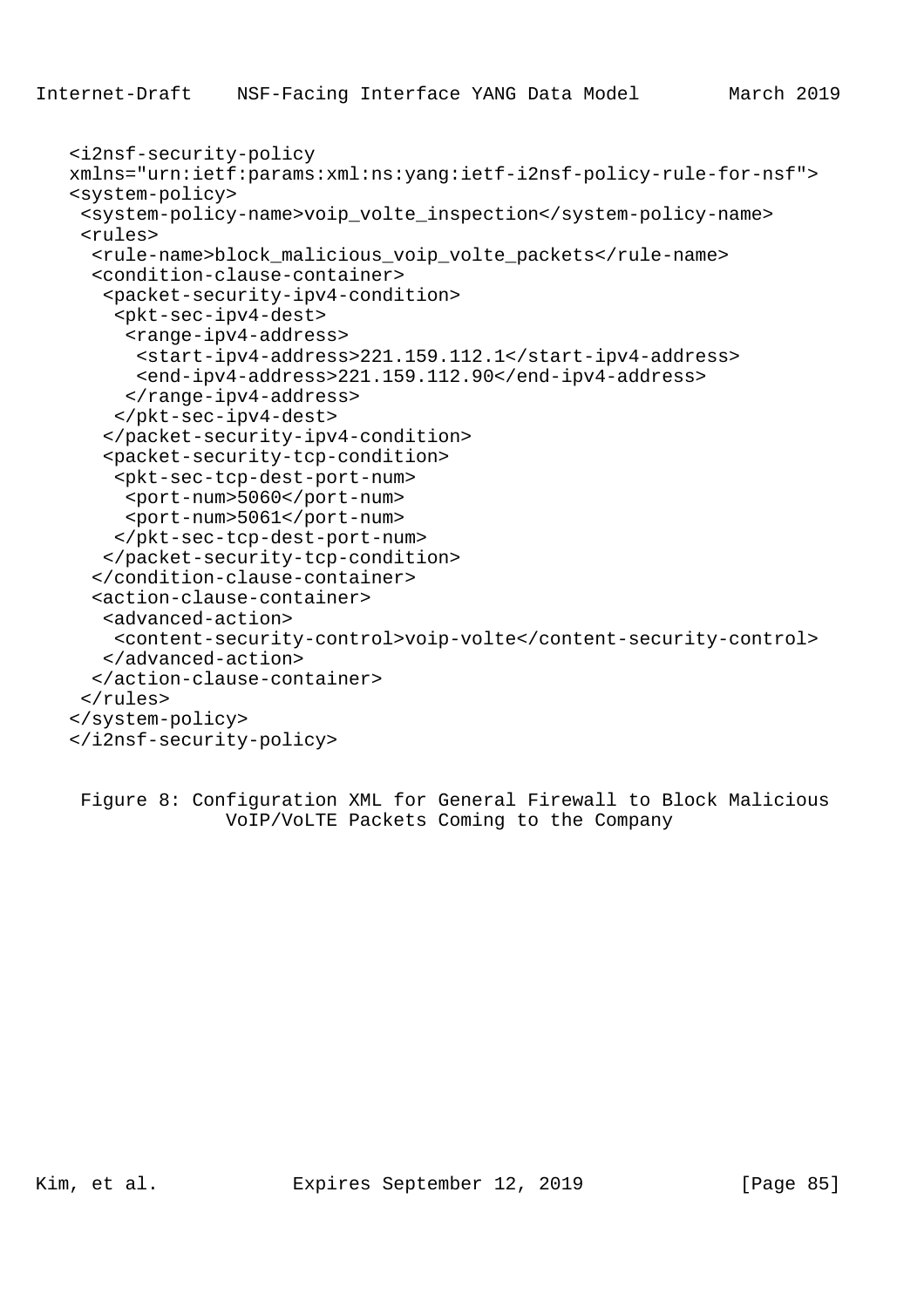```
 <i2nsf-security-policy
xmlns="urn:ietf:params:xml:ns:yang:ietf-i2nsf-policy-rule-for-nsf">
<system-policy>
 <system-policy-name>malicious_voice_id</system-policy-name>
 <rules>
  <rule-name>block_malicious_voice_id</rule-name>
  <condition-clause-container>
   <packet-security-voice-condition>
    <pkt-sec-src-voice-id>11111@voip.black.com</pkt-sec-src-voice-id>
    <pkt-sec-src-voice-id>22222@voip.black.com</pkt-sec-src-voice-id>
   </packet-security-voice-condition>
  </condition-clause-container>
  <action-clause-container>
   <packet-action>
    <ingress-action>drop</ingress-action>
   </packet-action>
  </action-clause-container>
 </rules>
</system-policy>
</i2nsf-security-policy>
```
 Figure 9: Configuration XML for VoIP/VoLTE Filter to Block Malicious VoIP/VoLTE Packets Coming to the Company

 Figure 8 and Figure 9 show the configuration XML documents for general firewall and VoIP/VoLTE filter to block malicious VoIP/VoLTE packets coming to the company. For the security requirement, two NSFs (i.e., a general firewall and a VoIP/VoLTE filter) were used because one NSF can not meet the security requirement. The instances of XML documents for the general firewall and the VoIP/VoLTE filter are as follows: Note that a detailed data model for the configuration of the advanced network security function (i.e., VoIP/VoLTE filter) is described in [i2nsf-advanced-nsf-dm].

General Firewall

- 1. The name of the system policy is voip\_volte\_inspection.
- 2. The name of the rule is block\_malicious\_voip\_volte\_packets.
- 3. The rule inspects a destination IPv4 address (i.e., from 221.159.112.1 to 221.159.112.90) to inspect the packets coming into the company.
- 4. The rule inspects a port number (i.e., 5060 and 5061) to inspect VoIP/VoLTE packet.

Kim, et al. Expires September 12, 2019 [Page 86]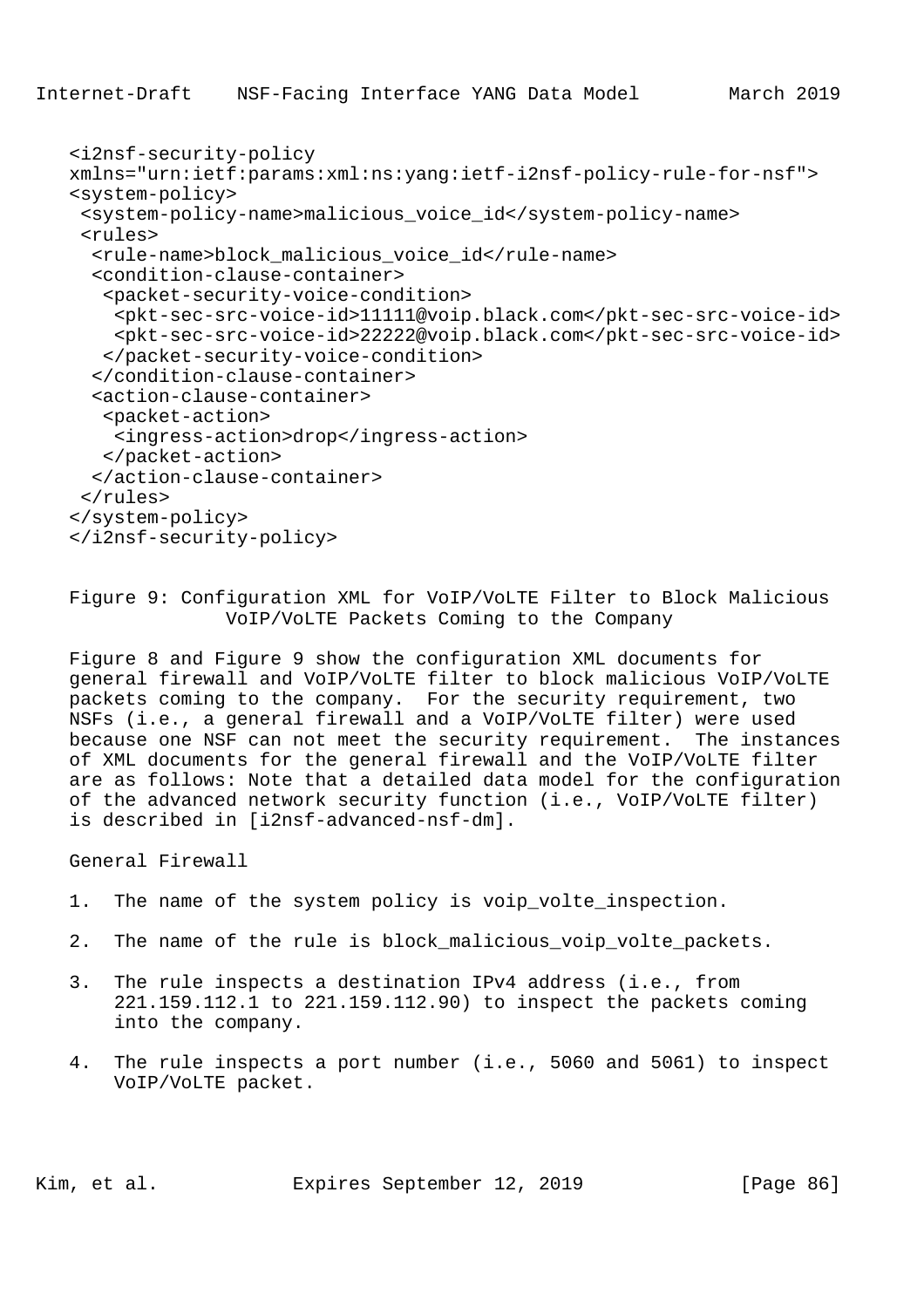5. If the incoming packets match the rules above, the general firewall sends the packets to VoIP/VoLTE filter for additional inspection because the general firewall can not inspect contents of the VoIP/VoLTE packets.

VoIP/VoLTE Filter

- 1. The name of the system policy is malicious\_voice\_id.
- 2. The name of the rule is block malicious voice id.
- 3. The rule inspects the voice id of the VoIP/VoLTE packets to block the malicious VoIP/VoLTE packets (i.e., 11111@voip.black.com and 22222@voip.black.com).
- 4. If the incoming packets match the rules above, the packets are blocked.
- A.3. Security Requirement 3: Mitigate HTTP and HTTPS Flood Attacks on a Company Web Server

 This section shows a configuration example for mitigating http and https flood attacks on a company web server.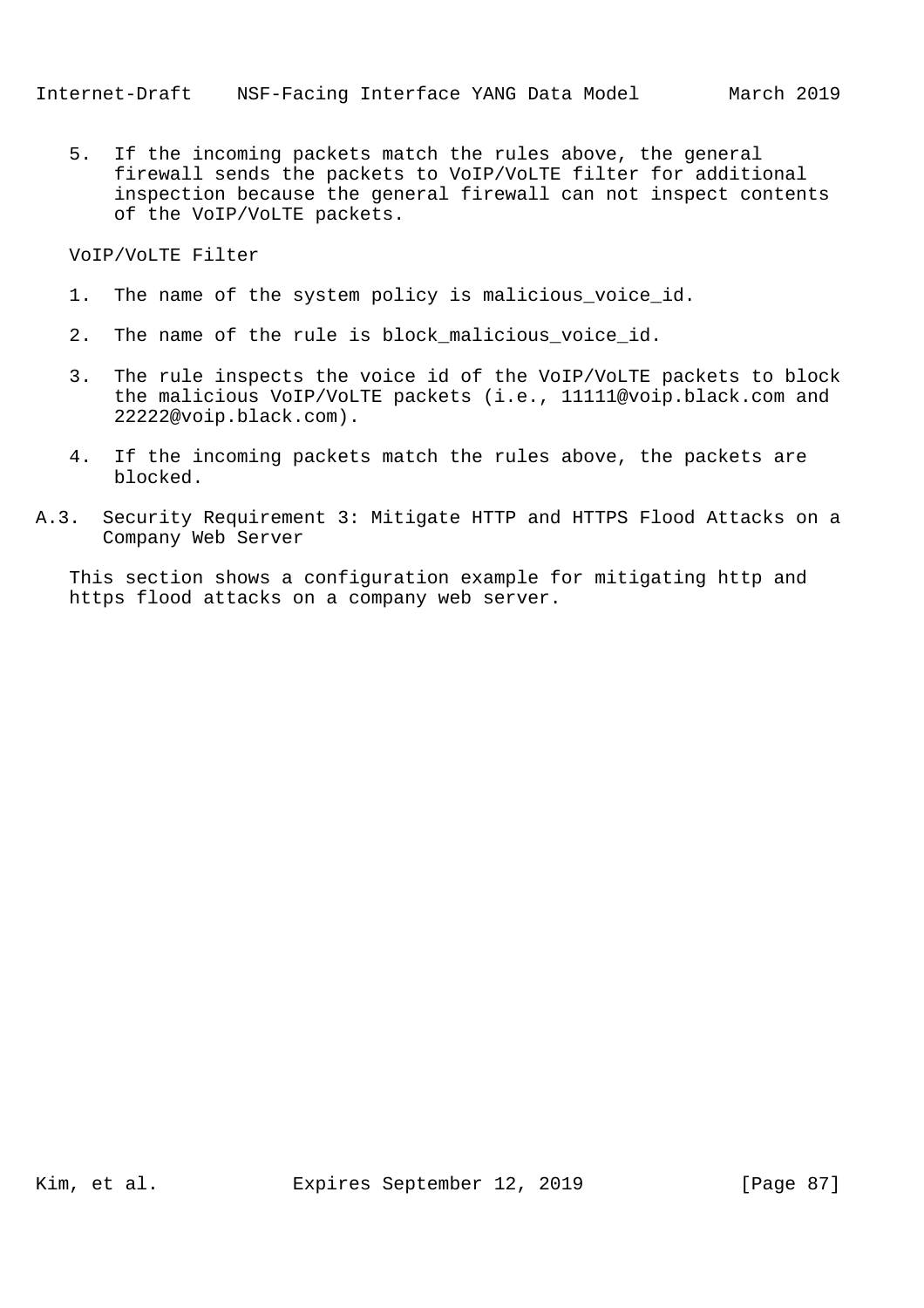```
 <i2nsf-security-policy
xmlns="urn:ietf:params:xml:ns:yang:ietf-i2nsf-policy-rule-for-nsf">
<system-policy>
 <system-policy-name>flood_attack_mitigation</system-policy-name>
 <rules>
  <rule-name>mitigate_http_and_https_flood_attack</rule-name>
  <condition-clause-container>
   <packet-security-ipv4-condition>
    <pkt-sec-ipv4-dest>
     <ipv4-address>
      <ipv4>221.159.112.95</ipv4>
     </ipv4-address>
    </pkt-sec-ipv4-dest>
   </packet-security-ipv4-condition>
   <packet-security-tcp-condition>
    <pkt-sec-tcp-dest-port-num>
     <port-num>80</port-num>
     <port-num>443</port-num>
    </pkt-sec-tcp-dest-port-num>
   </packet-security-tcp-condition>
  </condition-clause-container>
  <action-clause-container>
   <advanced-action>
    <attack-mitigation-control>http-and-https-flood
    </attack-mitigation-control>
   </advanced-action>
  </action-clause-container>
 </rules>
</system-policy>
</i2nsf-security-policy>
```
 Figure 10: Configuration XML for General Firewall to Mitigate HTTP and HTTPS Flood Attacks on a Company Web Server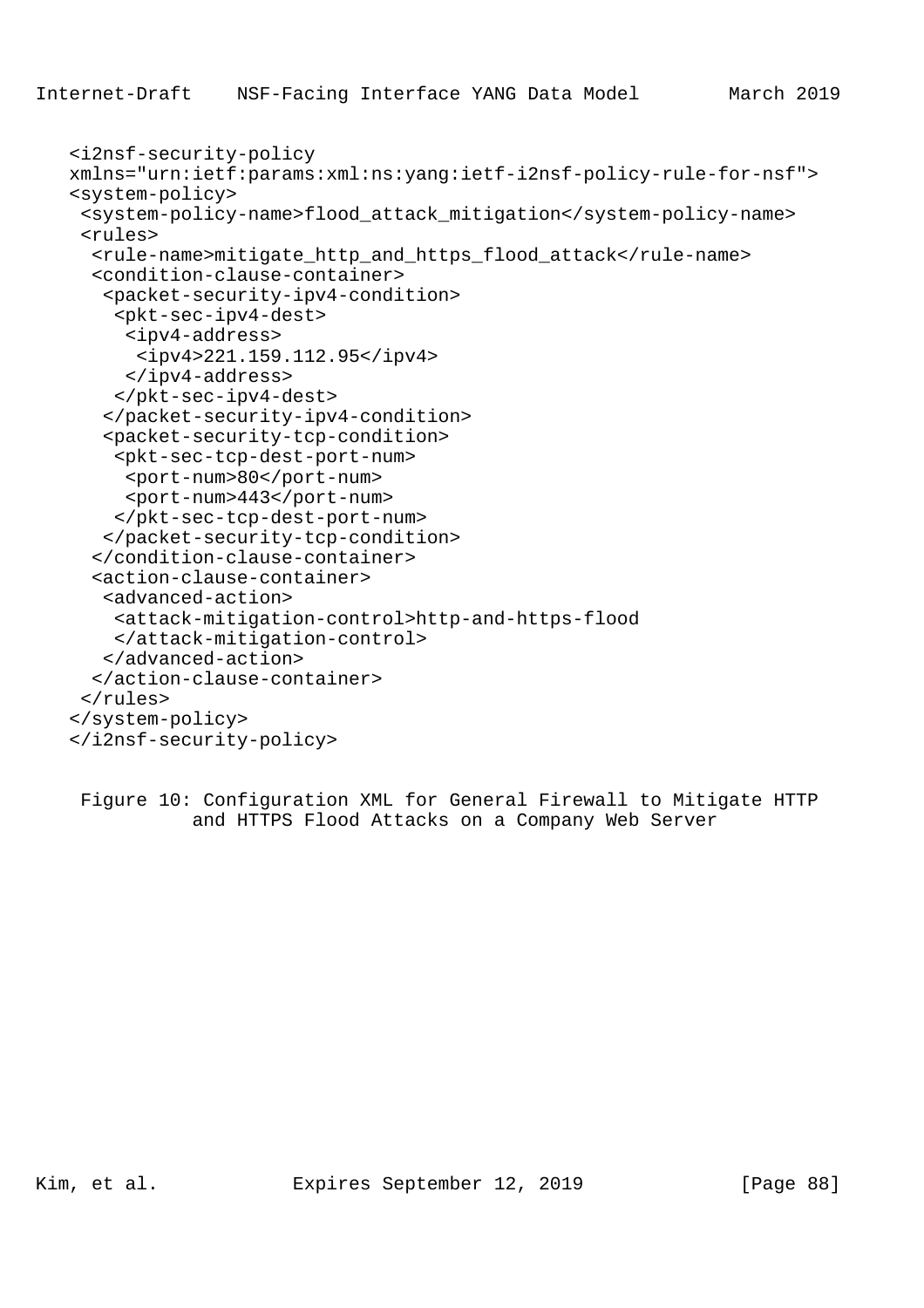Internet-Draft NSF-Facing Interface YANG Data Model March 2019

```
 <i2nsf-security-policy
xmlns="urn:ietf:params:xml:ns:yang:ietf-i2nsf-policy-rule-for-nsf">
<system-policy>
 <system-policy-name>http_and_https_flood_attack_mitigation
 </system-policy-name>
 <rules>
  <rule-name>100_per_second</rule-name>
  <condition-clause-container>
   <packet-security-ddos-condition>
    <pkt-sec-alert-rate>100</pkt-sec-alert-rate>
   </packet-security-ddos-condition>
  </condition-clause-container>
  <action-clause-container>
   <packet-action>
    <ingress-action>drop</ingress-action>
   </packet-action>
  </action-clause-container>
 </rules>
</system-policy>
</i2nsf-security-policy>
```
 Figure 11: Configuration XML for HTTP and HTTPS Flood Attack Mitigation to Mitigate HTTP and HTTPS Flood Attacks on a Company Web Server

 Figure 10 and Figure 11 show the configuration XML documents for general firewall and http and https flood attack mitigation to mitigate http and https flood attacks on a company web server. For the security requirement, two NSFs (i.e., a general firewall and a http and https flood attack mitigation) were used because one NSF can not meet the security requirement. The instances of XML documents for the general firewall and http and https flood attack mitigation are as follows: Note that a detailed data model for the configuration of the advanced network security function (i.e., http and https flood attack mitigation) is described in [i2nsf-advanced-nsf-dm].

General Firewall

```
 1. The name of the system policy is flood_attack_mitigation.
```
- 2. The name of the rule is mitigate http and https flood attack.
- 3. The rule inspects a destination IPv4 address (i.e., 221.159.112.95) to inspect the access packets coming into the company web server.

Kim, et al. **Expires September 12, 2019** [Page 89]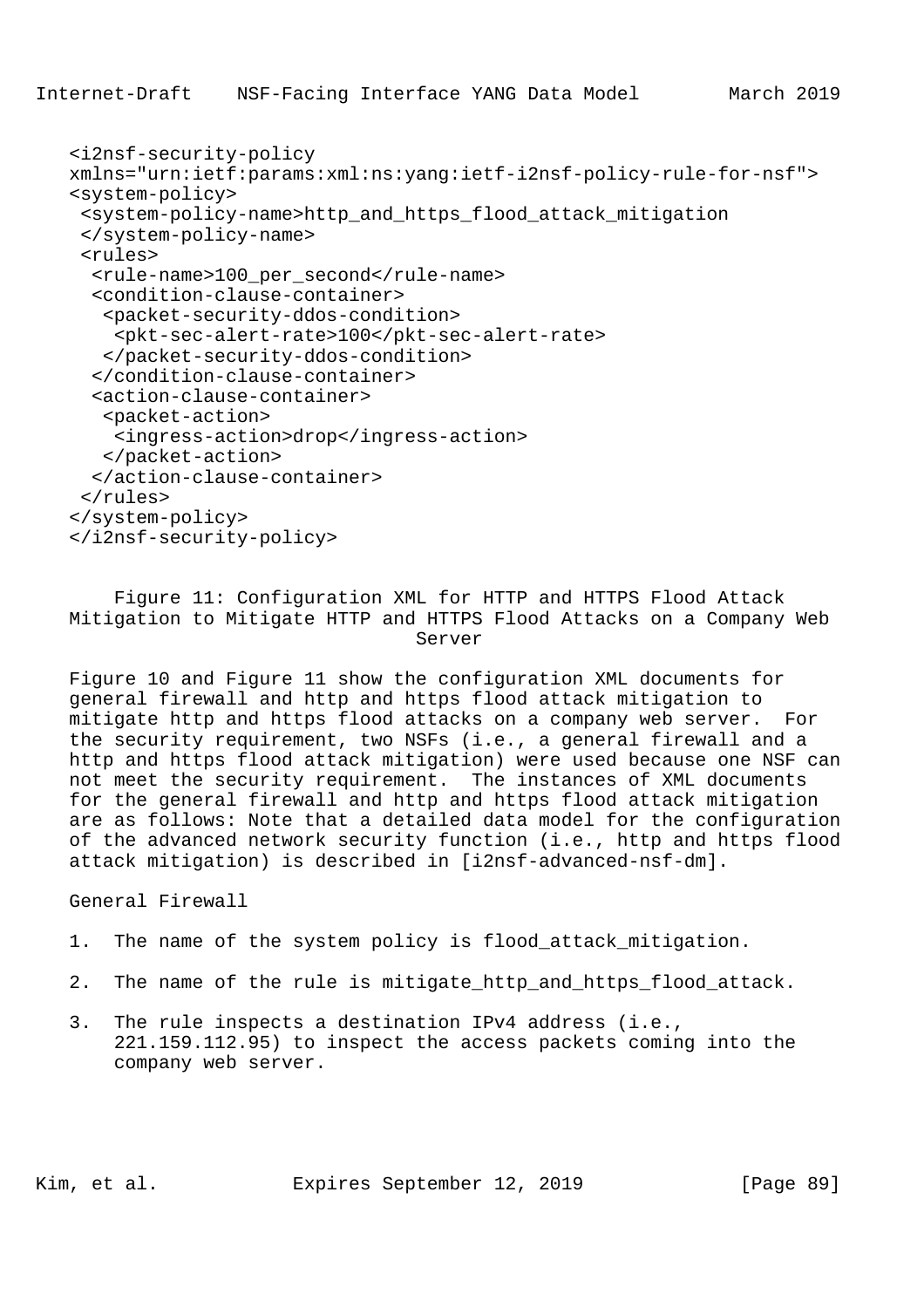- 4. The rule inspects a port number (i.e., 80 and 443) to inspect http and https packet.
- 5. If the packets match the rules above, the general firewall sends the packets to http and https flood attack mitigation for additional inspection because the general firewall can not contrl the amount of packets for http and https packets.

HTTP and HTTPS Flood Attack Mitigation

- 1. The name of the system policy is http\_and\_https\_flood\_attack\_mitigation.
- 2. The name of the rule is 100\_per\_second.
- 3. The rule controls the http and https packets according to the amount of incoming packets.
- 4. If the incoming packets match the rules above, the packets are blocked.

Appendix B. Changes from draft-ietf-i2nsf-nsf-facing-interface-dm-02

 The following changes are made from draft-ietf-i2nsf-nsf-facing interface-dm-03:

- o We revised this YANG data module according to guidelines for authors and reviewers of YANG data model documents [RFC6087].
- o We changed the structure of the overall YANG data model.
- o We added exact-range type as well as range-based type for the range policy rules.
- o We changed enumeration type to identity type for scalable components.
- o We added a description for the YANG tree diagram of the YANG data module.
- o We revised overall sentences of this YANG data model document.
- o We added configuration examples to make it easier for reviewers to understand.

Kim, et al. Expires September 12, 2019 [Page 90]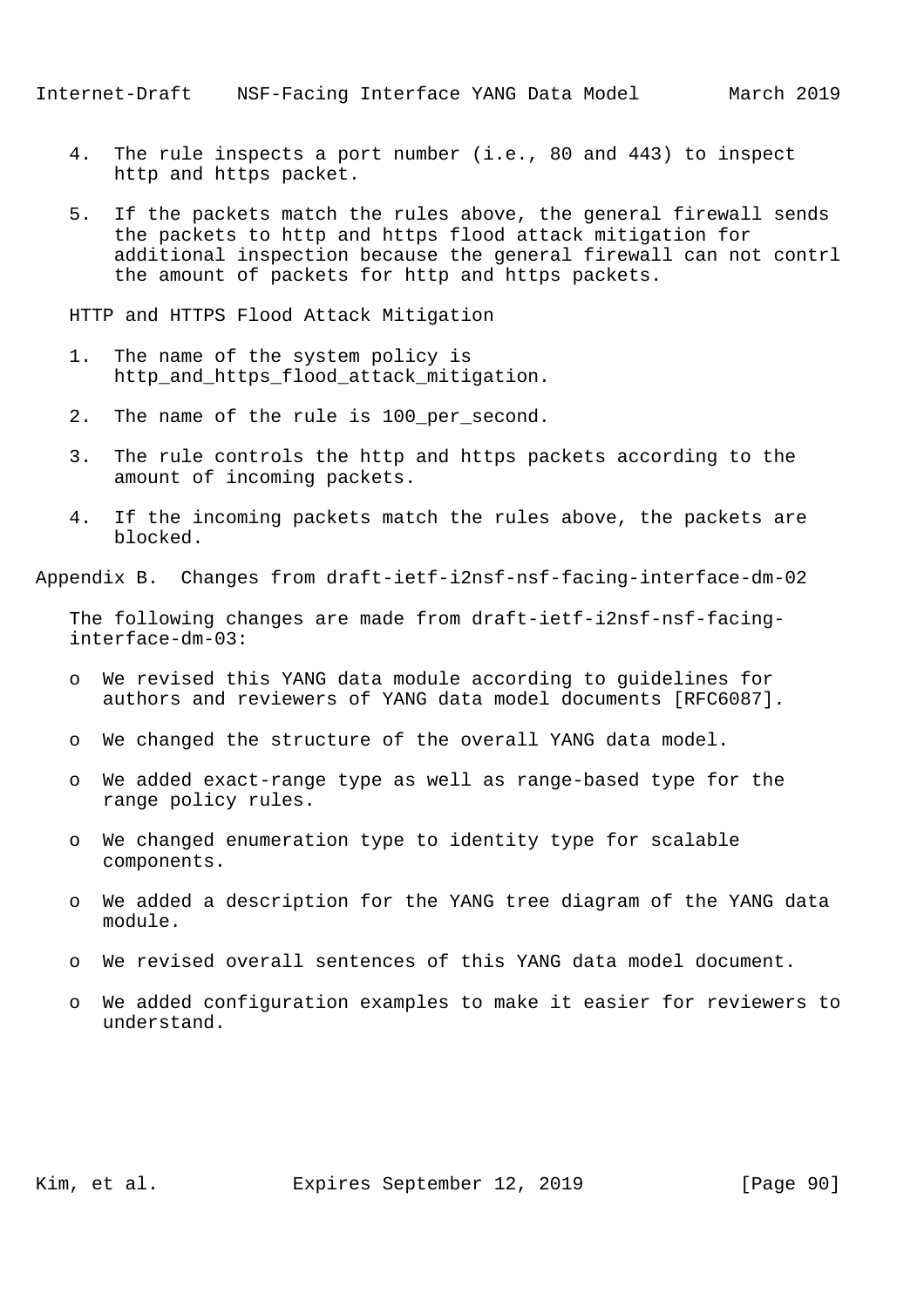Appendix C. Acknowledgments

 This work was supported by Institute for Information & communications Technology Promotion (IITP) grant funded by the Korea government (MSIP) (No.R-20160222-002755, Cloud based Security Intelligence Technology Development for the Customized Security Service Provisioning).

Appendix D. Contributors

 This document is made by the group effort of I2NSF working group. Many people actively contributed to this document. The following are considered co-authors:

- o Hyoungshick Kim (Sungkyunkwan University)
- o Daeyoung Hyun (Sungkyunkwan University)
- o Dongjin Hong (Sungkyunkwan University)
- o Liang Xia (Huawei)
- o Tae-Jin Ahn (Korea Telecom)
- o Se-Hui Lee (Korea Telecom)

Authors' Addresses

 Jinyong Tim Kim Department of Computer Engineering Sungkyunkwan University 2066 Seobu-Ro, Jangan-Gu Suwon, Gyeonggi-Do 16419 Republic of Korea

 Phone: +82 10 8273 0930 EMail: timkim@skku.edu